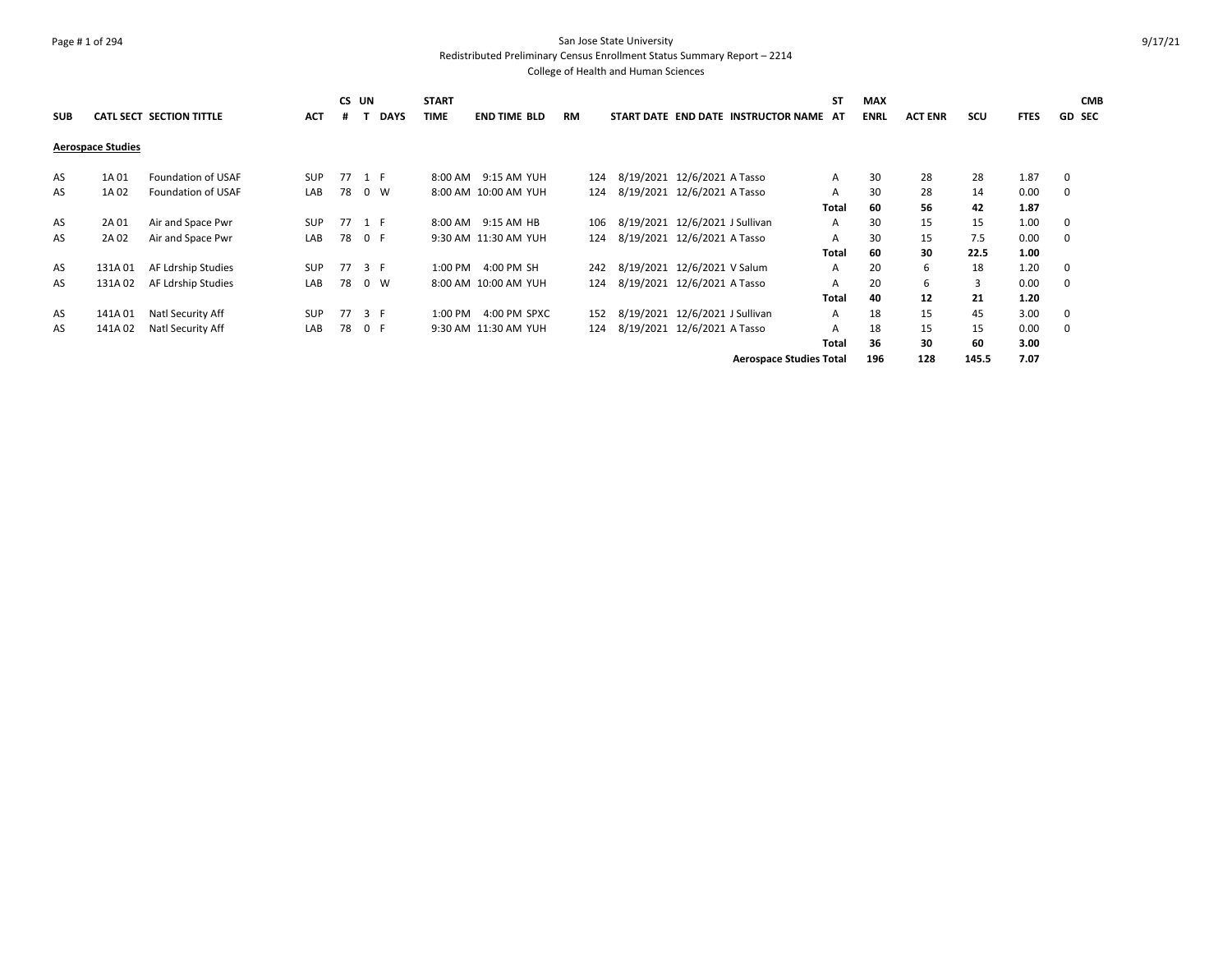#### Page # 2 of 294 San Jose State University Redistributed Preliminary Census Enrollment Status Summary Report – 2214

| <b>SUB</b> |        | CATL SECT SECTION TITTLE   | <b>ACT</b> | CS UN<br>#     | <b>DAYS</b><br>$\mathbf{r}$ | <b>START</b><br><b>TIME</b> | <b>END TIME BLD</b>  | <b>RM</b> | START DATE END DATE INSTRUCTOR NAME AT | <b>ST</b>              | <b>MAX</b><br><b>ENRL</b> | <b>ACT ENR</b> | SCU         | <b>FTES</b> | <b>CMB</b><br><b>GD SEC</b> |
|------------|--------|----------------------------|------------|----------------|-----------------------------|-----------------------------|----------------------|-----------|----------------------------------------|------------------------|---------------------------|----------------|-------------|-------------|-----------------------------|
| Audiology  |        |                            |            |                |                             |                             |                      |           |                                        |                        |                           |                |             |             |                             |
| <b>AUD</b> | 501 01 | Acoust & Instr             | <b>LEC</b> | 2              | 3 R                         |                             | 1:00 PM 3:45 PM MH   | 332       | 8/19/2021 12/6/2021 K Bell             | A                      | 12                        | 6              | 18          | 1.20        | 0                           |
|            |        |                            |            |                |                             |                             |                      |           |                                        | <b>Total</b>           | 12                        | 6              | 18          | 1.20        |                             |
| <b>AUD</b> | 502 01 | Anat & Physiol             | <b>LEC</b> | 2              | 3 M                         |                             | 10:00 AM 12:45 PM MH | 332       | 8/19/2021 12/6/2021 S Bhagat           | Α                      | 12                        | 6              | 18          | 1.20        | 0                           |
|            |        |                            |            |                |                             |                             |                      |           |                                        | Total                  | 12                        | 6              | 18          | 1.20        |                             |
| <b>AUD</b> | 503 01 | Psychoacoustics            | <b>LEC</b> | 2              | 3 <sub>1</sub>              | 1:00 PM                     | 3:45 PM MH           | 332       | 8/19/2021 12/6/2021 A Svec             | A                      | 12                        | 6              | 18          | 1.20        | $\mathbf 0$                 |
|            |        |                            |            |                |                             |                             |                      |           |                                        | Total                  | 12                        | 6              | 18          | 1.20        |                             |
| <b>AUD</b> | 504 01 | Assessment I               | LEC        | 2              | 3 W                         |                             | 1:00 PM 3:45 PM MH   | 332       | 8/19/2021 12/6/2021 A Svec             | A                      | 12                        | 6              | 18          | 1.20        | 0                           |
|            |        |                            |            |                |                             |                             |                      |           |                                        | Total                  | 12                        | 6              | 18          | 1.20        |                             |
| <b>AUD</b> | 505A01 | Prof Iss I                 | LEC        | 2              | 3 F                         | 1:00 PM                     | 3:45 PM ON           | LINE      | 8/19/2021 12/6/2021 A Yellamsetty      | Α                      | 12                        | 6              | 18          | 1.20        | 0                           |
|            |        |                            |            |                |                             |                             |                      |           |                                        | Total                  | 12                        | 6              | 18          | 1.20        |                             |
| <b>AUD</b> | 510A01 | Cln Rot in Audio I         | <b>CLN</b> | 6              | 3 <sub>1</sub>              | 1:00 PM                     | 3:45 PM SH           | 119       | 8/19/2021 12/6/2021 M Kondo            | Α                      | 9                         | 8              | 24          | 1.60        | 0                           |
| <b>AUD</b> | 510A02 | Cln Rot in Audio I         | <b>CLN</b> | 6              | 3 R                         | 1:00 PM                     | 3:45 PM SH           | 119       | 8/19/2021 12/6/2021 A Yellamsetty      | Α                      | 5                         | 3              | 9           | 0.60        | 0                           |
|            |        |                            |            |                |                             |                             |                      |           |                                        | Total                  | 14                        | 11             | 33          | 2.20        |                             |
| <b>AUD</b> | 51101  | Pediatric Audiology        | <b>LEC</b> |                | 3                           |                             |                      |           |                                        | X                      | $\mathbf 0$               | 0              | $\mathbf 0$ | 0.00        | 0                           |
| <b>AUD</b> | 51102  | <b>Pediatric Audiology</b> | LEC        | $\overline{2}$ | 3 <sub>1</sub>              |                             | 9:00 AM 11:45 AM MH  | 332       | 8/19/2021 12/6/2021 K Bell             | A                      | 12                        | 11             | 33          | 2.20        | 0                           |
|            |        |                            |            |                |                             |                             |                      |           |                                        | <b>Total</b>           | 12                        | 11             | 33          | 2.20        |                             |
| <b>AUD</b> | 51201  | Pediatric Habilit          | LEC        |                | 3                           |                             |                      |           |                                        | X                      | $\mathbf 0$               | 0              | 0           | 0.00        | 0                           |
| <b>AUD</b> | 51202  | Pediatric Habilit          | LEC        | $\overline{2}$ | 3 R                         |                             | 9:00 AM 11:45 AM MH  | 234       | 8/19/2021 12/6/2021 K Bell             | A                      | 12                        | 11             | 33          | 2.20        | $\mathbf 0$                 |
|            |        |                            |            |                |                             |                             |                      |           |                                        | <b>Total</b>           | 12                        | 11             | 33          | 2.20        |                             |
| <b>AUD</b> | 51401  | <b>Audiol Assess III</b>   | <b>LEC</b> | 2              | 3 W                         |                             | 9:00 AM 11:45 AM MH  | 332       | 8/19/2021 12/6/2021 A Yellamsetty      | A                      | 12                        | 11             | 33          | 2.20        | 0                           |
|            |        |                            |            |                |                             |                             |                      |           |                                        | <b>Total</b>           | 12                        | 11             | 33          | 2.20        |                             |
| <b>AUD</b> | 515 01 | <b>Hearing Aids II</b>     | LEC        | 2              | 3 M                         |                             | 1:00 PM 3:45 PM MH   | 332       | 8/19/2021 12/6/2021 A Svec             | A                      | 15                        | 11             | 33          | 2.20        | 0                           |
|            |        |                            |            |                |                             |                             |                      |           |                                        | <b>Total</b>           | 15                        | 11             | 33          | 2.20        |                             |
|            |        |                            |            |                |                             |                             |                      |           |                                        | <b>Audiology Total</b> | 125                       | 85             | 255         | 17.00       |                             |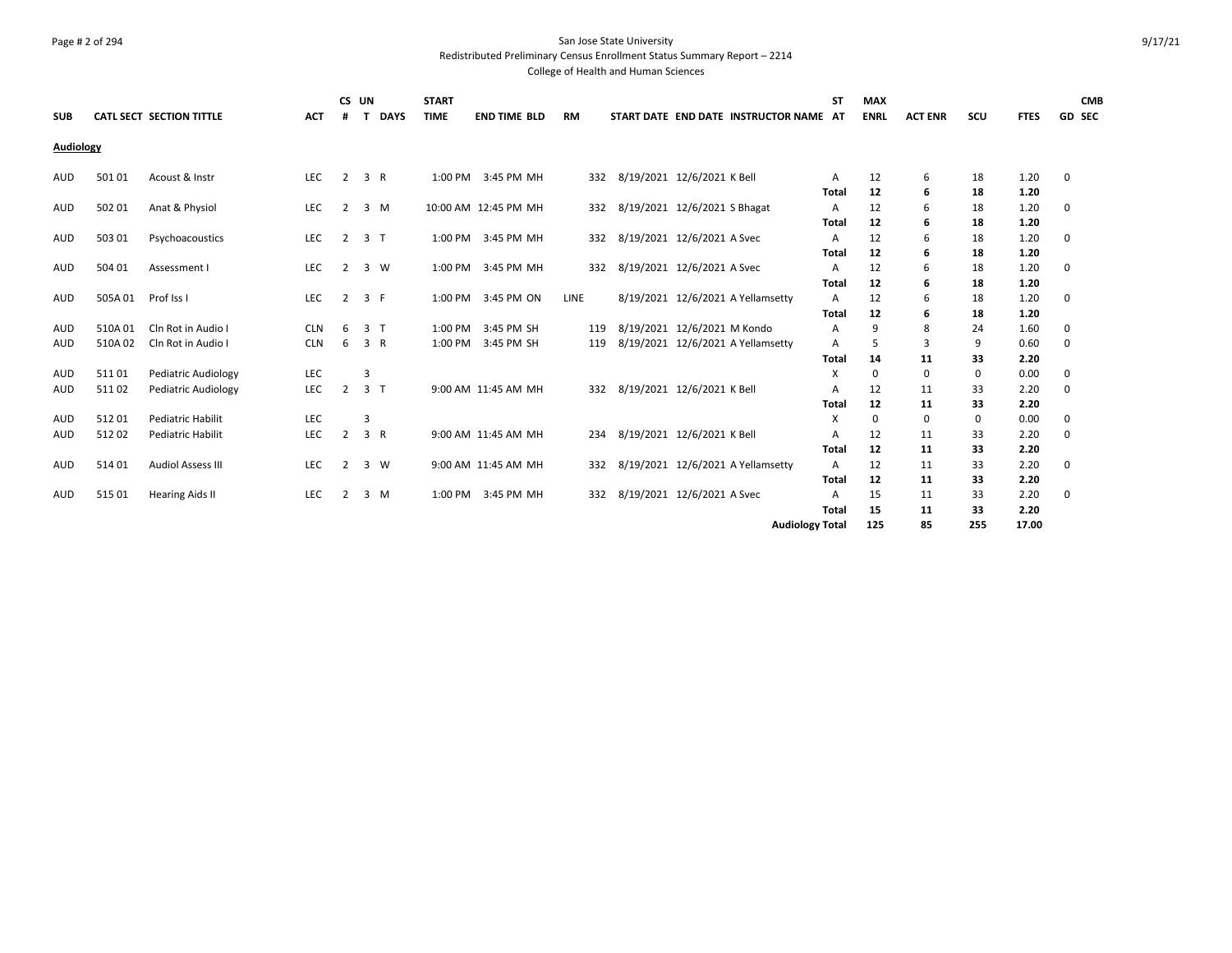# Page # 3 of 294 San Jose State University

Redistributed Preliminary Census Enrollment Status Summary Report – 2214

| <b>SUB</b>  |                                   | <b>CATL SECT SECTION TITTLE</b> | <b>ACT</b> | <b>CS</b><br># | UN<br><b>DAYS</b><br>$\mathbf{T}$ | <b>START</b><br><b>TIME</b> | <b>END TIME BLD</b> | <b>RM</b>   | START DATE END DATE INSTRUCTOR NAME AT  | <b>ST</b>      | <b>MAX</b><br><b>ENRL</b> | <b>ACT ENR</b> | scu            | <b>FTES</b> | <b>GD SEC</b> | <b>CMB</b> |
|-------------|-----------------------------------|---------------------------------|------------|----------------|-----------------------------------|-----------------------------|---------------------|-------------|-----------------------------------------|----------------|---------------------------|----------------|----------------|-------------|---------------|------------|
|             | <b>Doctor of Nursing Practice</b> |                                 |            |                |                                   |                             |                     |             |                                         |                |                           |                |                |             |               |            |
| <b>NURS</b> | 57480                             | Div & Social Issues             | <b>SEM</b> | -5             | $\overline{2}$<br><b>TBA</b>      |                             | ON                  | LINE        | 8/19/2021 12/6/2021 D Johnson Dawkins   | A              | 30                        | 18             | 36             | 2.40        | 0             |            |
|             |                                   |                                 |            |                |                                   |                             |                     |             |                                         | Total          | 30                        | 18             | 36             | 2.40        |               |            |
| <b>NURS</b> | 57580                             | Theories-Adv Nursing Prac       | <b>SEM</b> | -5             | <b>TBA</b><br>$\overline{2}$      |                             | ON                  | <b>LINE</b> | 8/19/2021 12/6/2021 R Whitney           | A              | 30                        | 18             | 36             | 2.40        | 0             |            |
|             |                                   |                                 |            |                |                                   |                             |                     |             |                                         | Total          | 30                        | 18             | 36             | 2.40        |               |            |
| <b>NURS</b> | 58001                             | <b>DNP Practicum</b>            | PRA        | 48             | 6<br><b>TBA</b>                   |                             |                     |             | 8/19/2021 12/6/2021 D Johnson Dawkins   | A              | 30                        | 13             | 78             | 5.20        | 0             |            |
|             |                                   |                                 |            |                |                                   |                             |                     |             |                                         | Total          | 30                        | 13             | 78             | 5.20        |               |            |
| <b>NURS</b> | 58380                             | Prof Resp HC Systems            | SEM        | 5              | <b>TBA</b><br>2                   |                             | ON                  | <b>LINE</b> | 8/19/2021 12/6/2021 A Spilker           | A              | 30                        | 18             | 36             | 2.40        | 0             |            |
|             |                                   |                                 |            |                |                                   |                             |                     |             |                                         | Total          | 30                        | 18             | 36             | 2.40        |               |            |
| <b>NURS</b> | 59180                             | Curriculum Development          | SEM        | 5              | <b>TBA</b><br>3                   |                             | ON                  | LINE        | 8/19/2021 12/6/2021 D Moore             | A              | 30                        | 20             | 60             | 4.00        | 0             |            |
|             |                                   |                                 |            |                |                                   |                             |                     |             |                                         | Total          | 30                        | 20             | 60             | 4.00        |               |            |
| <b>NURS</b> | 592 80                            | Outcomes Ed/Pr                  | <b>SEM</b> | -5             | 3<br>TBA                          |                             | ON                  | <b>LINE</b> | 8/19/2021 12/6/2021 R Rosenblum         | A              | 30                        | 20             | 60             | 4.00        | 0             |            |
|             |                                   |                                 |            |                |                                   |                             |                     |             |                                         | Total          | 30                        | 20             | 60             | 4.00        |               |            |
| <b>NURS</b> | 595B01                            | <b>Reflective Practice II</b>   | <b>SUP</b> | 48             | $\mathcal{P}$<br>TBA              |                             | ON                  | <b>LINE</b> | 8/19/2021 12/6/2021 D Johnson Dawkins   | $\overline{A}$ | 10                        | 2              | $\overline{4}$ | 0.27        | 0             |            |
| <b>NURS</b> | 595B02                            | <b>Reflective Practice II</b>   | SUP        | 48             | 2<br>TBA                          |                             | ON                  | LINE        | 8/19/2021 12/6/2021 A Spilker           | Α              | 10                        | 2              | $\overline{4}$ | 0.27        | $\Omega$      |            |
| <b>NURS</b> | 595B03                            | <b>Reflective Practice II</b>   | SUP        | 48             | <b>TBA</b><br>2                   |                             | ON                  | <b>LINE</b> | 8/19/2021 12/6/2021 M Hampton           | Α              | 10                        | $\mathbf{1}$   | $\overline{2}$ | 0.13        | $\Omega$      |            |
| <b>NURS</b> | 595B04                            | Reflective Practice II          | <b>SUP</b> | 48             | TBA<br>2                          |                             | ON                  | <b>LINE</b> | 8/19/2021 12/6/2021 D Moore             | А              | 10                        | $\mathbf{1}$   | $\overline{2}$ | 0.13        | 0             |            |
| <b>NURS</b> | 595B05                            | <b>Reflective Practice II</b>   | <b>SUP</b> | 48             | <b>TBA</b><br>$\overline{2}$      |                             | ON                  | <b>LINE</b> | 8/19/2021 12/6/2021 W Wang Tung         | Α              | 10                        | $\overline{2}$ | $\overline{4}$ | 0.27        | 0             |            |
| <b>NURS</b> | 595B06                            | <b>Reflective Practice II</b>   | SUP        | 48             | TBA<br>$\overline{2}$             |                             | ON                  | <b>LINE</b> | 8/19/2021 12/6/2021 L Walker-Vischer    | A              | 10                        | $\mathbf{1}$   | $\overline{2}$ | 0.13        | $\Omega$      |            |
| <b>NURS</b> | 595B07                            | <b>Reflective Practice II</b>   | SUP        | 48             | 2<br>TBA                          |                             | ON                  | LINE        | 8/19/2021 12/6/2021 R Rosenblum         | Α              | 10                        | $\mathbf{1}$   | $\overline{2}$ | 0.13        | $\Omega$      |            |
| <b>NURS</b> | 595B08                            | <b>Reflective Practice II</b>   | SUP        | 48             | TBA<br>$\overline{2}$             |                             | ON                  | <b>LINE</b> | 8/19/2021 12/6/2021 V Wong              | Α              | 10                        | 1              | $\overline{2}$ | 0.13        | 0             |            |
| <b>NURS</b> | 595B09                            | <b>Reflective Practice II</b>   | SUP        | 48             | TBA<br>2                          |                             | ON                  | LINE        | 8/19/2021 12/6/2021 T Mckinnon          | Α              | 10                        | 3              | 6              | 0.40        | 0             |            |
| <b>NURS</b> | 595B 10                           | <b>Reflective Practice II</b>   | <b>SUP</b> | 48             | $\overline{2}$<br><b>TBA</b>      |                             | ON                  | <b>LINE</b> | 8/19/2021 12/6/2021 S McNiesh           | Α              | 10                        | $\mathbf{1}$   | $\overline{2}$ | 0.13        | 0             |            |
| <b>NURS</b> | 595B 11                           | <b>Reflective Practice II</b>   | <b>SUP</b> | 48             | TBA<br>$\overline{2}$             |                             | ON                  | <b>LINE</b> | 8/19/2021 12/6/2021 R Ballin            | А              | 10                        | $\overline{2}$ | $\overline{4}$ | 0.27        | 0             |            |
| <b>NURS</b> | 595B80                            | <b>Reflective Practice II</b>   | SUP        | 48             | $\overline{2}$<br>TBA             |                             | ON                  | LINE        | 8/19/2021 12/6/2021 R Whitney           | А              | 48                        | 3              | 6              | 0.40        | 0             |            |
|             |                                   |                                 |            |                |                                   |                             |                     |             |                                         | Total          | 158                       | 20             | 40             | 2.67        |               |            |
|             |                                   |                                 |            |                |                                   |                             |                     |             | <b>Doctor of Nursing Practice Total</b> |                | 338                       | 127            | 346            | 23.07       |               |            |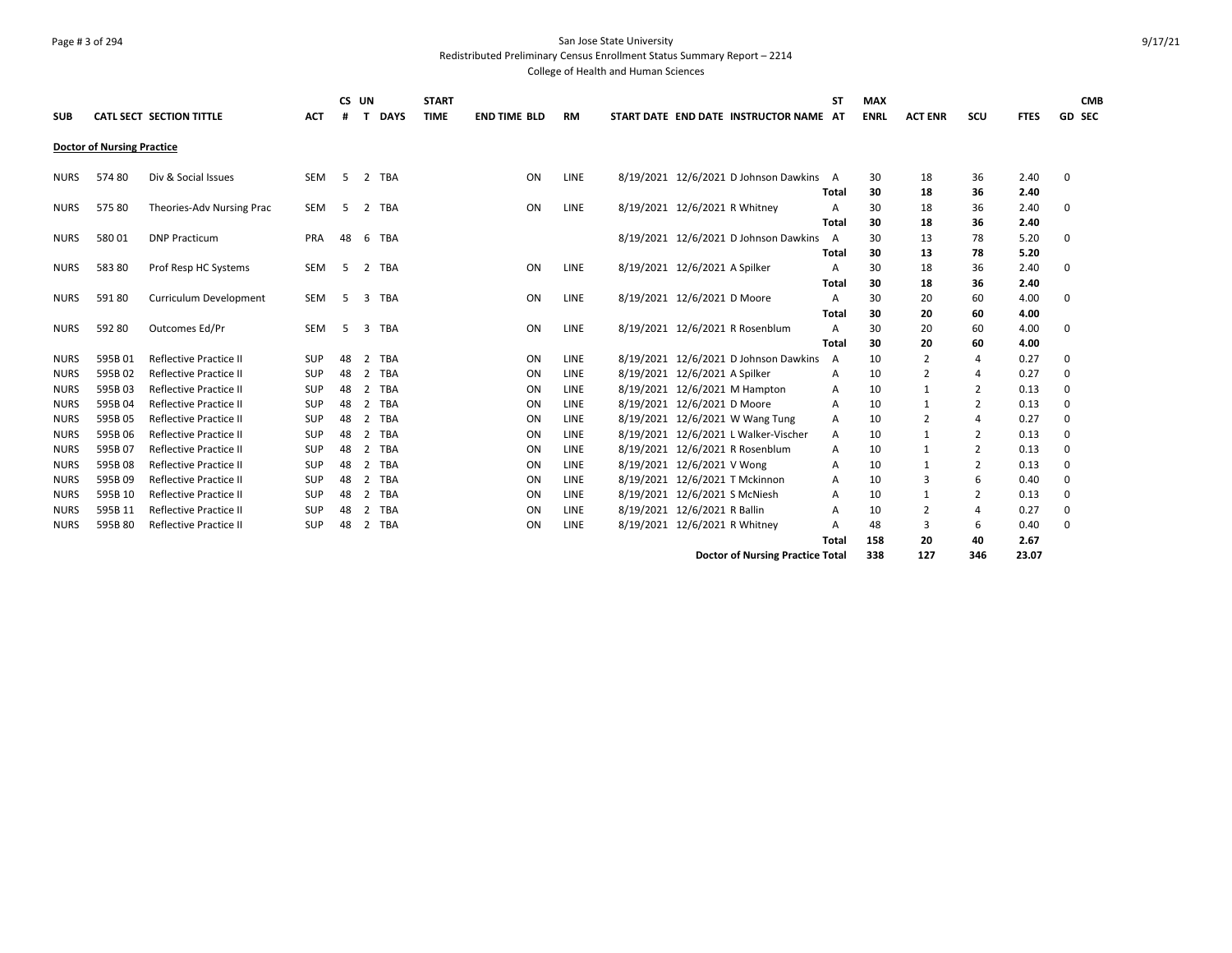#### Page # 4 of 294 San Jose State University Redistributed Preliminary Census Enrollment Status Summary Report – 2214

| <b>SUB</b>  | <b>CATL SECT SECTION TITTLE</b>                  | <b>ACT</b> | CS UN | <b>DAYS</b> | <b>START</b><br><b>TIME</b> | <b>END TIME BLD</b> | <b>RM</b> | START DATE END DATE INSTRUCTOR NAME AT      | ST    | <b>MAX</b><br><b>ENRL</b> | <b>ACT ENR</b> | scu | <b>FTES</b> | <b>CMB</b><br><b>GD SEC</b> |
|-------------|--------------------------------------------------|------------|-------|-------------|-----------------------------|---------------------|-----------|---------------------------------------------|-------|---------------------------|----------------|-----|-------------|-----------------------------|
|             | <b>Health &amp; Human Sciences - All College</b> |            |       |             |                             |                     |           |                                             |       |                           |                |     |             |                             |
| <b>CHHS</b> | 198ITL 80 Int'l Exper Seminar                    | <b>SEM</b> |       | <b>TBA</b>  |                             | ON                  | LINE      | 8/19/2021 12/6/2021 D Singamsetti           | A     | 30                        | 30             | 30  | 2.00        | 0                           |
| <b>CHHS</b> | 198ITL 81 Int'l Exper Seminar                    | <b>SEM</b> |       | <b>TBA</b>  |                             | ON                  | LINE      | 8/19/2021 12/6/2021 D Singamsetti           | A     | 30                        | 31             | 31  | 2.13        | 4                           |
| <b>CHHS</b> | 198ITL 82 Int'l Exper Seminar                    | <b>SEM</b> |       | <b>TBA</b>  |                             | ON                  | LINE      | 8/19/2021 12/6/2021 D Singamsetti           | A     | 30                        | 27             | 27  | 1.80        | $\mathbf 0$                 |
|             |                                                  |            |       |             |                             |                     |           |                                             | Total | 90                        | 88             | 88  | 5.93        |                             |
|             |                                                  |            |       |             |                             |                     |           | Health & Human Sciences - All College Total |       | 90                        | 88             | 88  | 5.93        |                             |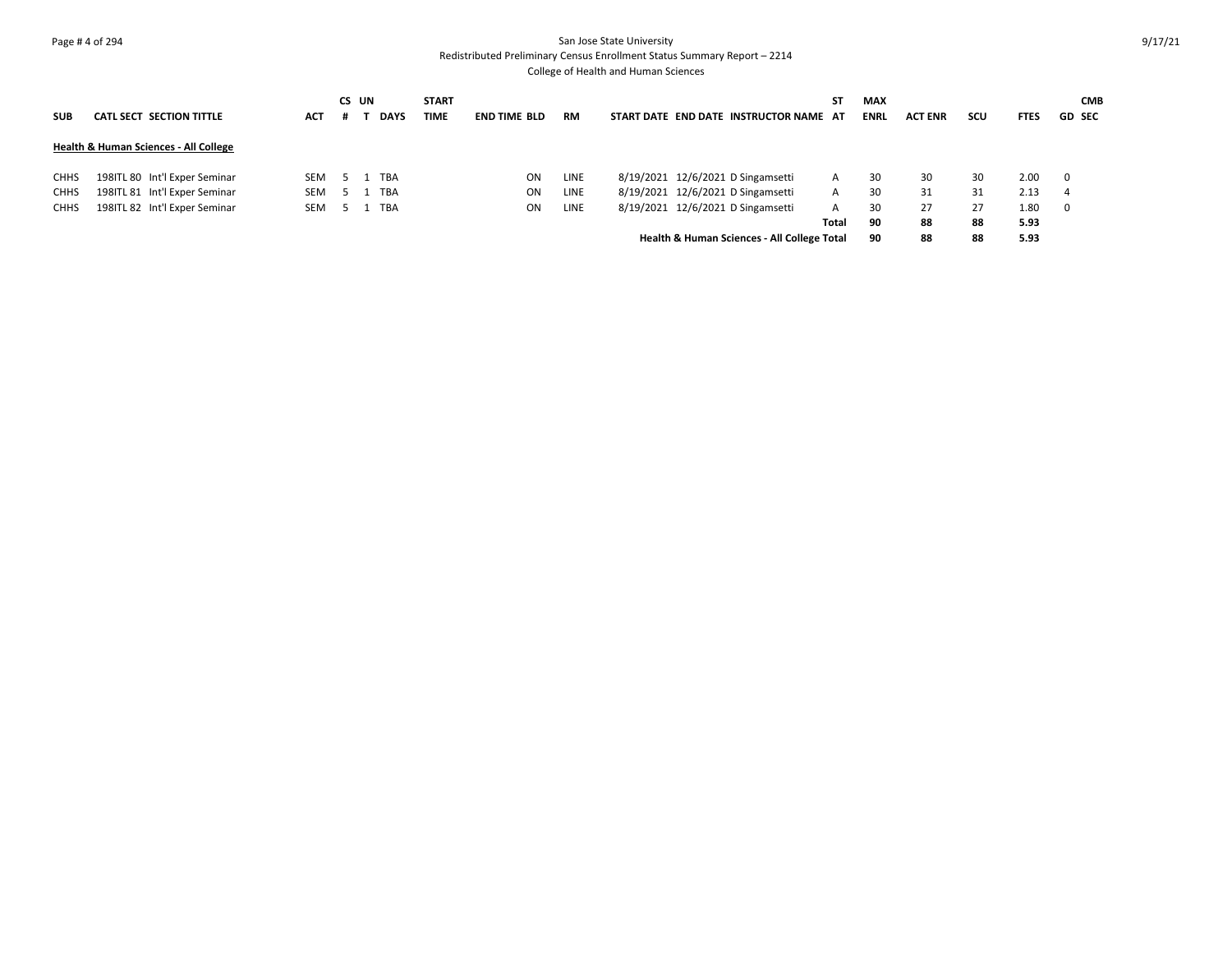#### Page # 5 of 294 San Jose State University Redistributed Preliminary Census Enrollment Status Summary Report – 2214

| <b>SUB</b>  |        | CATL SECT SECTION TITTLE       | ACT        | #           | CS UN  | T DAYS  | <b>START</b><br><b>TIME</b> | <b>END TIME BLD</b>       | <b>RM</b>   | START DATE END DATE INSTRUCTOR NAME AT | <b>ST</b>      | <b>MAX</b><br><b>ENRL</b> | <b>ACT ENR</b> | SCU | <b>FTES</b> | <b>CMB</b><br><b>GD SEC</b> |
|-------------|--------|--------------------------------|------------|-------------|--------|---------|-----------------------------|---------------------------|-------------|----------------------------------------|----------------|---------------------------|----------------|-----|-------------|-----------------------------|
|             |        |                                |            |             |        |         |                             |                           |             |                                        |                |                           |                |     |             |                             |
| Kinesiology |        |                                |            |             |        |         |                             |                           |             |                                        |                |                           |                |     |             |                             |
| KIN         | 101    | <b>Adapted Phys Activities</b> | <b>ACT</b> |             |        | 11 1 TR |                             | 1:30 PM 2:20 PM ON        | <b>LINE</b> | 8/19/2021 12/6/2021 S Delgado Medina   | $\overline{A}$ | 5                         | 5              | 5   | 0.33        | $\Omega$                    |
|             |        |                                |            |             |        |         |                             |                           |             |                                        | Total          | 5                         | 5              | 5   | 0.33        |                             |
| KIN         | 2A 01  | <b>Begin Swimming</b>          | <b>ACT</b> |             |        | 11 1 MW |                             | 8:00 AM 8:50 AM SPXE      | 180         | 8/19/2021 12/6/2021 C May              | Α              | 25                        | 23             | 23  | 1.53        | $\Omega$                    |
| KIN         | 2A 02  | <b>Begin Swimming</b>          | ACT        |             |        | 11 1 MW |                             | 9:30 AM 10:20 AM SPXE     | 180         | 8/19/2021 12/6/2021 C May              | A              | 25                        | 25             | 25  | 1.67        | $\Omega$                    |
| <b>KIN</b>  | 2A 03  | <b>Begin Swimming</b>          | <b>ACT</b> |             |        | 11 1 TR |                             | 8:00 AM 8:50 AM SPXE      | 180         | 8/19/2021 12/6/2021 C May              | A              | 25                        | 20             | 20  | 1.33        | $\Omega$                    |
| KIN         | 2A 04  | <b>Begin Swimming</b>          | <b>ACT</b> |             |        | 11 1 TR |                             | 9:30 AM 10:20 AM SPXE     | 180         | 8/19/2021 12/6/2021 C May              | $\overline{A}$ | 25                        | 24             | 24  | 1.60        | $\Omega$                    |
| KIN         | 2A 05  | <b>Begin Swimming</b>          | ACT        |             |        | 11 1 TR |                             | 10:45 AM 11:35 AM SPXE    | 180         | 8/19/2021 12/6/2021 C May              | A              | 25                        | 25             | 25  | 1.67        | $\Omega$                    |
|             |        |                                |            |             |        |         |                             |                           |             |                                        | Total          | 125                       | 117            | 117 | 7.80        |                             |
| KIN         | 2B01   | Inter Swimming                 | ACT        |             |        | 11 1 MW |                             | 10:45 AM 11:35 AM SPXE    | 180         | 8/19/2021 12/6/2021 C May              | A              | 15                        | 15             | 15  | 1.00        | $\mathbf 0$                 |
| KIN         | 2B02   | Inter Swimming                 | ACT        |             |        | 11 1 MW |                             | 1:30 PM 2:20 PM SPXE      | 180         | 8/19/2021 12/6/2021 C May              | Α              | 25                        | 23             | 23  | 1.53        | $\Omega$                    |
|             |        |                                |            |             |        |         |                             |                           |             |                                        | Total          | 40                        | 38             | 38  | 2.53        |                             |
| KIN         | 2C 01  | Adv Swim                       | <b>ACT</b> |             |        | 11 1 MW |                             | 10:45 AM 11:35 AM SPXE    | 180         | 8/19/2021 12/6/2021 C May              | Α              | 10                        | 10             | 10  | 0.67        | 0                           |
|             |        |                                |            |             |        |         |                             |                           |             |                                        | Total          | 10                        | 10             | 10  | 0.67        |                             |
| KIN         | 301    | Water Polo                     | <b>ACT</b> |             | 11 1 F |         |                             | 10:00 AM 11:50 AM SPXE    | 180         | 8/19/2021 12/6/2021 C Tanase           | Α              | 20                        | 20             | 20  | 1.33        | 0                           |
|             |        |                                |            |             |        |         |                             |                           |             |                                        | Total          | 20                        | 20             | 20  | 1.33        |                             |
| KIN         | 801    | <b>Scuba Diving</b>            | <b>LEC</b> | $2^{\circ}$ |        | 2 W     |                             | 6:00 PM 8:30 PM SPXE      | 163         | 8/19/2021 12/6/2021 F Barry            | Α              | 25                        | 19             | 19  | 2.53        | $\mathbf 0$                 |
| <b>KIN</b>  | 802    | <b>Scuba Diving</b>            | LAB        | 16          |        | 0 TBA   |                             | SPXE                      | 180         | 8/19/2021 12/6/2021 F Barry            | A              | 25                        | 19             | 19  | 0.00        | $\Omega$                    |
| <b>KIN</b>  | 803    | <b>Scuba Diving</b>            | <b>LEC</b> | $2^{\circ}$ |        | 2 R     |                             | 6:00 PM 8:30 PM SPXE      | 163         | 8/19/2021 12/6/2021 F Barry            | A              | 25                        | 20             | 20  | 2.67        | $\Omega$                    |
| ΚIΝ         | 804    | <b>Scuba Diving</b>            | LAB        | 16          |        | 0 TBA   |                             | <b>SPXE</b>               | 180         | 8/19/2021 12/6/2021 F Barry            | $\overline{A}$ | 25                        | 20             | 20  | 0.00        | $\Omega$                    |
|             |        |                                |            |             |        |         |                             |                           |             |                                        | Total          | 100                       | 78             | 78  | 5.20        |                             |
| KIN         | 9A 01  | <b>Begin Sailing</b>           | <b>ACT</b> |             | 11 1 W |         | 12:30 PM                    | 3:20 PM SPXE              | 180         | 8/19/2021 12/6/2021 S Reekie           | A              | 11                        | 11             | 11  | 0.73        | $\Omega$                    |
|             |        |                                |            |             |        |         |                             |                           |             |                                        | Total          | 11                        | 11             | 11  | 0.73        |                             |
| KIN         | 11A 01 | <b>Begin Rowing</b>            | <b>ACT</b> |             |        | 11 1 TR |                             | 12:00 PM 1:30 PM SPXE     | 180         | 8/19/2021 12/6/2021 S Reekie           | Α              | 16                        | 11             | 11  | 0.73        | $\Omega$                    |
|             |        |                                |            |             |        |         |                             |                           |             |                                        | Total          | 16                        | 11             | 11  | 0.73        |                             |
| KIN         | 13A 01 | Begin Rugby                    | <b>ACT</b> |             | 11 1 M |         |                             | 9:30 AM 11:20 AM YUH      | 106         | 8/19/2021 12/6/2021 J Fonda            | A              | 35                        | 36             | 36  | 2.40        | 0                           |
|             |        |                                |            |             |        |         |                             |                           |             |                                        | Total          | 35                        | 36             | 36  | 2.40        |                             |
| <b>KIN</b>  | 14A 01 | Begin Volleyball               | <b>ACT</b> |             |        | 11 1 MW |                             | 1:30 PM 2:20 PM SPXC      | 107B        | 8/19/2021 12/6/2021 O Crespo           | A              | 40                        | 42             | 42  | 2.80        | $\mathbf 0$                 |
| <b>KIN</b>  | 14A 02 | Begin Volleyball               | ACT        |             |        | 11 1 TR |                             | 10:45 AM 11:35 AM SPXC    | 107B        | 8/19/2021 12/6/2021 O Crespo           | A              | 40                        | 42             | 42  | 2.80        | $\Omega$                    |
| <b>KIN</b>  | 14A 03 |                                | <b>ACT</b> |             |        | 11 1 MW |                             | 3:00 PM 3:50 PM SPXC      | 107B        | 8/19/2021 12/6/2021 O Crespo           | Α              | 40                        | 42             | 42  | 2.80        | $\Omega$                    |
|             |        | Begin Volleyball               |            |             |        |         |                             |                           |             |                                        | Total          | 120                       | 126            | 126 | 8.40        |                             |
|             |        |                                |            |             |        |         | 1:30 PM                     |                           | 107B        |                                        |                | 40                        | 43             | 43  |             | $\Omega$                    |
| ΚIΝ         | 14B 01 | Inter Volleyball               | ACT        |             |        | 11 1 TR |                             | 2:20 PM SPXC              |             | 8/19/2021 12/6/2021 O Crespo           | Α              |                           |                |     | 2.87        |                             |
|             |        |                                |            |             |        |         |                             |                           |             |                                        | Total          | 40                        | 43             | 43  | 2.87        |                             |
| KIN         | 14C 01 | Adv Volleyball                 | ACT        |             |        | 11 1 MW | 4:30 PM                     | 5:20 PM SPXC 107B         |             | 8/19/2021 12/6/2021 O Crespo           | Α              | 40                        | 37             | 37  | 2.47        | $\Omega$                    |
|             |        |                                |            |             |        |         |                             |                           |             |                                        | Total          | 40                        | 37             | 37  | 2.47        |                             |
| KIN         | 15A 01 | Beg Basketball                 | <b>ACT</b> |             |        | 11 1 MW |                             | 8:00 AM 8:50 AM YUH       | 106         | 8/19/2021 12/6/2021 S Butler           | Α              | 24                        | 22             | 22  | 1.47        | $\Omega$                    |
| <b>KIN</b>  | 15A 02 | <b>Beg Basketball</b>          | ACT        | 11          |        | 1 TR    |                             | 8:30 AM 9:20 AM YUH       | 106         | 8/19/2021 12/6/2021 S Butler           | A              | 24                        | 20             | 20  | 1.33        | $\mathbf 0$                 |
| KIN         | 15A 05 | Beg Basketball                 | <b>ACT</b> |             |        | 11 1 MW |                             | 10:45 AM 11:35 AM YUH     | 106         | 8/19/2021 12/6/2021 S Butler           | A              | 24                        | 24             | 24  | 1.60        | $\Omega$                    |
|             |        |                                |            |             |        |         |                             |                           |             |                                        | Total          | 72                        | 66             | 66  | 4.40        |                             |
| KIN         | 15B 01 | Int Basketball                 | <b>ACT</b> |             |        | 11 1 MW |                             | 9:30 AM 10:20 AM YUH      | 106         | 8/19/2021 12/6/2021 S Butler           | A              | 24                        | 20             | 20  | 1.33        | 0                           |
|             |        |                                |            |             |        |         |                             |                           |             |                                        | <b>Total</b>   | 24                        | 20             | 20  | 1.33        |                             |
| KIN         | 19A 01 | <b>Begin Soccer</b>            | <b>ACT</b> |             | 11 1 W |         |                             | 9:30 AM 11:20 AM YUH      | 106         | 8/19/2021 12/6/2021 M Behler           | Α              | 30                        | 32             | 32  | 2.13        | $\Omega$                    |
| <b>KIN</b>  | 19A 02 | <b>Begin Soccer</b>            | ACT        |             | 11 1 T |         |                             | 8:30 AM 10:20 AM YUH      | 106         | 8/19/2021 12/6/2021 M Behler           | A              | 30                        | 34             | 34  | 2.27        | $\Omega$                    |
|             |        |                                |            |             |        |         |                             |                           |             |                                        | <b>Total</b>   | 60                        | 66             | 66  | 4.40        |                             |
| ΚIΝ         | 19B 01 | Int Soccer                     | <b>ACT</b> | 11 1 T      |        |         |                             | 10:45 AM 12:35 PM YUH     | 106         | 8/19/2021 12/6/2021 M Behler           | $\overline{A}$ | 30                        | 32             | 32  | 2.13        | $\Omega$                    |
|             |        |                                |            |             |        |         |                             |                           |             |                                        | Total          | 30                        | 32             | 32  | 2.13        |                             |
| KIN         | 20A 01 | Begin Badminton                | <b>ACT</b> |             |        | 11 1 MW |                             | 8:00 AM 8:50 AM SPXC 107B |             | 8/19/2021 12/6/2021 L Cai              | Α              | 24                        | 24             | 24  | 1.60        | $\Omega$                    |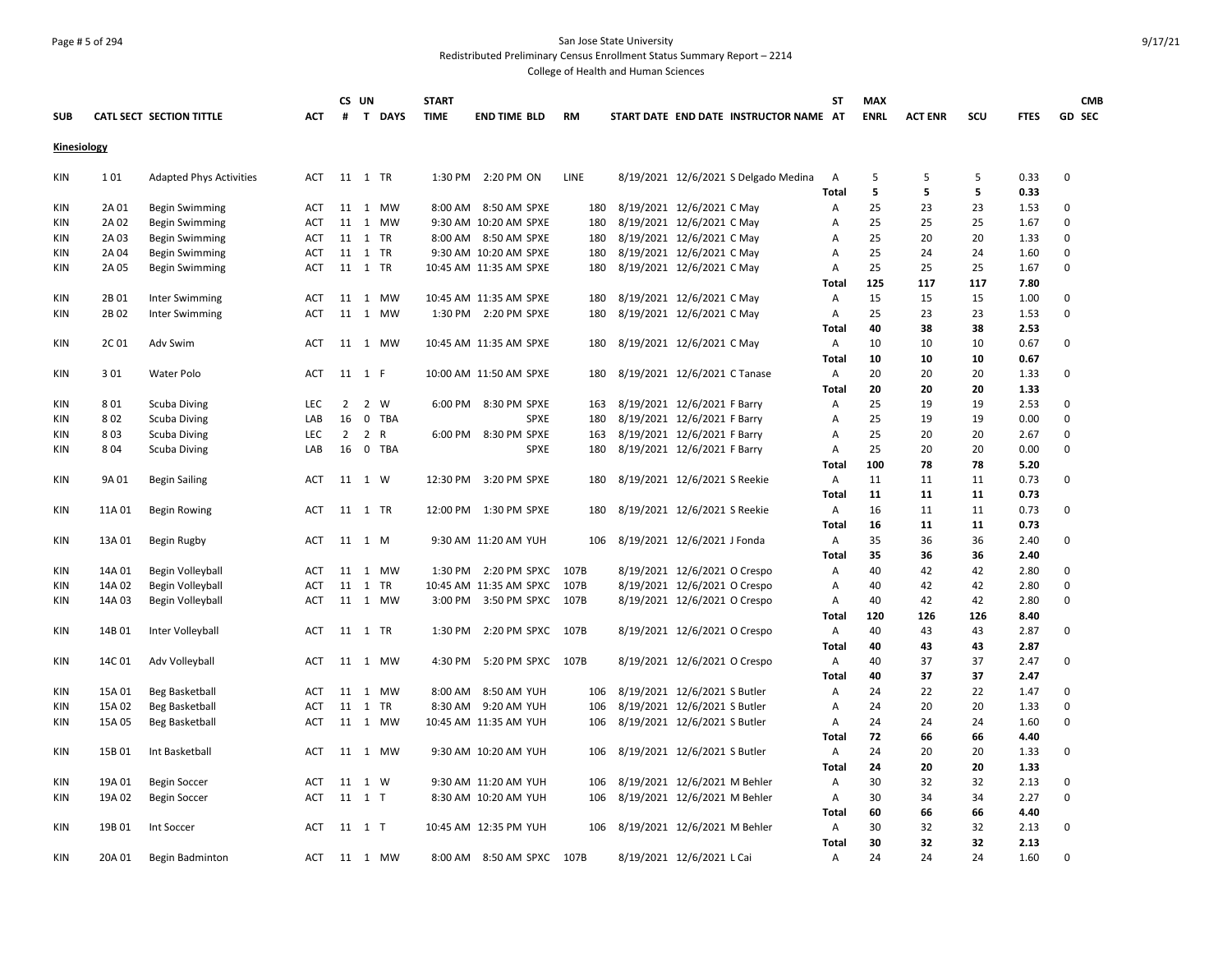# Page # 6 of 294 San Jose State University Redistributed Preliminary Census Enrollment Status Summary Report – 2214 College of Health and Human Sciences

|     |        |                           |            |        | CS UN        |             | <b>START</b> |                             |           |                                        | <b>ST</b>      | <b>MAX</b>  |                |             |             | <b>CMB</b>    |
|-----|--------|---------------------------|------------|--------|--------------|-------------|--------------|-----------------------------|-----------|----------------------------------------|----------------|-------------|----------------|-------------|-------------|---------------|
| SUB |        | CATL SECT SECTION TITTLE  | ACT        | #      | $\mathbf{T}$ | <b>DAYS</b> | <b>TIME</b>  | <b>END TIME BLD</b>         | <b>RM</b> | START DATE END DATE INSTRUCTOR NAME AT |                | <b>ENRL</b> | <b>ACT ENR</b> | SCU         | <b>FTES</b> | <b>GD SEC</b> |
| KIN | 20A 02 | Begin Badminton           | ACT        |        |              | 11 1 MW     |              | 9:30 AM 10:20 AM SPXC 107B  |           | 8/19/2021 12/6/2021 L Cai              | А              | 24          | 30             | 30          | 2.00        | 0             |
| KIN | 20A 03 | Begin Badminton           | <b>ACT</b> |        |              | 11 1 TR     |              | 8:00 AM 8:50 AM SPXC        | 107B      | 8/19/2021 12/6/2021 L Cai              | А              | 24          | 26             | 26          | 1.73        | 0             |
| KIN | 20A 04 | Begin Badminton           | ACT        |        |              | 11 1 TR     |              | 9:30 AM 10:20 AM SPXC 107B  |           | 8/19/2021 12/6/2021 L Cai              | Α              | 24          | 24             | 24          | 1.60        | 0             |
|     |        |                           |            |        |              |             |              |                             |           |                                        | <b>Total</b>   | 96          | 104            | 104         | 6.93        |               |
| KIN | 20B 01 | Inter Badminton           | ACT        | 11 1 F |              |             |              | 10:45 AM 12:35 PM SPXC 107B |           | 8/19/2021 12/6/2021 L Cai              | Α              | 12          | 12             | 12          | 0.80        | 0             |
|     |        |                           |            |        |              |             |              |                             |           |                                        | <b>Total</b>   | 12          | 12             | 12          | 0.80        |               |
| KIN | 20C 01 | Adv Badminton             | ACT        |        | 11 1 F       |             |              | 10:45 AM 12:35 PM SPXC      | 107B      | 8/19/2021 12/6/2021 L Cai              | А              | 12          | 14             | 14          | 0.93        | 0             |
|     |        |                           |            |        |              |             |              |                             |           |                                        | <b>Total</b>   | 12          | 14             | 14          | 0.93        |               |
| KIN | 21A 01 | <b>Begin Tennis</b>       | ACT        |        | 11 1 M       |             |              | 10:00 AM 11:50 AM YUH       | 106       | 8/19/2021 12/6/2021 T Culibrk          | Α              | 25          | 26             | 26          | 1.73        | 0             |
| KIN | 21A 02 | <b>Begin Tennis</b>       | ACT        |        | 11 1 T       |             |              | 10:00 AM 11:50 AM YUH       | 106       | 8/19/2021 12/6/2021 T Culibrk          | А              | 25          | 24             | 24          | 1.60        | 0             |
|     |        |                           |            |        |              |             |              |                             |           |                                        | <b>Total</b>   | 50          | 50             | 50          | 3.33        |               |
| KIN | 21B01  | Inter Tennis              | ACT        |        | 11 1 W       |             |              | 10:00 AM 11:50 AM YUH       | 106       | 8/19/2021 12/6/2021 T Culibrk          | Α              | 25          | 25             | 25          | 1.67        | 0             |
|     |        |                           |            |        |              |             |              |                             |           |                                        | Total          | 25          | 25             | 25          | 1.67        |               |
| KIN | 23A 01 | Begin Archery             | <b>ACT</b> |        | 11 1 T       |             | 12:30 PM     | 2:20 PM YUH                 | 106       | 8/19/2021 12/6/2021 N Fraire           | Α              | 25          | 31             | 31          | 2.07        | 0             |
| KIN | 23A 02 | Begin Archery             | <b>ACT</b> |        | 11 1 R       |             | 12:30 PM     | 2:20 PM YUH                 | 106       | 8/19/2021 12/6/2021 N Fraire           | А              | 20          | 21             | 21          | 1.40        | 0             |
|     |        |                           |            |        |              |             |              |                             |           |                                        | Total          | 45          | 52             | 52          | 3.47        |               |
| KIN | 23B01  | Inter Archery             | ACT        |        | 11 1 R       |             | 12:30 PM     | 2:20 PM YUH                 | 106       | 8/19/2021 12/6/2021 N Fraire           | Α              | 5           | 6              | 6           | 0.40        | 0             |
|     |        |                           |            |        |              |             |              |                             |           |                                        | <b>Total</b>   | 5           | 6              | 6           | 0.40        |               |
| KIN | 24A 01 | <b>Begin Bowling</b>      | <b>ACT</b> |        |              | 11 1 MW     |              | 8:00 AM 8:50 AM SU          | ALLEY     | 8/19/2021 12/6/2021 M Pascal-Gonzales  | $\overline{A}$ | 28          | 29             | 29          | 1.93        | 0             |
| KIN | 24A 02 | Begin Bowling             | ACT        |        |              | 11 1 MW     |              | 9:30 AM 10:20 AM SU         | ALLEY     | 8/19/2021 12/6/2021 M Pascal-Gonzales  | $\overline{A}$ | 28          | 29             | 29          | 1.93        | 0             |
| KIN | 24A 03 | <b>Begin Bowling</b>      | ACT        |        |              | 11 1 MW     |              | 10:45 AM 11:35 AM SU        | ALLEY     | 8/19/2021 12/6/2021 M Pascal-Gonzales  | A              | 28          | 33             | 33          | 2.22        | $\mathbf 1$   |
| KIN | 24A 04 | <b>Begin Bowling</b>      | ACT        |        |              | 11 1 TR     |              | 8:00 AM 8:50 AM SU          | ALLEY     | 8/19/2021 12/6/2021 M Pascal-Gonzales  | $\overline{A}$ | 28          | 31             | 31          | 2.07        | 0             |
| KIN | 24A 05 | Begin Bowling             | ACT        |        |              | 11 1 TR     |              | 9:30 AM 10:20 AM SU         | ALLEY     | 8/19/2021 12/6/2021 M Pascal-Gonzales  | A              | 28          | 33             | 33          | 2.20        | 0             |
|     |        |                           |            |        |              |             |              |                             |           |                                        | <b>Total</b>   | 140         | 155            | 155         | 10.35       |               |
| ΚIΝ | 24B01  | Inter Bowling             | ACT        |        |              | 11 1 TR     |              | 10:45 AM 11:35 AM SU        | ALLEY     | 8/19/2021 12/6/2021 M Pascal-Gonzales  | A              | 28          | 30             | 30          | 2.00        | 0             |
|     |        |                           |            |        |              |             |              |                             |           |                                        | Total          | 28          | 30             | 30          | 2.00        |               |
| KIN | 25A 01 | Begin Golf                | ACT        |        |              | 11 1 TR     |              | 9:30 AM 10:20 AM YUH        | 106       | 8/19/2021 12/6/2021 D Allio            | А              | 25          | 24             | 24          | 1.60        | 0             |
| KIN | 25A 02 | Begin Golf                | ACT        |        |              | 11 1 TR     |              | 12:00 PM 12:50 PM YUH       | 106       | 8/19/2021 12/6/2021 D Allio            | А              | 25          | 24             | 24          | 1.62        | $\mathbf{1}$  |
| KIN | 25A 03 | Begin Golf                | ACT        |        | 11 1 M       |             |              | 9:30 AM 11:20 AM YUH        | 106       | 8/19/2021 12/6/2021 M Behler           | А              | 25          | 25             | 25          | 1.67        | 0             |
|     |        |                           |            |        |              |             |              |                             |           |                                        | <b>Total</b>   | 75          | 73             | 73          | 4.88        |               |
| KIN | 25B01  | Intermediate Golf         | ACT        |        |              | 11 1 TR     |              | 10:45 AM 11:35 AM YUH       | 106       | 8/19/2021 12/6/2021 D Allio            | Α              | 25          | 25             | 25          | 1.67        | 0             |
|     |        |                           |            |        |              |             |              |                             |           |                                        | <b>Total</b>   | 25          | 25             | 25          | 1.67        |               |
| KIN | 27A 01 | <b>Begin Table Tennis</b> | ACT        |        |              | 11 1 MW     |              | 8:00 AM 8:50 AM SPXC        | 107A      | 8/19/2021 12/6/2021 G Chen             | А              | 40          | 40             | 40          | 2.67        | $\Omega$      |
| KIN | 27A 02 | <b>Begin Table Tennis</b> | <b>ACT</b> |        |              | 11 1 MW     |              | 9:30 AM 10:20 AM SPXC       | 107A      | 8/19/2021 12/6/2021 G Chen             | А              | 40          | 40             | 40          | 2.67        | 0             |
| KIN | 27A 03 | <b>Begin Table Tennis</b> | ACT        |        |              | 11 1 MW     |              | 10:45 AM 11:35 AM SPXC      | 107A      | 8/19/2021 12/6/2021 L Cai              | Α              | 40          | 41             | 41          | 2.73        | 0             |
| KIN | 27A 04 | <b>Begin Table Tennis</b> | <b>ACT</b> |        | 11 1 F       |             |              | 8:30 AM 10:20 AM SPXC       | 107A      | 8/19/2021 12/6/2021 L Cai              | Α              | 40          | 39             | 39          | 2.60        | 0             |
|     |        |                           |            |        |              |             |              |                             |           |                                        | Total          | 160         | 160            | 160         | 10.67       |               |
| KIN | 28A01  | <b>Beg Gymnastics</b>     | <b>ACT</b> | 11     |              | 1 MW        |              | 8:00 AM 8:50 AM SPXC        | 231       | 8/19/2021 12/6/2021 J Williams         | Α              | 30          | 30             | 30          | 2.00        | 0             |
| KIN | 28A 02 | <b>Beg Gymnastics</b>     | <b>ACT</b> |        |              | 11 1 MW     |              | 9:30 AM 10:20 AM SPXC       |           | 231 8/19/2021 12/6/2021 J Williams     | А              | 30          | 29             | 29          | 1.93        | 0             |
|     |        |                           |            |        |              |             |              |                             |           |                                        | Total          | 60          | 59             | 59          | 3.93        |               |
| KIN | 29 01  | Cardio Kickboxing         | ACT        |        | $\mathbf{1}$ |             |              |                             |           |                                        | X              | 0           | 0              | $\mathbf 0$ | 0.00        | 0             |
| KIN | 29 02  | Cardio Kickboxing         | ACT        |        |              | 11 1 TR     |              | 10:45 AM 11:35 AM SPXC      | 107A      | 8/19/2021 12/6/2021 A Batt             | A              | 30          | 39             | 39          | 2.60        | 0             |
| KIN | 29 03  | Cardio Kickboxing         | <b>ACT</b> |        |              | 11 1 MW     |              | 3:00 PM 3:50 PM SPXC        | 107A      | 8/19/2021 12/6/2021 A Ayers            | Α              | 30          | 29             | 29          | 1.93        | 0             |
|     |        |                           |            |        |              |             |              |                             |           |                                        | Total          | 60          | 68             | 68          | 4.53        |               |
| KIN | 3001   | Pilates                   | ACT        |        |              | 11 1 TBA    |              | ON                          | LINE      | 8/19/2021 12/6/2021 J Linafelter       | Α              | 30          | 29             | 29          | 1.93        | 0             |
| KIN | 30 02  | Pilates                   | ACT        |        | 11 1 F       |             |              | 10:00 AM 11:50 AM SPXE      |           | 178 8/19/2021 12/6/2021 J Linafelter   | А              | 30          | 29             | 29          | 1.93        | $\Omega$      |
| KIN | 30 03  | Pilates                   | ACT        |        |              | 11 1 TBA    |              | ON                          | LINE      | 8/19/2021 12/6/2021 J Linafelter       | A              | 30          | 31             | 31          | 2.07        | 0             |
| KIN | 3004   | Pilates                   | ACT        |        |              | 11 1 TR     |              | 7:30 AM 8:20 AM SPXE        |           | 178 8/19/2021 12/6/2021 J Linafelter   | A              | 30          | 26             | 26          | 1.73        | $\Omega$      |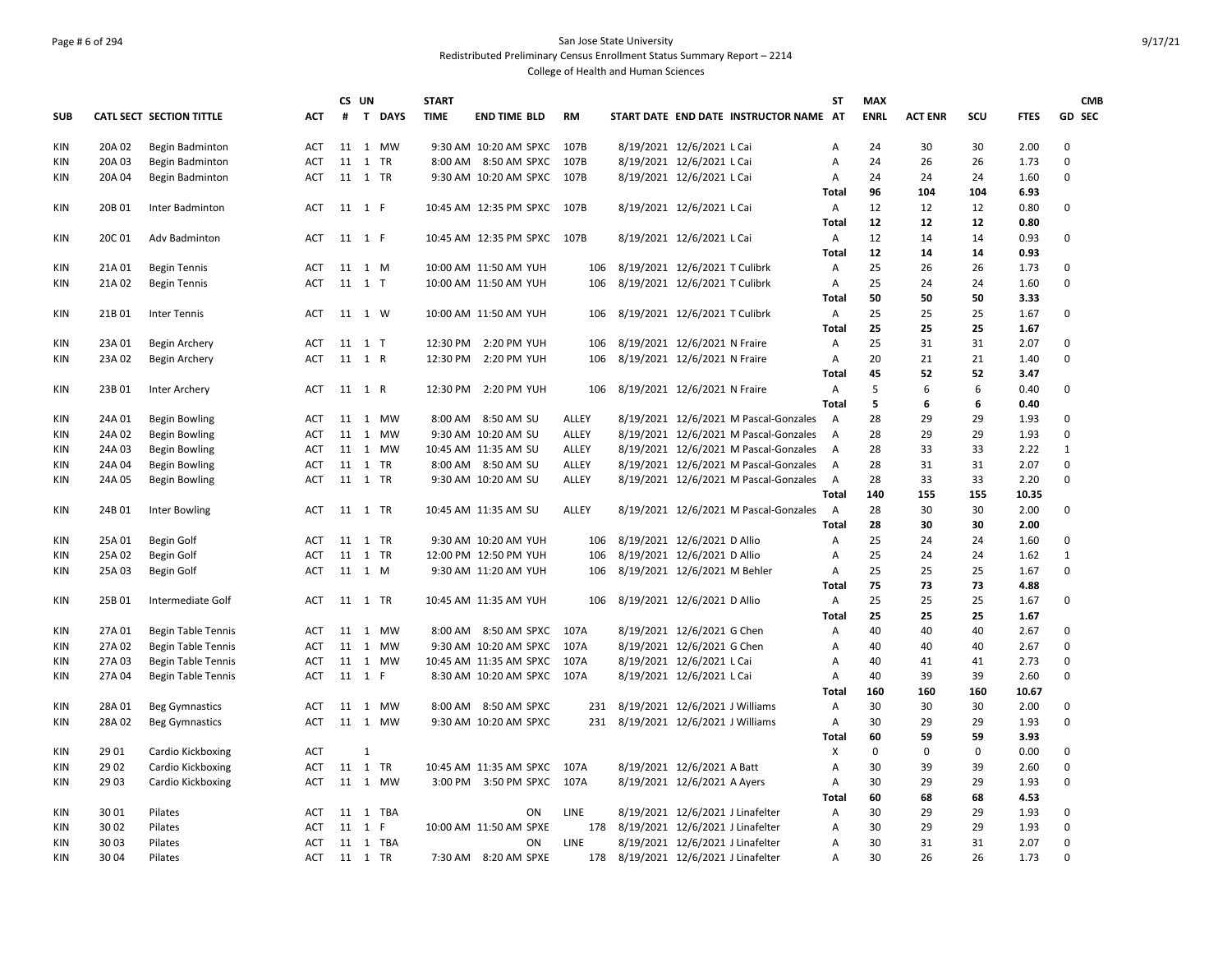# Page # 7 of 294 San Jose State University Redistributed Preliminary Census Enrollment Status Summary Report – 2214

|            |        |                          |            |    | CS UN        | <b>START</b> |                             |      |                                        | <b>ST</b>                 | <b>MAX</b>  |                |             |             | <b>CMB</b>   |
|------------|--------|--------------------------|------------|----|--------------|--------------|-----------------------------|------|----------------------------------------|---------------------------|-------------|----------------|-------------|-------------|--------------|
| <b>SUB</b> |        | CATL SECT SECTION TITTLE | ACT        |    | # T DAYS     | <b>TIME</b>  | <b>END TIME BLD</b>         | RM   | START DATE END DATE INSTRUCTOR NAME AT |                           | <b>ENRL</b> | <b>ACT ENR</b> | scu         | <b>FTES</b> | GD SEC       |
| KIN        | 30 05  | Pilates                  | <b>ACT</b> |    | 11 1 F       |              | 7:30 AM 9:20 AM SPXE        |      | 178 8/19/2021 12/6/2021 J Linafelter   | Α                         | 30          | 29             | 29          | 1.93        | $\Omega$     |
| KIN        | 30 06  | Pilates                  | <b>ACT</b> |    | 11 1 MW      |              | 1:30 PM 2:20 PM ON          | LINE | 8/19/2021 12/6/2021 A Batt             | Α                         | 30          | 33             | 33          | 2.20        | $\Omega$     |
|            |        |                          |            |    |              |              |                             |      |                                        | Total                     | 180         | 177            | 177         | 11.80       |              |
| KIN        | 3101   | <b>Body Sculpting</b>    | <b>ACT</b> |    | $\mathbf{1}$ |              |                             |      |                                        | X                         | 0           | $\mathbf 0$    | $\mathbf 0$ | 0.00        | 0            |
| KIN        | 3102   | <b>Body Sculpting</b>    | <b>ACT</b> |    | 11 1 TR      |              | 12:00 PM 12:50 PM SPXC      | 107A | 8/19/2021 12/6/2021 A Batt             | A                         | 50          | 51             | 51          | 3.40        | $\Omega$     |
| KIN        | 3103   | <b>Body Sculpting</b>    | <b>ACT</b> |    | 11 1 TBA     |              | ON                          | LINE | 8/19/2021 12/6/2021 A Dietrich         | A                         | 50          | 51             | 51          | 3.40        | $\Omega$     |
| KIN        | 3104   | <b>Body Sculpting</b>    | <b>ACT</b> |    | 11 1 MW      |              | 6:00 PM 6:50 PM ON          | LINE | 8/19/2021 12/6/2021 A Batt             | Α                         | 50          | 57             | 57          | 3.80        | $\mathbf 0$  |
| KIN        | 3105   | <b>Body Sculpting</b>    | <b>ACT</b> |    | $\mathbf{1}$ |              |                             |      |                                        | Х                         | 0           | $\mathbf 0$    | $\mathbf 0$ | 0.00        | $\mathbf 0$  |
| KIN        | 3107   | <b>Body Sculpting</b>    | <b>ACT</b> |    | 11 1 MW      |              | 1:30 PM 2:20 PM SPXC 107A   |      | 8/19/2021 12/6/2021 M Pascal-Gonzales  | A                         | 50          | 50             | 50          | 3.33        | $\Omega$     |
|            |        |                          |            |    |              |              |                             |      |                                        | Total                     | 200         | 209            | 209         | 13.93       |              |
| KIN        | 3201   | Aerobics                 | <b>ACT</b> |    | $\mathbf{1}$ |              |                             |      |                                        | X                         | 0           | $\mathbf{0}$   | $\mathbf 0$ | 0.00        | $\Omega$     |
| KIN        | 3202   | Aerobics                 | <b>ACT</b> |    | 11 1 MW      |              | 3:00 PM 3:50 PM ON          | LINE | 8/19/2021 12/6/2021 A Batt             | Α                         | 50          | 50             | 50          | 3.33        | $\mathbf 0$  |
| KIN        | 3203   | Aerobics                 | <b>ACT</b> |    | $\mathbf{1}$ |              |                             |      |                                        | X                         | $\Omega$    | $\mathbf 0$    | $\mathbf 0$ | 0.00        | $\Omega$     |
| KIN        | 32 04  | Aerobics                 | <b>ACT</b> |    | 11 1 TR      |              | 9:30 AM 10:20 AM SPXC       | 107A | 8/19/2021 12/6/2021 A Batt             | Α                         | 50          | 50             | 50          | 3.33        | $\mathbf 0$  |
| <b>KIN</b> | 32 05  | Aerobics                 | <b>ACT</b> |    | $\mathbf{1}$ |              |                             |      |                                        | Х                         | $\Omega$    | $\mathbf 0$    | $\mathbf 0$ | 0.00        | $\mathbf 0$  |
| <b>KIN</b> | 32 06  | Aerobics                 | <b>ACT</b> |    | $\mathbf{1}$ |              |                             |      |                                        | $\boldsymbol{\mathsf{x}}$ | $\Omega$    | $\mathbf 0$    | $\mathbf 0$ | 0.00        | $\Omega$     |
| KIN        | 3207   | Aerobics                 | <b>ACT</b> |    | 11 1 TBA     |              | ON                          | LINE | 8/19/2021 12/6/2021 A Batt             | Α                         | 50          | 67             | 67          | 4.47        | $\mathbf 0$  |
|            |        |                          |            |    |              |              |                             |      |                                        | <b>Total</b>              | 150         | 167            | 167         | 11.13       |              |
| KIN        | 34 01  | <b>Step Training</b>     | ACT        |    | 11 1 MW      |              | 4:30 PM 5:20 PM ON          | LINE | 8/19/2021 12/6/2021 A Batt             | Α                         | 50          | 51             | 51          | 3.40        | $\mathbf 0$  |
| KIN        | 34 02  | <b>Step Training</b>     | <b>ACT</b> |    | $\mathbf{1}$ |              |                             |      |                                        | Х                         | $\Omega$    | $\mathbf 0$    | $\mathbf 0$ | 0.00        | $\Omega$     |
| KIN        | 34 03  | <b>Step Training</b>     | <b>ACT</b> |    | $\mathbf{1}$ |              |                             |      |                                        | Х                         | $\mathbf 0$ | $\mathbf 0$    | $\mathbf 0$ | 0.00        | $\mathbf 0$  |
| KIN        | 34 04  | <b>Step Training</b>     | ACT        |    | 11 1 TBA     |              | ON                          | LINE | 8/19/2021 12/6/2021 A Batt             | A                         | 50          | 66             | 66          | 4.40        | $\Omega$     |
|            |        |                          |            |    |              |              |                             |      |                                        | Total                     | 100         | 117            | 117         | 7.80        |              |
| KIN        | 35A01  | Begin Wt Training        | <b>ACT</b> |    | 11 1 MW      |              | 8:00 AM 8:50 AM YUH         | 126  | 8/19/2021 12/6/2021 R Montgomery       | Α                         | 32          | 32             | 32          | 2.13        | $\mathbf 0$  |
| KIN        | 35A02  | <b>Begin Wt Training</b> | <b>ACT</b> |    | 11 1 TR      |              | 7:30 AM 8:20 AM YUH         | 126  | 8/19/2021 12/6/2021 S Butler           | A                         | 32          | 32             | 32          | 2.13        | $\Omega$     |
| KIN        | 35A 04 | <b>Begin Wt Training</b> | <b>ACT</b> |    | 11 1 TR      |              | 10:45 AM 11:35 AM YUH       | 126  | 8/19/2021 12/6/2021 S Butler           | Α                         | 32          | 31             | 31          | 2.08        | $\mathbf{1}$ |
| KIN        | 35A05  | <b>Begin Wt Training</b> | <b>ACT</b> |    | 11 1 MW      |              | 3:00 PM 3:50 PM YUH         | 126  | 8/19/2021 12/6/2021 K Campbell         | A                         | 32          | 32             | 32          | 2.13        | $\mathbf 0$  |
| KIN        | 35A06  | <b>Begin Wt Training</b> | <b>ACT</b> |    | 11 1 MW      | 6:00 PM      | 6:50 PM YUH                 | 126  | 8/19/2021 12/6/2021 C Colosi           | A                         | 32          | 31             | 31          | 2.07        | $\mathbf 0$  |
| KIN        | 35A 07 | <b>Begin Wt Training</b> | <b>ACT</b> |    | 11 1 MW      |              | 4:30 PM 5:20 PM YUH         | 126  | 8/19/2021 12/6/2021 C Colosi           | A                         | 32          | 32             | 32          | 2.13        | $\Omega$     |
| <b>KIN</b> | 35A08  | <b>Begin Wt Training</b> | <b>ACT</b> |    | 11 1 MW      | 1:30 PM      | 2:20 PM YUH                 | 126  | 8/19/2021 12/6/2021 M Tsuruike         | A                         | 32          | 31             | 31          | 2.07        | $\Omega$     |
| KIN        | 35A09  | Begin Wt Training        | <b>ACT</b> |    | 11 1 MW      |              | 10:45 AM 11:35 AM YUH       | 126  | 8/19/2021 12/6/2021 R Montgomery       | Α                         | 32          | 32             | 32          | 2.13        | $\mathbf 0$  |
| KIN        | 35A 10 | <b>Begin Wt Training</b> | <b>ACT</b> |    | 11 1 TR      |              | 9:30 AM 10:20 AM YUH        | 126  | 8/19/2021 12/6/2021 S Butler           | $\overline{A}$            | 32          | 31             | 31          | 2.07        | $\Omega$     |
|            |        |                          |            |    |              |              |                             |      |                                        | <b>Total</b>              | 288         | 284            | 284         | 18.95       |              |
| KIN        | 35B01  | Inter Wt Training        | <b>ACT</b> | 11 | 1 MW         |              | 9:30 AM 10:20 AM YUH        | 126  | 8/19/2021 12/6/2021 R Montgomery       | A                         | 32          | 31             | 31          | 2.07        | $\mathbf 0$  |
| KIN        | 35B02  | Inter Wt Training        | <b>ACT</b> |    | 11  1  MW    |              | 12:00 PM 12:50 PM YUH       | 126  | 8/19/2021 12/6/2021 R Montgomery       | Α                         | 32          | 31             | 31          | 2.07        | $\mathbf 0$  |
|            |        |                          |            |    |              |              |                             |      |                                        | <b>Total</b>              | 64          | 62             | 62          | 4.13        |              |
| KIN        | 3601   | Cross Train/Cond         | <b>ACT</b> |    | 11 1 TR      | 6:00 PM      | 6:50 PM YUH                 | 126  | 8/19/2021 12/6/2021 L Pate             | Α                         | 30          | 29             | 29          | 1.93        | $\Omega$     |
| KIN        | 36 02  | Cross Train/Cond         | <b>ACT</b> |    | 11 1 TR      | 4:30 PM      | 5:20 PM YUH                 | 126  | 8/19/2021 12/6/2021 L Pate             | Α                         | 30          | 28             | 28          | 1.87        | $\mathbf 0$  |
| KIN        | 3603   | Cross Train/Cond         | <b>ACT</b> |    | 11 1 TR      | 1:30 PM      | 2:20 PM YUH                 |      | 126 8/19/2021 12/6/2021 L Pate         | Α                         | 30          | 30             | 30          | 2.00        | $\Omega$     |
| <b>KIN</b> | 36 04  | Cross Train/Cond         | <b>ACT</b> |    | 11 1 TBA     |              | ON                          | LINE | 8/19/2021 12/6/2021 L Pate             | Α                         | 30          | 30             | 30          | 2.00        | $\mathbf 0$  |
| KIN        | 36 05  | Cross Train/Cond         | <b>ACT</b> |    | 11 1 TBA     |              | ON                          | LINE | 8/19/2021 12/6/2021 L Pate             | Α                         | 30          | 33             | 33          | 2.22        | $\mathbf{1}$ |
|            |        |                          |            |    |              |              |                             |      |                                        | <b>Total</b>              | 150         | 150            | 150         | 10.02       |              |
| KIN        | 3701   | <b>Fitness Walking</b>   | <b>ACT</b> |    | 11 1 TR      |              | 4:30 PM 5:20 PM SPXE        | 178  | 8/19/2021 12/6/2021 J Fonda            | $\overline{A}$            | 30          | 30             | 30          | 2.00        | $\mathbf 0$  |
| <b>KIN</b> | 3702   | <b>Fitness Walking</b>   | <b>ACT</b> |    | 11 1 TR      |              | 11:30 AM 12:20 PM YUH       | 106  | 8/19/2021 12/6/2021 J Fonda            | $\overline{A}$            | 30          | 30             | 30          | 2.00        | $\Omega$     |
|            |        |                          |            |    |              |              |                             |      |                                        | Total                     | 60          | 60             | 60          | 4.00        |              |
| <b>KIN</b> | 3801   | <b>Begin Jogging</b>     | <b>ACT</b> |    | $\mathbf{1}$ |              |                             |      |                                        | X                         | $\Omega$    | $\mathbf 0$    | $\mathbf 0$ | 0.00        | $\Omega$     |
| KIN        | 3802   | Begin Jogging            | <b>ACT</b> |    | 11 1 TR      |              | 3:00 PM 3:50 PM SPXE        |      | 178 8/19/2021 12/6/2021 J Fonda        | Α                         | 30          | 29             | 29          | 1.93        | $\Omega$     |
| KIN        | 3803   | Begin Jogging            | ACT        |    | 11 1 MW      |              | 12:00 PM 12:50 PM SPXC 107B |      | 8/19/2021 12/6/2021 J Fonda            | A                         | 30          | 31             | 31          | 2.07        | $\Omega$     |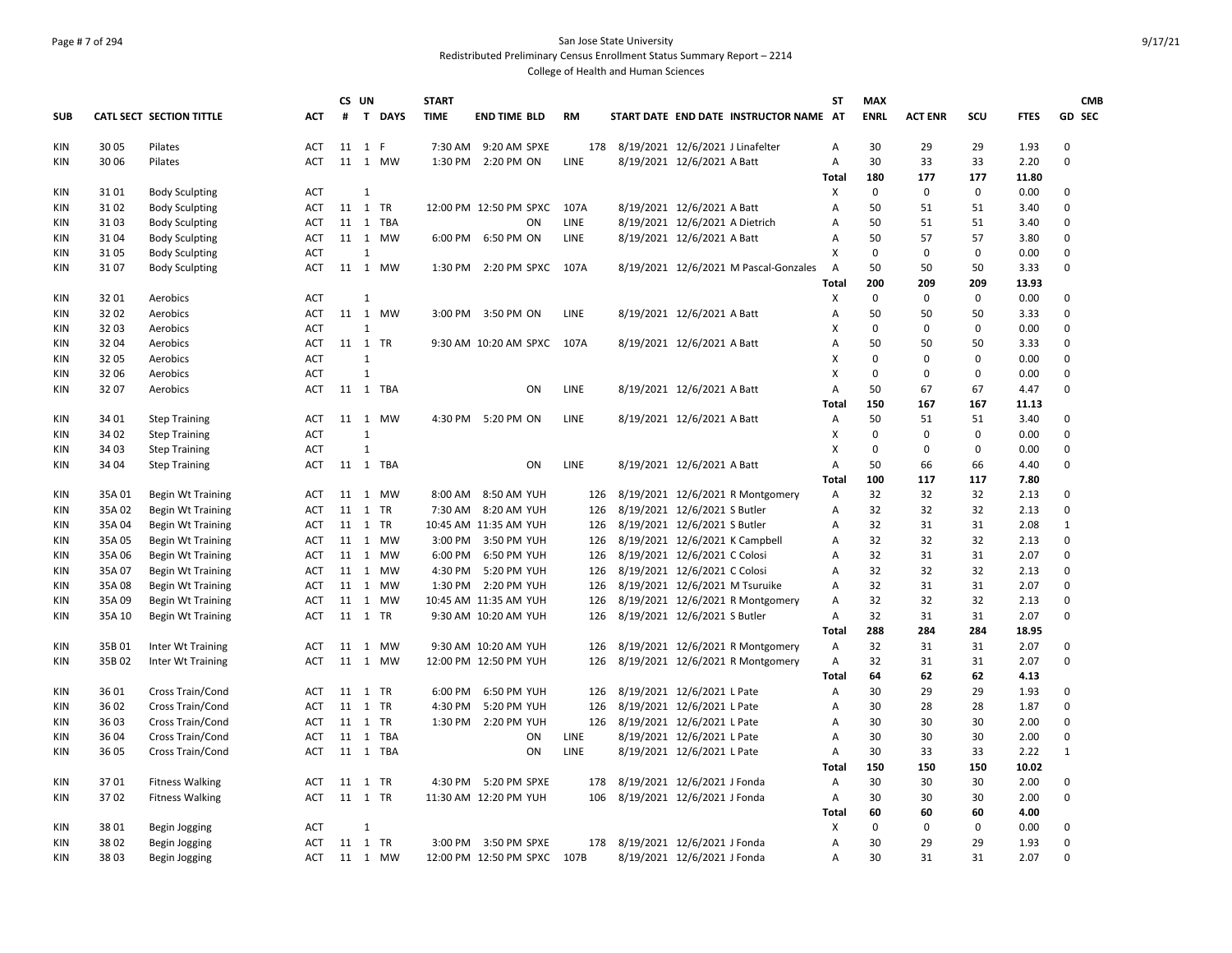#### Page # 8 of 294 San Jose State University Redistributed Preliminary Census Enrollment Status Summary Report – 2214

|                   |                  |                          |                          | CS UN |                            | <b>START</b> |                                    |             |                                                                    | <b>ST</b>                 | <b>MAX</b>  |                |                                  |              | <b>CMB</b>                   |        |
|-------------------|------------------|--------------------------|--------------------------|-------|----------------------------|--------------|------------------------------------|-------------|--------------------------------------------------------------------|---------------------------|-------------|----------------|----------------------------------|--------------|------------------------------|--------|
| <b>SUB</b>        |                  | CATL SECT SECTION TITTLE | ACT                      |       | # T DAYS                   | <b>TIME</b>  | <b>END TIME BLD</b>                | <b>RM</b>   | START DATE END DATE INSTRUCTOR NAME AT                             |                           | <b>ENRL</b> | <b>ACT ENR</b> | SCU                              | <b>FTES</b>  | GD SEC                       |        |
| KIN               | 3804             | <b>Begin Jogging</b>     | ACT                      |       | 11 1 MW                    |              | 1:30 PM 2:20 PM SPXE               | 178         | 8/19/2021 12/6/2021 N Levine                                       | Α                         | 30          | 30             | 30                               | 2.00         | $\Omega$                     |        |
| KIN               | 3805             | Begin Jogging            | <b>ACT</b>               | 11    | <b>TBA</b><br>$\mathbf{1}$ |              | ON                                 | <b>LINE</b> | 8/19/2021 12/6/2021 N Levine                                       | Α                         | 30          | 31             | 31                               | 2.07         | $\Omega$                     |        |
| <b>KIN</b>        | 3806             | Begin Jogging            | <b>ACT</b>               |       | 11 1 TBA                   |              | ON                                 | <b>LINE</b> | 8/19/2021 12/6/2021 A Tomimbang                                    | A                         | 30          | 30             | 30                               | 2.00         | $\Omega$                     |        |
|                   |                  |                          |                          |       |                            |              |                                    |             |                                                                    | <b>Total</b>              | 150         | 151            | 151                              | 10.07        |                              |        |
| KIN               | 45A 01           | Beg Lindy & Swing        | <b>ACT</b>               |       | $\mathbf{1}$               |              |                                    |             |                                                                    | X                         | $\mathsf 0$ | $\mathbf 0$    | $\pmb{0}$                        | 0.00         | $\mathbf 0$                  |        |
| DANC              | 45A 01           | Beg Lindy & Swing        | <b>ACT</b>               |       | $\mathbf{1}$               |              |                                    |             |                                                                    | $\boldsymbol{\mathsf{x}}$ | 0           | $\Omega$       | $\pmb{0}$                        | 0.00         | $\Omega$                     |        |
|                   |                  |                          |                          |       |                            |              |                                    |             |                                                                    | Total                     | 0           | $\mathbf 0$    | $\mathbf 0$                      | 0.00         |                              |        |
| KIN               | 46A01            | <b>Beg Social Dance</b>  | ACT                      |       | 11 1 TR                    |              | 11:00 AM 11:50 AM SPXE             | 178         | 8/19/2021 12/6/2021 A Ayers                                        | Α                         | 40          | 25             | 25                               | 1.67         | $\mathbf 0$<br>$\mathsf{C}$  | $\ast$ |
| <b>DANC</b>       | 46A01            | <b>Beg Social Dance</b>  | <b>ACT</b>               | 11    | 1 TR                       |              | 11:00 AM 11:50 AM SPXE             | 178         | 8/19/2021 12/6/2021 A Ayers                                        | Α                         | $\mathbf 0$ | $\mathbf{0}$   | $\mathbf 0$                      | 0.00         | $\mathbf{0}$<br>$\mathsf{C}$ | $\ast$ |
| KIN               | 46A02            | <b>Beg Social Dance</b>  | <b>ACT</b>               |       | 11 1 TR                    |              | 1:00 PM  1:50 PM SPXE              | 178         | 8/19/2021 12/6/2021 A Ayers                                        | Α                         | 40          | 25             | 25                               | 1.67         | $\mathbf 0$<br>$\mathsf{C}$  |        |
| DANC              | 46A02            | <b>Beg Social Dance</b>  | <b>ACT</b>               |       | 11 1 TR                    |              | 1:00 PM  1:50 PM SPXE              | 178         | 8/19/2021 12/6/2021 A Ayers                                        | A                         | $\mathbf 0$ | $\mathbf{0}$   | $\mathbf{0}$                     | 0.00         | $\mathbf{0}$<br>$\mathsf{C}$ |        |
| KIN               | 46A 03           | <b>Beg Social Dance</b>  | <b>ACT</b>               |       | 11 1 MW                    |              | 10:00 AM 10:50 AM SPXE             | 178         | 8/19/2021 12/6/2021 A Ayers                                        | Α                         | 40          | 8              | 8                                | 0.53         | $\mathsf{C}$<br>$\mathbf{0}$ |        |
| DANC              | 46A 03           | <b>Beg Social Dance</b>  | ACT                      |       | 11 1 MW                    |              | 10:00 AM 10:50 AM SPXE             | 178         | 8/19/2021 12/6/2021 A Ayers                                        | $\overline{A}$            | $\mathbf 0$ | $\overline{0}$ | $\Omega$                         | 0.00         | $\mathbf{0}$<br>$\mathsf{C}$ |        |
|                   |                  |                          |                          |       |                            |              |                                    |             |                                                                    | Total                     | 120         | 58             | 58                               | 3.87         |                              |        |
| KIN               | 48A01            | Beg Latin Dance          | <b>ACT</b>               | 11    | 1 TR                       |              | 2:00 PM 2:50 PM SPXE               | 178         | 8/19/2021 12/6/2021 A Ayers                                        | Α                         | 40          | 38             | 38                               | 2.53         | $\mathbf{0}$<br>$\mathsf{C}$ |        |
| DANC              | 48A01            | Beg Latin Dance          | ACT                      |       | 11 1 TR                    |              | 2:00 PM 2:50 PM SPXE               | 178         | 8/19/2021 12/6/2021 A Ayers                                        | Α                         | $\mathbf 0$ | $\mathbf 0$    | $\mathbf 0$                      | 0.00         | $\mathsf{C}$<br>$\mathbf{0}$ |        |
|                   |                  |                          |                          |       |                            |              |                                    |             |                                                                    | <b>Total</b>              | 40          | 38             | 38                               | 2.53         |                              |        |
| KIN               | 5001             | Tai Chi                  | ACT                      |       | 11 1 MW                    |              | 12:00 PM 12:50 PM SPXE             | 178         | 8/19/2021 12/6/2021 C Weng                                         | A                         | 40          | 40             | 40                               | 2.67         | $\Omega$                     |        |
| KIN               | 50 02            | Tai Chi                  | <b>ACT</b>               |       | 11 1 MW                    |              | 10:45 AM 11:35 AM SPXC 107B        |             | 8/19/2021 12/6/2021 C Weng                                         | Α                         | 40          | 39             | 39                               | 2.60         | $\Omega$                     |        |
|                   |                  |                          |                          |       |                            |              |                                    |             |                                                                    | Total                     | 80          | 79             | 79                               | 5.27         |                              |        |
| <b>KIN</b>        | 52A 01           | Begin Judo               | <b>ACT</b>               |       | 11 1 TR                    |              | 9:30 AM 10:20 AM YUH               | 208         | 8/19/2021 12/6/2021 D Williams                                     | Α                         | 30          | 29             | 29                               | 1.95         | 1                            |        |
| <b>KIN</b>        | 52A 02           | Begin Judo               | <b>ACT</b>               |       | 11 1 TR                    |              | 10:30 AM 11:20 AM YUH              | 208         | 8/19/2021 12/6/2021 D Williams                                     | Α                         | 30          | 31             | 31                               | 2.07         | $\Omega$                     |        |
|                   |                  |                          |                          |       |                            |              |                                    |             |                                                                    | Total                     | 60          | 60             | 60                               | 4.02         |                              |        |
| KIN               | 52B01            | Inter Judo               | <b>ACT</b>               |       | 11 1 TR                    |              | 11:30 AM 12:20 PM YUH              | 208         | 8/19/2021 12/6/2021 D Williams                                     | Α                         | 25          | 8              | 8                                | 0.53         | $\Omega$                     |        |
|                   |                  |                          |                          |       |                            |              |                                    |             |                                                                    | <b>Total</b>              | 25          | 8              | 8                                | 0.53         |                              |        |
| KIN               | 52C01            | Competitive Judo         | ACT                      | 11    | 1 TBA                      |              |                                    |             | 8/19/2021 12/6/2021 Y Uchida                                       | Α                         | 35          | 10             | 10                               | 0.68         | $\mathbf{1}$                 |        |
|                   |                  |                          |                          |       |                            |              |                                    |             |                                                                    | Total                     | 35          | 10             | 10                               | 0.68         |                              |        |
| <b>KIN</b>        | 53A01            | Begin Karate             | <b>ACT</b>               |       | 11 1 F                     |              | 8:30 AM 10:20 AM YUH               | 106         | 8/19/2021 12/6/2021 P Rodriquez                                    | A                         | 20          | 19             | 19                               | 1.27         | $\mathbf 0$                  |        |
| <b>KIN</b>        | 53A 02           | Begin Karate             | <b>ACT</b>               |       | 11 1 F                     |              | 10:45 AM 12:35 PM YUH              | 106         | 8/19/2021 12/6/2021 P Rodriguez                                    | Α                         | 20          | 18             | 18                               | 1.20         | $\Omega$                     |        |
|                   |                  |                          |                          |       |                            |              |                                    |             |                                                                    | <b>Total</b>              | 40          | 37             | 37                               | 2.47         | $\Omega$                     |        |
| KIN               | 53B01            | Inter Karate             | ACT                      |       | 11 1 F                     |              | 8:30 AM 10:20 AM YUH               | 106         | 8/19/2021 12/6/2021 P Rodriquez                                    | Α                         | 10<br>10    | $\overline{2}$ | $\overline{2}$<br>$\overline{3}$ | 0.13         | $\Omega$                     |        |
| KIN               | 53B 02           | Inter Karate             | <b>ACT</b>               |       | 11 1 F                     |              | 10:45 AM 12:35 PM YUH              | 106         | 8/19/2021 12/6/2021 P Rodriquez                                    | A                         | 20          | 3<br>5         | 5                                | 0.20<br>0.33 |                              |        |
|                   |                  |                          |                          |       |                            |              |                                    | 208         |                                                                    | <b>Total</b>              | 30          | 30             | 30                               |              | $\mathbf 0$                  |        |
| KIN<br><b>KIN</b> | 54A 01<br>54A 02 | Begin Tae Kwon Do        | <b>ACT</b><br><b>ACT</b> |       | 11 1 TR<br>11 1 TR         | 8:30 AM      | 7:15 AM 8:05 AM YUH<br>9:20 AM YUH | 208         | 8/19/2021 12/6/2021 J Schachner<br>8/19/2021 12/6/2021 J Schachner | Α<br>Α                    | 20          | 23             | 23                               | 2.00<br>1.53 | $\Omega$                     |        |
|                   |                  | Begin Tae Kwon Do        |                          |       |                            |              |                                    |             |                                                                    | <b>Total</b>              | 50          | 53             | 53                               | 3.53         |                              |        |
| KIN               | 54B01            | Int Tae Kwon Do          | <b>ACT</b>               |       | 11 1 TR                    |              | 8:30 AM 9:20 AM YUH                | 208         | 8/19/2021 12/6/2021 J Schachner                                    | Α                         | 10          | 8              | 8                                | 0.53         | $\Omega$                     |        |
|                   |                  |                          |                          |       |                            |              |                                    |             |                                                                    | Total                     | 10          | 8              | 8                                | 0.53         |                              |        |
| KIN               | 55A01            | Begin Self-Defense       | <b>ACT</b>               | 11    | MW<br>1                    |              | 12:00 PM 12:50 PM YUH              | 208         | 8/19/2021 12/6/2021 G Chen                                         | Α                         | 30          | 32             | 32                               | 2.13         | $\mathbf 0$                  |        |
| <b>KIN</b>        | 55A02            | Begin Self-Defense       | <b>ACT</b>               |       | 11 1 MW                    | 1:30 PM      | 2:20 PM YUH                        | 208         | 8/19/2021 12/6/2021 G Chen                                         | Α                         | 30          | 31             | 31                               | 2.07         | $\Omega$                     |        |
| <b>KIN</b>        | 55A03            | Begin Self-Defense       | <b>ACT</b>               |       | 11 1 MW                    |              | 3:00 PM 3:50 PM YUH                | 208         | 8/19/2021 12/6/2021 G Chen                                         | Α                         | 30          | 32             | 32                               | 2.13         | $\Omega$                     |        |
|                   |                  |                          |                          |       |                            |              |                                    |             |                                                                    | Total                     | 90          | 95             | 95                               | 6.33         |                              |        |
| KIN               | 61A 01           | Begin Hatha Yoga         | ACT                      |       | 11 1 W                     |              | 7:30 AM 9:20 AM SPXE               | 178         | 8/19/2021 12/6/2021 J Linafelter                                   | A                         | 50          | 45             | 45                               | 3.02         | 1                            |        |
| KIN               | 61A02            | Begin Hatha Yoga         | ACT                      |       | 11 1 F                     |              | 7:30 AM 9:20 AM YUH                | 208         | 8/19/2021 12/6/2021 S Caughlan                                     | Α                         | 50          | 50             | 50                               | 3.33         | $\Omega$                     |        |
| <b>KIN</b>        | 61A03            | Begin Hatha Yoga         | ACT                      |       | 11 1 TR                    |              | 9:00 AM 9:50 AM SPXE               | 178         | 8/19/2021 12/6/2021 J Linafelter                                   | A                         | 50          | 50             | 50                               | 3.33         | $\Omega$                     |        |
| KIN               | 61A04            | Begin Hatha Yoga         | <b>ACT</b>               |       | 11 1 F                     |              | 12:10 PM 2:00 PM YUH               | 208         | 8/19/2021 12/6/2021 S Caughlan                                     | Α                         | 50          | 48             | 48                               | 3.20         | $\Omega$                     |        |
| <b>KIN</b>        | 61A 05           | Begin Hatha Yoga         | <b>ACT</b>               |       | 11 1 TBA                   |              | ON                                 | LINE        | 8/19/2021 12/6/2021 S Caughlan                                     | Α                         | 50          | 50             | 50                               | 3.33         | $\Omega$                     |        |
|                   |                  |                          |                          |       |                            |              |                                    |             |                                                                    | <b>Total</b>              | 250         | 243            | 243                              | 16.22        |                              |        |
|                   |                  |                          |                          |       |                            |              |                                    |             |                                                                    |                           |             |                |                                  |              |                              |        |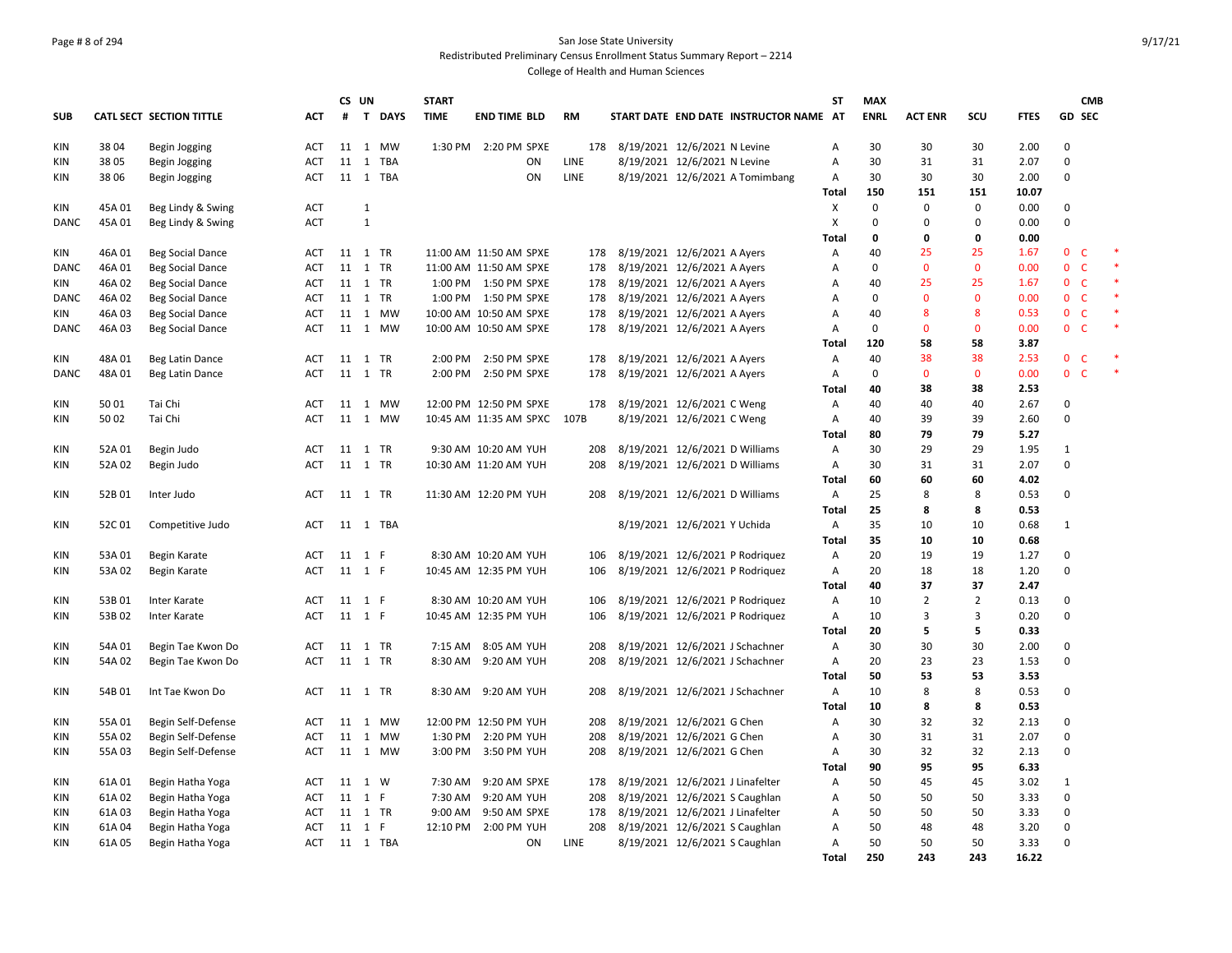#### Page # 9 of 294 San Jose State University Redistributed Preliminary Census Enrollment Status Summary Report – 2214 College of Health and Human Sciences

**SUB CATL SECT SECTION TITTLE ACT CS UN # T DAYS START TIME END TIME BLD RM START DATE END DATE INSTRUCTOR NAME AT ST MAX ENRL ACT ENR SCU FTES GD CMB SEC** KIN 61B 01 Int Hatha Yoga **ACT 11 1 F 9:50 AM 11:40 AM YUH** 208 8/19/2021 12/6/2021 S Caughlan A 50 43 43 2.87 0 **Total 50 43 43 2.87** KIN 63A 01 Beg Hiking **ACT 11 1 F 1:00 PM 3:50 PM SPXE** 163 8/19/2021 12/6/2021 K Kirkendall A 20 24 24 1.60 0 **Total 20 24 24 1.60** KIN 68 01 Visl Rep Sprt Cult LEC 2 3 T 12:30 PM 1:45 PM ON LINE 8/19/2021 12/6/2021 D Murphy A 40 41 123 8.20 0 **Total 40 41 123 8.20** KIN 69 01 Stress Management LEC 2 3 TR 5:30 PM 6:45 PM YUH 236 8/19/2021 12/6/2021 T Beggs A 30 30 90 6.00 0 KIN 69 02 Stress Management LEC 2 3 TR 7:15 PM 8:30 PM YUH 236 8/19/2021 12/6/2021 T Beggs A 30 30 90 6.00 0 KIN 69 60 Stress Management LEC 2 3 M 7:15 AM 8:30 AM ON LINE 8/19/2021 12/6/2021 L Atkinson A 30 29 87 5.80 0 KIN 69 61 Stress Management LEC 2 3 M 9:00 AM 10:15 AM ON LINE 8/19/2021 12/6/2021 L Atkinson A 30 29 87 5.80 0 KIN 69 62 Stress Management LEC 2 3 T 10:45 AM 12:00 PM ON LINE 8/19/2021 12/6/2021 K Russell A 30 28 84 5.60 0 KIN 69 63 Stress Management LEC 2 3 MW 10:45 AM 12:00 PM YUH 236 8/19/2021 12/6/2021 M Gonzalez A 30 30 90 6.00 0 KIN 69 64 Stress Management LEC 2 3 TR 2:15 PM 3:30 PM YUH 236 8/19/2021 12/6/2021 K Moreno A 30 30 90 6.00 0 KIN 69 65 Stress Management LEC 2 3 TR 12:30 PM 1:45 PM YUH 236 8/19/2021 12/6/2021 K Moreno A 30 29 87 5.80 0 KIN 69 66 Stress Management LEC 2 3 TR 10:45 AM 12:00 PM ON LINE 8/19/2021 12/6/2021 M Gonzalez A 30 30 90 6.00 0 KIN 69 67 Stress Management LEC 2 3 T 12:30 PM 1:45 PM ON LINE 8/19/2021 12/6/2021 K Russell A 30 29 87 5.80 0 **Total 300 294 882 58.80** KIN 7001 Intro to Kinesiology LEC 2 3 TR 9:00 AM 9:50 AM ON LINE 8/19/2021 12/6/2021 J Chin A 100 99 198 19.80 0 KIN 7002 Intro to Kinesiology ACT 11 0 T 11:30 AM 1:20 PM SPXE 163 8/19/2021 12/6/2021 A Tomimbang A 20 20 20 0.00 0 KIN 7003 Intro to Kinesiology ACT 11 0 T 1:30 PM 3:20 PM SPXC 151 8/19/2021 12/6/2021 F Ghiasvand A 20 19 19 0.00 0 KIN 7004 Intro to Kinesiology ACT 11 0 R 11:30 AM 1:20 PM SPXE 163 8/19/2021 12/6/2021 A Tomimbang A 20 20 20 0.00 0 KIN 70 05 Intro to Kinesiology ACT 11 0 R 1:30 PM 3:20 PM SPXC 151 8/19/2021 12/6/2021 F Ghiasvand A 20 20 20 0.00 0 KIN 70 06 Intro to Kinesiology ACT 11 0 R 1:30 PM 3:20 PM SPXE 160 8/19/2021 12/6/2021 A Tomimbang A 20 20 20 0.00 0 **Total 200 198 297 19.80** KIN 8001 Indivdl Movement ACT 11 1 TBA 8/19/2021 12/6/2021 D Williams A 10 5 5 0.33 0 KIN 8002 Indivdl Movement ACT 11 1 TBA 8/19/2021 12/6/2021 12/6/2021 A Batt A 10 1 1 0.07 0 KIN 8003 Indivdl Movement ACT 11 1 TBA 8/19/2021 12/6/2021 12/6/2021 J Schachner A 10 0 0 0.00 0 KIN 8004 Indivdl Movement ACT 11 1 TBA 8/19/2021 12/6/2021 Ayers A 10 1 1 0.07 0 **Total 40 7 7 0.47** KIN 100W 01 Writing Workshop SEM 4 3 MW 10:45 AM 12:00 PM SH 242 8/19/2021 12/6/2021 D Bohigian A 25 28 84 5.60 0 KIN 100W 02 Writing Workshop SEM 4 3 TR 12:30 PM 1:45 PM SH 242 8/19/2021 12/6/2021 A Medina A 25 25 75 5.00 0 KIN 100W 03 Writing Workshop SEM 4 3 MW 12:30 PM 1:45 PM SH 242 8/19/2021 12/6/2021 M Gonzalez A 25 26 78 5.20 0 KIN 100W 04 Writing Workshop SEM 4 3 TR 9:00 AM 10:15 AM SH 242 8/19/2021 12/6/2021 A Medina A 25 25 75 5.00 0 KIN 100W 05 Writing Workshop SEM 4 3 TR 2:15 PM 3:30 PM SH 242 8/19/2021 12/6/2021 M Crockett A 25 27 81 5.40 0 KIN 100W 06 Writing Workshop SEM 4 3 MW 9:00 AM 10:15 AM SH 242 8/19/2021 12/6/2021 D Bohigian A 25 27 81 5.45 1 KIN 100W 07 Writing Workshop SEM 4 3 TR 10:45 AM 12:00 PM SH 242 8/19/2021 12/6/2021 A Medina A 25 25 75 5.00 0 KIN 100W 08 Writing Workshop SEM 4 3 TR 7:15 AM 8:30 AM ON LINE 8/19/2021 12/6/2021 C Jones A 25 25 75 5.00 0 **Total 200 208 624 41.65** KIN 101 01 Sport in America LEC 2 3 TBA ON LINE 8/19/2021 12/6/2021 M Crockett A 40 40 120 8.00 0 KIN 101 02 Sport in America LEC 2 3 TR 12:30 PM 1:45 PM YUH 124 8/19/2021 12/6/2021 M Crockett A 40 40 120 8.00 0 KIN 101 03 Sport in America LEC 2 3 MW 12:30 PM 1:45 PM ON LINE 8/19/2021 12/6/2021 S Butler A 40 40 120 8.05 1 **Total 120 120 360 24.05** KIN 10701 Adapted Aquatics CLEC 2 2 TBA CON LINE 8/19/2021 12/6/2021 J Lee A 25 17 17 2.27 0 KIN 10702 Adapted Aquatics CAB 8 0 S 9:00 AM 10:50 AM ON LINE 8/19/2021 12/6/2021 A Tomimbang A 25 17 17 0.00 0 **Total 50 34 34 2.27** KIN 108 01 APA for YA with Dis LEC 2 X 0 0 0 0.00 0 KIN 108 02 APA for YA with Dis LAB 8 0 W 9:00 AM 10:50 AM ON LINE 8/19/2021 12/6/2021 B Weiner A 25 8 8 0.00 0 KIN 108 03 APA for YA with Dis LEC 2 2 W 3:00 PM 3:50 PM ON LINE 8/19/2021 12/6/2021 B Weiner A 25 8 8 1.07 0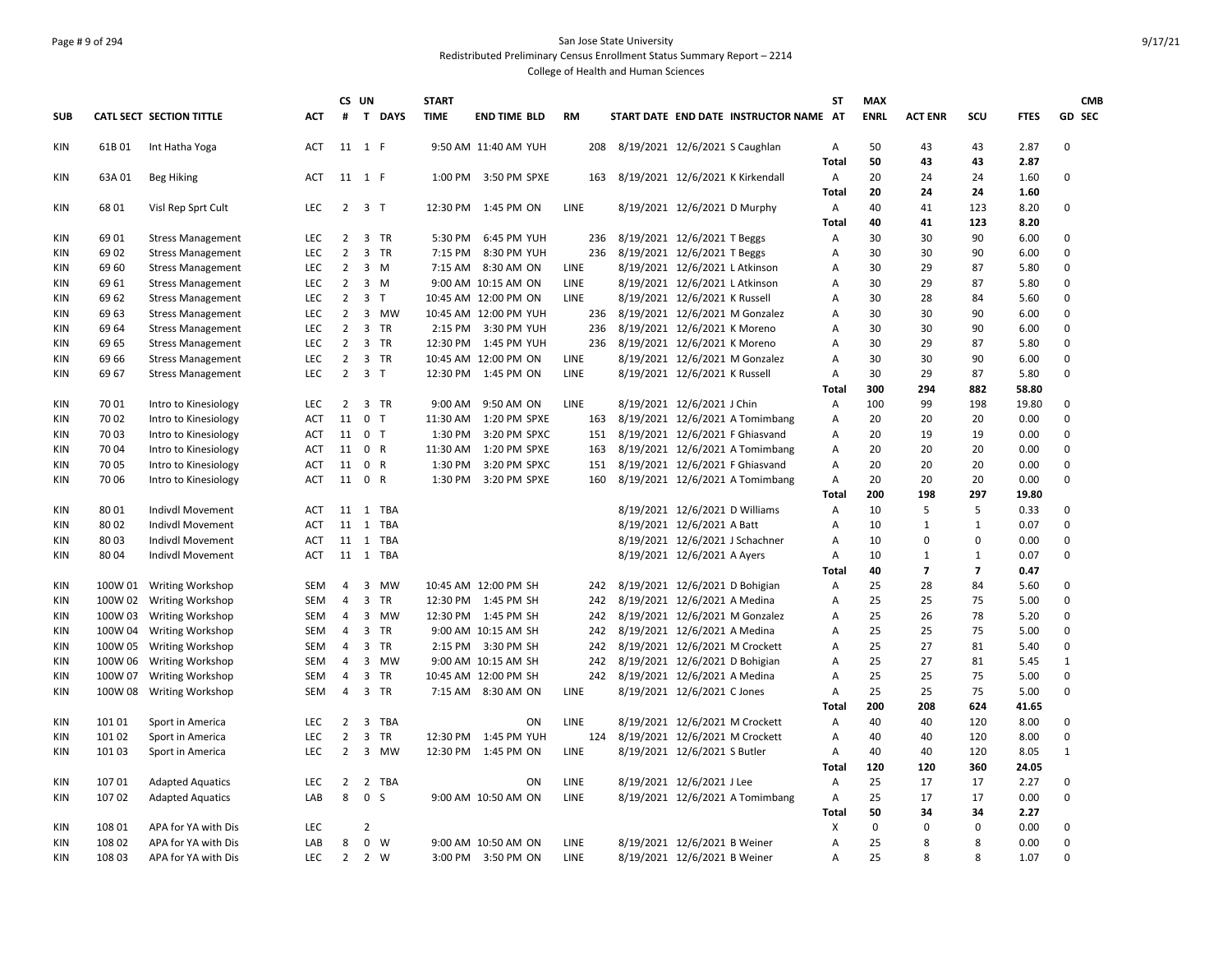# Page # 10 of 294 San Jose State University Redistributed Preliminary Census Enrollment Status Summary Report – 2214

|            |         |                                    |            |                 | CS UN          |              | <b>START</b> |                        |             |                                |                                |                                        | <b>ST</b>      | <b>MAX</b>  |                |             |             | <b>CMB</b>          |        |
|------------|---------|------------------------------------|------------|-----------------|----------------|--------------|--------------|------------------------|-------------|--------------------------------|--------------------------------|----------------------------------------|----------------|-------------|----------------|-------------|-------------|---------------------|--------|
| <b>SUB</b> |         | CATL SECT SECTION TITTLE           | ACT        | #               |                | T DAYS       | <b>TIME</b>  | <b>END TIME BLD</b>    | RM          |                                |                                | START DATE END DATE INSTRUCTOR NAME AT |                | <b>ENRL</b> | <b>ACT ENR</b> | scu         | <b>FTES</b> | GD SEC              |        |
|            |         |                                    |            |                 |                |              |              |                        |             |                                |                                |                                        |                |             |                |             |             |                     |        |
|            |         |                                    |            |                 |                |              |              |                        |             |                                |                                |                                        | <b>Total</b>   | 50          | 16             | 16          | 1.07        |                     |        |
| <b>KIN</b> | 11101   | Global Sport                       | LEC        | $\overline{2}$  | $3 \, M$       |              |              | 10:45 AM 12:00 PM ON   | <b>LINE</b> |                                | 8/19/2021 12/6/2021 D Murphy   |                                        | Α              | 40          | 40             | 120         | 8.00        | $\Omega$            |        |
| KIN        | 11102   | <b>Global Sport</b>                | LEC        | $\overline{2}$  | 3 M            |              |              | 12:30 PM 1:45 PM ON    | LINE        |                                | 8/19/2021 12/6/2021 D Murphy   |                                        | Α              | 40          | 42             | 126         | 8.40        | $\Omega$            |        |
| <b>KIN</b> | 11103   | Global Sport                       | LEC        | $\overline{2}$  | 3 <sub>T</sub> |              |              | 2:15 PM 3:30 PM ON     | <b>LINE</b> |                                | 8/19/2021 12/6/2021 M Dao      |                                        | $\overline{A}$ | 40          | 40             | 120         | 8.00        | $\Omega$            |        |
| KIN        | 11104   | Global Sport                       | LEC        | $\overline{2}$  | 3 <sub>T</sub> |              |              | 12:30 PM 1:45 PM ON    | LINE        |                                | 8/19/2021 12/6/2021 M Dao      |                                        | Α              | 40          | 39             | 117         | 7.80        | $\Omega$            |        |
|            |         |                                    |            |                 |                |              |              |                        |             |                                |                                |                                        | Total          | 160         | 161            | 483         | 32.20       |                     |        |
| <b>KIN</b> | 14701   | <b>Biomechanical Asmt of Mymnt</b> | LEC        | $\overline{2}$  | 3 M            |              |              | 8:00 AM 8:50 AM ON     | LINE        |                                |                                | 8/19/2021 12/6/2021 A Tomimbang        | Α              | 60          | 64             | 64          | 12.80       | $\mathbf 0$         |        |
| KIN        | 14702   | <b>Biomechanical Asmt of Mymnt</b> | LAB        | 15              |                | 0 MW         |              | 9:30 AM 11:20 AM SPXC  | 234         |                                |                                | 8/19/2021 12/6/2021 A Tomimbang        | Α              | 18          | 21             | 42          | 0.00        | $\mathbf 0$         |        |
| <b>KIN</b> | 14703   | <b>Biomechanical Asmt of Mymnt</b> | LAB        | 15              |                | 0 MW         |              | 11:30 AM  1:20 PM SPXC | 234         |                                |                                | 8/19/2021 12/6/2021 A Tomimbang        | Α              | 18          | 20             | 40          | 0.00        | $\Omega$            |        |
| <b>KIN</b> | 14704   | <b>Biomechanical Asmt of Mymnt</b> | LAB        | 15              | 0 MW           |              |              | 1:30 PM 3:20 PM SPXC   | 234         |                                |                                | 8/19/2021 12/6/2021 A Tomimbang        | Α              | 18          | 23             | 46          | 0.00        | $\Omega$            |        |
|            |         |                                    |            |                 |                |              |              |                        |             |                                |                                |                                        | <b>Total</b>   | 114         | 128            | 192         | 12.80       |                     |        |
| KIN        | 149 01  | Child Health & Act                 | <b>LEC</b> | $\overline{2}$  | 3 TR           |              |              | 10:45 AM 12:00 PM SH   | 239         |                                | 8/19/2021 12/6/2021 C Costa    |                                        | Α              | $\mathbf 0$ | 16             | 48          | 3.20        | $\mathsf{C}$        | $\ast$ |
| KIN        | 149 02  | Child Health & Act                 | LEC        | $\overline{2}$  | 3 TR           |              |              | 10:45 AM 12:00 PM SH   | 230         |                                | 8/19/2021 12/6/2021 C Costa    |                                        | $\overline{A}$ | $\mathbf 0$ | 15             | 45          | 3.00        | $\overline{0}$<br>C |        |
|            |         |                                    |            |                 |                |              |              |                        |             |                                |                                |                                        | Total          | 0           | 31             | 93          | 6.20        |                     |        |
| KIN        | 15101   | Sprts&FitnessMark                  | LEC        | $\overline{2}$  | 3 TR           |              |              | 2:15 PM 3:30 PM ON     | LINE        |                                |                                | 8/19/2021 12/6/2021 C Armstrong        | Α              | 40          | 42             | 126         | 8.45        | $\mathbf{1}$        |        |
|            |         |                                    |            |                 |                |              |              |                        |             |                                |                                |                                        | Total          | 40          | 42             | 126         | 8.45        |                     |        |
| KIN        | 152 01  | Theory Spt/Fit Mgt                 | LEC        | $\overline{2}$  | 3 TR           |              |              | 10:45 AM 12:00 PM ON   | LINE        |                                | 8/19/2021 12/6/2021 A Williams |                                        | Α              | 40          | 39             | 117         | 7.85        | $\mathbf{1}$        |        |
|            |         |                                    |            |                 |                |              |              |                        |             |                                |                                |                                        | <b>Total</b>   | 40          | 39             | 117         | 7.85        |                     |        |
| <b>KIN</b> | 153 01  | Spt Fac Evnt Mgt                   | LEC        | $\overline{2}$  | 3 TR           |              |              | 2:15 PM 3:30 PM ON     | LINE        |                                | 8/19/2021 12/6/2021 A Medina   |                                        | A              | 40          | 34             | 102         | 6.80        | $\mathbf 0$         |        |
|            |         |                                    |            |                 |                |              |              |                        |             |                                |                                |                                        | <b>Total</b>   | 40          | 34             | 102         | 6.80        |                     |        |
| KIN        | 154B01  | ECG Interp & Test                  | LEC        | $\overline{2}$  | 3              | <b>MW</b>    |              | 9:30 AM 10:20 AM YUH   | 233         |                                | 8/19/2021 12/6/2021 P Plato    |                                        | Α              | 18          | 21             | 42          | 4.30        | $\overline{2}$      |        |
| KIN        | 154B 02 | ECG Interp & Test                  | <b>ACT</b> | 13              | $\mathbf 0$    | MW           |              | 10:30 AM 11:20 AM YUH  | 233         |                                | 8/19/2021 12/6/2021 P Plato    |                                        | $\overline{A}$ | 18          | 21             | 21          | 0.00        | $\overline{2}$      |        |
|            |         |                                    |            |                 |                |              |              |                        |             |                                |                                |                                        | Total          | 36          | 42             | 63          | 4.30        |                     |        |
| KIN        | 155 01  | <b>Exercise Physiology</b>         | LEC        | $\overline{2}$  |                | 3 MW         |              | 9:30 AM 10:20 AM ON    | LINE        |                                | 8/19/2021 12/6/2021 C Cisar    |                                        | Α              | 80          | 90             | 180         | 18.00       | $\Omega$            |        |
| <b>KIN</b> | 155 02  | <b>Exercise Physiology</b>         | <b>ACT</b> | $\overline{7}$  | $\mathbf{0}$   | M            |              | 7:15 AM 9:05 AM YUH    | 233         |                                | 8/19/2021 12/6/2021 C Cisar    |                                        | $\overline{A}$ | 20          | 24             | 24          | 0.00        | $\Omega$            |        |
| <b>KIN</b> | 155 03  | <b>Exercise Physiology</b>         | ACT        | $\overline{7}$  | $0 \quad W$    |              |              | 7:15 AM 9:05 AM YUH    | 233         |                                | 8/19/2021 12/6/2021 C Cisar    |                                        | Α              | 20          | 25             | 25          | 0.00        | $\Omega$            |        |
| <b>KIN</b> | 155 04  | <b>Exercise Physiology</b>         | ACT        | $\overline{7}$  | 0 <sub>T</sub> |              |              | 7:15 AM 9:05 AM YUH    | 233         |                                | 8/19/2021 12/6/2021 C Cisar    |                                        | $\overline{A}$ | 20          | 18             | 18          | 0.00        | $\Omega$            |        |
| KIN        | 155 05  | <b>Exercise Physiology</b>         | ACT        | $\overline{7}$  | 0 R            |              |              | 7:15 AM 9:05 AM YUH    | 233         | 8/19/2021 12/6/2021 C Cisar    |                                |                                        | A              | 20          | 23             | 23          | 0.00        | $\Omega$            |        |
|            |         |                                    |            |                 |                |              |              |                        |             |                                |                                |                                        | Total          | 160         | 180            | 270         | 18.00       |                     |        |
| KIN        | 156 01  | Intro Adapted Act                  | <b>LEC</b> | $\overline{2}$  | 3 R            |              | 4:00 PM      | 5:50 PM ON             | <b>LINE</b> |                                | 8/19/2021 12/6/2021 J Lee      |                                        | $\overline{A}$ | 30          | 31             | 62          | 6.20        | $\Omega$            |        |
| <b>KIN</b> | 156 02  | Intro Adapted Act                  | LAB        | 8               | 0 R            |              |              | 6:00 PM 7:50 PM ON     | LINE        |                                | 8/19/2021 12/6/2021 J Lee      |                                        | Α              | 30          | 31             | 62          | 0.00        | $\Omega$            |        |
|            |         |                                    |            |                 |                |              |              |                        |             |                                |                                |                                        | Total          | 60          | 62             | 124         | 6.20        |                     |        |
| <b>KIN</b> | 15701   | <b>Physiological Assessment</b>    | LEC        |                 | $\overline{3}$ |              |              |                        |             |                                |                                |                                        | X              | $\mathsf 0$ | 0              | 0           | 0.00        | $\mathbf 0$         |        |
| <b>KIN</b> | 15702   | <b>Physiological Assessment</b>    | LAB        | 15              | $\mathbf 0$    | <b>TR</b>    |              | 10:00 AM 11:50 AM YUH  | 233         |                                | 8/19/2021 12/6/2021 A Dietrich |                                        | A              | 18          | 21             | 42          | 0.00        | $\Omega$            |        |
| <b>KIN</b> | 15703   | <b>Physiological Assessment</b>    | LAB        | 15              |                | 0 MW         |              | 12:00 PM 1:50 PM YUH   | 233         |                                | 8/19/2021 12/6/2021 C Costa    |                                        | Α              | 18          | 22             | 44          | 0.00        | $\mathbf 0$         |        |
| <b>KIN</b> | 15704   | <b>Physiological Assessment</b>    | LAB        | 15              |                | 0 MW         |              | 2:15 PM 4:05 PM YUH    | 233         |                                | 8/19/2021 12/6/2021 C Costa    |                                        | $\overline{A}$ | 18          | 20             | 40          | 0.00        | $\Omega$            |        |
| <b>KIN</b> | 15705   | Physiological Assessment           | LAB        | 15              | 0 TR           |              |              | 2:50 PM 4:40 PM YUH    | 233         | 8/19/2021 12/6/2021 A Dietrich |                                |                                        | Α              | 18          | 19             | 38          | 0.00        | $\Omega$            |        |
| <b>KIN</b> | 15706   | Physiological Assessment           | <b>LEC</b> | $2^{\circ}$     | 3 <sub>T</sub> |              |              | 8:00 AM 8:50 AM ON     | LINE        |                                | 8/19/2021 12/6/2021 P Plato    |                                        | A              | 80          | 82             | 82          | 16.40       | $\mathbf 0$         |        |
|            |         |                                    |            |                 |                |              |              |                        |             |                                |                                |                                        | Total          | 152         | 164            | 246         | 16.40       |                     |        |
| KIN        | 158 01  | <b>Biomechanics</b>                | <b>LEC</b> | $\overline{2}$  |                | 3 MW         |              | 7:30 AM 8:20 AM ON     | LINE        |                                | 8/19/2021 12/6/2021 L Jin      |                                        | Α              | 100         | 97             | 194         | 19.40       | $\Omega$            |        |
| <b>KIN</b> | 158 02  | <b>Biomechanics</b>                | ACT        | $\overline{7}$  | 0 <sub>T</sub> |              |              | 8:00 AM 9:50 AM SPXC   | 234         |                                |                                | 8/19/2021 12/6/2021 A Tomimbang        | Α              | 18          | 19             | 19          | 0.00        | $\Omega$            |        |
| <b>KIN</b> | 158 03  | Biomechanics                       | <b>ACT</b> | $\overline{7}$  | 0 R            |              |              | 8:00 AM 9:50 AM SPXC   | 234         |                                | 8/19/2021 12/6/2021 L Jin      |                                        | Α              | 18          | 19             | 19          | 0.00        | $\Omega$            |        |
| <b>KIN</b> | 158 04  | <b>Biomechanics</b>                | ACT        | $7\overline{ }$ | 0 <sub>T</sub> |              |              | 1:30 PM 3:20 PM SPXC   | 234         |                                |                                | 8/19/2021 12/6/2021 A Tomimbang        | Α              | 18          | 19             | 19          | 0.00        | $\Omega$            |        |
| <b>KIN</b> | 158 05  | Biomechanics                       | <b>ACT</b> |                 | $\Omega$       |              |              |                        |             |                                |                                |                                        | X              | $\mathbf 0$ | 0              | $\Omega$    | 0.00        | $\Omega$            |        |
| <b>KIN</b> | 158 06  | <b>Biomechanics</b>                | <b>ACT</b> | $\overline{7}$  | $\mathbf 0$    | $\mathsf{T}$ | 4:00 PM      | 5:50 PM SPXC           | 234         |                                |                                | 8/19/2021 12/6/2021 A Tomimbang        | A              | 18          | 21             | 21          | 0.00        | $\Omega$            |        |
| KIN        | 158 07  | <b>Biomechanics</b>                | LEC        | $\overline{2}$  | 3 TR           |              |              | 7:30 AM 8:20 AM ON     | LINE        |                                | 8/19/2021 12/6/2021 K Han      |                                        | A              | 60          | 59             | 118         | 11.80       | $\Omega$            |        |
| KIN        | 15808   |                                    | <b>ACT</b> |                 | $\mathbf 0$    |              |              |                        |             |                                |                                |                                        | X              | $\mathbf 0$ | $\mathbf 0$    | $\mathbf 0$ | 0.00        | $\Omega$            |        |
| KIN        | 158 09  | <b>Biomechanics</b>                | <b>ACT</b> |                 | $\Omega$       |              |              |                        |             |                                |                                |                                        | x              | $\Omega$    | $\Omega$       | $\Omega$    | 0.00        | $\Omega$            |        |
|            |         | <b>Biomechanics</b>                |            |                 |                |              |              |                        |             |                                |                                |                                        |                |             |                |             |             |                     |        |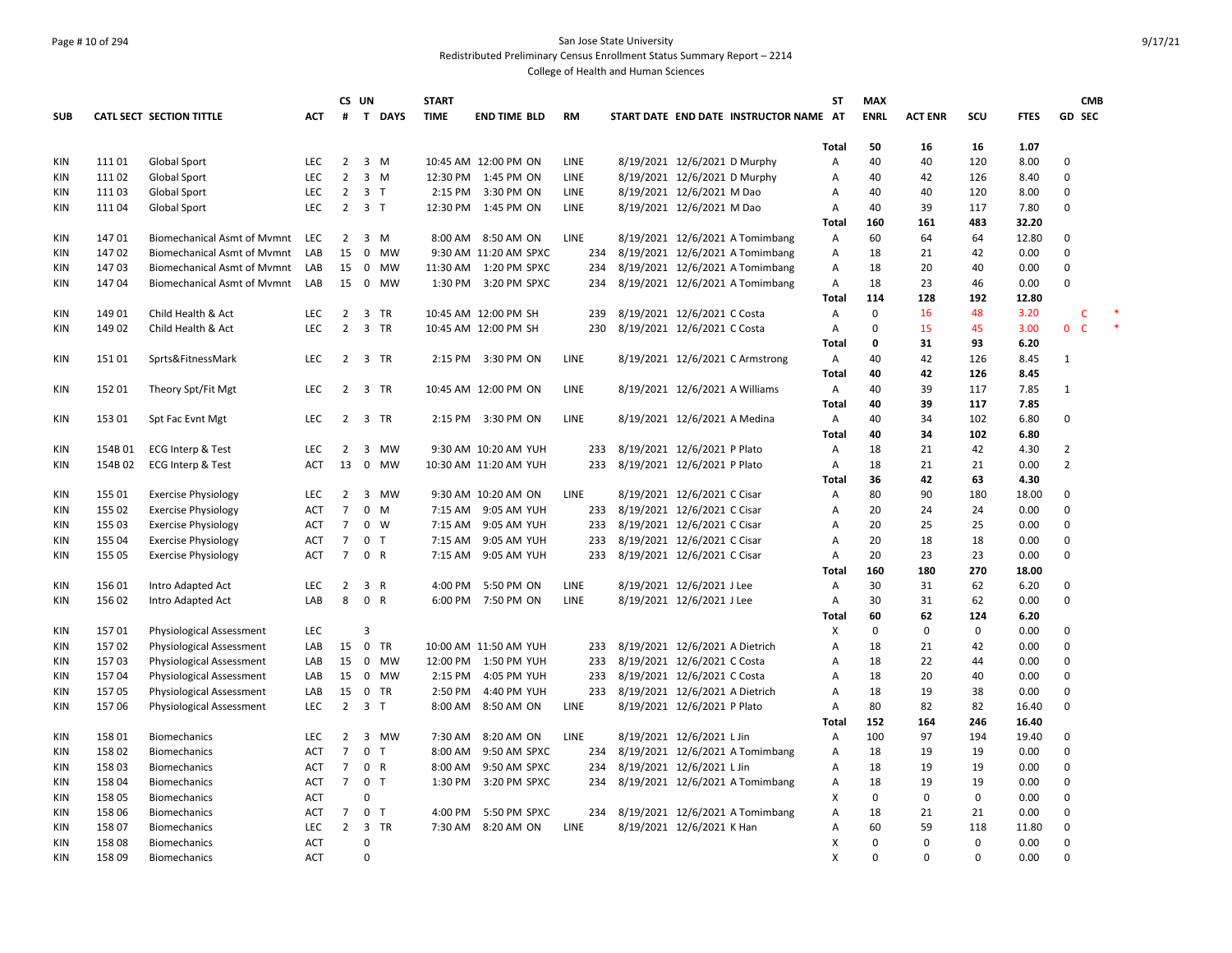# Page # 11 of 294 San Jose State University Redistributed Preliminary Census Enrollment Status Summary Report – 2214

|            |                  |                          |                   | CS UN          |                                      | <b>START</b> |                        |             |                                                                  | <b>ST</b>    | <b>MAX</b>  |                  |                  |               | <b>CMB</b>     |         |
|------------|------------------|--------------------------|-------------------|----------------|--------------------------------------|--------------|------------------------|-------------|------------------------------------------------------------------|--------------|-------------|------------------|------------------|---------------|----------------|---------|
| <b>SUB</b> |                  | CATL SECT SECTION TITTLE | ACT               | #              | $\mathbf{T}$<br><b>DAYS</b>          | <b>TIME</b>  | <b>END TIME BLD</b>    | <b>RM</b>   | START DATE END DATE INSTRUCTOR NAME AT                           |              | <b>ENRL</b> | <b>ACT ENR</b>   | scu              | <b>FTES</b>   | GD SEC         |         |
| KIN        | 158 10           | <b>Biomechanics</b>      | <b>ACT</b>        |                | 0                                    |              |                        |             |                                                                  | Х            | 0           | $\mathbf 0$      | 0                | 0.00          | 0              |         |
| <b>KIN</b> | 158 11           | Biomechanics             | ACT               | $\overline{7}$ | $\mathsf 0$<br>$\mathsf{R}$          |              | 10:20 AM 12:10 PM SPXC | 234         | 8/19/2021 12/6/2021 L Jin                                        | Α            | 18          | 19               | 19               | 0.00          | $\mathbf 0$    |         |
| <b>KIN</b> | 158 12           | <b>Biomechanics</b>      | <b>ACT</b>        | $\overline{7}$ | 0<br>$\mathsf{T}$                    |              | 10:20 AM 12:10 PM SPXC | 234         | 8/19/2021 12/6/2021 K Han                                        | А            | 18          | 20               | 20               | 0.00          | 0              |         |
| KIN        | 158 13           | <b>Biomechanics</b>      | <b>ACT</b>        | $\overline{7}$ | $\mathbf 0$<br>$\mathsf{R}$          |              | 3:00 PM 4:50 PM SPXC   | 234         | 8/19/2021 12/6/2021 K Han                                        | А            | 18          | 20               | 20               | 0.00          | 0              |         |
| <b>KIN</b> | 158 14           | <b>Biomechanics</b>      | <b>ACT</b>        | $7^{\circ}$    | $\mathsf 0$<br>$\mathsf{R}$          |              | 12:40 PM 2:30 PM SPXC  | 234         | 8/19/2021 12/6/2021 K Han                                        | Α            | 18          | 19               | 19               | 0.00          | $\mathbf 0$    |         |
|            |                  |                          |                   |                |                                      |              |                        |             |                                                                  | Total        | 304         | 312              | 468              | 31.20         |                |         |
| <b>KIN</b> | 159 01           | Sport Adapt Activ        | LEC               | $\overline{2}$ | $\overline{3}$<br>W                  |              | 4:00 PM 5:50 PM ON     | <b>LINE</b> | 8/19/2021 12/6/2021 E Siebert                                    | Α            | 30          | 31               | 62               | 6.20          | 0              |         |
| KIN        | 15902            | Sport Adapt Activ        | LAB               | 8              | 0 TBA                                |              | ON                     | <b>LINE</b> | 8/19/2021 12/6/2021 E Siebert                                    | Α            | 30          | 31               | 31               | 0.00          | 0              |         |
|            |                  |                          |                   |                |                                      |              |                        |             |                                                                  | Total        | 60          | 62               | 93               | 6.20          |                |         |
| KIN        | 160 01           | Hist of Sport & PE       | <b>LEC</b>        | $\overline{2}$ | 3 TR                                 |              | 9:00 AM 10:15 AM YUH   | 124         | 8/19/2021 12/6/2021 S Reekie                                     | Α            | 40          | 39               | 117              | 7.80          | 0              |         |
| KIN        | 160 02           | Hist of Sport & PE       | <b>LEC</b>        | $\overline{2}$ | 3 TR                                 |              | 10:45 AM 12:00 PM ON   | <b>LINE</b> | 8/19/2021 12/6/2021 M Dao                                        | Α            | 40          | 40               | 120              | 8.00          | $\mathbf 0$    |         |
|            |                  |                          |                   |                |                                      |              |                        |             |                                                                  | Total        | 80          | 79               | 237              | 15.80         |                |         |
| KIN        | 16101            | Philos of Sport          | <b>LEC</b>        |                | 3                                    |              |                        |             |                                                                  | Χ            | $\mathbf 0$ | $\mathbf 0$      | $\mathbf 0$      | 0.00          | $\Omega$       |         |
| <b>KIN</b> | 16102            | Philos of Sport          | LEC               |                | 3                                    |              |                        |             |                                                                  | Х            | $\pmb{0}$   | $\mathbf 0$      | 0                | 0.00          | $\Omega$       |         |
| KIN        | 16103            | Philos of Sport          | <b>LEC</b>        | 2              | $\overline{3}$<br>TR                 |              | 2:15 PM 3:30 PM ON     | <b>LINE</b> | 8/19/2021 12/6/2021 D Bohigian                                   | А            | 40          | 39               | 117              | 7.80          | $\Omega$       |         |
| <b>KIN</b> | 16104            | Philos of Sport          | <b>LEC</b>        |                | 2 3 TR                               |              | 12:30 PM 1:45 PM ON    | LINE        | 8/19/2021 12/6/2021 D Bohigian                                   | Α            | 40          | 41               | 123              | 8.20          | $\Omega$       |         |
|            |                  |                          |                   |                |                                      |              |                        |             |                                                                  | Total        | 80          | 80               | 240              | 16.00         |                |         |
| <b>KIN</b> | 162 01           | Adv Fit Asse Ex RX       | LEC               | $\overline{2}$ | $\overline{\mathbf{3}}$<br><b>TR</b> |              | 12:30 PM 1:20 PM YUH   | 233         | 8/19/2021 12/6/2021 C Cisar                                      | Α            | 40          | 34               | 68               | 6.95          | 3              |         |
| KIN        | 162 02           | Adv Fit Asse Ex RX       | <b>ACT</b>        | 11             | 0 TR                                 |              | 1:20 PM 2:20 PM YUH    | 233         | 8/19/2021 12/6/2021 C Cisar                                      | Α            | 40          | 34               | 34               | 0.00          | 3              |         |
|            |                  |                          |                   |                |                                      |              |                        |             |                                                                  | Total        | 80          | 68               | 102              | 6.95          |                |         |
| KIN        | 163 01           | Phys Fit + Nutrit        | <b>LEC</b>        | $\overline{2}$ | 3 TR                                 |              | 10:45 AM 12:00 PM ON   | <b>LINE</b> | 8/19/2021 12/6/2021 E Brown                                      | Α            | $\pmb{0}$   | 16               | 48               | 3.20          | C              | $\ast$  |
| KIN        | 163 02           | Phys Fit + Nutrit        | <b>LEC</b>        | $\overline{2}$ | 3 TR                                 |              | 10:45 AM 12:00 PM ON   | <b>LINE</b> | 8/19/2021 12/6/2021 E Brown                                      | Α            | $\mathbf 0$ | 16               | 48               | 3.20          | $\mathsf{C}$   | $\ast$  |
| KIN        | 163 03           | Phys Fit + Nutrit        | <b>LEC</b>        | $\overline{2}$ | 3 TR                                 |              | 12:30 PM 1:45 PM ON    | <b>LINE</b> | 8/19/2021 12/6/2021 L Wilkin                                     | А            | $\pmb{0}$   | 14               | 42               | 2.80          | $\mathsf{C}$   | $\ast$  |
| KIN        | 163 04           | Phys Fit + Nutrit        | <b>LEC</b>        | $\overline{2}$ | 3 TR                                 |              | 12:30 PM 1:45 PM ON    | LINE        | 8/19/2021 12/6/2021 L Wilkin                                     | Α            | 0           | 16               | 48               | 3.20          | $\mathsf{C}$   | $\ast$  |
| KIN        | 163 13           | Phys Fit + Nutrit        | <b>LEC</b>        | $\overline{2}$ | 3 MW                                 |              | 9:00 AM 10:15 AM ON    | <b>LINE</b> | 8/19/2021 12/6/2021 A Bloom                                      | Α            | $\Omega$    | 16               | 48               | 3.20          | $\mathsf{C}$   | $\ast$  |
| KIN        | 163 14           | Phys Fit + Nutrit        | <b>LEC</b>        | $\overline{2}$ | $\overline{3}$<br>MW                 |              | 9:00 AM 10:15 AM ON    | LINE        | 8/19/2021 12/6/2021 A Bloom                                      | Α            | $\Omega$    | 16               | 48               | 3.20          | $\mathsf{C}$   | $\ast$  |
| KIN        | 163 15           | Phys Fit + Nutrit        | <b>LEC</b>        | $\overline{2}$ | 3 MW                                 |              | 10:45 AM 12:00 PM ON   | <b>LINE</b> | 8/19/2021 12/6/2021 A Bloom                                      | A            | $\Omega$    | 16               | 48               | 3.20          | $\mathsf{C}$   | $\ast$  |
| KIN        | 163 16           | Phys Fit + Nutrit        | <b>LEC</b>        | $\overline{2}$ | $\overline{3}$<br><b>MW</b>          |              | 10:45 AM 12:00 PM ON   | <b>LINE</b> | 8/19/2021 12/6/2021 A Bloom                                      | Α            | $\Omega$    | 16               | 48               | 3.20          | $\mathsf{C}$   | $\ast$  |
| KIN        | 163 17           | Phys Fit + Nutrit        | <b>LEC</b>        | 2              | $\overline{\mathbf{3}}$<br>MW        |              | 12:30 PM 1:45 PM ON    | LINE        | 8/19/2021 12/6/2021 A Bloom                                      | Α            | $\mathbf 0$ | 16               | 48               | 3.20          | $\mathsf{C}$   | $\star$ |
| <b>KIN</b> | 163 18           | Phys Fit + Nutrit        | <b>LEC</b>        | $\overline{2}$ | $\overline{3}$<br><b>MW</b>          |              | 12:30 PM 1:45 PM ON    | <b>LINE</b> | 8/19/2021 12/6/2021 A Bloom                                      | A            | $\Omega$    | 15               | 45               | 3.00          | $\mathsf{C}$   | $\ast$  |
| KIN        | 163 19           | Phys Fit + Nutrit        | <b>LEC</b>        | $\overline{2}$ | $\overline{\mathbf{3}}$<br>MW        |              | 2:15 PM 3:30 PM ON     | <b>LINE</b> | 8/19/2021 12/6/2021 A Bloom                                      | Α            | $\pmb{0}$   | 16               | 48               | 3.20          | $\mathsf{C}$   | $\ast$  |
| KIN        | 163 20           | Phys Fit + Nutrit        | <b>LEC</b>        | $\overline{2}$ | $\overline{3}$<br><b>MW</b>          |              | 2:15 PM 3:30 PM ON     | <b>LINE</b> | 8/19/2021 12/6/2021 A Bloom                                      | А            | $\Omega$    | 16               | 48               | 3.20          | $\mathsf{C}$   | 米       |
|            |                  |                          |                   |                |                                      |              |                        |             |                                                                  | <b>Total</b> | 0           | 189              | 567              | 37.80         |                |         |
| KIN        | 164 02           | Soc-cult Perspectv       | <b>LEC</b>        | $\overline{2}$ | 3<br>TR                              |              | 12:30 PM 1:45 PM ON    | <b>LINE</b> | 8/19/2021 12/6/2021 A Williams                                   | Α            | 40          | 39               | 117              | 7.90          | $\overline{2}$ |         |
| <b>KIN</b> | 164 03           | Soc-cult Perspectv       | <b>LEC</b>        | $\overline{2}$ | 3 TR                                 |              | 10:45 AM 12:00 PM ON   | LINE        | 8/19/2021 12/6/2021 J Chin                                       | Α            | 40          | 40               | 120              | 8.10          | $\overline{2}$ |         |
|            |                  |                          |                   |                |                                      |              |                        |             |                                                                  | Total        | 80          | 79               | 237              | 16.00         |                |         |
| <b>KIN</b> | 165 01           | Motor Development        | <b>LEC</b>        | $\overline{2}$ | $\overline{3}$<br><b>MW</b>          |              | 10:45 AM 12:00 PM ON   | <b>LINE</b> | 8/19/2021 12/6/2021 S Chang                                      | Α            | 40          | 39               | 117              | 7.80          | $\Omega$       |         |
| KIN        | 165 02           | Motor Development        | <b>LEC</b>        | $\overline{2}$ | $\overline{3}$<br>TR                 |              | 9:00 AM 10:15 AM SPXE  | 160         | 8/19/2021 12/6/2021 F Ghiasvand                                  | Α            | 40          | 41               | 123              | 8.20          | 0              |         |
| KIN        | 165 03           | Motor Development        | <b>LEC</b>        | 2              | 3 MW                                 |              | 12:30 PM 1:45 PM ON    | <b>LINE</b> | 8/19/2021 12/6/2021 S Chang                                      | Α            | 40          | 42               | 126              | 8.40          | 0              |         |
|            |                  |                          |                   |                |                                      |              |                        |             |                                                                  |              | 120         | 122              | 366              | 24.40         |                |         |
| KIN        | 166 01           | <b>Motor Learning</b>    | <b>LEC</b>        | $2 \quad 3$    | <b>TR</b>                            |              | 12:30 PM 1:20 PM ON    | <b>LINE</b> | 8/19/2021 12/6/2021 E Wughalter                                  | Total<br>Α   | 80          | 84               | 168              | 16.80         | 0              |         |
| KIN        | 166 02           |                          | ACT               |                | $\pmb{0}$                            |              |                        |             |                                                                  | х            | $\mathbf 0$ | $\mathbf 0$      | $\mathbf 0$      | 0.00          | $\Omega$       |         |
|            |                  | <b>Motor Learning</b>    |                   |                |                                      |              |                        |             |                                                                  |              | $\Omega$    |                  |                  |               | $\Omega$       |         |
| KIN        | 166 03           | <b>Motor Learning</b>    | <b>ACT</b>        |                | $\mathbf 0$<br>$\mathbf 0$           |              |                        |             |                                                                  | х            | $\mathbf 0$ | 0<br>$\mathbf 0$ | 0<br>$\mathbf 0$ | 0.00          | $\Omega$       |         |
| <b>KIN</b> | 166 04           | <b>Motor Learning</b>    | ACT               |                | $\Omega$                             |              |                        |             |                                                                  | х            | $\Omega$    | $\mathbf 0$      |                  | 0.00          | $\Omega$       |         |
| KIN        | 166 05           | <b>Motor Learning</b>    | <b>ACT</b><br>LEC | $\overline{2}$ | $\overline{3}$                       |              |                        | <b>LINE</b> |                                                                  | x            | 60          | 60               | 0                | 0.00          | $\Omega$       |         |
| <b>KIN</b> | 166 06<br>166 07 | <b>Motor Learning</b>    |                   | $\overline{7}$ | MW<br>$\mathsf 0$<br>M               |              | 9:30 AM 10:20 AM ON    | 172         | 8/19/2021 12/6/2021 M Tsuruike<br>8/19/2021 12/6/2021 M Tsuruike | A            | 18          | 20               | 120<br>20        | 12.00<br>0.00 | $\Omega$       |         |
| KIN<br>KIN |                  | <b>Motor Learning</b>    | <b>ACT</b>        | $\overline{7}$ | $\mathbf 0$                          |              | 10:45 AM 12:35 PM SPXE |             |                                                                  | Α            |             | 17               | 17               |               | $\Omega$       |         |
|            | 166 08           | <b>Motor Learning</b>    | <b>ACT</b>        |                | W                                    |              | 10:45 AM 12:35 PM SPXE |             | 172 8/19/2021 12/6/2021 M Tsuruike                               | A            | 18          |                  |                  | 0.00          |                |         |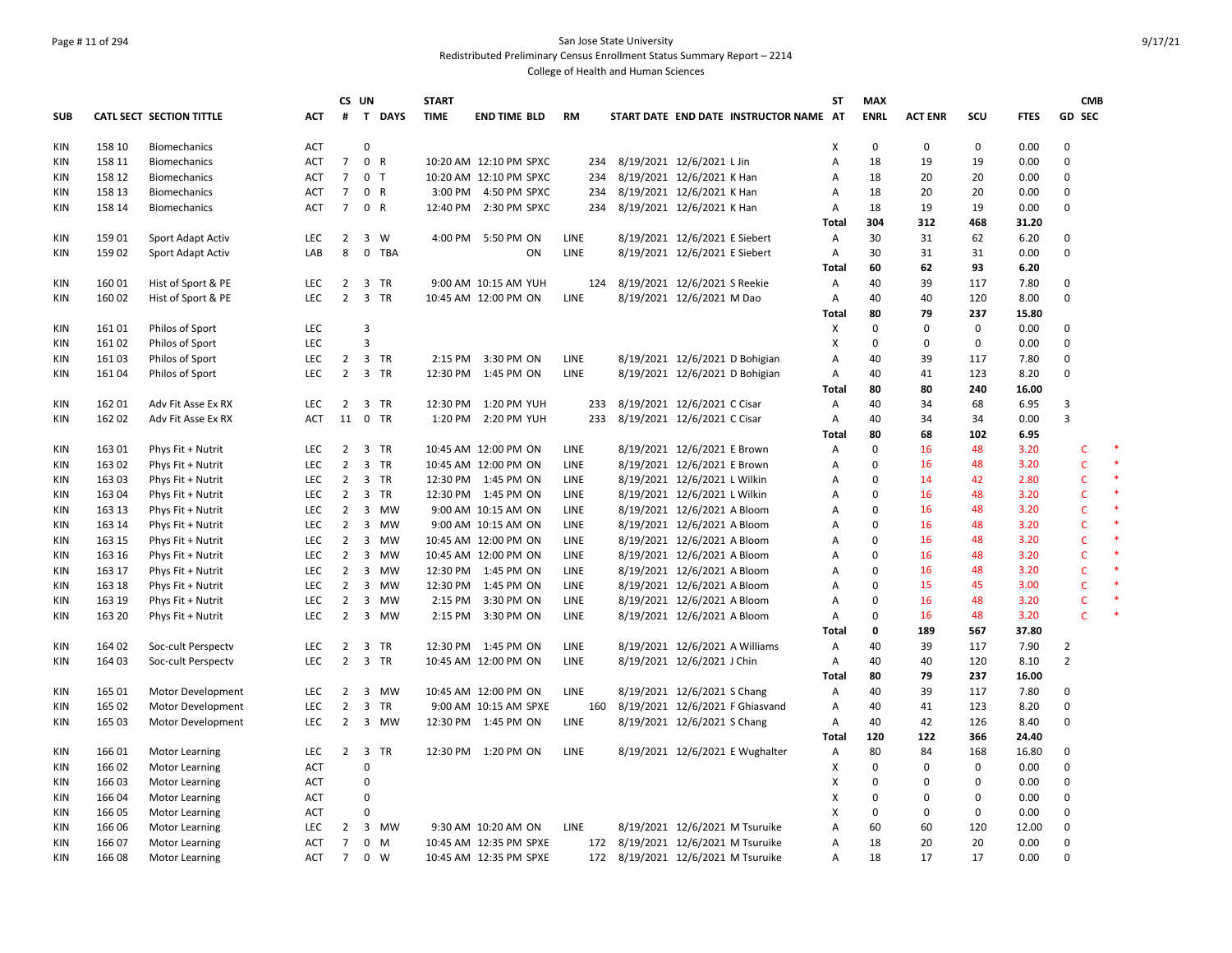# Page # 12 of 294 San Jose State University Redistributed Preliminary Census Enrollment Status Summary Report – 2214

|             |        |                                                          |            |                | CS UN          |                | <b>START</b> |                        |             |                                    |                                 |                                        | ST         | <b>MAX</b>  |                   |              |               |                                | <b>CMB</b> |
|-------------|--------|----------------------------------------------------------|------------|----------------|----------------|----------------|--------------|------------------------|-------------|------------------------------------|---------------------------------|----------------------------------------|------------|-------------|-------------------|--------------|---------------|--------------------------------|------------|
| <b>SUB</b>  |        | <b>CATL SECT SECTION TITTLE</b>                          | АСТ        | #              |                | T DAYS         | <b>TIME</b>  | <b>END TIME BLD</b>    | <b>RM</b>   |                                    |                                 | START DATE END DATE INSTRUCTOR NAME AT |            | <b>ENRL</b> | <b>ACT ENR</b>    | scu          | <b>FTES</b>   | GD SEC                         |            |
| KIN         | 166 09 | <b>Motor Learning</b>                                    | ACT        | $\overline{7}$ |                | 0 R            |              | 4:00 PM 5:50 PM SPXE   |             | 172 8/19/2021 12/6/2021 M Tsuruike |                                 |                                        | А          | 18          | 23                | 23           | 0.00          | $\Omega$                       |            |
| KIN         | 166 10 | <b>Motor Learning</b>                                    | ACT        | $\overline{7}$ | 0              | $\mathsf{T}$   |              | 1:30 PM 3:20 PM SPXE   | 172         |                                    |                                 | 8/19/2021 12/6/2021 E Wughalter        | Α          | 18          | 21                | 21           | 0.00          | $\pmb{0}$                      |            |
| <b>KIN</b>  | 166 11 | <b>Motor Learning</b>                                    | ACT        | $\overline{7}$ |                | 0 R            |              | 1:30 PM 3:20 PM SPXE   |             |                                    |                                 | 172 8/19/2021 12/6/2021 E Wughalter    | А          | 18          | 21                | 21           | 0.00          | $\Omega$                       |            |
| KIN         | 166 12 | <b>Motor Learning</b>                                    | <b>ACT</b> | $\overline{7}$ | $\mathbf 0$    | $\mathsf{T}$   |              | 8:30 AM 10:20 AM SPXE  | 172         |                                    |                                 | 8/19/2021 12/6/2021 E Wughalter        | Α          | 18          | 21                | 21           | 0.00          | 0                              |            |
| <b>KIN</b>  | 166 13 | <b>Motor Learning</b>                                    | ACT        | $7^{\circ}$    |                | 0 R            |              | 8:30 AM 10:20 AM SPXE  |             |                                    |                                 | 172 8/19/2021 12/6/2021 E Wughalter    | Α          | 18          | 21                | 21           | 0.00          | 0                              |            |
|             |        |                                                          |            |                |                |                |              |                        |             |                                    |                                 |                                        | Total      | 266         | 288               | 432          | 28.80         |                                |            |
| KIN         | 16701  | Sports Psychology                                        | <b>LEC</b> | 2              | 3              | TR             |              | 10:45 AM 12:00 PM HB   | 106         |                                    |                                 | 8/19/2021 12/6/2021 J Steidinger       | Α          | 40          | 42                | 126          | 8.40          | $\mathbf{0}$<br>C              |            |
| <b>PSYC</b> | 16701  | Sports Psychology                                        | LEC        | $\overline{2}$ |                | 3 TR           |              | 10:45 AM 12:00 PM HB   | 106         |                                    |                                 | 8/19/2021 12/6/2021 J Steidinger       | Α          | 0           | $\mathbf{0}$      | $\mathbf{0}$ | 0.00          | $\overline{0}$<br>$\mathsf{C}$ | $\ast$     |
| KIN         | 16702  | Sports Psychology                                        | <b>LEC</b> | $\overline{2}$ |                | 3 TR           |              | 7:15 AM 8:30 AM ON     | LINE        |                                    |                                 | 8/19/2021 12/6/2021 J Steidinger       | А          | 40          | 43                | 129          | 8.60          | $\mathbf 0$<br>$\mathsf{C}$    |            |
| <b>PSYC</b> | 16702  | Sports Psychology                                        | LEC        | $\overline{2}$ |                | 3 TR           |              | 7:15 AM 8:30 AM ON     | LINE        |                                    |                                 | 8/19/2021 12/6/2021 J Steidinger       | Α          | $\pmb{0}$   | $\Omega$          | $\mathbf{0}$ | 0.00          | $\mathsf{C}$<br>$\mathbf{0}$   | $\ast$     |
|             |        |                                                          |            |                |                |                |              |                        |             |                                    |                                 |                                        | Total      | 80          | 85                | 255          | 17.00         |                                |            |
| <b>KIN</b>  | 168 01 | Psych of Coaching                                        | LEC        |                |                | 2 3 TR         |              | 2:15 PM 3:30 PM ON     | LINE        |                                    |                                 | 8/19/2021 12/6/2021 M Gonzalez         | Α          | 40          | 40                | 120          | 8.20          | 4                              |            |
|             |        |                                                          |            |                |                |                |              |                        |             |                                    |                                 |                                        | Total      | 40          | 40                | 120          | 8.20          |                                |            |
| KIN         | 169 01 | Divrsty/Stress/Hlth                                      | SEM        | 5              | 3              | <b>TBA</b>     |              | ON                     | LINE        |                                    |                                 | 8/19/2021 12/6/2021 M Crockett         | Α          | 30          | 30                | 90           | 6.00          | $\mathbf{0}$<br><sup>c</sup>   |            |
| PH          | 169 01 | Divrsty/Stress/Hlth                                      | SEM        | 5              | $\overline{3}$ | <b>TBA</b>     |              | ON                     | LINE        |                                    |                                 | 8/19/2021 12/6/2021 M Crockett         | А          | $\pmb{0}$   | $\mathbf{0}$      | $\mathbf 0$  | 0.00          | $\mathbf 0$<br>$\mathsf{C}$    |            |
| <b>KIN</b>  | 169 02 | Divrsty/Stress/Hlth                                      | SEM        | 5              | $\overline{3}$ | M              |              | 2:15 PM 3:30 PM ON     | LINE        |                                    |                                 | 8/19/2021 12/6/2021 D Murphy           | А          | 30          | 32                | 96           | 6.40          | $\mathsf{C}$<br>$\mathbf{0}$   |            |
| PH          | 169 02 | Divrsty/Stress/Hlth                                      | SEM        | 5              | $\overline{3}$ | M              | 2:15 PM      | 3:30 PM ON             | LINE        |                                    | 8/19/2021 12/6/2021 D Murphy    |                                        | Α          | $\pmb{0}$   | $\mathbf{0}$      | $\mathbf 0$  | 0.00          | $\mathbf{0}$<br>$\mathsf{C}$   |            |
| <b>KIN</b>  | 169 03 | Divrsty/Stress/Hlth                                      | SEM        | 5              |                | 3 MW           |              | 2:15 PM 3:30 PM YUH    | 236         |                                    | 8/19/2021 12/6/2021 K Moreno    |                                        | А          | 30          | 29                | 87           | 5.80          | $\mathsf{C}$<br>$\mathbf{0}$   |            |
| PH          | 169 03 | Divrsty/Stress/Hlth                                      | SEM        | 5              |                | 3 MW           |              | 2:15 PM 3:30 PM YUH    | 236         |                                    | 8/19/2021 12/6/2021 K Moreno    |                                        | Α          | $\pmb{0}$   | $\Omega$          | $\mathbf 0$  | 0.00          | $\mathsf{C}$<br>$\mathbf 0$    |            |
| <b>KIN</b>  | 169 04 | Divrsty/Stress/Hlth                                      | SEM        | 5              |                | 3 MW           |              | 12:30 PM 1:45 PM YUH   | 236         |                                    | 8/19/2021 12/6/2021 K Moreno    |                                        | А          | 30          | 29                | 87           | 5.80          | $\mathsf{C}$<br>$\mathbf{0}$   |            |
| PH          | 169 04 | Divrsty/Stress/Hlth                                      | SEM        | 5              |                | 3 MW           |              | 12:30 PM 1:45 PM YUH   | 236         |                                    | 8/19/2021 12/6/2021 K Moreno    |                                        | А          | $\pmb{0}$   | $\Omega$          | $\mathbf 0$  | 0.00          | $\mathsf{C}$<br>$\mathbf 0$    |            |
| KIN         | 169 05 | Divrsty/Stress/Hlth                                      | <b>SEM</b> | 5              |                | 3 <sub>T</sub> |              | 7:15 AM 8:30 AM ON     | LINE        |                                    |                                 | 8/19/2021 12/6/2021 L Atkinson         | А          | 30          | 30                | 90           | 6.00          | $\mathbf{0}$<br>$\mathsf{C}$   |            |
| PH          | 169 05 | Divrsty/Stress/Hlth                                      | SEM        | 5              |                | 3 <sub>1</sub> |              | 7:15 AM 8:30 AM ON     | LINE        |                                    |                                 | 8/19/2021 12/6/2021 L Atkinson         | А          | $\pmb{0}$   | $\Omega$          | $\mathbf{0}$ | 0.00          | $\mathsf{C}$<br>$\mathbf{0}$   |            |
| <b>KIN</b>  | 169 06 | Divrsty/Stress/Hlth                                      | SEM        | 5              |                | 3 TR           |              | 9:00 AM 10:15 AM YUH   | 236         |                                    |                                 | 8/19/2021 12/6/2021 M Crockett         | А          | 30          | 31                | 93           | 6.20          | $\mathbf{0}$<br>$\mathsf{C}$   |            |
| PH          | 169 06 | Divrsty/Stress/Hlth                                      | <b>SEM</b> | 5              |                | 3 TR           |              | 9:00 AM 10:15 AM YUH   | 236         |                                    |                                 | 8/19/2021 12/6/2021 M Crockett         | Α          | $\mathbf 0$ | $\Omega$          | $\mathbf{0}$ | 0.00          | $\mathbf{0}$<br>$\mathsf{C}$   |            |
| <b>KIN</b>  | 169 07 | Divrsty/Stress/Hlth                                      | SEM        | 5              |                | 3 <sub>T</sub> |              | 2:15 PM 3:30 PM ON     | LINE        |                                    |                                 | 8/19/2021 12/6/2021 D Murphy           | А          | 30          | 29                | 87           | 5.80          | $\mathbf 0$<br>$\mathsf{C}$    |            |
| PH          | 169 07 | Divrsty/Stress/Hlth                                      | <b>SEM</b> | 5              | 3T             |                |              | 2:15 PM 3:30 PM ON     | <b>LINE</b> |                                    |                                 | 8/19/2021 12/6/2021 D Murphy           | А          | $\mathbf 0$ | $\Omega$          | $\mathbf{0}$ | 0.00          | $\mathsf{C}$<br>$\mathbf{0}$   |            |
| <b>KIN</b>  | 16908  | Divrsty/Stress/Hlth                                      | SEM        | 5              |                | 3 <sub>T</sub> |              | 10:45 AM 12:00 PM ON   | LINE        |                                    |                                 | 8/19/2021 12/6/2021 L Atkinson         | A          | 30          | 31                | 93           | 6.20          | $\mathbf{0}$<br>$\mathsf{C}$   |            |
| PH          | 16908  | Divrsty/Stress/Hlth                                      | <b>SEM</b> |                | 5 3 T          |                |              | 10:45 AM 12:00 PM ON   | <b>LINE</b> |                                    |                                 | 8/19/2021 12/6/2021 L Atkinson         | A          | $\mathbf 0$ | $\mathbf{0}$      | $\mathbf{0}$ | 0.00          | $\overline{0}$<br>$\mathsf{C}$ |            |
|             |        |                                                          |            |                |                |                |              |                        |             |                                    |                                 |                                        | Total      | 240         | 241               | 723          | 48.20         |                                |            |
| <b>KIN</b>  | 173 01 | Intro Teach PE                                           | <b>LEC</b> | $\overline{2}$ | $\Omega$       | 3 TR           |              | 2:15 PM 3:05 PM SPXE   | 163         |                                    | 8/19/2021 12/6/2021 D Daum      |                                        | Α          | 22          | 19<br>$\mathbf 0$ | 38           | 3.80          | $\Omega$                       |            |
| KIN         | 173 02 | Intro Teach PE                                           | <b>ACT</b> |                |                |                |              |                        |             |                                    |                                 |                                        | X          | 0           |                   | $\mathsf 0$  | 0.00          | $\pmb{0}$<br>$\Omega$          |            |
| <b>KIN</b>  | 173 03 | Intro Teach PE                                           | ACT        |                | 11 0 T         |                |              | 3:30 PM 5:20 PM SPXE   | 163         |                                    | 8/19/2021 12/6/2021 D Daum      |                                        | А          | 22<br>44    | 19                | 19           | 0.00          |                                |            |
|             | 174 01 |                                                          | LEC        |                |                | 3 W            |              |                        | LINE        |                                    |                                 |                                        | Total      | 30          | 38<br>29          | 57<br>58     | 3.80          | $\Omega$                       |            |
| KIN         |        | Assess Psychomotor                                       |            | 2<br>8         | $\mathbf 0$    | W              |              | 6:00 PM 7:50 PM ON     |             |                                    | 8/19/2021 12/6/2021 J Lee       |                                        | Α          |             |                   |              | 5.80          | 0                              |            |
| <b>KIN</b>  | 174 02 | Assess Psychomotor                                       | LAB        |                |                |                |              | 4:00 PM 5:50 PM ON     | LINE        |                                    | 8/19/2021 12/6/2021 J Lee       |                                        | Α          | 30<br>60    | 29<br>58          | 29           | 0.00          |                                |            |
| <b>KIN</b>  | 175 01 |                                                          | LEC        | $\overline{2}$ |                | 3 <sub>1</sub> |              | 4:00 PM 5:50 PM ON     | LINE        |                                    | 8/19/2021 12/6/2021 B Shifflett |                                        | Total<br>Α | 50          | 55                | 87<br>110    | 5.80<br>11.00 | $\mathbf 0$                    |            |
| <b>KIN</b>  | 175 02 | Meas & Eval in Kinesiology<br>Meas & Eval in Kinesiology | <b>ACT</b> | 13             |                | 0 F            |              | 10:00 AM 11:50 AM ON   | LINE        |                                    | 8/19/2021 12/6/2021 B Shifflett |                                        |            | 20          | 19                | 19           | 0.00          | $\Omega$                       |            |
| <b>KIN</b>  | 175 03 | Meas & Eval in Kinesiology                               | <b>ACT</b> |                | 13 0 F         |                |              | 12:30 PM 2:20 PM ON    | LINE        |                                    |                                 | 8/19/2021 12/6/2021 F Ghiasvand        | Α<br>А     | 20          | 19                | 19           | 0.00          | $\Omega$                       |            |
| <b>KIN</b>  | 175 04 | Meas & Eval in Kinesiology                               | <b>ACT</b> |                | $\Omega$       |                |              |                        |             |                                    |                                 |                                        | х          | $\mathbf 0$ | $\mathbf 0$       | $\mathsf 0$  | 0.00          | $\Omega$                       |            |
| <b>KIN</b>  | 175 05 | Meas & Eval in Kinesiology                               | <b>LEC</b> | $\overline{2}$ |                | 3 MW           |              | 10:45 AM 11:35 AM ON   | <b>LINE</b> |                                    |                                 | 8/19/2021 12/6/2021 F Ghiasvand        | А          | 60          | 68                | 136          | 13.60         | $\Omega$                       |            |
| <b>KIN</b>  | 175 06 | Meas & Eval in Kinesiology                               | <b>ACT</b> | 13             | $\mathbf{0}$   | $\mathsf{T}$   |              | 11:00 AM 12:50 PM SPXE | 172         |                                    |                                 | 8/19/2021 12/6/2021 F Ghiasvand        |            | 20          | 24                | 24           | 0.00          | $\Omega$                       |            |
| KIN         | 175 07 | Meas & Eval in Kinesiology                               | ACT        | 13             |                | 0 R            |              | 11:00 AM 12:50 PM SPXE | 172         |                                    |                                 | 8/19/2021 12/6/2021 F Ghiasvand        | А<br>Α     | 20          | 24                | 24           | 0.00          | $\Omega$                       |            |
| KIN         | 175 08 | Meas & Eval in Kinesiology                               | <b>ACT</b> | 13             | $\mathbf 0$    | F              |              | 8:00 AM 9:50 AM SPXE   | 172         |                                    |                                 | 8/19/2021 12/6/2021 F Ghiasvand        | А          | 20          | 20                | 20           | 0.00          | $\mathbf 0$                    |            |
| <b>KIN</b>  | 175 09 | Meas & Eval in Kinesiology                               | ACT        | 13             | 0 F            |                |              | 2:30 PM 4:20 PM ON     | LINE        |                                    |                                 | 8/19/2021 12/6/2021 F Ghiasvand        | Α          | 18          | 17                | 17           | 0.00          | $\Omega$                       |            |
|             |        |                                                          |            |                |                |                |              |                        |             |                                    |                                 |                                        | Total      | 228         | 246               | 369          | 24.60         |                                |            |
| KIN         | 176 01 | <b>Exercise Psych</b>                                    | <b>LEC</b> |                |                | 2 3 MW         |              | 2:15 PM 3:30 PM ON     | <b>LINE</b> |                                    |                                 | 8/19/2021 12/6/2021 M Gonzalez         | А          | 40          | 42                | 126          | 8.60          | $\Delta$                       |            |
|             |        |                                                          |            |                |                |                |              |                        |             |                                    |                                 |                                        |            |             |                   |              |               |                                |            |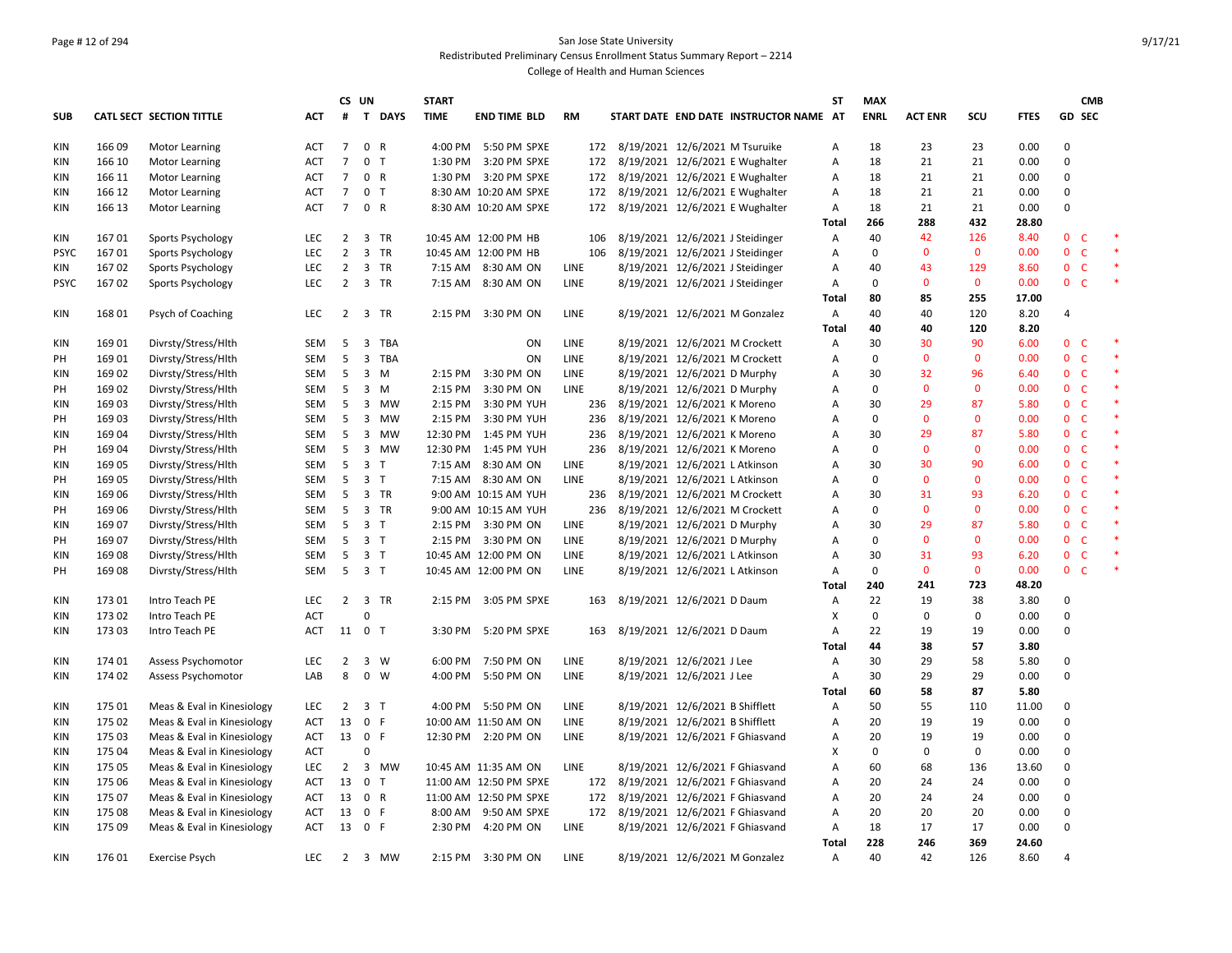#### Page # 13 of 294 San Jose State University Redistributed Preliminary Census Enrollment Status Summary Report – 2214

|            |        |                          |            |                | CS UN        |          | <b>START</b> |                        |           |                     |                                        | ST             | <b>MAX</b>     |                |                |             | <b>CMB</b>   |
|------------|--------|--------------------------|------------|----------------|--------------|----------|--------------|------------------------|-----------|---------------------|----------------------------------------|----------------|----------------|----------------|----------------|-------------|--------------|
| <b>SUB</b> |        | CATL SECT SECTION TITTLE | ACT        | #              |              | T DAYS   | <b>TIME</b>  | <b>END TIME BLD</b>    | <b>RM</b> |                     | START DATE END DATE INSTRUCTOR NAME AT |                | <b>ENRL</b>    | <b>ACT ENR</b> | SCU            | <b>FTES</b> | GD SEC       |
|            |        |                          |            |                |              |          |              |                        |           |                     |                                        | Total          | 40             | 42             | 126            | 8.60        |              |
| KIN        | 178 01 | Mgt Practice TE          | LEC        | $\overline{2}$ |              | 3 TR     | 1:00 PM      | 1:50 PM ON             | LINE      |                     | 8/19/2021 12/6/2021 E Siebert          | Α              | 22             | 11             | 22             | 2.20        | $\mathbf 0$  |
| KIN        | 178 02 | Mgt Practice TE          | <b>ACT</b> | 13             | 0 R          |          | 4:00 PM      | 5:50 PM ON             | LINE      |                     | 8/19/2021 12/6/2021 E Siebert          | Α              | 22             | 11             | 11             | 0.00        | $\Omega$     |
|            |        |                          |            |                |              |          |              |                        |           |                     |                                        | Total          | 44             | 22             | 33             | 2.20        |              |
| KIN        | 18001  | Independent Study        | SUP        | 36             |              | 1 TBA    |              |                        |           |                     | 8/19/2021 12/6/2021                    | Α              | 10             | $\mathbf 0$    | $\mathbf 0$    | 0.00        | $\mathbf 0$  |
| KIN        | 18002  | Independent Study        | <b>SUP</b> | 36             |              | 2 TBA    |              |                        |           |                     | 8/19/2021 12/6/2021                    | $\overline{A}$ | 10             | $\Omega$       | $\Omega$       | 0.00        | $\Omega$     |
| KIN        | 18003  | Independent Study        | <b>SUP</b> | 36             |              | 3 TBA    |              |                        |           |                     | 8/19/2021 12/6/2021                    | A              | 10             | $\Omega$       | $\Omega$       | 0.00        | $\Omega$     |
| KIN        | 18004  | Independent Study        | SUP        | 36             |              | 4 TBA    |              |                        |           |                     | 8/19/2021 12/6/2021                    | $\overline{A}$ | 10             | $\Omega$       | $\Omega$       | 0.00        | $\Omega$     |
| KIN        | 18005  | Independent Study        | SUP        |                |              | 36 1 TBA |              |                        |           |                     | 8/19/2021 12/6/2021 E Wughalter        | A              | $\overline{2}$ | $\mathbf{1}$   | $\overline{1}$ | 0.07        | $\Omega$     |
| <b>KIN</b> | 180 06 | Independent Study        | SUP        |                |              | 36 1 TBA |              |                        |           |                     | 8/19/2021 12/6/2021                    | $\overline{A}$ | $\overline{2}$ | $\Omega$       | 0              | 0.00        | $\Omega$     |
| KIN        | 18007  | Independent Study        | SUP        |                |              | 36 1 TBA |              |                        |           |                     | 8/19/2021 12/6/2021                    | A              | $\overline{2}$ | $\Omega$       | $\Omega$       | 0.00        | $\Omega$     |
| <b>KIN</b> | 18008  | Independent Study        | <b>SUP</b> |                |              | 36 1 TBA |              |                        |           |                     | 8/19/2021 12/6/2021                    | $\overline{A}$ | $\overline{2}$ | $\Omega$       | $\Omega$       | 0.00        | $\Omega$     |
| KIN        | 18009  | Independent Study        | SUP        |                |              | 36 2 TBA |              |                        |           |                     | 8/19/2021 12/6/2021                    | A              | $\overline{2}$ | $\Omega$       | $\Omega$       | 0.00        | $\Omega$     |
| KIN        | 180 10 | Independent Study        | SUP        |                |              | 36 2 TBA |              |                        |           |                     | 8/19/2021 12/6/2021                    | $\overline{A}$ | $\overline{2}$ | $\Omega$       | 0              | 0.00        | $\Omega$     |
| KIN        | 180 11 | Independent Study        | <b>SUP</b> | 36             |              | 2 TBA    |              |                        |           |                     | 8/19/2021 12/6/2021                    | $\overline{A}$ | $\overline{2}$ | $\Omega$       | $\Omega$       | 0.00        | $\Omega$     |
| KIN        | 180 12 | Independent Study        | <b>SUP</b> | 36             |              | 2 TBA    |              |                        |           |                     | 8/19/2021 12/6/2021                    | A              | $\overline{2}$ | $\Omega$       | $\Omega$       | 0.00        | $\Omega$     |
| <b>KIN</b> | 180 13 | Independent Study        | SUP        | 36             |              | 3 TBA    |              |                        |           |                     | 8/19/2021 12/6/2021 P Plato            | A              | $\overline{2}$ | $\mathbf{1}$   | 3              | 0.20        | $\Omega$     |
| KIN        | 180 14 | Independent Study        | SUP        |                |              | 36 3 TBA |              |                        |           |                     | 8/19/2021 12/6/2021 A Jensen           | A              | $\overline{2}$ | $\overline{2}$ | 6              | 0.40        | $\mathbf 0$  |
| KIN        | 180 15 | Independent Study        | SUP        | 36             |              | 3 TBA    |              |                        |           |                     | 8/19/2021 12/6/2021 C Cisar            | $\overline{A}$ | $\overline{2}$ | $\mathbf{1}$   | 3              | 0.25        | $\mathbf{1}$ |
| KIN        | 180 16 | Independent Study        | <b>SUP</b> | 36             |              | 3 TBA    |              |                        |           |                     | 8/19/2021 12/6/2021                    | A              | $\overline{2}$ | $\mathbf 0$    | 0              | 0.00        | $\mathbf 0$  |
| <b>KIN</b> | 180 17 | Independent Study        | <b>SUP</b> | 36             |              | 3 TBA    |              |                        |           |                     | 8/19/2021 12/6/2021                    | $\overline{A}$ | $\overline{2}$ | $\Omega$       | $\Omega$       | 0.00        | $\mathbf 0$  |
| KIN        | 180 18 | Independent Study        | SUP        | 36             |              | 3 TBA    |              |                        |           |                     | 8/19/2021 12/6/2021                    | A              | $\overline{2}$ | $\Omega$       | 0              | 0.00        | $\mathbf 0$  |
|            |        |                          |            |                |              |          |              |                        |           |                     |                                        | Total          | 68             | 5              | 13             | 0.92        |              |
| KIN        | 185 01 | Senior Seminar           | SEM        | 5              | 1 R          |          |              | 10:45 AM 11:35 AM SPXC | 151       |                     | 8/19/2021 12/6/2021 L Wilkin           | A              | 20             | 9              | 9              | 0.60        | $\Omega$     |
| KIN        | 185 02 | Senior Seminar           | SEM        | 5              |              | 1 W      |              | 3:00 PM 3:50 PM ON     | LINE      |                     | 8/19/2021 12/6/2021 A Dietrich         | A              | 20             | 21             | 21             | 1.40        | $\Omega$     |
| KIN        | 185 03 | Senior Seminar           | SEM        | 5              | 1 T          |          |              | 10:45 AM 11:35 AM SPXC | 151       |                     | 8/19/2021 12/6/2021 L Wilkin           | A              | 20             | 14             | 14             | 0.93        | $\Omega$     |
| KIN        | 185 04 | Senior Seminar           | <b>SEM</b> |                | $\mathbf{1}$ |          |              |                        |           |                     |                                        | X              | $\mathbf 0$    | $\mathbf 0$    | $\mathbf 0$    | 0.00        | $\Omega$     |
| KIN        | 185 05 | Senior Seminar           | <b>SEM</b> | 5              | 1 R          |          |              | 9:30 AM 10:20 AM SPXE  | 163       |                     | 8/19/2021 12/6/2021 M Tsuruike         | $\overline{A}$ | 20             | 15             | 15             | 1.00        | $\Omega$     |
| KIN        | 185 06 | Senior Seminar           | SEM        | 5              |              | 1 W      |              | 4:30 PM 5:20 PM ON     | LINE      |                     | 8/19/2021 12/6/2021 A Dietrich         | A              | 20             | 20             | 20             | 1.33        | $\Omega$     |
| KIN        | 185 07 | Senior Seminar           | <b>SEM</b> | 5              | 1 T          |          |              | 9:30 AM 10:20 AM SPXE  | 163       |                     | 8/19/2021 12/6/2021 L Wilkin           | $\overline{A}$ | 20             | 20             | 20             | 1.33        | $\Omega$     |
| KIN        | 185 08 | Senior Seminar           | SEM        | 5              |              | 1 W      |              | 9:00 AM 9:50 AM ON     | LINE      |                     | 8/19/2021 12/6/2021 S Reekie           | A              | 20             | 19             | 19             | 1.27        | $\mathbf 0$  |
| KIN        | 185 09 | Senior Seminar           | SEM        | 5              | 1 R          |          |              | 12:00 PM 12:50 PM SPXC | 151       |                     | 8/19/2021 12/6/2021 M Tsuruike         | A              | 20             | 12             | 12             | 0.80        | $\Omega$     |
|            |        |                          |            |                |              |          |              |                        |           |                     |                                        | Total          | 160            | 130            | 130            | 8.67        |              |
| KIN        | 18701  | Clin Ex Physiol          | LEC        | $\overline{2}$ |              | 3 TR     |              | 10:45 AM 12:00 PM ON   | LINE      |                     | 8/19/2021 12/6/2021 A Jensen           | A              | 40             | 40             | 120            | 8.00        | $\mathbf 0$  |
| KIN        | 18702  | Clin Ex Physiol          | LEC        | $\overline{2}$ |              | 3 TR     |              | 2:15 PM 3:30 PM ON     | LINE      |                     | 8/19/2021 12/6/2021 A Jensen           | Α              | 40             | 37             | 111            | 7.65        | 5            |
|            |        |                          |            |                |              |          |              |                        |           |                     |                                        | Total          | 80             | 77             | 231            | 15.65       |              |
| KIN        | 18801  | Prev Care Ath Inj        | LEC        | $\overline{2}$ |              | 2 TR     | 9:00 AM      | 9:50 AM YUH            | 128       |                     | 8/19/2021 12/6/2021 K Han              | Α              | 30             | 26             | 52             | 3.47        | $\Omega$     |
|            |        |                          |            |                |              |          |              |                        |           |                     |                                        | Total          | 30             | 26             | 52             | 3.47        |              |
| KIN        | 18901  | Care & Prev Lab          | LAB        | 15             | 1 T          |          | 1:30 PM      | 3:20 PM YUH            | 128       |                     | 8/19/2021 12/6/2021 K Han              | A              | 15             | 15             | 15             | 1.00        | $\Omega$     |
| <b>KIN</b> | 18902  | Care & Prev Lab          | LAB        |                | 15 1 W       |          | 12:30 PM     | 2:20 PM YUH            | 128       | 8/19/2021 12/6/2021 |                                        | A              | 15             | $\mathbf 0$    | $\mathsf 0$    | 0.00        | 0            |
|            |        |                          |            |                |              |          |              |                        |           |                     |                                        | Total          | 30             | 15             | 15             | 1.00        |              |
| KIN        | 198 01 | Internship               | <b>SUP</b> |                |              | 36 1 TBA |              |                        |           |                     | 8/19/2021 12/6/2021 C Costa            | Α              | 10             | 16             | 16             | 1.07        | $\Omega$     |
| KIN        | 198 02 | Internship               | <b>SUP</b> | 36             |              | 2 TBA    |              |                        |           |                     | 8/19/2021 12/6/2021 C Costa            | A              | 10             | 57             | 114            | 7.60        | $\Omega$     |
| KIN        | 198 03 | Internship               | SUP        |                |              | 36 3 TBA |              |                        |           |                     | 8/19/2021 12/6/2021 C Costa            | $\overline{A}$ | 10             | 14             | 42             | 2.80        | $\Omega$     |
| KIN        | 198 04 | Internship               | SUP        |                |              | 36 4 TBA |              |                        |           |                     | 8/19/2021 12/6/2021 C Costa            | $\overline{A}$ | 10             | 8              | 32             | 2.13        | $\Omega$     |
| KIN        | 198 05 | Internship               | <b>SUP</b> | 36             |              | 5 TBA    |              |                        |           |                     | 8/19/2021 12/6/2021 C Costa            | $\overline{A}$ | 5              | $\Omega$       | $\mathbf 0$    | 0.00        | $\Omega$     |
| KIN        | 198 06 | Internship               | SUP        | 36             |              | 1 TBA    |              |                        |           |                     | 8/19/2021 12/6/2021 C Rodriguez-Tsai   | Α              | 5              | $\overline{2}$ | $\overline{2}$ | 0.13        | $\mathbf 0$  |
| KIN        | 19807  | Internship               | <b>SUP</b> |                |              | 36 2 TBA |              |                        |           |                     | 8/19/2021 12/6/2021 C Rodriguez-Tsai   | A              | 5              | $\overline{4}$ | $\mathsf{R}$   | 0.53        | $\Omega$     |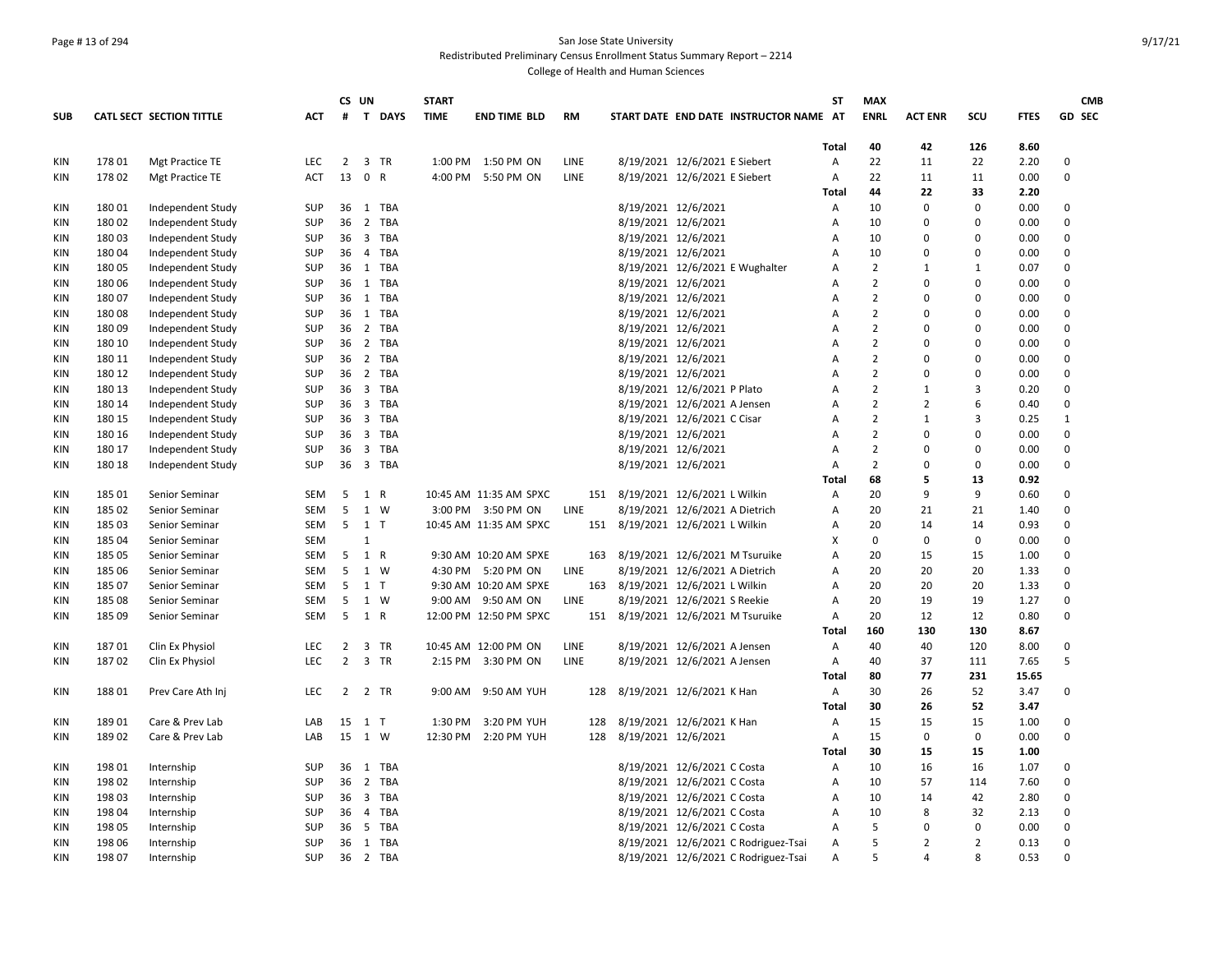#### Page # 14 of 294 San Jose State University Redistributed Preliminary Census Enrollment Status Summary Report – 2214

| $\mathbf{T}$<br><b>TIME</b><br>START DATE END DATE INSTRUCTOR NAME AT<br><b>ENRL</b><br><b>ACT ENR</b><br>SCU<br><b>GD SEC</b><br>CATL SECT SECTION TITTLE<br><b>ACT</b><br>#<br><b>DAYS</b><br><b>END TIME BLD</b><br><b>RM</b><br><b>FTES</b><br>5<br>198 08<br><b>SUP</b><br>36<br>$\overline{\mathbf{3}}$<br><b>TBA</b><br>8/19/2021 12/6/2021 C Rodriguez-Tsai<br>$\overline{2}$<br>6<br>0.40<br>$\mathbf 0$<br>Internship<br>A<br>5<br>SUP<br>36<br><b>TBA</b><br>8/19/2021 12/6/2021 C Rodriguez-Tsai<br>A<br>0<br>$\mathsf 0$<br>0.00<br>$\mathbf 0$<br>198 09<br>4<br>Internship<br>65<br>103<br>220<br><b>Total</b><br>14.67<br>3 M<br>8/19/2021 12/6/2021 E Wughalter<br>22<br>25001<br><b>Fund Quant Resrch</b><br>SEM<br>5<br>4:00 PM 6:45 PM SPXE<br>Α<br>22<br>66<br>5.50<br>22<br>163<br>22<br><b>Total</b><br>22<br>66<br>5.50<br>22<br>21<br>25101<br>Fund Qual Resrch<br>SEM<br>5<br>3 T<br>7:00 PM<br>9:45 PM SPXC<br>8/19/2021 12/6/2021 T Butryn<br>Α<br>63<br>5.25<br>21<br>151<br>22<br>21<br>5.25<br>Total<br>63<br>15<br>5<br>8/19/2021 12/6/2021 P Plato<br>15<br>3.75<br>15<br>255 01<br>Adv Exercise Physiology<br>SEM<br>3 W<br>4:30 PM 6:45 PM YUH<br>Α<br>45<br>233<br>15<br>15<br>45<br>3.75<br>Total<br>25701<br>SEM<br>$5^{\circ}$<br>3 R<br>4:00 PM 6:45 PM SPXE<br>8/19/2021 12/6/2021 L Jin<br>Α<br>15<br>9<br>27<br>2.25<br>9<br><b>Biomechanics</b><br>160<br><b>Total</b><br>15<br>9<br>27<br>2.25<br>259 01<br>25 3 TBA<br>8/19/2021 12/6/2021<br>10<br>0.00<br>$\mathbf 0$<br>Adv APA Internship<br>SUP<br>A<br>0<br>0<br>0.00<br>Total<br>10<br>0<br>0<br>5<br>8/19/2021 12/6/2021 T Butryn<br>15<br>15<br>3.75<br>26701<br>Adv Sport Psych<br>SEM<br>3 R<br>4:00 PM<br>6:45 PM SPXC<br>Α<br>45<br>15<br>153<br>15<br>3.75<br>15<br>45<br>Total<br>5<br>280 01<br>25 1 TBA<br>8/19/2021 12/6/2021 C Costa<br>0<br>0.00<br>$\mathbf 0$<br>Adv Fldwk Sprt Mgt<br><b>SUP</b><br>Α<br>0<br>8/19/2021 12/6/2021 C Costa<br>5<br>$\pmb{0}$<br>28002<br>Adv Fldwk Sprt Mgt<br>SUP<br>25<br>2 TBA<br>Α<br>0<br>$\mathbf 0$<br>0.00<br>5<br>25 3 TBA<br>8/19/2021 12/6/2021 C Costa<br>$\overline{7}$<br>1.70<br>6<br>28003<br>Adv Fldwk Sprt Mgt<br>SUP<br>Α<br>21<br>15<br><b>Total</b><br>$\overline{7}$<br>21<br>1.70<br>15<br>13<br>3.25<br>28201<br>Marketing/Sport<br><b>SEM</b><br>5<br>3 T<br>4:00 PM 6:45 PM SPXC<br>8/19/2021 12/6/2021 C Armstrong<br>Α<br>39<br>13<br>153<br>15<br>13<br>39<br>3.25<br>Total<br>8/19/2021 12/6/2021 A Williams<br>15<br>15<br>3.70<br>28301<br>Mgt Lead Comm/Spt<br>5<br>3 M<br>7:00 PM<br>9:45 PM SPXC<br>Α<br>45<br>14<br>SEM<br>151<br>15<br>15<br><b>Total</b><br>45<br>3.70<br>25<br>1 TBA<br>8/19/2021 12/6/2021 C Costa<br>5<br>$\mathbf{1}$<br>0.08<br>285 01<br>Internship Kinesiology<br>SUP<br>Α<br>1<br>1<br>25<br>2 TBA<br>8/19/2021 12/6/2021 C Costa<br>5<br>285 02<br>Internship Kinesiology<br>SUP<br>Α<br>$\mathbf{1}$<br>$\overline{2}$<br>0.17<br>$\mathbf{1}$<br>5<br>25<br>8/19/2021 12/6/2021 C Costa<br>2.00<br>8<br>285 03<br>Internship Kinesiology<br>SUP<br>$\overline{\mathbf{3}}$<br>TBA<br>8<br>24<br>A<br>2.25<br>15<br>27<br>Total<br>10<br>8/19/2021 12/6/2021<br>$\mathbf 0$<br>$\mathbf 0$<br>0.00<br>$\mathbf 0$<br>286 01<br>Independent Study<br>SUP<br>25<br>TBA<br>Α<br>10<br>1<br>8/19/2021 12/6/2021<br>0.00<br>$\mathbf 0$<br>286 02<br>Independent Study<br>SUP<br>25<br>2 TBA<br>10<br>$\Omega$<br>Α<br>$\Omega$<br>3 TBA<br>8/19/2021 12/6/2021<br>0.00<br>$\mathbf 0$<br>28603<br>Independent Study<br>SUP<br>25<br>10<br>$\mathbf 0$<br>$\Omega$<br>Α<br>$\mathbf 0$<br>286 04<br>Independent Study<br>SUP<br>25 1 TBA<br>8/19/2021 12/6/2021<br>10<br>0<br>0.00<br>Α<br>$\Omega$<br>1 TBA<br>8/19/2021 12/6/2021<br>0.00<br>$\mathbf 0$<br>28605<br>Independent Study<br>SUP<br>25<br>10<br>$\Omega$<br>$\Omega$<br>Α<br>$\mathbf 0$<br>Independent Study<br>SUP<br>25 1 TBA<br>8/19/2021 12/6/2021<br>10<br>$\Omega$<br>0.00<br>286 06<br>A<br>$\Omega$<br>2 TBA<br>$\overline{2}$<br>$\mathbf{1}$<br>28607<br>Independent Study<br>SUP<br>25<br>8/19/2021 12/6/2021 C Cisar<br>10<br>$\mathbf{1}$<br>0.17<br>A<br>$\mathbf{1}$<br><b>SUP</b><br>25 3 TBA<br>8/19/2021 12/6/2021 C Armstrong<br>10<br>$\mathbf{1}$<br>3<br>0.25<br>28608<br>Independent Study<br>A<br>$\overline{2}$<br>25 3 TBA<br>8/19/2021 12/6/2021 T Butryn<br>10<br>$\overline{2}$<br>6<br>0.50<br>286 09<br>Independent Study<br>SUP<br>Α<br>8/19/2021 12/6/2021 C Cisar<br>$\overline{2}$<br>286 10<br>SUP<br>25 3 TBA<br>10<br>$\overline{2}$<br>6<br>0.50<br>Independent Study<br>A<br>25 3 TBA<br>8/19/2021 12/6/2021 A Medina<br>5<br>0.25<br>$\mathbf{1}$<br>286 11<br>Independent Study<br>SUP<br>A<br>$\mathbf{1}$<br>3<br>5<br>$\mathbf{1}$<br>286 12<br><b>SUP</b><br>25<br>$\overline{\mathbf{3}}$<br><b>TBA</b><br>8/19/2021 12/6/2021 E Siebert<br>$\mathbf{1}$<br>3<br>0.25<br>Independent Study<br>A<br>5<br>25<br>3 TBA<br>8/19/2021 12/6/2021 E Wughalter<br>0.25<br>$\mathbf{1}$<br>286 13<br>Independent Study<br>SUP<br>1<br>3<br>A<br>25<br>8/19/2021 12/6/2021 P Plato<br>5<br>$\mathbf{1}$<br>286 14<br><b>SUP</b><br>$\overline{\mathbf{3}}$<br><b>TBA</b><br>$\mathbf{1}$<br>3<br>0.25<br>Independent Study<br>A<br>120<br>2.42<br>10<br>29<br>Total<br>8/19/2021 12/6/2021<br>5<br>0.00<br>298 01<br><b>TBA</b><br>A<br>0<br>$\mathbf 0$<br>0<br>Spec Studies P E<br>SUP<br>25<br>3<br>8/19/2021 12/6/2021 C Armstrong<br>5<br>5<br>1.25<br>5<br>298 02<br>Spec Studies P E<br>SUP<br>25 3 TBA<br>Α<br>15<br>5<br>$\overline{2}$<br>298 03<br>SUP<br>25<br>3 TBA<br>8/19/2021 12/6/2021 T Butryn<br>$\overline{2}$<br>6<br>0.50<br>Spec Studies P E<br>A<br>5<br>$\overline{2}$<br>8/19/2021 12/6/2021 M Dao<br>0.50<br>298 04<br>Spec Studies P E<br>SUP<br>25 3 TBA<br>2<br>6<br>Α<br>5<br>$\overline{3}$<br>298 05<br><b>SUP</b><br>25<br>3 TBA<br>8/19/2021 12/6/2021 P Plato<br>3<br>q<br>0.75<br>Spec Studies P E<br>A |            |        |                  |            | CS UN | <b>START</b> |  |                             | ST | <b>MAX</b> |              |                |      | <b>CMB</b>   |
|------------------------------------------------------------------------------------------------------------------------------------------------------------------------------------------------------------------------------------------------------------------------------------------------------------------------------------------------------------------------------------------------------------------------------------------------------------------------------------------------------------------------------------------------------------------------------------------------------------------------------------------------------------------------------------------------------------------------------------------------------------------------------------------------------------------------------------------------------------------------------------------------------------------------------------------------------------------------------------------------------------------------------------------------------------------------------------------------------------------------------------------------------------------------------------------------------------------------------------------------------------------------------------------------------------------------------------------------------------------------------------------------------------------------------------------------------------------------------------------------------------------------------------------------------------------------------------------------------------------------------------------------------------------------------------------------------------------------------------------------------------------------------------------------------------------------------------------------------------------------------------------------------------------------------------------------------------------------------------------------------------------------------------------------------------------------------------------------------------------------------------------------------------------------------------------------------------------------------------------------------------------------------------------------------------------------------------------------------------------------------------------------------------------------------------------------------------------------------------------------------------------------------------------------------------------------------------------------------------------------------------------------------------------------------------------------------------------------------------------------------------------------------------------------------------------------------------------------------------------------------------------------------------------------------------------------------------------------------------------------------------------------------------------------------------------------------------------------------------------------------------------------------------------------------------------------------------------------------------------------------------------------------------------------------------------------------------------------------------------------------------------------------------------------------------------------------------------------------------------------------------------------------------------------------------------------------------------------------------------------------------------------------------------------------------------------------------------------------------------------------------------------------------------------------------------------------------------------------------------------------------------------------------------------------------------------------------------------------------------------------------------------------------------------------------------------------------------------------------------------------------------------------------------------------------------------------------------------------------------------------------------------------------------------------------------------------------------------------------------------------------------------------------------------------------------------------------------------------------------------------------------------------------------------------------------------------------------------------------------------------------------------------------------------------------------------------------------------------------------------------------------------------------------------------------------------------------------------------------------------------------------------------------------------------------------------------------------------------------------------------------------------------------------------------------------------------------------------------------------------------------------------------------------------------------------------------------------------------------------------------------------------------------------------------------------------------------------------------------------------------------------------------------------------------------------------------------------------------------------------------------------------------------------------------------------------------------------------------------------------------------------------------------------------------------------------------------------------------------------------------------------------------------------------------------------------------------------------------------------------------------------------------------------------------------------------------------------|------------|--------|------------------|------------|-------|--------------|--|-----------------------------|----|------------|--------------|----------------|------|--------------|
|                                                                                                                                                                                                                                                                                                                                                                                                                                                                                                                                                                                                                                                                                                                                                                                                                                                                                                                                                                                                                                                                                                                                                                                                                                                                                                                                                                                                                                                                                                                                                                                                                                                                                                                                                                                                                                                                                                                                                                                                                                                                                                                                                                                                                                                                                                                                                                                                                                                                                                                                                                                                                                                                                                                                                                                                                                                                                                                                                                                                                                                                                                                                                                                                                                                                                                                                                                                                                                                                                                                                                                                                                                                                                                                                                                                                                                                                                                                                                                                                                                                                                                                                                                                                                                                                                                                                                                                                                                                                                                                                                                                                                                                                                                                                                                                                                                                                                                                                                                                                                                                                                                                                                                                                                                                                                                                                                                                                                                                                                                                                                                                                                                                                                                                                                                                                                                                                                                                                                                  | <b>SUB</b> |        |                  |            |       |              |  |                             |    |            |              |                |      |              |
|                                                                                                                                                                                                                                                                                                                                                                                                                                                                                                                                                                                                                                                                                                                                                                                                                                                                                                                                                                                                                                                                                                                                                                                                                                                                                                                                                                                                                                                                                                                                                                                                                                                                                                                                                                                                                                                                                                                                                                                                                                                                                                                                                                                                                                                                                                                                                                                                                                                                                                                                                                                                                                                                                                                                                                                                                                                                                                                                                                                                                                                                                                                                                                                                                                                                                                                                                                                                                                                                                                                                                                                                                                                                                                                                                                                                                                                                                                                                                                                                                                                                                                                                                                                                                                                                                                                                                                                                                                                                                                                                                                                                                                                                                                                                                                                                                                                                                                                                                                                                                                                                                                                                                                                                                                                                                                                                                                                                                                                                                                                                                                                                                                                                                                                                                                                                                                                                                                                                                                  | KIN        |        |                  |            |       |              |  |                             |    |            |              |                |      |              |
|                                                                                                                                                                                                                                                                                                                                                                                                                                                                                                                                                                                                                                                                                                                                                                                                                                                                                                                                                                                                                                                                                                                                                                                                                                                                                                                                                                                                                                                                                                                                                                                                                                                                                                                                                                                                                                                                                                                                                                                                                                                                                                                                                                                                                                                                                                                                                                                                                                                                                                                                                                                                                                                                                                                                                                                                                                                                                                                                                                                                                                                                                                                                                                                                                                                                                                                                                                                                                                                                                                                                                                                                                                                                                                                                                                                                                                                                                                                                                                                                                                                                                                                                                                                                                                                                                                                                                                                                                                                                                                                                                                                                                                                                                                                                                                                                                                                                                                                                                                                                                                                                                                                                                                                                                                                                                                                                                                                                                                                                                                                                                                                                                                                                                                                                                                                                                                                                                                                                                                  | KIN        |        |                  |            |       |              |  |                             |    |            |              |                |      |              |
|                                                                                                                                                                                                                                                                                                                                                                                                                                                                                                                                                                                                                                                                                                                                                                                                                                                                                                                                                                                                                                                                                                                                                                                                                                                                                                                                                                                                                                                                                                                                                                                                                                                                                                                                                                                                                                                                                                                                                                                                                                                                                                                                                                                                                                                                                                                                                                                                                                                                                                                                                                                                                                                                                                                                                                                                                                                                                                                                                                                                                                                                                                                                                                                                                                                                                                                                                                                                                                                                                                                                                                                                                                                                                                                                                                                                                                                                                                                                                                                                                                                                                                                                                                                                                                                                                                                                                                                                                                                                                                                                                                                                                                                                                                                                                                                                                                                                                                                                                                                                                                                                                                                                                                                                                                                                                                                                                                                                                                                                                                                                                                                                                                                                                                                                                                                                                                                                                                                                                                  |            |        |                  |            |       |              |  |                             |    |            |              |                |      |              |
|                                                                                                                                                                                                                                                                                                                                                                                                                                                                                                                                                                                                                                                                                                                                                                                                                                                                                                                                                                                                                                                                                                                                                                                                                                                                                                                                                                                                                                                                                                                                                                                                                                                                                                                                                                                                                                                                                                                                                                                                                                                                                                                                                                                                                                                                                                                                                                                                                                                                                                                                                                                                                                                                                                                                                                                                                                                                                                                                                                                                                                                                                                                                                                                                                                                                                                                                                                                                                                                                                                                                                                                                                                                                                                                                                                                                                                                                                                                                                                                                                                                                                                                                                                                                                                                                                                                                                                                                                                                                                                                                                                                                                                                                                                                                                                                                                                                                                                                                                                                                                                                                                                                                                                                                                                                                                                                                                                                                                                                                                                                                                                                                                                                                                                                                                                                                                                                                                                                                                                  | KIN        |        |                  |            |       |              |  |                             |    |            |              |                |      |              |
|                                                                                                                                                                                                                                                                                                                                                                                                                                                                                                                                                                                                                                                                                                                                                                                                                                                                                                                                                                                                                                                                                                                                                                                                                                                                                                                                                                                                                                                                                                                                                                                                                                                                                                                                                                                                                                                                                                                                                                                                                                                                                                                                                                                                                                                                                                                                                                                                                                                                                                                                                                                                                                                                                                                                                                                                                                                                                                                                                                                                                                                                                                                                                                                                                                                                                                                                                                                                                                                                                                                                                                                                                                                                                                                                                                                                                                                                                                                                                                                                                                                                                                                                                                                                                                                                                                                                                                                                                                                                                                                                                                                                                                                                                                                                                                                                                                                                                                                                                                                                                                                                                                                                                                                                                                                                                                                                                                                                                                                                                                                                                                                                                                                                                                                                                                                                                                                                                                                                                                  |            |        |                  |            |       |              |  |                             |    |            |              |                |      |              |
|                                                                                                                                                                                                                                                                                                                                                                                                                                                                                                                                                                                                                                                                                                                                                                                                                                                                                                                                                                                                                                                                                                                                                                                                                                                                                                                                                                                                                                                                                                                                                                                                                                                                                                                                                                                                                                                                                                                                                                                                                                                                                                                                                                                                                                                                                                                                                                                                                                                                                                                                                                                                                                                                                                                                                                                                                                                                                                                                                                                                                                                                                                                                                                                                                                                                                                                                                                                                                                                                                                                                                                                                                                                                                                                                                                                                                                                                                                                                                                                                                                                                                                                                                                                                                                                                                                                                                                                                                                                                                                                                                                                                                                                                                                                                                                                                                                                                                                                                                                                                                                                                                                                                                                                                                                                                                                                                                                                                                                                                                                                                                                                                                                                                                                                                                                                                                                                                                                                                                                  | KIN        |        |                  |            |       |              |  |                             |    |            |              |                |      |              |
|                                                                                                                                                                                                                                                                                                                                                                                                                                                                                                                                                                                                                                                                                                                                                                                                                                                                                                                                                                                                                                                                                                                                                                                                                                                                                                                                                                                                                                                                                                                                                                                                                                                                                                                                                                                                                                                                                                                                                                                                                                                                                                                                                                                                                                                                                                                                                                                                                                                                                                                                                                                                                                                                                                                                                                                                                                                                                                                                                                                                                                                                                                                                                                                                                                                                                                                                                                                                                                                                                                                                                                                                                                                                                                                                                                                                                                                                                                                                                                                                                                                                                                                                                                                                                                                                                                                                                                                                                                                                                                                                                                                                                                                                                                                                                                                                                                                                                                                                                                                                                                                                                                                                                                                                                                                                                                                                                                                                                                                                                                                                                                                                                                                                                                                                                                                                                                                                                                                                                                  |            |        |                  |            |       |              |  |                             |    |            |              |                |      |              |
|                                                                                                                                                                                                                                                                                                                                                                                                                                                                                                                                                                                                                                                                                                                                                                                                                                                                                                                                                                                                                                                                                                                                                                                                                                                                                                                                                                                                                                                                                                                                                                                                                                                                                                                                                                                                                                                                                                                                                                                                                                                                                                                                                                                                                                                                                                                                                                                                                                                                                                                                                                                                                                                                                                                                                                                                                                                                                                                                                                                                                                                                                                                                                                                                                                                                                                                                                                                                                                                                                                                                                                                                                                                                                                                                                                                                                                                                                                                                                                                                                                                                                                                                                                                                                                                                                                                                                                                                                                                                                                                                                                                                                                                                                                                                                                                                                                                                                                                                                                                                                                                                                                                                                                                                                                                                                                                                                                                                                                                                                                                                                                                                                                                                                                                                                                                                                                                                                                                                                                  | KIN        |        |                  |            |       |              |  |                             |    |            |              |                |      |              |
|                                                                                                                                                                                                                                                                                                                                                                                                                                                                                                                                                                                                                                                                                                                                                                                                                                                                                                                                                                                                                                                                                                                                                                                                                                                                                                                                                                                                                                                                                                                                                                                                                                                                                                                                                                                                                                                                                                                                                                                                                                                                                                                                                                                                                                                                                                                                                                                                                                                                                                                                                                                                                                                                                                                                                                                                                                                                                                                                                                                                                                                                                                                                                                                                                                                                                                                                                                                                                                                                                                                                                                                                                                                                                                                                                                                                                                                                                                                                                                                                                                                                                                                                                                                                                                                                                                                                                                                                                                                                                                                                                                                                                                                                                                                                                                                                                                                                                                                                                                                                                                                                                                                                                                                                                                                                                                                                                                                                                                                                                                                                                                                                                                                                                                                                                                                                                                                                                                                                                                  |            |        |                  |            |       |              |  |                             |    |            |              |                |      |              |
|                                                                                                                                                                                                                                                                                                                                                                                                                                                                                                                                                                                                                                                                                                                                                                                                                                                                                                                                                                                                                                                                                                                                                                                                                                                                                                                                                                                                                                                                                                                                                                                                                                                                                                                                                                                                                                                                                                                                                                                                                                                                                                                                                                                                                                                                                                                                                                                                                                                                                                                                                                                                                                                                                                                                                                                                                                                                                                                                                                                                                                                                                                                                                                                                                                                                                                                                                                                                                                                                                                                                                                                                                                                                                                                                                                                                                                                                                                                                                                                                                                                                                                                                                                                                                                                                                                                                                                                                                                                                                                                                                                                                                                                                                                                                                                                                                                                                                                                                                                                                                                                                                                                                                                                                                                                                                                                                                                                                                                                                                                                                                                                                                                                                                                                                                                                                                                                                                                                                                                  | KIN        |        |                  |            |       |              |  |                             |    |            |              |                |      |              |
|                                                                                                                                                                                                                                                                                                                                                                                                                                                                                                                                                                                                                                                                                                                                                                                                                                                                                                                                                                                                                                                                                                                                                                                                                                                                                                                                                                                                                                                                                                                                                                                                                                                                                                                                                                                                                                                                                                                                                                                                                                                                                                                                                                                                                                                                                                                                                                                                                                                                                                                                                                                                                                                                                                                                                                                                                                                                                                                                                                                                                                                                                                                                                                                                                                                                                                                                                                                                                                                                                                                                                                                                                                                                                                                                                                                                                                                                                                                                                                                                                                                                                                                                                                                                                                                                                                                                                                                                                                                                                                                                                                                                                                                                                                                                                                                                                                                                                                                                                                                                                                                                                                                                                                                                                                                                                                                                                                                                                                                                                                                                                                                                                                                                                                                                                                                                                                                                                                                                                                  |            |        |                  |            |       |              |  |                             |    |            |              |                |      |              |
|                                                                                                                                                                                                                                                                                                                                                                                                                                                                                                                                                                                                                                                                                                                                                                                                                                                                                                                                                                                                                                                                                                                                                                                                                                                                                                                                                                                                                                                                                                                                                                                                                                                                                                                                                                                                                                                                                                                                                                                                                                                                                                                                                                                                                                                                                                                                                                                                                                                                                                                                                                                                                                                                                                                                                                                                                                                                                                                                                                                                                                                                                                                                                                                                                                                                                                                                                                                                                                                                                                                                                                                                                                                                                                                                                                                                                                                                                                                                                                                                                                                                                                                                                                                                                                                                                                                                                                                                                                                                                                                                                                                                                                                                                                                                                                                                                                                                                                                                                                                                                                                                                                                                                                                                                                                                                                                                                                                                                                                                                                                                                                                                                                                                                                                                                                                                                                                                                                                                                                  | KIN        |        |                  |            |       |              |  |                             |    |            |              |                |      |              |
|                                                                                                                                                                                                                                                                                                                                                                                                                                                                                                                                                                                                                                                                                                                                                                                                                                                                                                                                                                                                                                                                                                                                                                                                                                                                                                                                                                                                                                                                                                                                                                                                                                                                                                                                                                                                                                                                                                                                                                                                                                                                                                                                                                                                                                                                                                                                                                                                                                                                                                                                                                                                                                                                                                                                                                                                                                                                                                                                                                                                                                                                                                                                                                                                                                                                                                                                                                                                                                                                                                                                                                                                                                                                                                                                                                                                                                                                                                                                                                                                                                                                                                                                                                                                                                                                                                                                                                                                                                                                                                                                                                                                                                                                                                                                                                                                                                                                                                                                                                                                                                                                                                                                                                                                                                                                                                                                                                                                                                                                                                                                                                                                                                                                                                                                                                                                                                                                                                                                                                  |            |        |                  |            |       |              |  |                             |    |            |              |                |      |              |
|                                                                                                                                                                                                                                                                                                                                                                                                                                                                                                                                                                                                                                                                                                                                                                                                                                                                                                                                                                                                                                                                                                                                                                                                                                                                                                                                                                                                                                                                                                                                                                                                                                                                                                                                                                                                                                                                                                                                                                                                                                                                                                                                                                                                                                                                                                                                                                                                                                                                                                                                                                                                                                                                                                                                                                                                                                                                                                                                                                                                                                                                                                                                                                                                                                                                                                                                                                                                                                                                                                                                                                                                                                                                                                                                                                                                                                                                                                                                                                                                                                                                                                                                                                                                                                                                                                                                                                                                                                                                                                                                                                                                                                                                                                                                                                                                                                                                                                                                                                                                                                                                                                                                                                                                                                                                                                                                                                                                                                                                                                                                                                                                                                                                                                                                                                                                                                                                                                                                                                  | KIN        |        |                  |            |       |              |  |                             |    |            |              |                |      |              |
|                                                                                                                                                                                                                                                                                                                                                                                                                                                                                                                                                                                                                                                                                                                                                                                                                                                                                                                                                                                                                                                                                                                                                                                                                                                                                                                                                                                                                                                                                                                                                                                                                                                                                                                                                                                                                                                                                                                                                                                                                                                                                                                                                                                                                                                                                                                                                                                                                                                                                                                                                                                                                                                                                                                                                                                                                                                                                                                                                                                                                                                                                                                                                                                                                                                                                                                                                                                                                                                                                                                                                                                                                                                                                                                                                                                                                                                                                                                                                                                                                                                                                                                                                                                                                                                                                                                                                                                                                                                                                                                                                                                                                                                                                                                                                                                                                                                                                                                                                                                                                                                                                                                                                                                                                                                                                                                                                                                                                                                                                                                                                                                                                                                                                                                                                                                                                                                                                                                                                                  |            |        |                  |            |       |              |  |                             |    |            |              |                |      |              |
|                                                                                                                                                                                                                                                                                                                                                                                                                                                                                                                                                                                                                                                                                                                                                                                                                                                                                                                                                                                                                                                                                                                                                                                                                                                                                                                                                                                                                                                                                                                                                                                                                                                                                                                                                                                                                                                                                                                                                                                                                                                                                                                                                                                                                                                                                                                                                                                                                                                                                                                                                                                                                                                                                                                                                                                                                                                                                                                                                                                                                                                                                                                                                                                                                                                                                                                                                                                                                                                                                                                                                                                                                                                                                                                                                                                                                                                                                                                                                                                                                                                                                                                                                                                                                                                                                                                                                                                                                                                                                                                                                                                                                                                                                                                                                                                                                                                                                                                                                                                                                                                                                                                                                                                                                                                                                                                                                                                                                                                                                                                                                                                                                                                                                                                                                                                                                                                                                                                                                                  | KIN        |        |                  |            |       |              |  |                             |    |            |              |                |      |              |
|                                                                                                                                                                                                                                                                                                                                                                                                                                                                                                                                                                                                                                                                                                                                                                                                                                                                                                                                                                                                                                                                                                                                                                                                                                                                                                                                                                                                                                                                                                                                                                                                                                                                                                                                                                                                                                                                                                                                                                                                                                                                                                                                                                                                                                                                                                                                                                                                                                                                                                                                                                                                                                                                                                                                                                                                                                                                                                                                                                                                                                                                                                                                                                                                                                                                                                                                                                                                                                                                                                                                                                                                                                                                                                                                                                                                                                                                                                                                                                                                                                                                                                                                                                                                                                                                                                                                                                                                                                                                                                                                                                                                                                                                                                                                                                                                                                                                                                                                                                                                                                                                                                                                                                                                                                                                                                                                                                                                                                                                                                                                                                                                                                                                                                                                                                                                                                                                                                                                                                  | KIN        |        |                  |            |       |              |  |                             |    |            |              |                |      |              |
|                                                                                                                                                                                                                                                                                                                                                                                                                                                                                                                                                                                                                                                                                                                                                                                                                                                                                                                                                                                                                                                                                                                                                                                                                                                                                                                                                                                                                                                                                                                                                                                                                                                                                                                                                                                                                                                                                                                                                                                                                                                                                                                                                                                                                                                                                                                                                                                                                                                                                                                                                                                                                                                                                                                                                                                                                                                                                                                                                                                                                                                                                                                                                                                                                                                                                                                                                                                                                                                                                                                                                                                                                                                                                                                                                                                                                                                                                                                                                                                                                                                                                                                                                                                                                                                                                                                                                                                                                                                                                                                                                                                                                                                                                                                                                                                                                                                                                                                                                                                                                                                                                                                                                                                                                                                                                                                                                                                                                                                                                                                                                                                                                                                                                                                                                                                                                                                                                                                                                                  | KIN        |        |                  |            |       |              |  |                             |    |            |              |                |      |              |
|                                                                                                                                                                                                                                                                                                                                                                                                                                                                                                                                                                                                                                                                                                                                                                                                                                                                                                                                                                                                                                                                                                                                                                                                                                                                                                                                                                                                                                                                                                                                                                                                                                                                                                                                                                                                                                                                                                                                                                                                                                                                                                                                                                                                                                                                                                                                                                                                                                                                                                                                                                                                                                                                                                                                                                                                                                                                                                                                                                                                                                                                                                                                                                                                                                                                                                                                                                                                                                                                                                                                                                                                                                                                                                                                                                                                                                                                                                                                                                                                                                                                                                                                                                                                                                                                                                                                                                                                                                                                                                                                                                                                                                                                                                                                                                                                                                                                                                                                                                                                                                                                                                                                                                                                                                                                                                                                                                                                                                                                                                                                                                                                                                                                                                                                                                                                                                                                                                                                                                  |            |        |                  |            |       |              |  |                             |    |            |              |                |      |              |
|                                                                                                                                                                                                                                                                                                                                                                                                                                                                                                                                                                                                                                                                                                                                                                                                                                                                                                                                                                                                                                                                                                                                                                                                                                                                                                                                                                                                                                                                                                                                                                                                                                                                                                                                                                                                                                                                                                                                                                                                                                                                                                                                                                                                                                                                                                                                                                                                                                                                                                                                                                                                                                                                                                                                                                                                                                                                                                                                                                                                                                                                                                                                                                                                                                                                                                                                                                                                                                                                                                                                                                                                                                                                                                                                                                                                                                                                                                                                                                                                                                                                                                                                                                                                                                                                                                                                                                                                                                                                                                                                                                                                                                                                                                                                                                                                                                                                                                                                                                                                                                                                                                                                                                                                                                                                                                                                                                                                                                                                                                                                                                                                                                                                                                                                                                                                                                                                                                                                                                  | KIN        |        |                  |            |       |              |  |                             |    |            |              |                |      |              |
|                                                                                                                                                                                                                                                                                                                                                                                                                                                                                                                                                                                                                                                                                                                                                                                                                                                                                                                                                                                                                                                                                                                                                                                                                                                                                                                                                                                                                                                                                                                                                                                                                                                                                                                                                                                                                                                                                                                                                                                                                                                                                                                                                                                                                                                                                                                                                                                                                                                                                                                                                                                                                                                                                                                                                                                                                                                                                                                                                                                                                                                                                                                                                                                                                                                                                                                                                                                                                                                                                                                                                                                                                                                                                                                                                                                                                                                                                                                                                                                                                                                                                                                                                                                                                                                                                                                                                                                                                                                                                                                                                                                                                                                                                                                                                                                                                                                                                                                                                                                                                                                                                                                                                                                                                                                                                                                                                                                                                                                                                                                                                                                                                                                                                                                                                                                                                                                                                                                                                                  |            |        |                  |            |       |              |  |                             |    |            |              |                |      |              |
|                                                                                                                                                                                                                                                                                                                                                                                                                                                                                                                                                                                                                                                                                                                                                                                                                                                                                                                                                                                                                                                                                                                                                                                                                                                                                                                                                                                                                                                                                                                                                                                                                                                                                                                                                                                                                                                                                                                                                                                                                                                                                                                                                                                                                                                                                                                                                                                                                                                                                                                                                                                                                                                                                                                                                                                                                                                                                                                                                                                                                                                                                                                                                                                                                                                                                                                                                                                                                                                                                                                                                                                                                                                                                                                                                                                                                                                                                                                                                                                                                                                                                                                                                                                                                                                                                                                                                                                                                                                                                                                                                                                                                                                                                                                                                                                                                                                                                                                                                                                                                                                                                                                                                                                                                                                                                                                                                                                                                                                                                                                                                                                                                                                                                                                                                                                                                                                                                                                                                                  | KIN        |        |                  |            |       |              |  |                             |    |            |              |                |      |              |
|                                                                                                                                                                                                                                                                                                                                                                                                                                                                                                                                                                                                                                                                                                                                                                                                                                                                                                                                                                                                                                                                                                                                                                                                                                                                                                                                                                                                                                                                                                                                                                                                                                                                                                                                                                                                                                                                                                                                                                                                                                                                                                                                                                                                                                                                                                                                                                                                                                                                                                                                                                                                                                                                                                                                                                                                                                                                                                                                                                                                                                                                                                                                                                                                                                                                                                                                                                                                                                                                                                                                                                                                                                                                                                                                                                                                                                                                                                                                                                                                                                                                                                                                                                                                                                                                                                                                                                                                                                                                                                                                                                                                                                                                                                                                                                                                                                                                                                                                                                                                                                                                                                                                                                                                                                                                                                                                                                                                                                                                                                                                                                                                                                                                                                                                                                                                                                                                                                                                                                  |            |        |                  |            |       |              |  |                             |    |            |              |                |      |              |
|                                                                                                                                                                                                                                                                                                                                                                                                                                                                                                                                                                                                                                                                                                                                                                                                                                                                                                                                                                                                                                                                                                                                                                                                                                                                                                                                                                                                                                                                                                                                                                                                                                                                                                                                                                                                                                                                                                                                                                                                                                                                                                                                                                                                                                                                                                                                                                                                                                                                                                                                                                                                                                                                                                                                                                                                                                                                                                                                                                                                                                                                                                                                                                                                                                                                                                                                                                                                                                                                                                                                                                                                                                                                                                                                                                                                                                                                                                                                                                                                                                                                                                                                                                                                                                                                                                                                                                                                                                                                                                                                                                                                                                                                                                                                                                                                                                                                                                                                                                                                                                                                                                                                                                                                                                                                                                                                                                                                                                                                                                                                                                                                                                                                                                                                                                                                                                                                                                                                                                  | KIN        |        |                  |            |       |              |  |                             |    |            |              |                |      |              |
|                                                                                                                                                                                                                                                                                                                                                                                                                                                                                                                                                                                                                                                                                                                                                                                                                                                                                                                                                                                                                                                                                                                                                                                                                                                                                                                                                                                                                                                                                                                                                                                                                                                                                                                                                                                                                                                                                                                                                                                                                                                                                                                                                                                                                                                                                                                                                                                                                                                                                                                                                                                                                                                                                                                                                                                                                                                                                                                                                                                                                                                                                                                                                                                                                                                                                                                                                                                                                                                                                                                                                                                                                                                                                                                                                                                                                                                                                                                                                                                                                                                                                                                                                                                                                                                                                                                                                                                                                                                                                                                                                                                                                                                                                                                                                                                                                                                                                                                                                                                                                                                                                                                                                                                                                                                                                                                                                                                                                                                                                                                                                                                                                                                                                                                                                                                                                                                                                                                                                                  | KIN        |        |                  |            |       |              |  |                             |    |            |              |                |      |              |
|                                                                                                                                                                                                                                                                                                                                                                                                                                                                                                                                                                                                                                                                                                                                                                                                                                                                                                                                                                                                                                                                                                                                                                                                                                                                                                                                                                                                                                                                                                                                                                                                                                                                                                                                                                                                                                                                                                                                                                                                                                                                                                                                                                                                                                                                                                                                                                                                                                                                                                                                                                                                                                                                                                                                                                                                                                                                                                                                                                                                                                                                                                                                                                                                                                                                                                                                                                                                                                                                                                                                                                                                                                                                                                                                                                                                                                                                                                                                                                                                                                                                                                                                                                                                                                                                                                                                                                                                                                                                                                                                                                                                                                                                                                                                                                                                                                                                                                                                                                                                                                                                                                                                                                                                                                                                                                                                                                                                                                                                                                                                                                                                                                                                                                                                                                                                                                                                                                                                                                  | KIN        |        |                  |            |       |              |  |                             |    |            |              |                |      |              |
|                                                                                                                                                                                                                                                                                                                                                                                                                                                                                                                                                                                                                                                                                                                                                                                                                                                                                                                                                                                                                                                                                                                                                                                                                                                                                                                                                                                                                                                                                                                                                                                                                                                                                                                                                                                                                                                                                                                                                                                                                                                                                                                                                                                                                                                                                                                                                                                                                                                                                                                                                                                                                                                                                                                                                                                                                                                                                                                                                                                                                                                                                                                                                                                                                                                                                                                                                                                                                                                                                                                                                                                                                                                                                                                                                                                                                                                                                                                                                                                                                                                                                                                                                                                                                                                                                                                                                                                                                                                                                                                                                                                                                                                                                                                                                                                                                                                                                                                                                                                                                                                                                                                                                                                                                                                                                                                                                                                                                                                                                                                                                                                                                                                                                                                                                                                                                                                                                                                                                                  |            |        |                  |            |       |              |  |                             |    |            |              |                |      |              |
|                                                                                                                                                                                                                                                                                                                                                                                                                                                                                                                                                                                                                                                                                                                                                                                                                                                                                                                                                                                                                                                                                                                                                                                                                                                                                                                                                                                                                                                                                                                                                                                                                                                                                                                                                                                                                                                                                                                                                                                                                                                                                                                                                                                                                                                                                                                                                                                                                                                                                                                                                                                                                                                                                                                                                                                                                                                                                                                                                                                                                                                                                                                                                                                                                                                                                                                                                                                                                                                                                                                                                                                                                                                                                                                                                                                                                                                                                                                                                                                                                                                                                                                                                                                                                                                                                                                                                                                                                                                                                                                                                                                                                                                                                                                                                                                                                                                                                                                                                                                                                                                                                                                                                                                                                                                                                                                                                                                                                                                                                                                                                                                                                                                                                                                                                                                                                                                                                                                                                                  | KIN        |        |                  |            |       |              |  |                             |    |            |              |                |      |              |
|                                                                                                                                                                                                                                                                                                                                                                                                                                                                                                                                                                                                                                                                                                                                                                                                                                                                                                                                                                                                                                                                                                                                                                                                                                                                                                                                                                                                                                                                                                                                                                                                                                                                                                                                                                                                                                                                                                                                                                                                                                                                                                                                                                                                                                                                                                                                                                                                                                                                                                                                                                                                                                                                                                                                                                                                                                                                                                                                                                                                                                                                                                                                                                                                                                                                                                                                                                                                                                                                                                                                                                                                                                                                                                                                                                                                                                                                                                                                                                                                                                                                                                                                                                                                                                                                                                                                                                                                                                                                                                                                                                                                                                                                                                                                                                                                                                                                                                                                                                                                                                                                                                                                                                                                                                                                                                                                                                                                                                                                                                                                                                                                                                                                                                                                                                                                                                                                                                                                                                  | KIN        |        |                  |            |       |              |  |                             |    |            |              |                |      |              |
|                                                                                                                                                                                                                                                                                                                                                                                                                                                                                                                                                                                                                                                                                                                                                                                                                                                                                                                                                                                                                                                                                                                                                                                                                                                                                                                                                                                                                                                                                                                                                                                                                                                                                                                                                                                                                                                                                                                                                                                                                                                                                                                                                                                                                                                                                                                                                                                                                                                                                                                                                                                                                                                                                                                                                                                                                                                                                                                                                                                                                                                                                                                                                                                                                                                                                                                                                                                                                                                                                                                                                                                                                                                                                                                                                                                                                                                                                                                                                                                                                                                                                                                                                                                                                                                                                                                                                                                                                                                                                                                                                                                                                                                                                                                                                                                                                                                                                                                                                                                                                                                                                                                                                                                                                                                                                                                                                                                                                                                                                                                                                                                                                                                                                                                                                                                                                                                                                                                                                                  | <b>KIN</b> |        |                  |            |       |              |  |                             |    |            |              |                |      |              |
|                                                                                                                                                                                                                                                                                                                                                                                                                                                                                                                                                                                                                                                                                                                                                                                                                                                                                                                                                                                                                                                                                                                                                                                                                                                                                                                                                                                                                                                                                                                                                                                                                                                                                                                                                                                                                                                                                                                                                                                                                                                                                                                                                                                                                                                                                                                                                                                                                                                                                                                                                                                                                                                                                                                                                                                                                                                                                                                                                                                                                                                                                                                                                                                                                                                                                                                                                                                                                                                                                                                                                                                                                                                                                                                                                                                                                                                                                                                                                                                                                                                                                                                                                                                                                                                                                                                                                                                                                                                                                                                                                                                                                                                                                                                                                                                                                                                                                                                                                                                                                                                                                                                                                                                                                                                                                                                                                                                                                                                                                                                                                                                                                                                                                                                                                                                                                                                                                                                                                                  | KIN        |        |                  |            |       |              |  |                             |    |            |              |                |      |              |
|                                                                                                                                                                                                                                                                                                                                                                                                                                                                                                                                                                                                                                                                                                                                                                                                                                                                                                                                                                                                                                                                                                                                                                                                                                                                                                                                                                                                                                                                                                                                                                                                                                                                                                                                                                                                                                                                                                                                                                                                                                                                                                                                                                                                                                                                                                                                                                                                                                                                                                                                                                                                                                                                                                                                                                                                                                                                                                                                                                                                                                                                                                                                                                                                                                                                                                                                                                                                                                                                                                                                                                                                                                                                                                                                                                                                                                                                                                                                                                                                                                                                                                                                                                                                                                                                                                                                                                                                                                                                                                                                                                                                                                                                                                                                                                                                                                                                                                                                                                                                                                                                                                                                                                                                                                                                                                                                                                                                                                                                                                                                                                                                                                                                                                                                                                                                                                                                                                                                                                  | KIN        |        |                  |            |       |              |  |                             |    |            |              |                |      |              |
|                                                                                                                                                                                                                                                                                                                                                                                                                                                                                                                                                                                                                                                                                                                                                                                                                                                                                                                                                                                                                                                                                                                                                                                                                                                                                                                                                                                                                                                                                                                                                                                                                                                                                                                                                                                                                                                                                                                                                                                                                                                                                                                                                                                                                                                                                                                                                                                                                                                                                                                                                                                                                                                                                                                                                                                                                                                                                                                                                                                                                                                                                                                                                                                                                                                                                                                                                                                                                                                                                                                                                                                                                                                                                                                                                                                                                                                                                                                                                                                                                                                                                                                                                                                                                                                                                                                                                                                                                                                                                                                                                                                                                                                                                                                                                                                                                                                                                                                                                                                                                                                                                                                                                                                                                                                                                                                                                                                                                                                                                                                                                                                                                                                                                                                                                                                                                                                                                                                                                                  | <b>KIN</b> |        |                  |            |       |              |  |                             |    |            |              |                |      |              |
|                                                                                                                                                                                                                                                                                                                                                                                                                                                                                                                                                                                                                                                                                                                                                                                                                                                                                                                                                                                                                                                                                                                                                                                                                                                                                                                                                                                                                                                                                                                                                                                                                                                                                                                                                                                                                                                                                                                                                                                                                                                                                                                                                                                                                                                                                                                                                                                                                                                                                                                                                                                                                                                                                                                                                                                                                                                                                                                                                                                                                                                                                                                                                                                                                                                                                                                                                                                                                                                                                                                                                                                                                                                                                                                                                                                                                                                                                                                                                                                                                                                                                                                                                                                                                                                                                                                                                                                                                                                                                                                                                                                                                                                                                                                                                                                                                                                                                                                                                                                                                                                                                                                                                                                                                                                                                                                                                                                                                                                                                                                                                                                                                                                                                                                                                                                                                                                                                                                                                                  | KIN        |        |                  |            |       |              |  |                             |    |            |              |                |      |              |
|                                                                                                                                                                                                                                                                                                                                                                                                                                                                                                                                                                                                                                                                                                                                                                                                                                                                                                                                                                                                                                                                                                                                                                                                                                                                                                                                                                                                                                                                                                                                                                                                                                                                                                                                                                                                                                                                                                                                                                                                                                                                                                                                                                                                                                                                                                                                                                                                                                                                                                                                                                                                                                                                                                                                                                                                                                                                                                                                                                                                                                                                                                                                                                                                                                                                                                                                                                                                                                                                                                                                                                                                                                                                                                                                                                                                                                                                                                                                                                                                                                                                                                                                                                                                                                                                                                                                                                                                                                                                                                                                                                                                                                                                                                                                                                                                                                                                                                                                                                                                                                                                                                                                                                                                                                                                                                                                                                                                                                                                                                                                                                                                                                                                                                                                                                                                                                                                                                                                                                  | KIN        |        |                  |            |       |              |  |                             |    |            |              |                |      |              |
|                                                                                                                                                                                                                                                                                                                                                                                                                                                                                                                                                                                                                                                                                                                                                                                                                                                                                                                                                                                                                                                                                                                                                                                                                                                                                                                                                                                                                                                                                                                                                                                                                                                                                                                                                                                                                                                                                                                                                                                                                                                                                                                                                                                                                                                                                                                                                                                                                                                                                                                                                                                                                                                                                                                                                                                                                                                                                                                                                                                                                                                                                                                                                                                                                                                                                                                                                                                                                                                                                                                                                                                                                                                                                                                                                                                                                                                                                                                                                                                                                                                                                                                                                                                                                                                                                                                                                                                                                                                                                                                                                                                                                                                                                                                                                                                                                                                                                                                                                                                                                                                                                                                                                                                                                                                                                                                                                                                                                                                                                                                                                                                                                                                                                                                                                                                                                                                                                                                                                                  | KIN        |        |                  |            |       |              |  |                             |    |            |              |                |      |              |
|                                                                                                                                                                                                                                                                                                                                                                                                                                                                                                                                                                                                                                                                                                                                                                                                                                                                                                                                                                                                                                                                                                                                                                                                                                                                                                                                                                                                                                                                                                                                                                                                                                                                                                                                                                                                                                                                                                                                                                                                                                                                                                                                                                                                                                                                                                                                                                                                                                                                                                                                                                                                                                                                                                                                                                                                                                                                                                                                                                                                                                                                                                                                                                                                                                                                                                                                                                                                                                                                                                                                                                                                                                                                                                                                                                                                                                                                                                                                                                                                                                                                                                                                                                                                                                                                                                                                                                                                                                                                                                                                                                                                                                                                                                                                                                                                                                                                                                                                                                                                                                                                                                                                                                                                                                                                                                                                                                                                                                                                                                                                                                                                                                                                                                                                                                                                                                                                                                                                                                  | KIN        |        |                  |            |       |              |  |                             |    |            |              |                |      |              |
|                                                                                                                                                                                                                                                                                                                                                                                                                                                                                                                                                                                                                                                                                                                                                                                                                                                                                                                                                                                                                                                                                                                                                                                                                                                                                                                                                                                                                                                                                                                                                                                                                                                                                                                                                                                                                                                                                                                                                                                                                                                                                                                                                                                                                                                                                                                                                                                                                                                                                                                                                                                                                                                                                                                                                                                                                                                                                                                                                                                                                                                                                                                                                                                                                                                                                                                                                                                                                                                                                                                                                                                                                                                                                                                                                                                                                                                                                                                                                                                                                                                                                                                                                                                                                                                                                                                                                                                                                                                                                                                                                                                                                                                                                                                                                                                                                                                                                                                                                                                                                                                                                                                                                                                                                                                                                                                                                                                                                                                                                                                                                                                                                                                                                                                                                                                                                                                                                                                                                                  | KIN        |        |                  |            |       |              |  |                             |    |            |              |                |      |              |
|                                                                                                                                                                                                                                                                                                                                                                                                                                                                                                                                                                                                                                                                                                                                                                                                                                                                                                                                                                                                                                                                                                                                                                                                                                                                                                                                                                                                                                                                                                                                                                                                                                                                                                                                                                                                                                                                                                                                                                                                                                                                                                                                                                                                                                                                                                                                                                                                                                                                                                                                                                                                                                                                                                                                                                                                                                                                                                                                                                                                                                                                                                                                                                                                                                                                                                                                                                                                                                                                                                                                                                                                                                                                                                                                                                                                                                                                                                                                                                                                                                                                                                                                                                                                                                                                                                                                                                                                                                                                                                                                                                                                                                                                                                                                                                                                                                                                                                                                                                                                                                                                                                                                                                                                                                                                                                                                                                                                                                                                                                                                                                                                                                                                                                                                                                                                                                                                                                                                                                  | KIN        |        |                  |            |       |              |  |                             |    |            |              |                |      |              |
|                                                                                                                                                                                                                                                                                                                                                                                                                                                                                                                                                                                                                                                                                                                                                                                                                                                                                                                                                                                                                                                                                                                                                                                                                                                                                                                                                                                                                                                                                                                                                                                                                                                                                                                                                                                                                                                                                                                                                                                                                                                                                                                                                                                                                                                                                                                                                                                                                                                                                                                                                                                                                                                                                                                                                                                                                                                                                                                                                                                                                                                                                                                                                                                                                                                                                                                                                                                                                                                                                                                                                                                                                                                                                                                                                                                                                                                                                                                                                                                                                                                                                                                                                                                                                                                                                                                                                                                                                                                                                                                                                                                                                                                                                                                                                                                                                                                                                                                                                                                                                                                                                                                                                                                                                                                                                                                                                                                                                                                                                                                                                                                                                                                                                                                                                                                                                                                                                                                                                                  | KIN        |        |                  |            |       |              |  |                             |    |            |              |                |      |              |
|                                                                                                                                                                                                                                                                                                                                                                                                                                                                                                                                                                                                                                                                                                                                                                                                                                                                                                                                                                                                                                                                                                                                                                                                                                                                                                                                                                                                                                                                                                                                                                                                                                                                                                                                                                                                                                                                                                                                                                                                                                                                                                                                                                                                                                                                                                                                                                                                                                                                                                                                                                                                                                                                                                                                                                                                                                                                                                                                                                                                                                                                                                                                                                                                                                                                                                                                                                                                                                                                                                                                                                                                                                                                                                                                                                                                                                                                                                                                                                                                                                                                                                                                                                                                                                                                                                                                                                                                                                                                                                                                                                                                                                                                                                                                                                                                                                                                                                                                                                                                                                                                                                                                                                                                                                                                                                                                                                                                                                                                                                                                                                                                                                                                                                                                                                                                                                                                                                                                                                  | KIN        |        |                  |            |       |              |  |                             |    |            |              |                |      |              |
|                                                                                                                                                                                                                                                                                                                                                                                                                                                                                                                                                                                                                                                                                                                                                                                                                                                                                                                                                                                                                                                                                                                                                                                                                                                                                                                                                                                                                                                                                                                                                                                                                                                                                                                                                                                                                                                                                                                                                                                                                                                                                                                                                                                                                                                                                                                                                                                                                                                                                                                                                                                                                                                                                                                                                                                                                                                                                                                                                                                                                                                                                                                                                                                                                                                                                                                                                                                                                                                                                                                                                                                                                                                                                                                                                                                                                                                                                                                                                                                                                                                                                                                                                                                                                                                                                                                                                                                                                                                                                                                                                                                                                                                                                                                                                                                                                                                                                                                                                                                                                                                                                                                                                                                                                                                                                                                                                                                                                                                                                                                                                                                                                                                                                                                                                                                                                                                                                                                                                                  |            |        |                  |            |       |              |  |                             |    |            |              |                |      |              |
|                                                                                                                                                                                                                                                                                                                                                                                                                                                                                                                                                                                                                                                                                                                                                                                                                                                                                                                                                                                                                                                                                                                                                                                                                                                                                                                                                                                                                                                                                                                                                                                                                                                                                                                                                                                                                                                                                                                                                                                                                                                                                                                                                                                                                                                                                                                                                                                                                                                                                                                                                                                                                                                                                                                                                                                                                                                                                                                                                                                                                                                                                                                                                                                                                                                                                                                                                                                                                                                                                                                                                                                                                                                                                                                                                                                                                                                                                                                                                                                                                                                                                                                                                                                                                                                                                                                                                                                                                                                                                                                                                                                                                                                                                                                                                                                                                                                                                                                                                                                                                                                                                                                                                                                                                                                                                                                                                                                                                                                                                                                                                                                                                                                                                                                                                                                                                                                                                                                                                                  | <b>KIN</b> |        |                  |            |       |              |  |                             |    |            |              |                |      |              |
|                                                                                                                                                                                                                                                                                                                                                                                                                                                                                                                                                                                                                                                                                                                                                                                                                                                                                                                                                                                                                                                                                                                                                                                                                                                                                                                                                                                                                                                                                                                                                                                                                                                                                                                                                                                                                                                                                                                                                                                                                                                                                                                                                                                                                                                                                                                                                                                                                                                                                                                                                                                                                                                                                                                                                                                                                                                                                                                                                                                                                                                                                                                                                                                                                                                                                                                                                                                                                                                                                                                                                                                                                                                                                                                                                                                                                                                                                                                                                                                                                                                                                                                                                                                                                                                                                                                                                                                                                                                                                                                                                                                                                                                                                                                                                                                                                                                                                                                                                                                                                                                                                                                                                                                                                                                                                                                                                                                                                                                                                                                                                                                                                                                                                                                                                                                                                                                                                                                                                                  | KIN        |        |                  |            |       |              |  |                             |    |            |              |                |      |              |
|                                                                                                                                                                                                                                                                                                                                                                                                                                                                                                                                                                                                                                                                                                                                                                                                                                                                                                                                                                                                                                                                                                                                                                                                                                                                                                                                                                                                                                                                                                                                                                                                                                                                                                                                                                                                                                                                                                                                                                                                                                                                                                                                                                                                                                                                                                                                                                                                                                                                                                                                                                                                                                                                                                                                                                                                                                                                                                                                                                                                                                                                                                                                                                                                                                                                                                                                                                                                                                                                                                                                                                                                                                                                                                                                                                                                                                                                                                                                                                                                                                                                                                                                                                                                                                                                                                                                                                                                                                                                                                                                                                                                                                                                                                                                                                                                                                                                                                                                                                                                                                                                                                                                                                                                                                                                                                                                                                                                                                                                                                                                                                                                                                                                                                                                                                                                                                                                                                                                                                  | KIN        |        |                  |            |       |              |  |                             |    |            |              |                |      |              |
|                                                                                                                                                                                                                                                                                                                                                                                                                                                                                                                                                                                                                                                                                                                                                                                                                                                                                                                                                                                                                                                                                                                                                                                                                                                                                                                                                                                                                                                                                                                                                                                                                                                                                                                                                                                                                                                                                                                                                                                                                                                                                                                                                                                                                                                                                                                                                                                                                                                                                                                                                                                                                                                                                                                                                                                                                                                                                                                                                                                                                                                                                                                                                                                                                                                                                                                                                                                                                                                                                                                                                                                                                                                                                                                                                                                                                                                                                                                                                                                                                                                                                                                                                                                                                                                                                                                                                                                                                                                                                                                                                                                                                                                                                                                                                                                                                                                                                                                                                                                                                                                                                                                                                                                                                                                                                                                                                                                                                                                                                                                                                                                                                                                                                                                                                                                                                                                                                                                                                                  | <b>KIN</b> |        |                  |            |       |              |  |                             |    |            |              |                |      |              |
|                                                                                                                                                                                                                                                                                                                                                                                                                                                                                                                                                                                                                                                                                                                                                                                                                                                                                                                                                                                                                                                                                                                                                                                                                                                                                                                                                                                                                                                                                                                                                                                                                                                                                                                                                                                                                                                                                                                                                                                                                                                                                                                                                                                                                                                                                                                                                                                                                                                                                                                                                                                                                                                                                                                                                                                                                                                                                                                                                                                                                                                                                                                                                                                                                                                                                                                                                                                                                                                                                                                                                                                                                                                                                                                                                                                                                                                                                                                                                                                                                                                                                                                                                                                                                                                                                                                                                                                                                                                                                                                                                                                                                                                                                                                                                                                                                                                                                                                                                                                                                                                                                                                                                                                                                                                                                                                                                                                                                                                                                                                                                                                                                                                                                                                                                                                                                                                                                                                                                                  | KIN        |        |                  |            |       |              |  |                             |    |            |              |                |      |              |
| 25 3 TBA                                                                                                                                                                                                                                                                                                                                                                                                                                                                                                                                                                                                                                                                                                                                                                                                                                                                                                                                                                                                                                                                                                                                                                                                                                                                                                                                                                                                                                                                                                                                                                                                                                                                                                                                                                                                                                                                                                                                                                                                                                                                                                                                                                                                                                                                                                                                                                                                                                                                                                                                                                                                                                                                                                                                                                                                                                                                                                                                                                                                                                                                                                                                                                                                                                                                                                                                                                                                                                                                                                                                                                                                                                                                                                                                                                                                                                                                                                                                                                                                                                                                                                                                                                                                                                                                                                                                                                                                                                                                                                                                                                                                                                                                                                                                                                                                                                                                                                                                                                                                                                                                                                                                                                                                                                                                                                                                                                                                                                                                                                                                                                                                                                                                                                                                                                                                                                                                                                                                                         | KIN        | 298 06 | Spec Studies P E | <b>SUP</b> |       |              |  | 8/19/2021 12/6/2021 C Cisar | A  | 5          | $\mathbf{1}$ | $\overline{3}$ | 0.25 | $\mathbf{1}$ |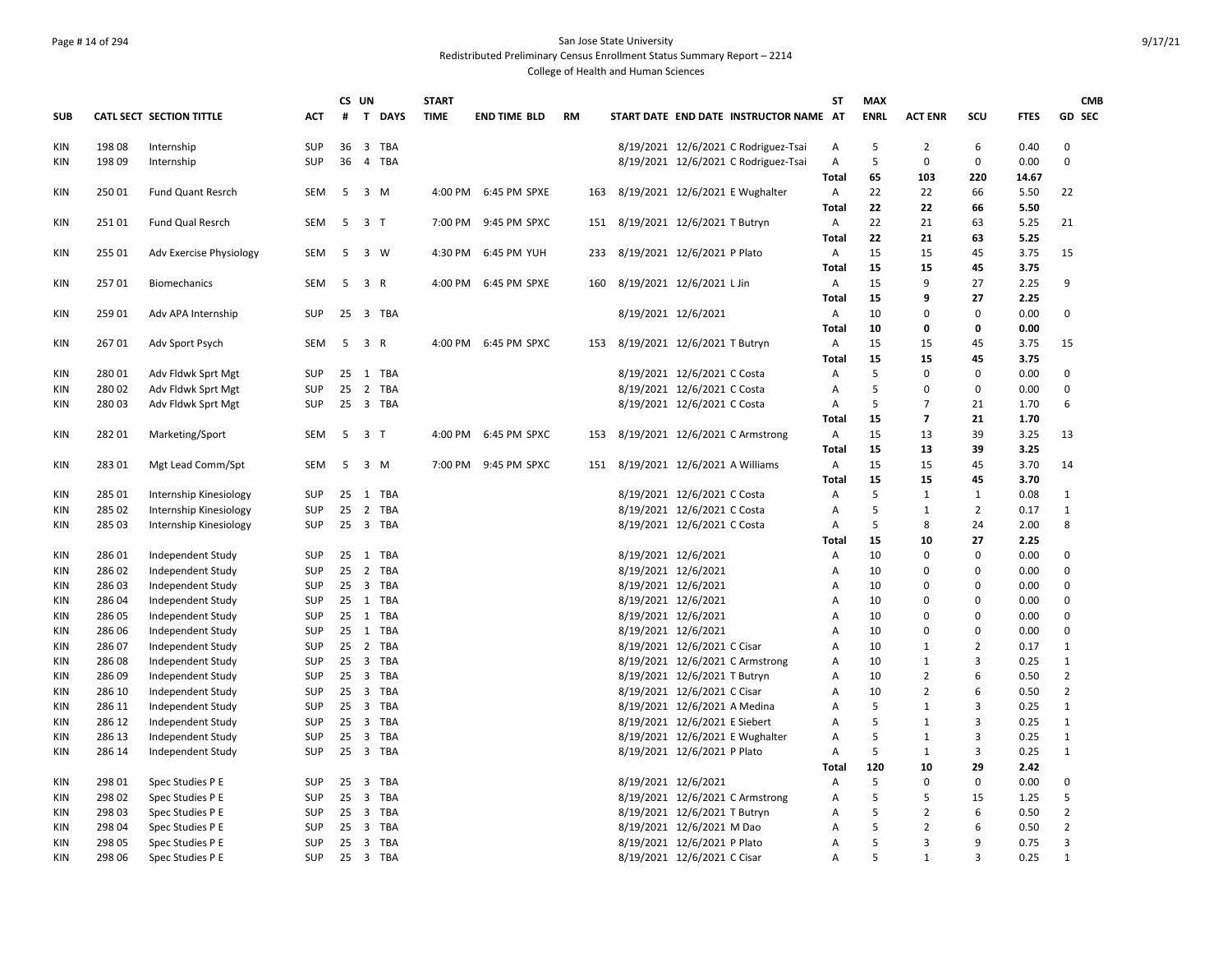# Page # 15 of 294 San Jose State University Redistributed Preliminary Census Enrollment Status Summary Report – 2214

|             |         |                             |            | CS UN          |                              | <b>START</b> |                     |             |                                        | <b>ST</b>    | <b>MAX</b>  |                |                |             | <b>CMB</b>     |
|-------------|---------|-----------------------------|------------|----------------|------------------------------|--------------|---------------------|-------------|----------------------------------------|--------------|-------------|----------------|----------------|-------------|----------------|
| <b>SUB</b>  |         | CATL SECT SECTION TITTLE    | <b>ACT</b> | #              | <b>DAYS</b><br>T             | <b>TIME</b>  | <b>END TIME BLD</b> | <b>RM</b>   | START DATE END DATE INSTRUCTOR NAME AT |              | <b>ENRL</b> | <b>ACT ENR</b> | SCU            | <b>FTES</b> | <b>GD SEC</b>  |
| KIN         | 298 07  | Spec Studies P E            | SUP        | 25             | 3<br><b>TBA</b>              |              |                     |             | 8/19/2021 12/6/2021 A Jensen           | Α            | 5           | $\mathbf{1}$   | 3              | 0.25        | 1              |
| KIN         | 298 08  | Spec Studies P E            | SUP        | 25             | 3<br>TBA                     |              |                     |             | 8/19/2021 12/6/2021 J Chin             | A            | 5           | 2              | 6              | 0.50        | $\overline{2}$ |
| KIN         | 298 09  | Spec Studies P E            | <b>SUP</b> | 25             | 3<br><b>TBA</b>              |              |                     |             | 8/19/2021 12/6/2021                    | A            | 5           | 0              | $\mathbf 0$    | 0.00        | 0              |
| KIN         | 298 10  | Spec Studies P E            | SUP        | 25             | $\overline{3}$<br><b>TBA</b> |              |                     |             | 8/19/2021 12/6/2021                    | A            | 5           | 0              | $\mathbf 0$    | 0.00        | $\Omega$       |
|             |         |                             |            |                |                              |              |                     |             |                                        | <b>Total</b> | 50          | 16             | 48             | 4.00        |                |
| KIN         | 299 01  | <b>Masters Thesis</b>       | SUP        | 25             | <b>TBA</b><br>1              |              |                     |             | 8/19/2021 12/6/2021                    | Α            | 5           | 0              | 0              | 0.00        | 0              |
| KIN         | 299 02  | <b>Masters Thesis</b>       | SUP        | 25             | <b>TBA</b><br>$\overline{2}$ |              |                     |             | 8/19/2021 12/6/2021                    | A            | 5           | 0              | 0              | 0.00        | 0              |
| KIN         | 299 03  | <b>Masters Thesis</b>       | SUP        | 25             | 3<br><b>TBA</b>              |              |                     |             | 8/19/2021 12/6/2021                    | A            | 5           | 0              | $\mathbf 0$    | 0.00        | 0              |
| <b>KIN</b>  | 299 04  | <b>Masters Thesis</b>       | SUP        | 25             | <b>TBA</b><br>6              |              |                     |             | 8/19/2021 12/6/2021                    | A            | 5           | 0              | $\mathbf 0$    | 0.00        | $\Omega$       |
| KIN         | 299 05  | <b>Masters Thesis</b>       | SUP        | 25             | <b>TBA</b><br>2              |              |                     |             | 8/19/2021 12/6/2021                    | A            | 5           | 0              | 0              | 0.00        | 0              |
| <b>KIN</b>  | 299 06  | <b>Masters Thesis</b>       | SUP        | 25             | 3<br><b>TBA</b>              |              |                     |             | 8/19/2021 12/6/2021 C Armstrong        | A            | 5           | $\mathbf{1}$   | 3              | 0.25        | 1              |
| <b>KIN</b>  | 299 07  | <b>Masters Thesis</b>       | SUP        | 25             | 3 TBA                        |              |                     |             | 8/19/2021 12/6/2021 T Butryn           | A            | 5           | $\mathbf{1}$   | 3              | 0.25        | 1              |
| KIN         | 299 08  | <b>Masters Thesis</b>       | SUP        | 25             | $\overline{3}$<br><b>TBA</b> |              |                     |             | 8/19/2021 12/6/2021                    | A            | 5           | 0              | $\mathbf 0$    | 0.00        | $\Omega$       |
| KIN         | 299 09  | <b>Masters Thesis</b>       | SUP        | 25             | <b>TBA</b><br>3              |              |                     |             | 8/19/2021 12/6/2021                    | A            | 5           | 0              | $\mathbf 0$    | 0.00        | 0              |
| <b>KIN</b>  | 299 10  | <b>Masters Thesis</b>       | SUP        | 25             | <b>TBA</b><br>6              |              |                     |             | 8/19/2021 12/6/2021 T Butryn           | A            | 5           | $\mathbf{1}$   | 6              | 0.50        | 1              |
|             |         |                             |            |                |                              |              |                     |             |                                        | Total        | 50          | 3              | 12             | 1.00        |                |
| <b>KNED</b> | 184Y 01 | Stdt Tchg II                | <b>SUP</b> | 25             | <b>TBA</b><br>$\overline{4}$ |              |                     |             | 8/19/2021 12/6/2021 D Daum             | Α            | 10          | 3              | 12             | 0.80        | 0              |
| <b>KNED</b> | 184Y 02 | Stdt Tchg II                | <b>SUP</b> | 25             | 5 TBA                        |              |                     |             | 8/19/2021 12/6/2021 D Daum             | A            | 10          | $\overline{7}$ | 35             | 2.83        | 6              |
|             |         |                             |            |                |                              |              |                     |             |                                        | Total        | 20          | 10             | 47             | 3.63        |                |
| KNED        | 184Z01  | Stdt Tchg III               | SUP        | 25             | <b>TBA</b><br>$\overline{a}$ |              |                     |             | 8/19/2021 12/6/2021 D Daum             | Α            | 10          | $\mathbf{1}$   | $\overline{4}$ | 0.27        | 0              |
| <b>KNED</b> | 184Z02  | Stdt Tchg III               | SUP        | 25             | <b>TBA</b><br>5              |              |                     |             | 8/19/2021 12/6/2021 D Daum             | Α            | 10          | 8              | 40             | 3.17        | 6              |
|             |         |                             |            |                |                              |              |                     |             |                                        | <b>Total</b> | 20          | 9              | 44             | 3.43        |                |
| <b>KNED</b> | 18901   | <b>Student Teaching APE</b> | <b>SEM</b> |                | 5                            |              |                     |             |                                        | X            | $\mathbf 0$ | 0              | $\mathbf 0$    | 0.00        | 0              |
| <b>KNED</b> | 18902   | <b>Student Teaching APE</b> | SUP        | 24             | <b>TBA</b><br>$\mathbf{0}$   |              |                     |             | 8/19/2021 12/6/2021                    | A            | 15          | 0              | 0              | 0.00        | 0              |
|             |         |                             |            |                |                              |              |                     |             |                                        | <b>Total</b> | 15          | 0              | 0              | 0.00        |                |
| <b>KNED</b> | 33901   | Instr Matl & Proc PE        | LEC        |                | 3                            |              |                     |             |                                        | X            | $\mathbf 0$ | 0              | $\mathbf 0$    | 0.00        | 0              |
| <b>KNED</b> | 339 02  | Instr Matl & Proc PE        | ACT        |                |                              |              |                     |             |                                        | X            | $\mathbf 0$ | 0              | $\mathbf 0$    | 0.00        | 0              |
| KNED        | 33903   | Instr Matl & Proc PE        | LEC        | $\overline{2}$ | 3 <sub>1</sub>               | 4:00 PM      | 5:50 PM ON          | LINE        | 8/19/2021 12/6/2021 W Jones            | A            | 15          | 15             | 30             | 3.00        | 0              |
| <b>KNED</b> | 33904   | Instr Matl & Proc PE        | <b>ACT</b> | 8              | 0 <sub>T</sub>               | 6:00 PM      | 7:50 PM ON          | <b>LINE</b> | 8/19/2021 12/6/2021 W Jones            | A            | 15          | 15             | 15             | 0.00        | 0              |
|             |         |                             |            |                |                              |              |                     |             |                                        | <b>Total</b> | 30          | 30             | 45             | 3.00        |                |
|             |         |                             |            |                |                              |              |                     |             | <b>Kinesiology Total</b>               |              | 8318        | 8100           | 13622          | 916.22      |                |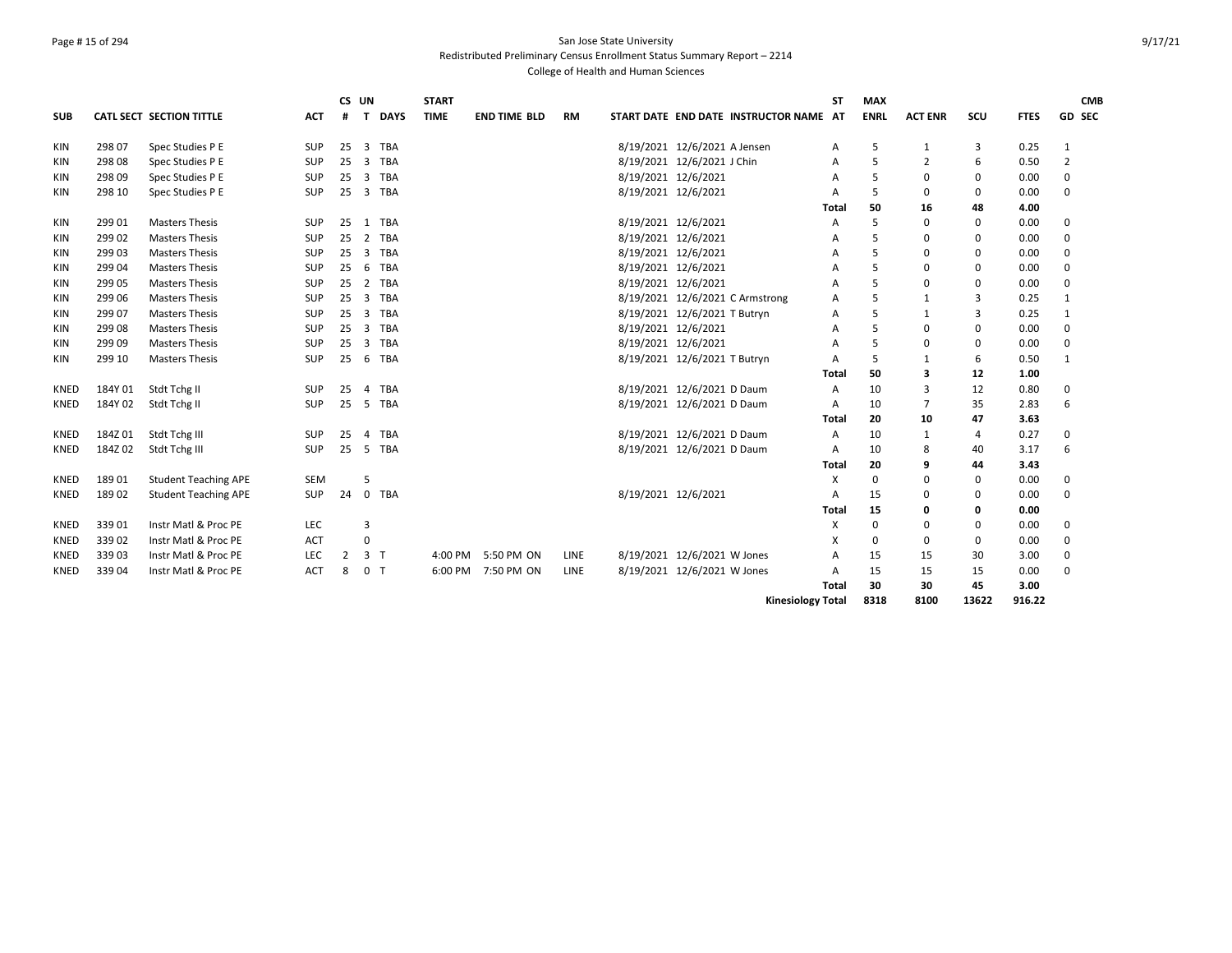#### Page # 16 of 294 San Jose State University Redistributed Preliminary Census Enrollment Status Summary Report – 2214

| <b>SUB</b>  |                         | CATL SECT SECTION TITTLE  | <b>ACT</b> |    | CS UN          | <b>DAYS</b> | <b>START</b><br><b>TIME</b> | <b>END TIME BLD</b>   | <b>RM</b>     |                               | START DATE END DATE INSTRUCTOR NAME AT | <b>ST</b>    | <b>MAX</b><br><b>ENRL</b> | <b>ACT ENR</b> | SCU            | <b>FTES</b> | <b>CMB</b><br><b>GD SEC</b> |
|-------------|-------------------------|---------------------------|------------|----|----------------|-------------|-----------------------------|-----------------------|---------------|-------------------------------|----------------------------------------|--------------|---------------------------|----------------|----------------|-------------|-----------------------------|
|             | <b>Military Science</b> |                           |            |    |                |             |                             |                       |               |                               |                                        |              |                           |                |                |             |                             |
| <b>MILS</b> | 1A 01                   | Ldrshp & Pers Dev         | SUP        | 77 |                | 2 TR        |                             | 8:30 AM 10:30 AM OFF  | <b>CAMPUS</b> | 8/19/2021 12/6/2021 G Landon  |                                        | A            | 25                        | $\overline{7}$ | 14             | 0.93        | 0                           |
| <b>MILS</b> | 1A 02                   | Ldrshp & Pers Dev         | LAB        | 78 | 0 <sub>5</sub> |             | 7:00 AM                     | 7:00 PM OFF           | <b>CAMPUS</b> | 8/19/2021 12/6/2021 G Landon  |                                        | A            | 25                        | $\overline{7}$ | $\overline{7}$ | 0.00        | 0                           |
|             |                         |                           |            |    |                |             |                             |                       |               |                               |                                        | Total        | 50                        | 14             | 21             | 0.93        |                             |
| <b>MILS</b> | 2A 01                   | Inn Team Ldrshp           | SUP        | 77 |                | 2 TR        |                             | 8:30 AM 10:30 AM OFF  | CAMPUS        | 8/19/2021 12/6/2021 T Newman  |                                        | Α            | 25                        | 3              | 6              | 0.40        | 0                           |
| <b>MILS</b> | 2A 02                   | Inn Team Ldrshp           | LAB        | 78 | 0 <sub>S</sub> |             | 7:00 AM                     | 7:00 PM OFF           | <b>CAMPUS</b> | 8/19/2021 12/6/2021 T Newman  |                                        | A            | 25                        | 3              | 3              | 0.00        | 0                           |
|             |                         |                           |            |    |                |             |                             |                       |               |                               |                                        | Total        | 50                        | 6              | 9              | 0.40        |                             |
| MILS        | 130A01                  | Adap Tm Ldrshp            | <b>SUP</b> | 77 | 4              | <b>MWF</b>  |                             | 8:30 AM 10:10 AM OFF  | CAMPUS        | 8/19/2021 12/6/2021 C Strain  |                                        | A            | 25                        | $\overline{7}$ | 28             | 1.87        | 0                           |
| <b>MILS</b> | 130A 02                 | Adap Tm Ldrshp            | LAB        | 78 | 0 <sup>5</sup> |             | 7:00 AM                     | 7:00 PM OFF           | CAMPUS        | 8/19/2021 12/6/2021 C Strain  |                                        | A            | 25                        | $\overline{7}$ | $\overline{7}$ | 0.00        | 0                           |
|             |                         |                           |            |    |                |             |                             |                       |               |                               |                                        | Total        | 50                        | 14             | 35             | 1.87        |                             |
| <b>MILS</b> | 140A04                  | Adap Ldrshp               | LAB        | 78 | 0 <sup>5</sup> |             | 7:00 AM                     | 7:00 PM OFF           | <b>CAMPUS</b> | 8/19/2021 12/6/2021 M Morales |                                        | A            | 25                        | 6              | 6              | 0.00        | 1                           |
| <b>MILS</b> | 140A 05                 | Adap Ldrshp               | SUP        | 77 |                | 4 TR        |                             | 8:30 AM 10:10 AM OFF  | CAMPUS        | 8/19/2021 12/6/2021 M Morales |                                        | A            | 25                        | 6              | 24             | 1.67        |                             |
|             |                         |                           |            |    |                |             |                             |                       |               |                               |                                        | Total        | 50                        | 12             | 30             | 1.67        |                             |
| <b>MILS</b> | 18001                   | <b>Individual Studies</b> | <b>SUP</b> | 77 |                | 3 TR        | 2:15 PM                     | 3:55 PM OFF           | <b>CAMPUS</b> | 8/19/2021 12/6/2021 M Morales |                                        | A            | 5                         | 0              | 0              | 0.00        | 0                           |
|             |                         |                           |            |    |                |             |                             |                       |               |                               |                                        | Total        | 5                         | 0              | 0              | 0.00        |                             |
| <b>MILS</b> | 199 01                  | American Military Hist    | <b>LEC</b> |    | 3              | TR          |                             | 10:20 AM 12:00 PM OFF | CAMPUS        | 8/19/2021 12/6/2021 C Strain  |                                        | A            | 20                        | 3              | 9              | 0.60        | 0                           |
|             |                         |                           |            |    |                |             |                             |                       |               |                               |                                        | <b>Total</b> | 20                        | 3              | 9              | 0.60        |                             |
|             |                         |                           |            |    |                |             |                             |                       |               |                               | <b>Military Science Total</b>          |              | 225                       | 49             | 104            | 5.47        |                             |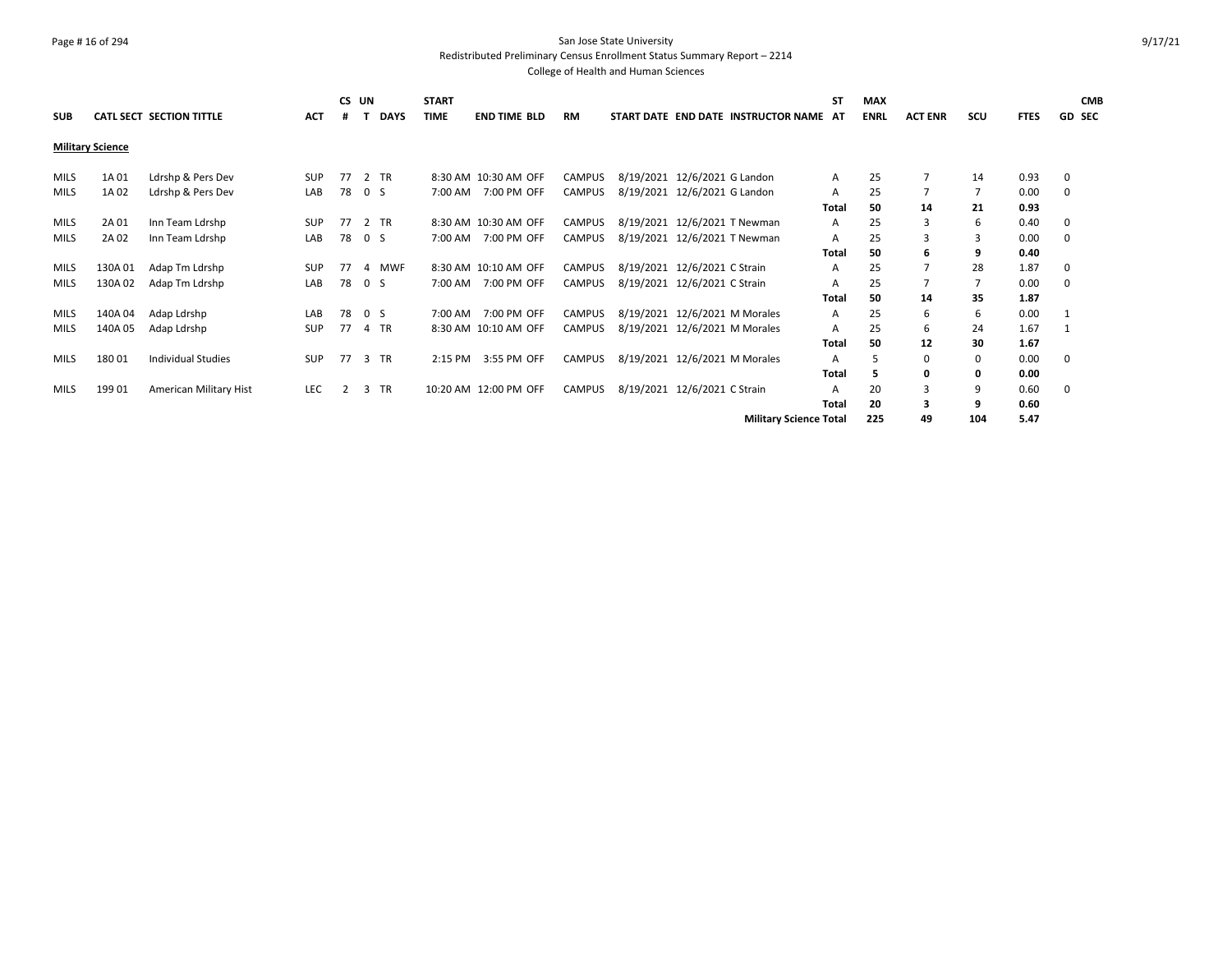# Page # 17 of 294 San Jose State University Redistributed Preliminary Census Enrollment Status Summary Report – 2214

|                |        |                            |            | CS UN          |                |        | <b>START</b> |                      |               |                                |                                 |                                        | <b>ST</b>      | <b>MAX</b>  |                |              |             | <b>CMB</b>  |
|----------------|--------|----------------------------|------------|----------------|----------------|--------|--------------|----------------------|---------------|--------------------------------|---------------------------------|----------------------------------------|----------------|-------------|----------------|--------------|-------------|-------------|
| <b>SUB</b>     |        | CATL SECT SECTION TITTLE   | <b>ACT</b> | #              |                | T DAYS | <b>TIME</b>  | <b>END TIME BLD</b>  | <b>RM</b>     |                                |                                 | START DATE END DATE INSTRUCTOR NAME AT |                | <b>ENRL</b> | <b>ACT ENR</b> | SCU          | <b>FTES</b> | GD SEC      |
| <b>Nursing</b> |        |                            |            |                |                |        |              |                      |               |                                |                                 |                                        |                |             |                |              |             |             |
| <b>NURS</b>    | 1001   | Leadership I               | <b>LEC</b> | $\overline{2}$ |                | 2 W    | 6:00 PM      | 7:45 PM ON           | LINE          |                                |                                 | 8/19/2021 12/6/2021 K Bawel-Brinkley   | A              | 30          | 30             | 60           | 4.00        | $\mathbf 0$ |
| <b>NURS</b>    | 1002   | Leadership I               | LEC        | $\overline{2}$ | 2 W            |        | 6:00 PM      | 7:45 PM ON           | LINE          |                                | 8/19/2021 12/6/2021 M Haririfar |                                        | Α              | 30          | 30             | 60           | 4.00        | $\Omega$    |
|                |        |                            |            |                |                |        |              |                      |               |                                |                                 |                                        | Total          | 60          | 60             | 120          | 8.00        |             |
| <b>NURS</b>    | 1101   | Intro Pharmacology         | <b>LEC</b> | 1              | 2 <sub>T</sub> |        | 2:15 PM      | 3:55 PM ON           | LINE          |                                | 8/19/2021 12/6/2021 S Malloy    |                                        | Α              | 60          | 60             | 120          | 8.00        | $\mathbf 0$ |
|                |        |                            |            |                |                |        |              |                      |               |                                |                                 |                                        | Total          | 60          | 60             | 120          | 8.00        |             |
| <b>NURS</b>    | 1201   | Hlth Assmnt/Skills I       | <b>LEC</b> | $\overline{2}$ |                | 3 TBA  |              | ON                   | LINE          |                                | 8/19/2021 12/6/2021 J Noel      |                                        | Α              | 60          | 60             | 60           | 12.00       | $\Omega$    |
| <b>NURS</b>    | 1202   | Hith Assmnt/Skills I       | LAB        | 16             | $\mathsf 0$    | WF     |              | 8:00 AM 11:00 AM HB  | 311           | 8/19/2021 12/6/2021 J Noel     |                                 |                                        | A              | 20          | 20             | 40           | 0.00        | $\Omega$    |
| <b>NURS</b>    | 1203   | Hith Assmnt/Skills I       | LAB        | 16             |                | 0 WF   | 11:00 AM     | 2:00 PM HB           | 311           | 8/19/2021 12/6/2021 J Noel     |                                 |                                        | $\overline{A}$ | 20          | 20             | 40           | 0.00        | $\Omega$    |
| <b>NURS</b>    | 1204   | Hith Assmnt/Skills I       | LAB        | 16             |                | 0 WF   | 2:15 PM      | 5:15 PM HB           | 311           | 8/19/2021 12/6/2021 J Noel     |                                 |                                        | A              | 20          | 20             | 40           | 0.00        | $\Omega$    |
|                |        |                            |            |                |                |        |              |                      |               |                                |                                 |                                        | Total          | 120         | 120            | 180          | 12.00       |             |
| <b>NURS</b>    | 13A 01 | <b>Gero Nursing Theory</b> | LEC        | 1              | 2 T            |        |              | 10:00 AM 11:40 AM ON | LINE          |                                | 8/19/2021 12/6/2021 A Wood      |                                        | Α              | 60          | 60             | 120          | 8.00        | $\mathbf 0$ |
|                |        |                            |            |                |                |        |              |                      |               |                                |                                 |                                        | Total          | 60          | 60             | 120          | 8.00        |             |
| <b>NURS</b>    | 13B01  | Gero Nurs Practicm         | LAB        | 17             | 1 R            |        | 8:00 AM      | 2:00 PM OFF          | <b>CAMPUS</b> |                                |                                 | 8/19/2021 12/6/2021 C O'Leary-Kelley   | Α              | 15          | 12             | 12           | 0.80        | $\mathbf 0$ |
| <b>NURS</b>    | 13B02  | Gero Nurs Practicm         | LAB        | 17             | 1 R            |        | 8:00 AM      | 2:00 PM OFF          | CAMPUS        | 8/19/2021 12/6/2021 N Zhang    |                                 |                                        | $\overline{A}$ | 15          | 12             | 12           | 0.80        | $\Omega$    |
| <b>NURS</b>    | 13B03  | <b>Gero Nurs Practicm</b>  | LAB        |                | $\mathbf{1}$   |        |              |                      |               |                                |                                 |                                        | X              | $\mathbf 0$ | $\mathbf 0$    | 0            | 0.00        | $\Omega$    |
| <b>NURS</b>    | 13B04  | Gero Nurs Practicm         | LAB        | 17 1 R         |                |        | 8:00 AM      | 2:00 PM OFF          | <b>CAMPUS</b> | 8/19/2021 12/6/2021 M Gabat    |                                 |                                        | $\overline{A}$ | 15          | 12             | 12           | 0.80        | $\Omega$    |
| <b>NURS</b>    | 13B05  | Gero Nurs Practicm         | LAB        | 17             | 1 M            |        | 8:00 AM      | 2:00 PM OFF          | <b>CAMPUS</b> | 8/19/2021 12/6/2021 C Williams |                                 |                                        | A              | 15          | 12             | 12           | 0.80        | $\mathbf 0$ |
| <b>NURS</b>    | 13B 06 | Gero Nurs Practicm         | LAB        | 17 1 M         |                |        |              | 8:00 AM 2:00 PM OFF  | CAMPUS        |                                |                                 | 8/19/2021 12/6/2021 L Vanderschaaf     | Α              | 12          | 12             | 12           | 0.80        | $\Omega$    |
|                |        |                            |            |                |                |        |              |                      |               |                                |                                 |                                        | Total          | 72          | 60             | 60           | 4.00        |             |
| <b>NURS</b>    | 20A 01 | Adult Care Mgmt I          | LEC        | $\mathbf{1}$   |                | 4 TF   |              | 10:45 AM 12:25 PM ON | LINE          |                                |                                 | 8/19/2021 12/6/2021 C O'Leary-Kelley   | Α              | 60          | 60             | 240          | 16.00       | $\Omega$    |
|                |        |                            |            |                |                |        |              |                      |               |                                |                                 |                                        | Total          | 60          | 60             | 240          | 16.00       |             |
| <b>NURS</b>    | 20B 01 | Adult Care Pract I         | <b>CLN</b> | 17             | 3 M            |        |              | 2:00 PM 11:00 PM OFF | <b>CAMPUS</b> | 8/19/2021 12/6/2021 D Law      |                                 |                                        | Α              | 10          | 10             | 30           | 2.00        | $\mathbf 0$ |
| <b>NURS</b>    | 20B 02 | Adult Care Pract I         | <b>CLN</b> |                | 3              |        |              |                      |               |                                |                                 |                                        | X              | $\mathbf 0$ | $\mathbf 0$    | 0            | 0.00        | $\Omega$    |
| <b>NURS</b>    | 20B03  | Adult Care Pract I         | <b>CLN</b> | 17             | 3 <sub>1</sub> |        |              | 2:00 PM 11:00 PM OFF | <b>CAMPUS</b> | 8/19/2021 12/6/2021 J Paez     |                                 |                                        | A              | 10          | 10             | 30           | 2.00        | $\Omega$    |
| <b>NURS</b>    | 20B 04 | Adult Care Pract I         | <b>CLN</b> | 17             | 3 <sub>1</sub> |        |              | 2:00 PM 11:00 PM OFF | <b>CAMPUS</b> | 8/19/2021 12/6/2021 D Law      |                                 |                                        | $\overline{A}$ | 10          | 10             | 30           | 2.00        | $\Omega$    |
| <b>NURS</b>    | 20B 05 | Adult Care Pract I         | <b>CLN</b> | 17             | 3 W            |        |              | 7:00 AM 4:00 PM OFF  | <b>CAMPUS</b> |                                |                                 | 8/19/2021 12/6/2021 M Reiss-Carradero  | $\overline{A}$ | 10          | 10             | 30           | 2.00        | $\mathbf 0$ |
| <b>NURS</b>    | 20B 06 | Adult Care Pract I         | <b>CLN</b> | 17             | 3 W            |        |              | 2:00 PM 11:00 PM OFF | <b>CAMPUS</b> | 8/19/2021 12/6/2021 J Martin   |                                 |                                        | $\overline{A}$ | 10          | 10             | 30           | 2.00        | $\Omega$    |
| <b>NURS</b>    | 20B 07 | Adult Care Pract I         | <b>CLN</b> | 17             | 3 <sub>5</sub> |        |              | 2:00 PM 11:00 PM OFF | <b>CAMPUS</b> | 8/19/2021 12/6/2021 E Kiang    |                                 |                                        | A              | 10          | 10             | 30           | 2.00        | $\mathbf 0$ |
|                |        |                            |            |                |                |        |              |                      |               |                                |                                 |                                        | Total          | 60          | 60             | 180          | 12.00       |             |
| <b>NURS</b>    | 2201   | Hlth Assmnt Skill II       | LEC        | $\overline{2}$ |                | 2 TBA  |              | ON                   | LINE          |                                | 8/19/2021 12/6/2021 L Higgins   |                                        | Α              | 60          | 59             | 59           | 7.87        | $\mathbf 0$ |
| <b>NURS</b>    | 22 02  | Hlth Assmnt Skill II       | LAB        | 16             | 0 R            |        |              | 8:00 AM 10:45 AM HB  | 311           | 8/19/2021 12/6/2021 L Higgins  |                                 |                                        | A              | 20          | 20             | 20           | 0.00        | $\Omega$    |
| <b>NURS</b>    | 22 03  | Hlth Assmnt Skill II       | LAB        | 16             | 0 R            |        |              | 11:00 AM  1:45 PM HB | 311           | 8/19/2021 12/6/2021 L Higgins  |                                 |                                        | Α              | 20          | 20             | 20           | 0.00        | $\mathbf 0$ |
| <b>NURS</b>    | 22 04  | Hlth Assmnt Skill II       | LAB        |                | 0              |        |              |                      |               |                                |                                 |                                        | X              | 0           | $\mathbf 0$    | $\mathbf{0}$ | 0.00        | $\mathbf 0$ |
| <b>NURS</b>    | 22 05  | Hlth Assmnt Skill II       | LAB        | 16             | 0 R            |        |              | 2:00 PM 4:45 PM HB   | 311           |                                |                                 | 8/19/2021 12/6/2021 R Billner-Garcia   | A              | 20          | 19             | 19           | 0.00        | $\mathbf 0$ |
|                |        |                            |            |                |                |        |              |                      |               |                                |                                 |                                        | Total          | 120         | 118            | 118          | 7.87        |             |
| <b>NURS</b>    | 3201   | HA & Skills III            | LEC        | 6              | 1 M            |        |              | 8:00 AM 10:00 AM HB  | 311           | 8/19/2021 12/6/2021 J Youssef  |                                 |                                        | Α              | 20          | 19             | 19           | 1.27        | 0           |
| <b>NURS</b>    | 3202   | HA & Skills III            | LEC        | 6              | 1 M            |        |              | 10:45 AM 12:45 PM HB | 311           | 8/19/2021 12/6/2021 J Youssef  |                                 |                                        | A              | 20          | 20             | 20           | 1.33        | $\Omega$    |
| <b>NURS</b>    | 3203   | HA & Skills III            | LEC        | 6              | 1 M            |        |              | 1:30 PM 3:30 PM HB   | 311           | 8/19/2021 12/6/2021 J Youssef  |                                 |                                        | Α              | 20          | 18             | 18           | 1.20        | $\Omega$    |
|                |        |                            |            |                |                |        |              |                      |               |                                |                                 |                                        | Total          | 60          | 57             | 57           | 3.80        |             |
| <b>NURS</b>    |        | 100WE 01 EBP Writing Wkshp | LEC        | $\overline{2}$ | 3 R            |        | 4:00 PM      | 6:45 PM ON           | LINE          |                                |                                 | 8/19/2021 12/6/2021 W Wang Tung        | Α              | 21          | 21             | 63           | 4.20        | $\Omega$    |
| <b>NURS</b>    |        | 100WE 02 EBP Writing Wkshp | <b>LEC</b> | $\overline{2}$ | 3 R            |        | 4:00 PM      | 6:45 PM ON           | <b>LINE</b>   |                                |                                 | 8/19/2021 12/6/2021 M Hampton          | A              | 21          | 19             | 57           | 3.80        | $\Omega$    |
| <b>NURS</b>    |        | 100WE 03 EBP Writing Wkshp | <b>LEC</b> | $\overline{2}$ | 3 R            |        | 4:00 PM      | 6:45 PM ON           | LINE          |                                | 8/19/2021 12/6/2021 L Senn      |                                        | Α              | 20          | 20             | 60           | 4.00        | $\mathbf 0$ |
| <b>NURS</b>    |        | 100WE 06 EBP Writing Wkshp | LEC        | $\overline{2}$ | 3 <sub>1</sub> |        | 4:00 PM      | 6:45 PM ON           | LINE          |                                | 8/19/2021 12/6/2021 N Zhang     |                                        | Α              | 40          | 27             | 81           | 5.40        | $\Omega$    |
| <b>NURS</b>    |        | 100WE 07 EBP Writing Wkshp | LEC        |                | 3              |        |              |                      |               |                                |                                 |                                        | X              | 0           | $\mathbf 0$    | 0            | 0.00        | $\mathbf 0$ |
| <b>NURS</b>    |        | 100WE 08 EBP Writing Wkshp | LEC        |                | 3              |        |              |                      |               |                                |                                 |                                        | Χ              | 0           | $\Omega$       | $\Omega$     | 0.00        | $\Omega$    |
| <b>NURS</b>    |        | 100WE 09 EBP Writing Wkshp | <b>LEC</b> | $\overline{2}$ | 3 R            |        | 3:30 PM      | 6:00 PM ON           | LINE          |                                | 8/19/2021 12/6/2021 L Senn      |                                        | $\overline{A}$ | 30          | 21             | 63           | 4.20        | $\Omega$    |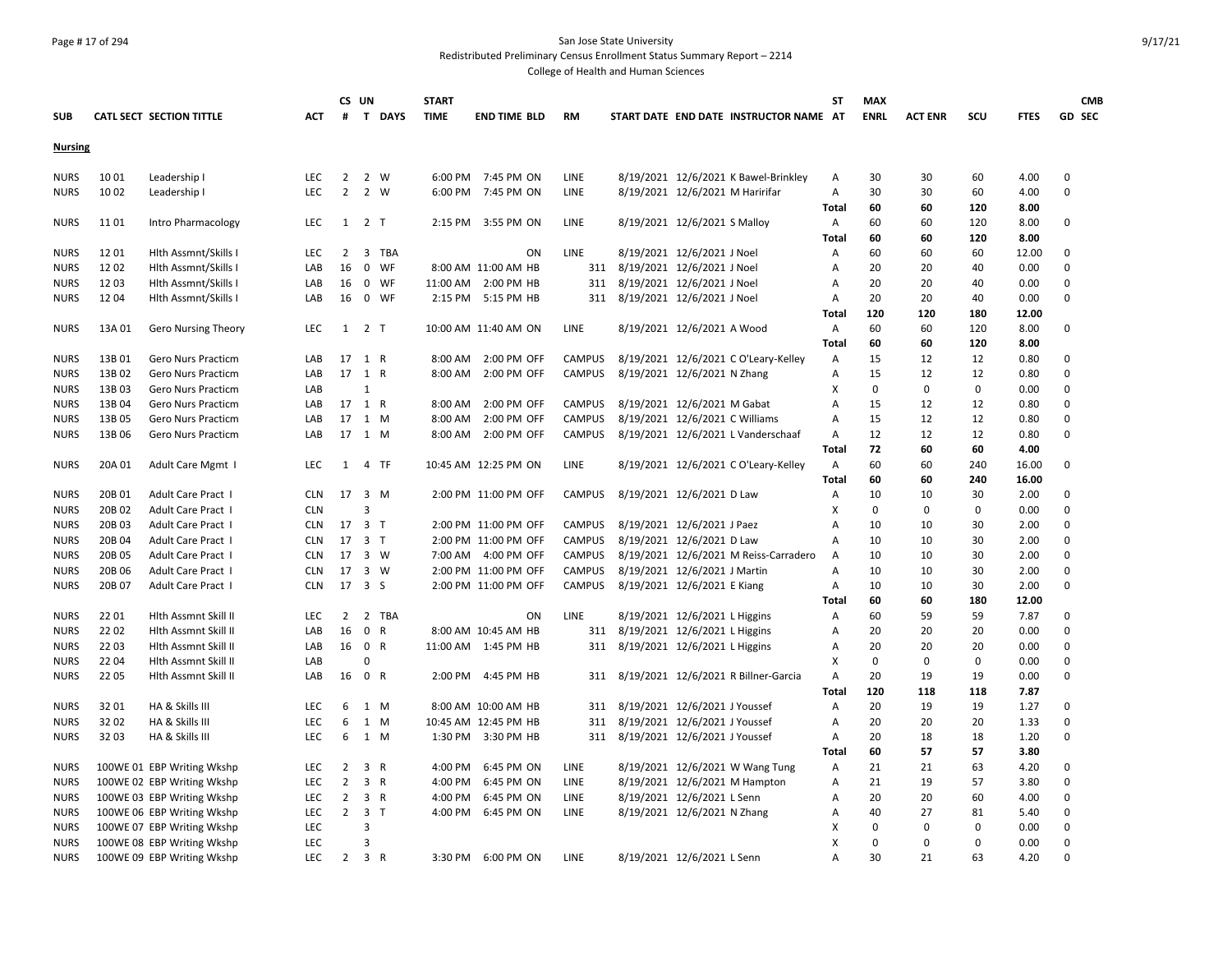# Page # 18 of 294 San Jose State University Redistributed Preliminary Census Enrollment Status Summary Report – 2214

|                     |                  |                                          |                          | CS UN          |                       |              | <b>START</b>       |                            |                                |                     |                                                             | <b>ST</b>      | <b>MAX</b>   |                |                   |              | <b>CMB</b>    |
|---------------------|------------------|------------------------------------------|--------------------------|----------------|-----------------------|--------------|--------------------|----------------------------|--------------------------------|---------------------|-------------------------------------------------------------|----------------|--------------|----------------|-------------------|--------------|---------------|
| <b>SUB</b>          |                  | CATL SECT SECTION TITTLE                 | <b>ACT</b>               | #              |                       | T DAYS       | <b>TIME</b>        | <b>END TIME BLD</b>        | <b>RM</b>                      |                     | START DATE END DATE INSTRUCTOR NAME AT                      |                | <b>ENRL</b>  | <b>ACT ENR</b> | SCU               | <b>FTES</b>  | <b>GD SEC</b> |
| <b>NURS</b>         |                  | 100WE 10 EBP Writing Wkshp               | <b>LEC</b>               | $\overline{2}$ | 3 R                   |              |                    | 3:30 PM 6:00 PM ON         | <b>LINE</b>                    | 8/19/2021 12/6/2021 |                                                             | Α              | 15           | $\mathbf 0$    | 0                 | 0.00         | 0             |
|                     |                  |                                          |                          |                |                       |              |                    |                            |                                |                     |                                                             | <b>Total</b>   | 147          | 108            | 324               | 21.60        |               |
| <b>NURS</b>         | 11202            | Prof Prac Suc I                          | <b>LEC</b>               | $\overline{2}$ | 3 R                   |              |                    | 9:00 AM 11:45 AM ON        | <b>LINE</b>                    |                     | 8/19/2021 12/6/2021 A Wood                                  | Α              | 40           | 31             | 93                | 6.20         | 0             |
|                     |                  |                                          |                          |                |                       |              |                    |                            |                                |                     |                                                             | <b>Total</b>   | 40           | 31             | 93                | 6.20         |               |
| <b>NURS</b>         | 11301            | Prof Prac Suc II                         | <b>LEC</b>               | $\overline{2}$ |                       | 3 W          |                    | 12:00 PM 2:45 PM ON        | <b>LINE</b>                    |                     | 8/19/2021 12/6/2021 J Barnby                                | Α              | 30           | 25             | 75                | 5.00         | 0             |
|                     |                  |                                          |                          |                |                       |              |                    |                            |                                |                     |                                                             | Total          | 30           | 25             | 75                | 5.00         |               |
| <b>NURS</b>         | 123A 01          | Mental Health Theory                     | LEC                      | 1              | 3 F                   |              | 1:30 PM            | 4:15 PM ON                 | LINE                           |                     | 8/19/2021 12/6/2021 A Kight                                 | Α              | 60           | 60             | 180               | 12.00        | 0             |
|                     |                  |                                          |                          |                |                       |              |                    |                            |                                |                     |                                                             | Total          | 60           | 60             | 180               | 12.00        |               |
| <b>NURS</b>         | 123B01           | <b>Mental H Practicum</b>                | <b>CLN</b><br><b>CLN</b> | 17<br>17       | 2 M<br>$2 \mathsf{M}$ |              | 8:00 AM            | 2:00 PM OFF                | <b>CAMPUS</b>                  |                     | 8/19/2021 12/6/2021 P Prasad                                | Α              | 10           | 10             | 20<br>$\mathbf 0$ | 1.33         | 0<br>0        |
| <b>NURS</b>         | 123B02           | Mental H Practicum                       |                          | 17             |                       | 2 W          | 3:00 PM            | 9:00 PM OFF                | <b>CAMPUS</b>                  | 8/19/2021 12/6/2021 |                                                             | A              | 10<br>10     | 0<br>$\Omega$  | $\mathbf 0$       | 0.00         | 0             |
| <b>NURS</b>         | 123B03<br>123B04 | <b>Mental H Practicum</b>                | <b>CLN</b><br><b>CLN</b> | 17             | 2 W                   |              | 7:00 AM<br>8:00 AM | 1:00 PM OFF<br>2:00 PM OFF | <b>CAMPUS</b><br><b>CAMPUS</b> | 8/19/2021 12/6/2021 |                                                             | Α<br>Α         | 10           | 10             |                   | 0.00         | $\Omega$      |
| <b>NURS</b><br>NURS | 123B 05          | Mental H Practicum<br>Mental H Practicum | <b>CLN</b>               | 17             | 2 R                   |              | 3:00 PM            | 9:00 PM OFF                | <b>CAMPUS</b>                  |                     | 8/19/2021 12/6/2021 A Kight<br>8/19/2021 12/6/2021 R Khalsa | Α              | 10           | 10             | 20<br>20          | 1.33<br>1.33 | 0             |
| <b>NURS</b>         | 123B06           | Mental H Practicum                       | <b>CLN</b>               | 17 2 S         |                       |              | 7:00 AM            | 1:00 PM OFF                | CAMPUS                         | 8/19/2021 12/6/2021 |                                                             | $\overline{A}$ | 10           | $\pmb{0}$      | $\pmb{0}$         | 0.00         | 0             |
| <b>NURS</b>         | 123B09           | Mental H Practicum                       | <b>CLN</b>               | 17             |                       | 2 TBA        |                    | OFF                        | <b>CAMPUS</b>                  |                     | 8/19/2021 12/6/2021 P Prasad                                | Α              | 11           | 10             | 20                | 1.33         | 0             |
| <b>NURS</b>         | 123B 10          | Mental H Practicum                       | <b>CLN</b>               | 17             |                       | 2 TBA        |                    | OFF                        | <b>CAMPUS</b>                  |                     | 8/19/2021 12/6/2021 A Kight                                 | A              | 11           | 10             | 20                | 1.33         | 0             |
| <b>NURS</b>         | 123B 12          | Mental H Practicum                       | <b>CLN</b>               | 17             |                       | 2 TBA        |                    | <b>OFF</b>                 | <b>CAMPUS</b>                  |                     | 8/19/2021 12/6/2021 R Khalsa                                | Α              | 11           | 10             | 20                | 1.33         | 0             |
|                     |                  |                                          |                          |                |                       |              |                    |                            |                                |                     |                                                             | Total          | 93           | 60             | 120               | 8.00         |               |
| <b>NURS</b>         | 125 01           | Adult Care Mgmt II                       | <b>LEC</b>               | 1              | 4 T                   |              |                    | 8:30 AM 10:10 AM ON        | <b>LINE</b>                    |                     | 8/19/2021 12/6/2021 N Zhang                                 | Α              | 66           | 61             | 244               | 16.27        | 0             |
|                     |                  |                                          |                          |                |                       |              |                    |                            |                                |                     |                                                             | Total          | 66           | 61             | 244               | 16.27        |               |
| <b>NURS</b>         | 127A 01          | Psych / MH Theory                        | <b>LEC</b>               | 1              | 2 F                   |              |                    | 8:00 AM 9:40 AM ON         | LINE                           |                     | 8/19/2021 12/6/2021 C Mao                                   | Α              | 62           | 60             | 120               | 8.00         | 0             |
|                     |                  |                                          |                          |                |                       |              |                    |                            |                                |                     |                                                             | Total          | 62           | 60             | 120               | 8.00         |               |
| <b>NURS</b>         | 127B01           | <b>Community Theory</b>                  | LEC                      |                | $\overline{2}$        |              |                    |                            |                                |                     |                                                             | X              | $\mathbf 0$  | $\mathbf 0$    | $\mathbf 0$       | 0.00         | 0             |
|                     |                  |                                          |                          |                |                       |              |                    |                            |                                |                     |                                                             | Total          | $\mathbf{0}$ | $\mathbf{0}$   | $\mathbf 0$       | 0.00         |               |
| <b>NURS</b>         | 133 01           | Prof Role Dev IV                         | LEC                      | 2              | 2 <sub>T</sub>        |              |                    | 10:45 AM 12:25 PM ON       | <b>LINE</b>                    |                     | 8/19/2021 12/6/2021 C Mao                                   | Α              | 31           | 31             | 62                | 4.13         | 0             |
| <b>NURS</b>         | 13302            | Prof Role Dev IV                         | <b>LEC</b>               | $\overline{2}$ | 2 <sub>T</sub>        |              | 1:00 PM            | 2:40 PM ON                 | <b>LINE</b>                    |                     | 8/19/2021 12/6/2021 C Mao                                   | Α              | 30           | 29             | 58                | 3.87         | 0             |
|                     |                  |                                          |                          |                |                       |              |                    |                            |                                |                     |                                                             | Total          | 61           | 60             | 120               | 8.00         |               |
| <b>NURS</b>         | 13701            | Prof Role Dev V                          | LEC                      | $\overline{2}$ | 2 F                   |              | 12:30 PM           | 2:10 PM ON                 | LINE                           |                     | 8/19/2021 12/6/2021 N Dudley                                | Α              | 31           | 30             | 60                | 4.00         | 0             |
| <b>NURS</b>         | 13702            | Prof Role Dev V                          | LEC                      | $\overline{2}$ | 2 F                   |              | 12:30 PM           | 2:10 PM ON                 | LINE                           |                     | 8/19/2021 12/6/2021 D Canham                                | A              | 31           | 30             | 60                | 4.00         | 0             |
| <b>NURS</b>         | 13780            | Prof Role Dev V                          | LEC                      |                | $\overline{2}$        |              |                    |                            |                                |                     |                                                             | X              | $\mathbf 0$  | 0              | $\mathbf 0$       | 0.00         | 0             |
|                     |                  |                                          |                          |                |                       |              |                    |                            |                                |                     |                                                             | Total          | 62           | 60             | 120               | 8.00         |               |
| <b>NURS</b>         | 13801            | Prof Role Dev VI                         | <b>LEC</b>               | $\overline{2}$ | 3 F                   |              |                    | 9:00 AM 11:45 AM ON        | <b>LINE</b>                    |                     | 8/19/2021 12/6/2021 R Ballin                                | Α              | 20           | 21             | 63                | 4.20         | 0             |
| <b>NURS</b>         | 13802            | Prof Role Dev VI                         | <b>LEC</b>               | $\overline{2}$ | 3 F                   |              |                    | 9:00 AM 11:45 AM ON        | LINE                           |                     | 8/19/2021 12/6/2021 R Ballin                                | A              | 20           | 18             | 54                | 3.60         | 0             |
| <b>NURS</b>         | 13803            | Prof Role Dev VI                         | <b>LEC</b>               | $\overline{2}$ | 3 F                   |              |                    | 9:00 AM 11:45 AM ON        | <b>LINE</b>                    |                     | 8/19/2021 12/6/2021 V Wong                                  | A              | 20           | 18             | 54                | 3.60         | 0             |
|                     |                  |                                          |                          |                |                       |              |                    |                            |                                |                     |                                                             | Total          | 60           | 57             | 171               | 11.40        |               |
| <b>NURS</b>         | 145 01           | Adult Care Clin II                       | LAB                      | 17             |                       | 4 RF         | 7:00 AM            | 7:00 PM OFF                | <b>CAMPUS</b>                  |                     | 8/19/2021 12/6/2021 R Smith                                 | Α              | 15           | 9              | 36                | 2.40         | 0             |
| <b>NURS</b>         | 145 02           | Adult Care Clin II                       | LAB                      | 17             | 4 R                   |              | 7:00 AM            | 7:00 PM OFF                | <b>CAMPUS</b>                  |                     | 8/19/2021 12/6/2021 C Pham                                  | Α              | 15           | 10             | 40                | 2.67         | 0             |
| <b>NURS</b>         | 145 03           | Adult Care Clin II                       | LAB                      | 17             |                       | 4 RF         | 7:00 AM            | 1:00 PM OFF                | <b>CAMPUS</b>                  |                     | 8/19/2021 12/6/2021 J Valadez                               | Α              | 15           | 8              | 32                | 2.13         | 0             |
| <b>NURS</b>         | 145 04           | Adult Care Clin II                       | LAB                      | 17             |                       | 4 RF         | 2:00 PM            | 8:00 PM OFF                | <b>CAMPUS</b>                  |                     | 8/19/2021 12/6/2021 J Milana                                | Α              | 15           | 9              | 36                | 2.40         | $\Omega$      |
| <b>NURS</b>         | 145 05           | Adult Care Clin II                       | LAB                      | 17             |                       | 4 WR         | 2:00 PM            | 8:00 PM OFF                | <b>CAMPUS</b>                  |                     | 8/19/2021 12/6/2021 A Paulson                               | Α              | 15           | 9              | 36                | 2.40         | $\Omega$      |
| <b>NURS</b>         | 145 06           | Adult Care Clin II                       | LAB                      | 17             | 4                     | $\mathsf{R}$ | 7:00 AM            | 7:00 PM OFF                | <b>CAMPUS</b>                  |                     | 8/19/2021 12/6/2021 T Flores                                | $\overline{A}$ | 15           | 8              | 32                | 2.13         | 0             |
| <b>NURS</b>         | 145 07           | Adult Care Clin II                       | LAB                      | 17 4 F         |                       |              | 7:00 AM            | 7:00 PM OFF                | <b>CAMPUS</b>                  |                     | 8/19/2021 12/6/2021 T Goes                                  | Α              | 15           | 8              | 32                | 2.13         | 0             |
|                     |                  |                                          |                          |                |                       |              |                    |                            |                                |                     |                                                             | Total          | 105          | 61             | 244               | 16.27        |               |
| <b>NURS</b>         | 147A 01          | Mental Health Clin                       | LAB                      | 17             | 2 M                   |              | 8:00 AM            | 2:00 PM OFF                | <b>CAMPUS</b>                  |                     | 8/19/2021 12/6/2021 J Njie                                  | Α              | 14           | 12             | 24                | 1.60         | 0             |
| <b>NURS</b>         | 147A 02          | Mental Health Clin                       | LAB                      | 17             | 2 M                   |              | 3:00 PM            | 9:00 PM OFF                | CAMPUS                         |                     | 8/19/2021 12/6/2021 R Khalsa                                | Α              | 12           | 12             | 24                | 1.60         | 0             |
| <b>NURS</b>         | 147A 03          | <b>Mental Health Clin</b>                | LAB                      |                | $\overline{2}$        |              |                    |                            |                                |                     |                                                             | X              | 0            | 0              | $\mathbf 0$       | 0.00         | 0             |
| <b>NURS</b>         | 147A 05          | <b>Mental Health Clin</b>                | LAB                      |                | $\overline{2}$        |              |                    |                            |                                |                     |                                                             | Χ              | $\Omega$     | $\Omega$       | $\Omega$          | 0.00         | 0             |
| <b>NURS</b>         | 147A 06          | <b>Mental Health Clin</b>                | LAB                      |                | $\overline{2}$        |              |                    |                            |                                |                     |                                                             | $\mathsf{x}$   | $\Omega$     | $\Omega$       | $\Omega$          | 0.00         | 0             |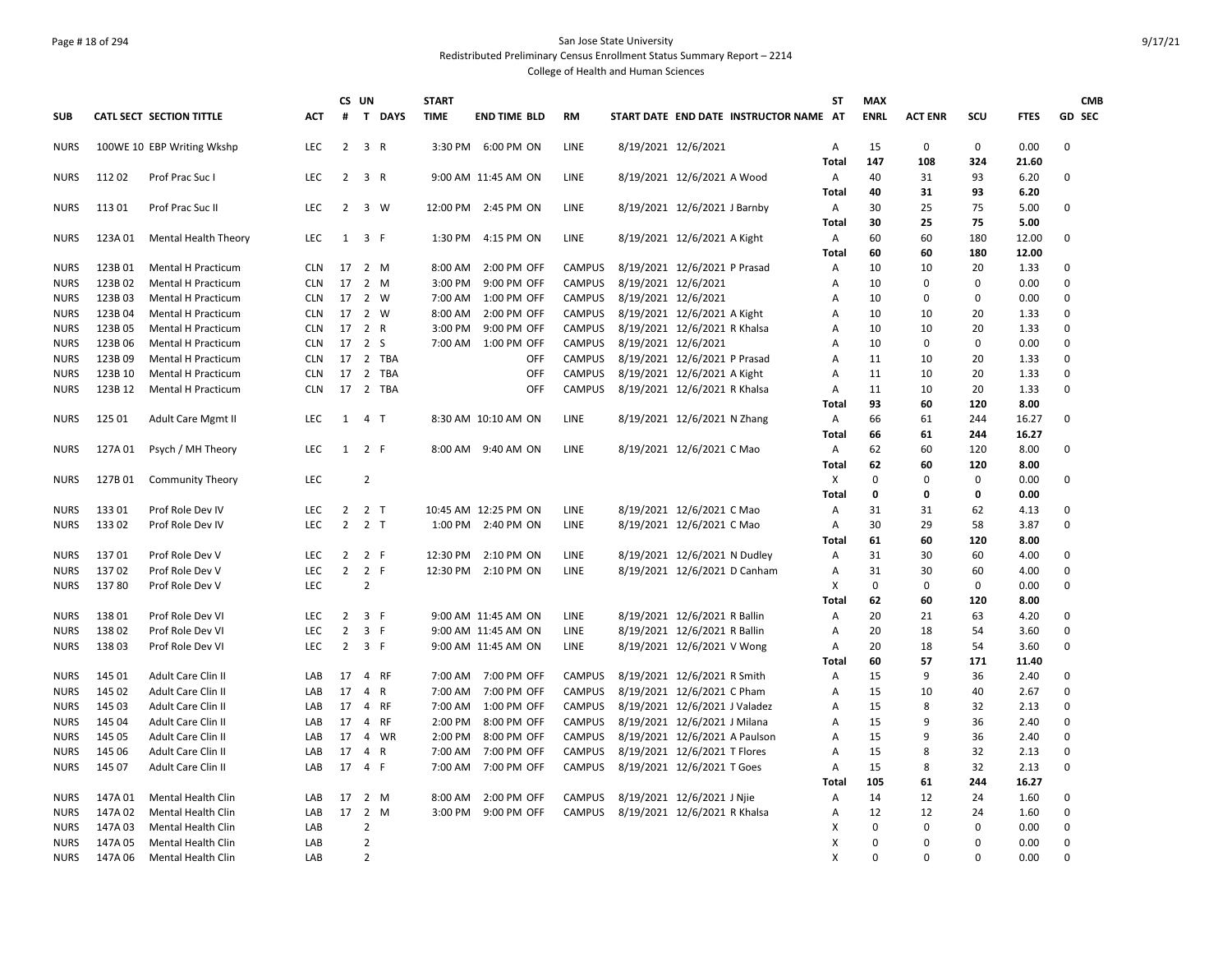# Page # 19 of 294 San Jose State University Redistributed Preliminary Census Enrollment Status Summary Report – 2214

|             |         |                           |            | CS UN          |                                | <b>START</b> |                      |               |                                        | ST                        | <b>MAX</b>  |                |             |             | <b>CMB</b>    |
|-------------|---------|---------------------------|------------|----------------|--------------------------------|--------------|----------------------|---------------|----------------------------------------|---------------------------|-------------|----------------|-------------|-------------|---------------|
| SUB         |         | CATL SECT SECTION TITTLE  | <b>ACT</b> | #              | T DAYS                         | <b>TIME</b>  | <b>END TIME BLD</b>  | <b>RM</b>     | START DATE END DATE INSTRUCTOR NAME AT |                           | <b>ENRL</b> | <b>ACT ENR</b> | SCU         | <b>FTES</b> | <b>GD SEC</b> |
| <b>NURS</b> | 147A 07 | <b>Mental Health Clin</b> | LAB        |                | 17 2 T                         |              | 3:00 PM 9:00 PM OFF  | <b>CAMPUS</b> | 8/19/2021 12/6/2021 R Khalsa           | Α                         | 15          | $\mathbf 0$    | $\mathbf 0$ | 0.00        | 0             |
| <b>NURS</b> | 147A 09 | <b>Mental Health Clin</b> | LAB        |                | $\overline{2}$                 |              |                      |               |                                        | $\mathsf{x}$              | 0           | $\Omega$       | 0           | 0.00        | 0             |
| <b>NURS</b> | 147A 10 | <b>Mental Health Clin</b> | LAB        | 17             | 2 TBA                          |              | OFF                  | <b>CAMPUS</b> | 8/19/2021 12/6/2021 J Njie             | Α                         | 12          | 8              | 16          | 1.07        | 0             |
| <b>NURS</b> | 147A 11 | Mental Health Clin        | LAB        | 17             | $\overline{2}$<br>TBA          |              | <b>OFF</b>           | <b>CAMPUS</b> | 8/19/2021 12/6/2021 R Khalsa           | A                         | 12          | 8              | 16          | 1.07        | 0             |
| <b>NURS</b> | 147A 12 | Mental Health Clin        | LAB        | 17             | $\overline{2}$<br><b>TBA</b>   |              | OFF                  | <b>CAMPUS</b> | 8/19/2021 12/6/2021 R Khalsa           | A                         | 12          | 8              | 16          | 1.07        | $\mathbf 0$   |
| <b>NURS</b> | 147A 13 | <b>Mental Health Clin</b> | LAB        |                | 17 2 TBA                       |              | <b>OFF</b>           | <b>CAMPUS</b> | 8/19/2021 12/6/2021 R Khalsa           | Α                         | 12          | 12             | 24          | 1.60        | 0             |
|             |         |                           |            |                |                                |              |                      |               |                                        | <b>Total</b>              | 89          | 60             | 120         | 8.00        |               |
| <b>NURS</b> | 147B 01 | Com Hlth Clin             | LAB        | 17             | 3 W                            | 8:00 AM      | 5:00 PM OFF          | <b>CAMPUS</b> | 8/19/2021 12/6/2021 C Williams         | Α                         | 12          | 12             | 36          | 2.40        | 0             |
| <b>NURS</b> | 147B 02 | Com Hlth Clin             | LAB        | 17             | $3 \quad W$                    | 8:00 AM      | 5:00 PM OFF          | <b>CAMPUS</b> | 8/19/2021 12/6/2021 C Finkbeiner       | A                         | 12          | 13             | 39          | 2.65        | $\mathbf{1}$  |
| <b>NURS</b> | 147B03  | Com Hlth Clin             | LAB        | 17             | $3 \quad W$                    | 8:00 AM      | 5:00 PM OFF          | <b>CAMPUS</b> | 8/19/2021 12/6/2021 D Canham           | A                         | 12          | 12             | 36          | 2.40        | 0             |
| <b>NURS</b> | 147B 05 | Com Hith Clin             | LAB        | 17             | 3<br>R                         | 8:00 AM      | 5:00 PM OFF          | <b>CAMPUS</b> | 8/19/2021 12/6/2021 D Canham           | A                         | 18          | 12             | 36          | 2.40        | 0             |
| <b>NURS</b> | 147B 06 | Com Hith Clin             | LAB        | 17             | 3<br>$\mathsf{R}$              | 10:30 AM     | 6:30 PM OFF          | <b>CAMPUS</b> | 8/19/2021 12/6/2021 J Zeller           | A                         | 17          | 12             | 36          | 2.40        | 0             |
| <b>NURS</b> | 147B 07 | Com Hith Clin             | LAB        |                | 3                              |              |                      |               |                                        | X                         | 0           | $\mathbf 0$    | 0           | 0.00        | 0             |
|             |         |                           |            |                |                                |              |                      |               |                                        | Total                     | 71          | 61             | 183         | 12.25       |               |
| <b>NURS</b> | 148A01  | Sen Precept               | PRA        | 17             | $\overline{4}$<br>TBA          |              | ON                   | LINE          | 8/19/2021 12/6/2021 J Barnby           | Α                         | 73          | 15             | 60          | 4.00        | 0             |
| <b>NURS</b> | 148A 02 | Sen Precept               | <b>PRA</b> | 17             | $\overline{4}$<br>-F           | 1:00 PM      | 3:20 PM ON           | <b>LINE</b>   | 8/19/2021 12/6/2021 P Edwards          | Α                         | 13          | 6              | 24          | 1.60        | 0             |
| <b>NURS</b> | 148A03  | Sen Precept               | PRA        |                | $\overline{4}$                 |              |                      |               |                                        | X                         | $\Omega$    | $\mathbf 0$    | $\Omega$    | 0.00        | 0             |
| <b>NURS</b> | 148A04  | Sen Precept               | PRA        |                | 4                              |              |                      |               |                                        | X                         | 0           | $\mathbf 0$    | $\mathbf 0$ | 0.00        | 0             |
| <b>NURS</b> | 148A05  | Sen Precept               | <b>PRA</b> | 17             | $\overline{4}$<br>-F           | 1:00 PM      | 3:20 PM ON           | <b>LINE</b>   | 8/19/2021 12/6/2021 M Agroia           | A                         | 12          | 12             | 48          | 3.20        | 0             |
| <b>NURS</b> | 148A06  | Sen Precept               | <b>PRA</b> | 17             | $\mathsf{F}$<br>4              | 1:00 PM      | 3:20 PM ON           | LINE          | 8/19/2021 12/6/2021 S Lim-Kyo          | Α                         | 16          | 9              | 36          | 2.40        | 0             |
| <b>NURS</b> | 148A07  | Sen Precept               | <b>PRA</b> | 17             | 4 F                            | 1:00 PM      | 3:20 PM ON           | LINE          | 8/19/2021 12/6/2021 S McKenna          | А                         | 9           | 11             | 44          | 2.93        | 0             |
| <b>NURS</b> | 148A08  | Sen Precept               | <b>PRA</b> | 17             | - F<br>4                       | 1:00 PM      | 3:20 PM ON           | LINE          | 8/19/2021 12/6/2021 R Ballin           | A                         | 12          | 6              | 24          | 1.60        | $\mathbf 0$   |
| <b>NURS</b> | 148A09  | Sen Precept               | <b>PRA</b> | 17             | $\overline{4}$<br>$\mathsf{F}$ | 1:00 PM      | 3:20 PM ON           | LINE          | 8/19/2021 12/6/2021 C Finkbeiner       | Α                         | 12          | 3              | 12          | 0.80        | 0             |
| <b>NURS</b> | 148A 10 | Sen Precept               | PRA        |                | $\angle$                       |              |                      |               |                                        | X                         | 0           | $\mathbf 0$    | 0           | 0.00        | 0             |
| <b>NURS</b> | 148A 11 | Sen Precept               | PRA        |                | 4                              |              |                      |               |                                        | X                         | $\mathbf 0$ | $\mathbf 0$    | $\mathbf 0$ | 0.00        | 0             |
|             |         |                           |            |                |                                |              |                      |               |                                        | <b>Total</b>              | 147         | 62             | 248         | 16.53       |               |
| <b>NURS</b> | 16101   | Leadership II             | <b>LEC</b> | $\overline{2}$ | 2 R                            | 8:00 AM      | 9:40 AM ON           | <b>LINE</b>   | 8/19/2021 12/6/2021 S McKenna          | $\overline{A}$            | 30          | 30             | 60          | 4.00        | 0             |
| NURS        | 16102   | Leadership II             | <b>LEC</b> | $\overline{2}$ | 2 R                            | 4:00 PM      | 5:40 PM ON           | LINE          | 8/19/2021 12/6/2021 J Barnby           | Α                         | 30          | 27             | 54          | 3.60        | 0             |
|             |         |                           |            |                |                                |              |                      |               |                                        | Total                     | 60          | 57             | 114         | 7.60        |               |
| <b>NURS</b> | 164A01  | Community Hith Theor      | LEC        | 1              | 3 R                            | 1:00 PM      | 3:45 PM ON           | LINE          | 8/19/2021 12/6/2021 N Dudley           | Α                         | 60          | 58             | 174         | 11.65       | $\mathbf{1}$  |
|             |         |                           |            |                |                                |              |                      |               |                                        | Total                     | 60          | 58             | 174         | 11.65       |               |
| <b>NURS</b> | 164B01  | Comm Hlth Practicum       | <b>CLN</b> | 17             | 3 <sub>T</sub>                 | 8:00 AM      | 5:00 PM OFF          | <b>CAMPUS</b> | 8/19/2021 12/6/2021 M Agroia           | Α                         | 12          | 10             | 30          | 2.00        | 0             |
| <b>NURS</b> | 164B02  | Comm Hlth Practicum       | <b>CLN</b> | 17             | 3 <sub>1</sub>                 | 8:00 AM      | 5:00 PM OFF          | <b>CAMPUS</b> | 8/19/2021 12/6/2021 P Edwards          | Α                         | 12          | 10             | 30          | 2.00        | 0             |
| <b>NURS</b> | 164B03  | Comm Hlth Practicum       | <b>CLN</b> |                | 3                              |              |                      |               |                                        | X                         | 0           | $\mathbf 0$    | $\Omega$    | 0.00        | 0             |
| <b>NURS</b> | 164B04  | Comm Hlth Practicum       | <b>CLN</b> | 17             | 3 F                            | 8:00 AM      | 5:00 PM OFF          | <b>CAMPUS</b> | 8/19/2021 12/6/2021 C Williams         | $\overline{A}$            | 12          | 12             | 36          | 2.40        | 0             |
| <b>NURS</b> | 164B05  | Comm Hith Practicum       | <b>CLN</b> | 17             | 3 F                            | 8:00 AM      | 5:00 PM OFF          | <b>CAMPUS</b> | 8/19/2021 12/6/2021 C Finkbeiner       | A                         | 13          | 13             | 39          | 2.60        | 0             |
|             | 164B06  |                           |            |                |                                |              | 5:00 PM OFF          | <b>CAMPUS</b> | 8/19/2021 12/6/2021 E Dietz            |                           | 13          | 12             |             | 2.40        | 0             |
| <b>NURS</b> |         | Comm Hlth Practicum       | <b>CLN</b> |                | 17 3 F                         | 8:00 AM      |                      |               |                                        | Α                         | 62          | 57             | 36<br>171   |             |               |
|             |         |                           |            |                | 3 R                            |              |                      | <b>LINE</b>   |                                        | Total                     |             | 57             | 171         | 11.40       |               |
| <b>NURS</b> | 165A 01 | Child Health Theory       | LEC        | 1              |                                |              | 10:00 AM 12:30 PM ON |               | 8/19/2021 12/6/2021 M Schmidt          | $\mathsf{A}$              | 60          |                |             | 11.40       | 0             |
|             |         |                           |            |                |                                |              |                      |               |                                        | <b>Total</b>              | 60          | 57             | 171         | 11.40       |               |
| <b>NURS</b> | 165B01  | Child Hlth Pract          | <b>CLN</b> | 17             | $2 \, M$                       | 3:00 PM      | 9:00 PM OFF          | <b>CAMPUS</b> | 8/19/2021 12/6/2021 C Weng             | A                         | 12          | 12             | 24          | 1.60        | 0             |
| <b>NURS</b> | 165B02  | Child Hlth Pract          | <b>CLN</b> |                | $\overline{2}$                 |              |                      |               |                                        | X                         | $\mathbf 0$ | $\mathbf 0$    | 0           | 0.00        | 0             |
| <b>NURS</b> | 165B03  | Child Hlth Pract          | <b>CLN</b> | 17             | 2 <sub>T</sub>                 | 3:00 PM      | 9:00 PM OFF          | <b>CAMPUS</b> | 8/19/2021 12/6/2021 C Weng             | A                         | 12          | 12             | 24          | 1.60        | 0             |
| <b>NURS</b> | 165B04  | Child Hlth Pract          | <b>CLN</b> | 17             | 2 W                            | 7:00 AM      | 1:00 PM OFF          | <b>CAMPUS</b> | 8/19/2021 12/6/2021 J Youssef          | A                         | 12          | 12             | 24          | 1.60        | $\mathbf 0$   |
| NURS        | 165B05  | Child Hith Pract          | <b>CLN</b> | 17             | 2 W                            | 7:00 AM      | 1:00 PM OFF          | <b>CAMPUS</b> | 8/19/2021 12/6/2021 E Carroll          | Α                         | 12          | 12             | 24          | 1.60        | 0             |
| <b>NURS</b> | 165B06  | Child Hlth Pract          | <b>CLN</b> | 17             | 2 F                            | 7:00 AM      | 1:00 PM OFF          | <b>CAMPUS</b> | 8/19/2021 12/6/2021 S McKenna          | Α                         | 12          | 9              | 18          | 1.20        | 0             |
| NURS        | 165B07  | Child Hlth Pract          | <b>CLN</b> |                | $\overline{2}$                 |              |                      |               |                                        | $\boldsymbol{\mathsf{X}}$ | 0           | $\mathbf 0$    | $\mathsf 0$ | 0.00        | 0             |
|             |         |                           |            |                |                                |              |                      |               |                                        | <b>Total</b>              | 60          | 57             | 114         | 7.60        |               |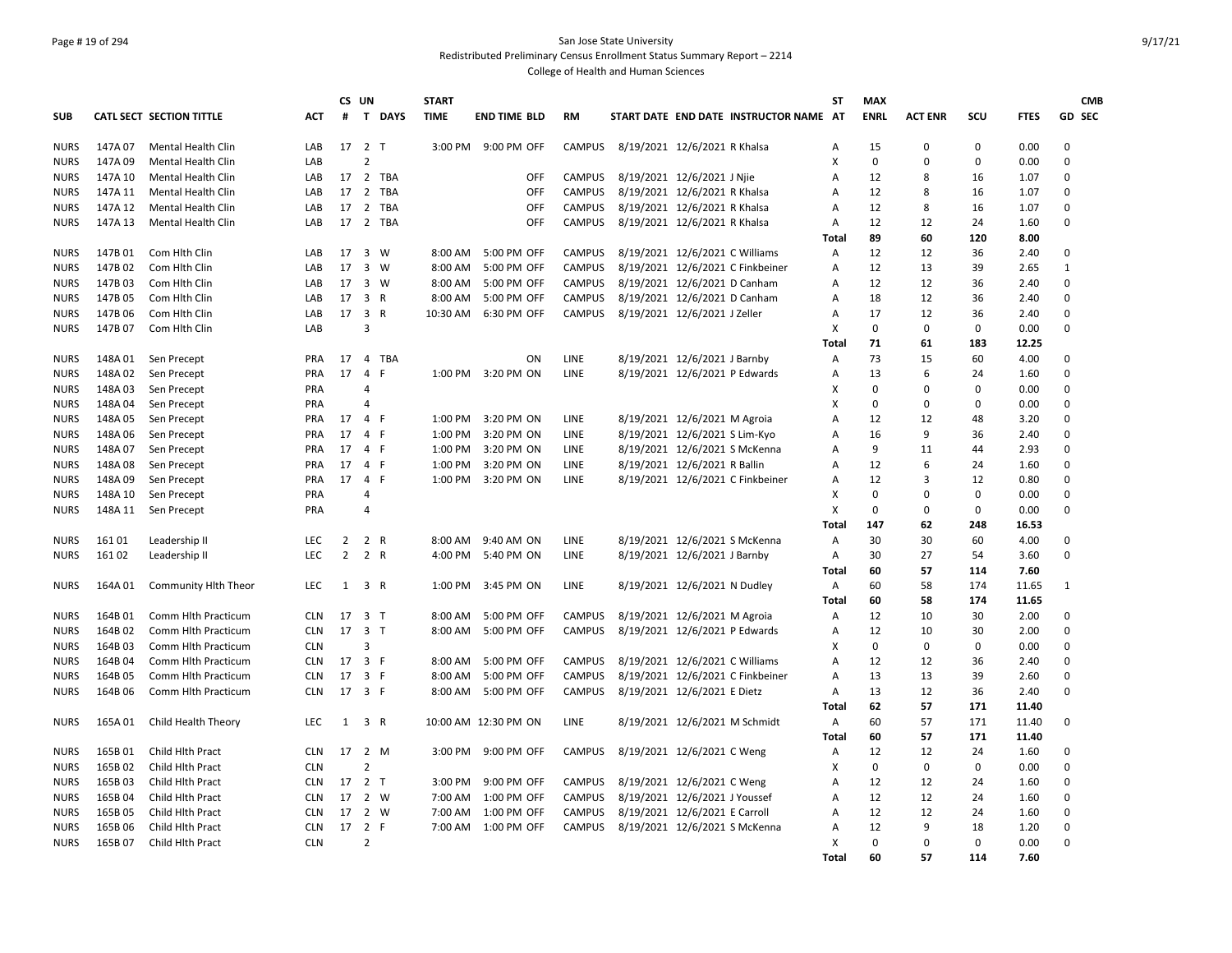# Page # 20 of 294 San Jose State University Redistributed Preliminary Census Enrollment Status Summary Report – 2214

| <b>SUB</b>  |         | CATL SECT SECTION TITTLE    | ACT        | CS UN<br>#     | T              | <b>DAYS</b> | <b>START</b><br><b>TIME</b> | <b>END TIME BLD</b> | <b>RM</b>     | START DATE END DATE INSTRUCTOR NAME AT | <b>ST</b>            | <b>MAX</b><br><b>ENRL</b> | <b>ACT ENR</b> | SCU         | <b>FTES</b> | <b>CMB</b><br><b>GD SEC</b> |
|-------------|---------|-----------------------------|------------|----------------|----------------|-------------|-----------------------------|---------------------|---------------|----------------------------------------|----------------------|---------------------------|----------------|-------------|-------------|-----------------------------|
| NURS        | 17101   | <b>Nursing Theory</b>       | <b>LEC</b> | 1              | 3 R            |             | 12:30 PM                    | 3:00 PM ON          | LINE          | 8/19/2021 12/6/2021 N Stevens          | Α                    | 40                        | 31             | 93          | 6.20        | 0                           |
|             |         |                             |            |                |                |             |                             |                     |               |                                        | Total                | 40                        | 31             | 93          | 6.20        |                             |
| NURS        | 17201   | Community Hlth Theor        | LEC        |                | 3              |             |                             |                     |               |                                        | X                    | $\mathbf 0$               | 0              | $\mathbf 0$ | 0.00        | 0                           |
| <b>NURS</b> | 17202   | Community Hlth Theor        | <b>LEC</b> | 1              | 3 F            |             |                             | 9:50 AM 12:20 PM ON | LINE          | 8/19/2021 12/6/2021 W Wang Tung        | A                    | 100                       | 85             | 255         | 17.00       | 0                           |
|             |         |                             |            |                |                |             |                             |                     |               |                                        | Total                | 100                       | 85             | 255         | 17.00       |                             |
| <b>NURS</b> | 17301   | Community Hlth Pract        | <b>CLN</b> | 17             | 3 <sub>1</sub> |             | 8:00 AM                     | 5:00 PM OFF         | <b>CAMPUS</b> | 8/19/2021 12/6/2021 N Dudley           | A                    | 15                        | 12             | 36          | 2.40        | 0                           |
| NURS        | 173 02  | <b>Community Hlth Pract</b> | <b>CLN</b> | 17             | 3 R            |             | 8:00 AM                     | 5:00 PM OFF         | <b>CAMPUS</b> | 8/19/2021 12/6/2021 K Epstein          | A                    | 14                        | 13             | 39          | 2.60        | 0                           |
|             |         |                             |            |                |                |             |                             |                     |               |                                        | Total                | 29                        | 25             | 75          | 5.00        |                             |
| NURS        | 177A 01 | Senior Preceptorship        | <b>CLN</b> | 17             | 3              | TBA         |                             | ON                  | LINE          | 8/19/2021 12/6/2021 D Moore            | A                    | 27                        | 19             | 57          | 3.80        | 0                           |
|             |         |                             |            |                |                |             |                             |                     |               |                                        | Total                | 27                        | 19             | 57          | 3.80        |                             |
| <b>NURS</b> | 178A01  | Leadership                  | <b>LEC</b> | $\overline{2}$ | 3              | TBA         |                             | ON                  | LINE          | 8/19/2021 12/6/2021 T Boroughf         | Α                    | 27                        | 24             | 72          | 4.80        | 0                           |
|             |         |                             |            |                |                |             |                             |                     |               |                                        | <b>Total</b>         | 27                        | 24             | 72          | 4.80        |                             |
| <b>NURS</b> | 18001   | <b>Indivi Stdies</b>        | <b>SUP</b> | 36             | 1              | <b>TBA</b>  |                             | ON                  | LINE          | 8/19/2021 12/6/2021 D Moore            | A                    | 40                        | 22             | 22          | 1.47        | $\Omega$                    |
| <b>NURS</b> | 180 02  | <b>Indivi Stdies</b>        | <b>SUP</b> | 36             | 2              | <b>TBA</b>  |                             | ON                  | LINE          | 8/19/2021 12/6/2021 L Rauch            | A                    | 40                        | 0              | 0           | 0.00        | $\Omega$                    |
| <b>NURS</b> | 18003   | Indivi Stdies               | <b>SUP</b> | 36             | 3              | <b>TBA</b>  |                             | ON                  | <b>LINE</b>   | 8/19/2021 12/6/2021 L Rauch            | A                    | 40                        | 0              | 0           | 0.00        | 0                           |
| <b>NURS</b> | 18004   | Indivi Stdies               | <b>SUP</b> | 36             | $\overline{4}$ | <b>TBA</b>  |                             | ON                  | LINE          | 8/19/2021 12/6/2021 L Rauch            | A                    | 40                        | $\overline{2}$ | 8           | 0.53        | 0                           |
|             |         |                             |            |                |                |             |                             |                     |               |                                        | Total                | 160                       | 24             | 30          | 2.00        |                             |
| <b>NURS</b> | 200 50  | <b>Health Systems</b>       | SEM        |                | 3              |             |                             |                     |               |                                        | X                    | 0                         | 0              | $\mathbf 0$ | 0.00        | 0                           |
|             |         |                             |            |                |                |             |                             |                     |               |                                        | Total                | 0                         | 0              | 0           | 0.00        |                             |
| <b>NURS</b> | 202 51  | <b>Theoretical Found</b>    | SEM        |                | $\overline{2}$ |             |                             |                     |               |                                        | X                    | $\mathbf 0$               | 0              | $\mathbf 0$ | 0.00        | 0                           |
|             |         |                             |            |                |                |             |                             |                     |               |                                        | Total                | 0                         | 0              | 0           | 0.00        |                             |
| <b>NURS</b> | 212 50  | Curriculum Develop          | <b>SEM</b> | 5              | 3              | <b>TBA</b>  |                             | ON                  | LINE          | 8/19/2021 12/6/2021 L Senn             | A                    | 30                        | 13             | 39          | 3.25        | 13                          |
|             |         |                             |            |                |                |             |                             |                     |               |                                        | Total                | 30                        | 13             | 39          | 3.25        |                             |
| <b>NURS</b> | 214 51  | Nur Ed I Direct Care        | SUP        | 17             |                | <b>TBA</b>  |                             |                     |               | 8/19/2021 12/6/2021 P Edwards          | Α                    | 30                        | 13             | 52          | 4.33        | 13                          |
| <b>NURS</b> | 214 52  | Nur Ed I Direct Care        | <b>SEM</b> | -5             | $\Omega$       | <b>TBA</b>  |                             | ON                  | LINE          | 8/19/2021 12/6/2021 P Edwards          | A                    | 20                        | 13             | 13          | 0.00        | 13                          |
|             |         |                             |            |                |                |             |                             |                     |               |                                        | Total                | 50                        | 26             | 65          | 4.33        |                             |
| <b>NURS</b> | 248 52  | Adv Hlth Assess             | <b>SEM</b> |                | 3              |             |                             |                     |               |                                        | X                    | 0                         | 0              | $\mathbf 0$ | 0.00        | 0                           |
|             |         |                             |            |                |                |             |                             |                     |               |                                        | Total                | 0                         | 0              | 0           | 0.00        |                             |
| NURS        | 297 52  | Master's Project            | <b>SUP</b> | 25             |                | 1 TBA       |                             | ON                  | LINE          | 8/19/2021 12/6/2021 D Moore            | Α                    | 24                        | 13             | 13          | 1.08        | 13                          |
|             |         |                             |            |                |                |             |                             |                     |               |                                        | Total                | 24                        | 13             | 13          | 1.08        |                             |
|             |         |                             |            |                |                |             |                             |                     |               |                                        | <b>Nursing Total</b> | 2554                      | 2027           | 5000        | 334.30      |                             |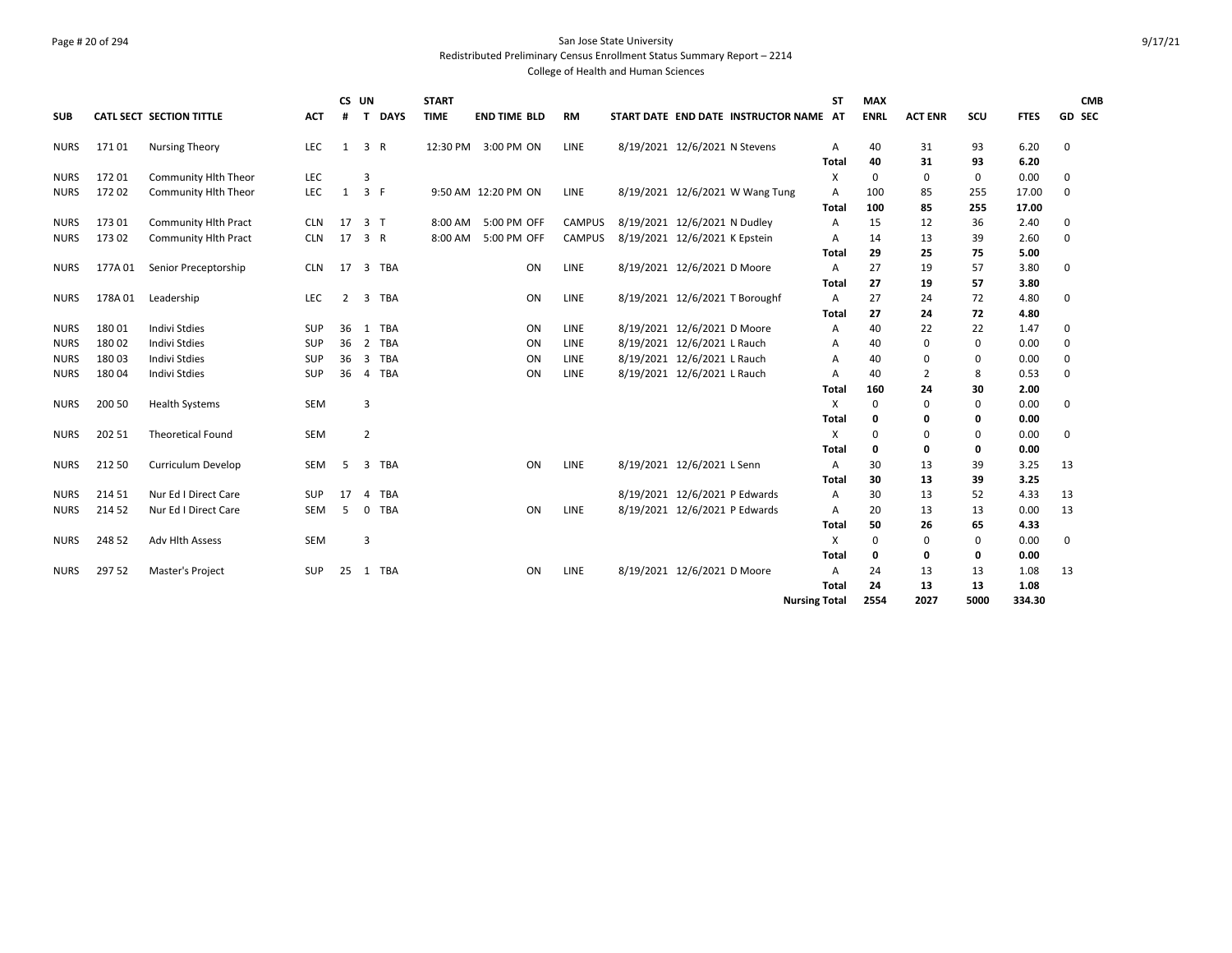#### Page # 21 of 294 San Jose State University Redistributed Preliminary Census Enrollment Status Summary Report – 2214

|             |        |                                                |            | CS UN          |                         |            | <b>START</b> |                       |             |                                     |                                 |                                        | <b>ST</b> | <b>MAX</b>  |                |              |             | <b>CMB</b>                  |        |
|-------------|--------|------------------------------------------------|------------|----------------|-------------------------|------------|--------------|-----------------------|-------------|-------------------------------------|---------------------------------|----------------------------------------|-----------|-------------|----------------|--------------|-------------|-----------------------------|--------|
| <b>SUB</b>  |        | CATL SECT SECTION TITTLE                       | ACT        | #              |                         | T DAYS     | <b>TIME</b>  | <b>END TIME BLD</b>   | <b>RM</b>   |                                     |                                 | START DATE END DATE INSTRUCTOR NAME AT |           | <b>ENRL</b> | <b>ACT ENR</b> | SCU          | <b>FTES</b> | <b>GD SEC</b>               |        |
|             |        | <b>Nutrition, Food Science &amp; Packaging</b> |            |                |                         |            |              |                       |             |                                     |                                 |                                        |           |             |                |              |             |                             |        |
| <b>NUFS</b> | 1A 01  | Physical Science of Food                       | SEM        | $\overline{4}$ |                         | 3 TR       |              | 9:00 AM 10:15 AM ON   | LINE        |                                     | 8/19/2021 12/6/2021 G Swamy     |                                        | Α         | 45          | 45             | 135          | 9.00        | $\mathbf 0$                 |        |
| <b>NUFS</b> | 1A 02  | Physical Science of Food                       | SEM        | $\overline{4}$ | $\overline{\mathbf{3}}$ | MW         |              | 9:00 AM 10:15 AM ON   | LINE        |                                     | 8/19/2021 12/6/2021   Vanek     |                                        | Α         | 45          | 36             | 108          | 7.20        | $\mathbf 0$                 |        |
| <b>NUFS</b> | 1A03   | Physical Science of Food                       | <b>SEM</b> | $\overline{4}$ |                         | 3 MW       |              | 10:45 AM 12:00 PM ON  | LINE        |                                     | 8/19/2021 12/6/2021 I Vanek     |                                        | А         | 45          | 42             | 126          | 8.40        | $\Omega$                    |        |
|             |        |                                                |            |                |                         |            |              |                       |             |                                     |                                 |                                        | Total     | 135         | 123            | 369          | 24.60       |                             |        |
| <b>NUFS</b> | 801    | Nutr Health Prof                               | <b>LEC</b> | 1              | $\overline{\mathbf{3}}$ | TBA        |              | ON                    | <b>LINE</b> |                                     | 8/19/2021 12/6/2021 M Hall      |                                        | А         | 45          | 46             | 138          | 9.20        | $\Omega$                    |        |
| <b>NUFS</b> | 802    | Nutr Health Prof                               | LEC        | 1              | $\overline{\mathbf{3}}$ | MW         |              | 9:00 AM 10:15 AM BBC  | 201         |                                     |                                 | 8/19/2021 12/6/2021 K Knoblaugh        | Α         | 45          | 20             | 60           | 4.00        | $\mathbf 0$                 |        |
| <b>NUFS</b> | 803    | Nutr Health Prof                               | LEC        | 1              | $\overline{\mathbf{3}}$ | TR         |              | 10:45 AM 12:00 PM BBC | 201         |                                     | 8/19/2021 12/6/2021 L Steinberg |                                        | А         | 45          | 42             | 126          | 8.40        | $\Omega$                    |        |
| <b>NUFS</b> | 8 0 4  | Nutr Health Prof                               | <b>LEC</b> | 1              | $\overline{\mathbf{3}}$ | <b>TBA</b> |              | ON                    | LINE        |                                     | 8/19/2021 12/6/2021 A Whitson   |                                        | Α         | 45          | 45             | 135          | 9.00        | $\mathbf 0$                 |        |
|             |        |                                                |            |                |                         |            |              |                       |             |                                     |                                 |                                        | Total     | 180         | 153            | 459          | 30.60       |                             |        |
| <b>NUFS</b> | 901    | Intro Human Nutr                               | <b>LEC</b> | 1              | $\overline{\mathbf{3}}$ | TR         |              | 9:00 AM 10:15 AM ON   | <b>LINE</b> |                                     | 8/19/2021 12/6/2021 T Toledo    |                                        | Α         | 45          | 45             | 135          | 9.00        | $\mathbf 0$                 |        |
| <b>NUFS</b> | 9 0 2  | Intro Human Nutr                               | <b>LEC</b> | 1              | $\overline{3}$          | <b>TR</b>  |              | 10:45 AM 12:00 PM ON  | LINE        |                                     | 8/19/2021 12/6/2021 L Chaudoin  |                                        | Α         | 45          | 44             | 132          | 8.80        | $\Omega$                    |        |
| <b>NUFS</b> | 903    | Intro Human Nutr                               | <b>LEC</b> | 1              |                         | 3 MW       |              | 10:45 AM 12:00 PM BBC |             | 201 8/19/2021 12/6/2021 K Knoblaugh |                                 |                                        | Α         | 45          | 42             | 126          | 8.40        | $\mathbf 0$                 |        |
| <b>NUFS</b> | 905    | Intro Human Nutr                               | LEC        | 1              | $\overline{3}$          | TBA        |              | ON                    | LINE        |                                     | 8/19/2021 12/6/2021 A Whitson   |                                        | Α         | 45          | 46             | 138          | 9.20        | $\Omega$                    |        |
| <b>NUFS</b> | 999    | Intro Human Nutr                               | <b>LEC</b> | 1              |                         | 3 TBA      |              | ON                    | LINE        |                                     | 8/19/2021 12/6/2021 A Whitson   |                                        | А         | 45          | 44             | 132          | 8.80        | $\mathbf 0$                 |        |
|             |        |                                                |            |                |                         |            |              |                       |             |                                     |                                 |                                        | Total     | 225         | 221            | 663          | 44.20       |                             |        |
| <b>NUFS</b> | 1001   | <b>Basic Life Skills</b>                       | LEC        | 2              | $\overline{3}$          | M          |              | 12:30 PM 2:10 PM CCB  | 122         |                                     | 8/19/2021 12/6/2021 J Kubota    |                                        | Α         | 30          | 30             | 60           | 6.00        | $\mathbf 0$                 |        |
| <b>NUFS</b> | 1002   | <b>Basic Life Skills</b>                       | <b>ACT</b> | 13             | $\mathbf 0$             | M          | 2:15 PM      | 4:00 PM CCB           | 122         |                                     | 8/19/2021 12/6/2021 J Kubota    |                                        | Α         | 30          | 30             | 30           | 0.00        | $\mathbf 0$                 |        |
|             |        |                                                |            |                |                         |            |              |                       |             |                                     |                                 |                                        | Total     | 60          | 60             | 90           | 6.00        |                             |        |
| <b>NUFS</b> | 16 01  | Sci, Physio, Nutr                              | LEC        | $\overline{2}$ | $\overline{\mathbf{3}}$ | TR         |              | 12:30 PM 1:45 PM ON   | LINE        |                                     | 8/19/2021 12/6/2021 Y Sun       |                                        | Α         | 45          | 45             | 135          | 9.00        | $\mathbf 0$                 |        |
| <b>NUFS</b> | 16 02  | Sci, Physio, Nutr                              | <b>LEC</b> | $\overline{2}$ | $\overline{\mathbf{3}}$ | TR         |              | 2:15 PM 3:30 PM ON    | LINE        |                                     | 8/19/2021 12/6/2021 Y Sun       |                                        | А         | 45          | 41             | 123          | 8.20        | $\Omega$                    |        |
| <b>NUFS</b> | 1603   | Sci, Physio, Nutr                              | <b>LEC</b> | $\overline{2}$ | $\overline{\mathbf{3}}$ | TBA        |              | ON                    | LINE        |                                     | 8/19/2021 12/6/2021 Y Sun       |                                        | Α         | 45          | 43             | 129          | 8.60        | $\mathbf 0$                 |        |
| <b>NUFS</b> | 16 04  | Sci, Physio, Nutr                              | LEC        | $\overline{2}$ |                         | 3 TBA      |              | ON                    | LINE        |                                     | 8/19/2021 12/6/2021 F Young     |                                        | Α         | 45          | 37             | 111          | 7.40        | $\Omega$                    |        |
|             |        |                                                |            |                |                         |            |              |                       |             |                                     |                                 |                                        | Total     | 180         | 166            | 498          | 33.20       |                             |        |
| <b>NUFS</b> | 2001   | Sanitatn & Env Iss                             | <b>SEM</b> | $\overline{4}$ | 2                       | W          |              | 5:45 PM 7:25 PM ON    | LINE        |                                     | 8/19/2021 12/6/2021 T Engstrom  |                                        | Α         | 35          | 32             | 64           | 4.27        | $\mathbf{0}$<br>- C         |        |
| <b>HSPM</b> | 20 01  | Sanitatn & Env Iss                             | SEM        | $\overline{4}$ | 2 W                     |            |              | 5:45 PM 7:25 PM ON    | LINE        |                                     | 8/19/2021 12/6/2021 T Engstrom  |                                        | Α         | $\mathbf 0$ | $\mathbf{0}$   | $\mathbf 0$  | 0.00        | $\mathbf 0$<br>$\mathsf{C}$ | $\ast$ |
| <b>NUFS</b> | 20 02  | Sanitatn & Env Iss                             | <b>SEM</b> |                | $\overline{2}$          |            |              |                       |             |                                     |                                 |                                        | X         | 0           | $\Omega$       | $\mathbf{0}$ | 0.00        | $\mathbf 0$                 |        |
| <b>HSPM</b> | 20 02  | Sanitatn & Env Iss                             | SEM        |                | $\overline{2}$          |            |              |                       |             |                                     |                                 |                                        | X         | 0           | 0              | $\mathbf{0}$ | 0.00        | $\mathbf 0$                 |        |
| <b>NUFS</b> | 2003   | Sanitatn & Env Iss                             | SEM        | $\overline{4}$ | 2 <sub>T</sub>          |            |              | 3:00 PM 4:40 PM ON    | LINE        |                                     | 8/19/2021 12/6/2021 T Engstrom  |                                        | Α         | 35          | 8              | 16           | 1.07        | $\mathbf{0}$<br>C           |        |
| <b>HSPM</b> | 2003   | Sanitatn & Env Iss                             | SEM        | $\overline{4}$ | 2 <sub>T</sub>          |            |              | 3:00 PM 4:40 PM ON    | <b>LINE</b> |                                     | 8/19/2021 12/6/2021 T Engstrom  |                                        | Α         | $\Omega$    | $\mathbf{0}$   | $\mathbf{0}$ | 0.00        | $\mathbf{0}$<br>-C          | $\ast$ |
|             |        |                                                |            |                |                         |            |              |                       |             |                                     |                                 |                                        | Total     | 70          | 40             | 80           | 5.33        |                             |        |
| <b>NUFS</b> | 2101   | <b>Culinary Prin &amp; Practice</b>            | <b>LEC</b> | $\overline{2}$ | $\overline{\mathbf{3}}$ | W          |              | 8:30 AM 10:10 AM CCB  |             | 122 8/19/2021 12/6/2021 T Engstrom  |                                 |                                        | Α         | 40          | 13             | 26           | 2.60        | 0                           |        |
| <b>NUFS</b> | 2102   | <b>Culinary Prin &amp; Practice</b>            | LAB        | 16             | $\mathbf 0$             | W          |              | 10:15 AM  1:00 PM CCB | 122         |                                     | 8/19/2021 12/6/2021 T Engstrom  |                                        | Α         | 20          | 13             | 13           | 0.00        | $\mathbf 0$                 |        |
| <b>NUFS</b> | 2103   | <b>Culinary Prin &amp; Practice</b>            | LAB        |                | 0                       |            |              |                       |             |                                     |                                 |                                        | X         | $\mathbf 0$ | $\mathbf 0$    | 0            | 0.00        | $\Omega$                    |        |
|             |        |                                                |            |                |                         |            |              |                       |             |                                     |                                 |                                        | Total     | 60          | 26             | 39           | 2.60        |                             |        |
| <b>NUFS</b> | 22 01  | Caterng & Bev Mgmt                             | LEC        | $\overline{2}$ | 2 R                     |            |              | 3:00 PM 3:50 PM CCB   | 122         |                                     | 8/19/2021 12/6/2021 T Engstrom  |                                        | Α         | 20          | 16             | 16           | 2.13        | $\mathbf{0}$<br>- C         |        |
| <b>HSPM</b> | 2201   | Caterng & Bev Mgmt                             | LEC        | $\overline{2}$ | 2 R                     |            |              | 3:00 PM 3:50 PM CCB   | 122         | 8/19/2021 12/6/2021 T Engstrom      |                                 |                                        | Α         | 0           | $\mathbf{0}$   | $\mathbf 0$  | 0.00        | $\mathbf 0$<br>-C           | $\ast$ |
| <b>NUFS</b> | 2202   | Caterng & Bev Mgmt                             | LAB        | 16             | 0 R                     |            |              | 4:00 PM 6:45 PM CCB   | 122         |                                     | 8/19/2021 12/6/2021 T Engstrom  |                                        | А         | 20          | 16             | 16           | 0.00        | 0 <sub>c</sub>              |        |
| <b>HSPM</b> | 22 02  | Caterng & Bev Mgmt                             | LAB        | 16             | 0 R                     |            |              | 4:00 PM 6:45 PM CCB   | 122         |                                     | 8/19/2021 12/6/2021 T Engstrom  |                                        | Α         | $\mathbf 0$ | $\mathbf{0}$   | $\mathbf 0$  | 0.00        | 0 <sub>c</sub>              |        |
|             |        |                                                |            |                |                         |            |              |                       |             |                                     |                                 |                                        | Total     | 40          | 32             | 32           | 2.13        |                             |        |
| <b>NUFS</b> | 25 01  | Intern Fdserv Mgmt                             | SUP        | 36             |                         | 1 TBA      |              | ON                    | LINE        |                                     | 8/19/2021 12/6/2021 J Kubota    |                                        | Α         | 20          | 0              | $\mathbf 0$  | 0.00        | 0                           |        |
| <b>NUFS</b> | 25 02  | Intern Fdserv Mgmt                             | <b>SUP</b> | 36             |                         | 2 TBA      |              | ON                    | LINE        |                                     | 8/19/2021 12/6/2021 J Kubota    |                                        | Α         | 20          | 6              | 12           | 0.80        | 0                           |        |
|             |        |                                                |            |                |                         |            |              |                       |             |                                     |                                 |                                        | Total     | 40          | 6              | 12           | 0.80        |                             |        |
| <b>NUFS</b> | 3101   | Prof in Nufs and Pkg                           | <b>LEC</b> | $\overline{2}$ | 1                       | $\top$     |              | 3:00 PM 3:50 PM IS    | 230         |                                     |                                 | 8/19/2021 12/6/2021 D Singamsetti      | Α         | 32          | 29             | 29           | 1.93        | 0                           |        |
| <b>NUFS</b> | 3102   | Prof in Nufs and Pkg                           | <b>LEC</b> |                | $2$ 1 T                 |            |              | 4:00 PM 4:50 PM IS    | 230         |                                     |                                 | 8/19/2021 12/6/2021 D Singamsetti      | А         | 32          | 27             | 27           | 1.80        | $\Omega$                    |        |
|             |        |                                                |            |                |                         |            |              |                       |             |                                     |                                 |                                        | Total     | 64          | 56             | 56           | 3.73        |                             |        |
| <b>NUFS</b> | 101A01 | Food Science                                   | <b>LEC</b> |                | 4 4 TR                  |            |              | 10:45 AM 12:00 PM ON  | LINE        |                                     | 8/19/2021 12/6/2021 X Feng      |                                        | А         | 60          | 40             | 120          | 10.80       | $\overline{\phantom{0}}$    |        |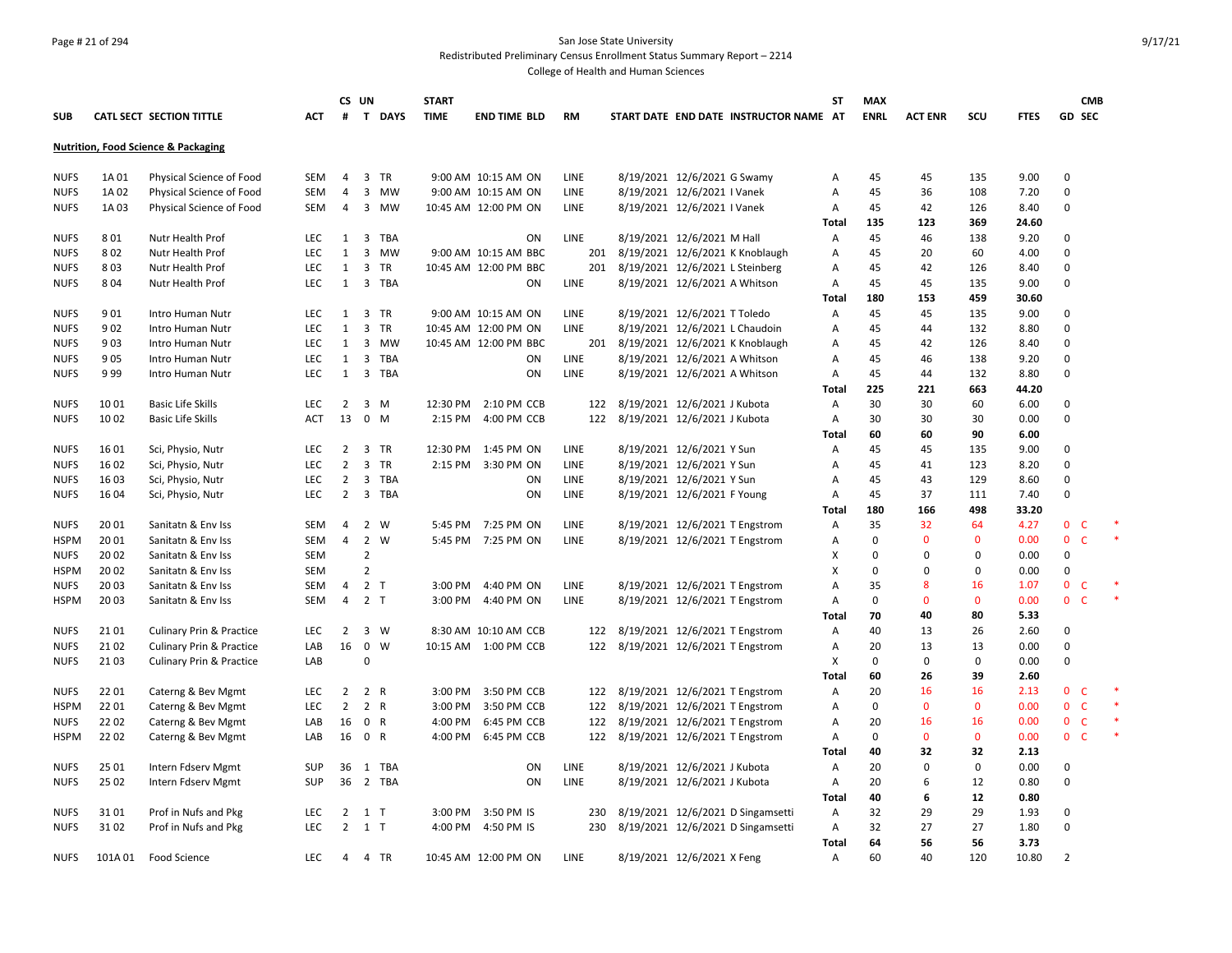#### Page # 22 of 294 San Jose State University Redistributed Preliminary Census Enrollment Status Summary Report – 2214

|                            |                  |                                 |                          | CS UN               |                                                                     | <b>START</b> |                                               |             |                                 |                              |                                        | ST             | <b>MAX</b>  |                |              |              |                     | <b>CMB</b> |        |
|----------------------------|------------------|---------------------------------|--------------------------|---------------------|---------------------------------------------------------------------|--------------|-----------------------------------------------|-------------|---------------------------------|------------------------------|----------------------------------------|----------------|-------------|----------------|--------------|--------------|---------------------|------------|--------|
| <b>SUB</b>                 |                  | <b>CATL SECT SECTION TITTLE</b> | ACT                      | #                   | $\mathbf{T}$<br><b>DAYS</b>                                         | <b>TIME</b>  | <b>END TIME BLD</b>                           | <b>RM</b>   |                                 |                              | START DATE END DATE INSTRUCTOR NAME AT |                | <b>ENRL</b> | <b>ACT ENR</b> | SCU          | <b>FTES</b>  | <b>GD SEC</b>       |            |        |
| <b>NUFS</b>                | 101A02           | Food Science                    | LAB                      | 16                  | 0 <sub>T</sub>                                                      |              | 12:30 PM 3:15 PM                              |             | 8/19/2021 12/6/2021 X Feng      |                              |                                        | Α              | 20          | 18             | 18           | 0.00         | $\overline{2}$      |            |        |
| <b>NUFS</b>                | 101A03           | Food Science                    | LAB                      | 16                  | $\mathbf 0$<br>R                                                    |              | 12:30 PM 3:15 PM                              |             | 8/19/2021 12/6/2021 G Swamy     |                              |                                        | Α              | 20          | 12             | 12           | 0.00         | 0                   |            |        |
| <b>NUFS</b>                | 101A04           | Food Science                    | LAB                      | 16                  | $\mathbf 0$<br>M                                                    |              | 9:00 AM 11:45 AM                              |             | 8/19/2021 12/6/2021 G Swamy     |                              |                                        | Α              | 20          | 10             | 10           | 0.00         | 0                   |            |        |
|                            |                  |                                 |                          |                     |                                                                     |              |                                               |             |                                 |                              |                                        | Total          | 120         | 80             | 160          | 10.80        |                     |            |        |
| <b>NUFS</b>                | 103 01           | Food Proc & Pkg I               | SEM                      | $\overline{2}$      | $\overline{2}$<br>TBA                                               |              | ON                                            | <b>LINE</b> | 8/19/2021 12/6/2021 G Swamy     |                              |                                        | $\overline{A}$ | 35          | 32             | 64           | 4.27         | 0                   |            |        |
| <b>NUFS</b>                | 103 02           | Food Proc & Pkg I               | <b>SEM</b>               | $\overline{2}$      | $\overline{2}$<br>TBA                                               |              | ON                                            | <b>LINE</b> |                                 | 8/19/2021 12/6/2021 G Swamy  |                                        | Α              | 35          | 22             | 44           | 3.00         | $\overline{2}$      |            |        |
|                            |                  |                                 |                          |                     |                                                                     |              |                                               |             |                                 |                              |                                        | Total          | 70          | 54             | 108          | 7.27         |                     |            |        |
| <b>NUFS</b>                | 103L01           | Food Process Lab                | LAB                      | 16                  | 1 TBA                                                               |              | ON                                            | LINE        | 8/19/2021 12/6/2021 G Swamy     |                              |                                        | A              | 16          | 16             | 16           | 1.07         | 0                   |            |        |
| <b>NUFS</b>                | 103L02           | Food Process Lab                | LAB                      | 16                  | 1 TBA                                                               |              | ON                                            | LINE        |                                 | 8/19/2021 12/6/2021 G Swamy  |                                        | Α              | 16          | 13             | 13           | 0.87         | $\mathbf 0$         |            |        |
|                            |                  |                                 |                          |                     |                                                                     |              |                                               |             |                                 |                              |                                        | Total          | 32          | 29             | 29           | 1.93         |                     |            |        |
| <b>NUFS</b>                | 105 01           | Curr Issues in Nutr             | <b>LEC</b>               | 1                   | $\overline{3}$<br>$\top$                                            |              | 4:00 PM 6:45 PM CL                            | 302         | 8/19/2021 12/6/2021 I Vanek     |                              |                                        | Α              | 35          | 33             | 99           | 6.60         | $\mathbf{0}$<br>- C |            |        |
| PH                         | 105 01           | Curr Issues in Nutr             | LEC.                     |                     | $1 \quad 3 \quad T$                                                 |              | 4:00 PM 6:45 PM CL                            | 302         | 8/19/2021 12/6/2021 I Vanek     |                              |                                        | Α              | $\mathbf 0$ | $\mathbf{0}$   | $\mathbf{0}$ | 0.00         | $\mathbf{0}$<br>-C  |            | $\ast$ |
|                            |                  |                                 |                          |                     |                                                                     |              |                                               |             |                                 |                              |                                        | Total          | 35          | 33             | 99           | 6.60         |                     |            |        |
| <b>NUFS</b>                | 106A01           | Nutr in Life Span               | <b>LEC</b>               | 2                   | 3<br>МW                                                             |              | 10:45 AM 12:00 PM CL                          | 302         | 8/19/2021 12/6/2021 E Brown     |                              |                                        | Α              | 35          | 10             | 30           | 2.10         | 2                   |            |        |
| <b>NUFS</b>                | 106A02           | Nutr in Life Span               | <b>LEC</b>               | $\overline{2}$      | $\overline{3}$<br><b>TR</b>                                         |              | 9:00 AM 10:15 AM BBC                          | 201         |                                 |                              | 8/19/2021 12/6/2021 L Steinberg        | Α              | 35          | 33             | 99           | 6.60         | $\mathbf 0$         |            |        |
|                            |                  |                                 |                          |                     |                                                                     |              |                                               |             |                                 |                              |                                        | Total          | 70          | 43             | 129          | 8.70         |                     |            |        |
| <b>NUFS</b>                | 106B01           | Resrch Method NufS              | LEC                      | 1                   | $\overline{3}$<br><b>TR</b>                                         |              | 9:00 AM 10:15 AM CCB                          | 102         |                                 |                              | 8/19/2021 12/6/2021 L Chaudoin         | Α              | 30          | 16             | 48           | 3.20         | 0                   |            |        |
| <b>NUFS</b>                | 106B02           | <b>Resrch Method NufS</b>       | LEC                      | 1                   | 3 TR                                                                |              | 12:30 PM 1:45 PM CL                           | 302         | 8/19/2021 12/6/2021 S Chen      |                              |                                        | Α              | 30          | 29             | 87           | 5.80         | $\mathbf 0$         |            |        |
|                            |                  |                                 |                          |                     |                                                                     |              |                                               |             |                                 |                              |                                        | Total          | 60          | 45             | 135          | 9.00         |                     |            |        |
| <b>NUFS</b><br><b>NUFS</b> | 109 01<br>109 02 | Adv Nutr<br>Adv Nutr            | <b>LEC</b><br><b>LEC</b> | 2<br>$\overline{2}$ | $\overline{\mathbf{3}}$<br><b>TR</b><br>$\overline{3}$<br><b>TR</b> |              | 10:45 AM 12:00 PM CCB<br>12:30 PM 1:45 PM CCB | 102<br>102  | 8/19/2021 12/6/2021 S Gieng     |                              |                                        | Α<br>A         | 30<br>30    | 26<br>15       | 78<br>45     | 5.30<br>3.45 | 2<br>9              |            |        |
|                            |                  |                                 |                          |                     |                                                                     |              |                                               |             |                                 | 8/19/2021 12/6/2021 S Gieng  |                                        | Total          | 60          | 41             | 123          | 8.75         |                     |            |        |
| <b>NUFS</b>                | 110A01           | Med Nutrition Ther              | <b>SEM</b>               | 4                   | $3 \, M$                                                            |              | 12:30 PM 2:10 PM BBC                          | 201         | 8/19/2021 12/6/2021 K Mauldin   |                              |                                        | Α              | 30          | 20             | 40           | 4.30         | 6                   |            |        |
| <b>NUFS</b>                | 110A02           | <b>Med Nutrition Ther</b>       | ACT                      | 13                  | $\mathbf 0$<br>F                                                    |              | 9:00 AM 10:45 AM BBC                          | 201         | 8/19/2021 12/6/2021 K Mauldin   |                              |                                        | Α              | 30          | 29             | 29           | 0.00         | 9                   |            |        |
| <b>NUFS</b>                | 110A03           | Med Nutrition Ther              | <b>SEM</b>               | 4                   | 3 W                                                                 |              | 12:30 PM 2:10 PM BBC                          | 201         | 8/19/2021 12/6/2021 K Mauldin   |                              |                                        | Α              | 30          | 18             | 36           | 3.85         | 5                   |            |        |
| <b>NUFS</b>                | 110A 04          | <b>Med Nutrition Ther</b>       | ACT                      | 13                  | $\overline{0}$<br>F                                                 |              | 12:30 PM 2:15 PM BBC                          | 201         | 8/19/2021 12/6/2021 K Mauldin   |                              |                                        | Α              | 30          | 9              | 9            | 0.00         | $\overline{2}$      |            |        |
|                            |                  |                                 |                          |                     |                                                                     |              |                                               |             |                                 |                              |                                        | Total          | 120         | 76             | 114          | 8.15         |                     |            |        |
| <b>NUFS</b>                | 111 01           | <b>Fdserv Prod Mgmt</b>         | <b>LEC</b>               | 2                   | 3 T                                                                 |              | 9:00 AM 10:40 AM CCB                          | 122         | 8/19/2021 12/6/2021 J Kubota    |                              |                                        | Α              | 40          | 36             | 72           | 7.25         | 1                   |            |        |
| <b>NUFS</b>                | 11102            | <b>Fdserv Prod Mgmt</b>         | LAB                      | 16                  | 0 <sub>T</sub>                                                      |              | 10:45 AM  1:30 PM CCB                         | 122         | 8/19/2021 12/6/2021 J Kubota    |                              |                                        | Α              | 20          | 19             | 19           | 0.00         | 0                   |            |        |
| <b>NUFS</b>                | 111 03           | <b>Fdserv Prod Mgmt</b>         | LAB                      |                     | $\pmb{0}$                                                           |              |                                               |             |                                 |                              |                                        | X              | 0           | 0              | $\mathbf 0$  | 0.00         | 0                   |            |        |
| <b>NUFS</b>                | 11104            | <b>Fdserv Prod Mgmt</b>         | LAB                      | 16                  | 0 <sub>T</sub>                                                      |              | 1:45 PM 4:30 PM CCB                           | 122         | 8/19/2021 12/6/2021 J Kubota    |                              |                                        | Α              | 20          | 17             | 17           | 0.00         | $\mathbf{1}$        |            |        |
|                            |                  |                                 |                          |                     |                                                                     |              |                                               |             |                                 |                              |                                        | Total          | 80          | 72             | 108          | 7.25         |                     |            |        |
| <b>NUFS</b>                | 11301            | FdsrSys:Mgmt&Pro                | <b>SEM</b>               | 4                   | 3<br>M                                                              |              | 10:00 AM 11:40 AM IS                          | 230         |                                 |                              | 8/19/2021 12/6/2021 A Widaman          | Α              | 30          | 27             | 54           | 5.70         | 6                   |            |        |
| <b>NUFS</b>                | 11302            | FdsrSys:Mgmt&Pro                | LAB                      | 16                  | $\mathbf 0$<br>W                                                    |              | 9:00 AM 11:45 AM IS                           | 230         |                                 |                              | 8/19/2021 12/6/2021 A Widaman          | Α              | 30          | 27             | 27           | 0.00         | 6                   |            |        |
|                            |                  |                                 |                          |                     |                                                                     |              |                                               |             |                                 |                              |                                        | Total          | 60          | 54             | 81           | 5.70         |                     |            |        |
| <b>NUFS</b>                | 114A 01          | Comm Nutrition, Majors          | LEC                      | 3                   | 3 MW                                                                |              | 5:45 PM 7:00 PM ON                            | LINE        |                                 | 8/19/2021 12/6/2021 K Harvey |                                        | Α              | 45          | 39             | 117          | 8.05         | 5                   |            |        |
|                            |                  |                                 |                          |                     |                                                                     |              |                                               |             |                                 |                              |                                        | Total          | 45          | 39             | 117          | 8.05         |                     |            |        |
| <b>NUFS</b>                | 115 01           | <b>Issues in Food Tox</b>       | SEM                      | 4                   | 3<br>TR                                                             |              | 9:00 AM 10:15 AM CL                           | 302         | 8/19/2021 12/6/2021   Chou      |                              |                                        | Α              | 30          | 28             | 84           | 5.60         | 0                   |            |        |
| <b>NUFS</b>                | 115 02           | <b>Issues in Food Tox</b>       | <b>SEM</b>               | $\overline{4}$      | 3<br><b>TR</b>                                                      |              | 10:45 AM 12:00 PM CL                          | 302         | 8/19/2021 12/6/2021   Chou      |                              |                                        | Α              | 30          | 31             | 93           | 6.20         | $\mathbf 0$         |            |        |
|                            |                  |                                 |                          |                     |                                                                     |              |                                               |             |                                 |                              |                                        | Total          | 60          | 59             | 177          | 11.80        |                     |            |        |
| <b>NUFS</b>                | 116 01           | Aging and Nutr                  | <b>LEC</b>               | 2                   | 3<br>R                                                              | 4:00 PM      | 6:45 PM CL                                    | 302         |                                 | 8/19/2021 12/6/2021 C Haas   |                                        | $\overline{A}$ | 35          | 29             | 87           | 5.80         | <b>C</b><br>0       |            |        |
| GERO                       | 116 01           | Aging and Nutr                  | <b>LEC</b>               | $\overline{2}$      | 3 R                                                                 |              | 4:00 PM 6:45 PM CL                            | 302         | 8/19/2021 12/6/2021 C Haas      |                              |                                        | Α              | 0           | $\mathbf{0}$   | $\mathbf{0}$ | 0.00         | 0 <sub>c</sub>      |            |        |
|                            |                  |                                 |                          |                     |                                                                     |              |                                               |             |                                 |                              |                                        | Total          | 35          | 29             | 87           | 5.80         |                     |            |        |
| <b>NUFS</b>                | 11801            | <b>Food Chemistry</b>           | <b>LEC</b>               | 2                   | $\overline{\mathbf{3}}$<br>-F                                       |              | 9:00 AM 10:40 AM CCB                          | 122         | 8/19/2021 12/6/2021 X Feng      |                              |                                        | Α              | 16          | 11             | 22           | 2.30         | $\overline{2}$      |            |        |
| <b>NUFS</b>                | 11802            | Food Chemistry                  | LAB                      | 16                  | $\mathbf 0$<br>$\mathsf{F}$                                         |              | 11:00 AM  1:45 PM CCB                         | 122         | 8/19/2021 12/6/2021 X Feng      |                              |                                        | Α              | 16          | 11             | 11           | 0.00         | $\overline{2}$      |            |        |
|                            |                  |                                 |                          |                     |                                                                     |              |                                               |             |                                 |                              |                                        | Total          | 32          | 22             | 33           | 2.30         |                     |            |        |
| <b>NUFS</b>                | 12301            | Nutrit for Sport                | SEM                      | $\overline{4}$      | 3 MW                                                                |              | 12:30 PM 1:45 PM CL                           |             | 302 8/19/2021 12/6/2021 E Brown |                              |                                        | Α              | 35          | 36             | 108          | 7.20         | 0                   |            |        |
|                            |                  |                                 |                          |                     |                                                                     |              |                                               |             |                                 |                              |                                        | Total          | 35          | 36             | 108          | 7.20         |                     |            |        |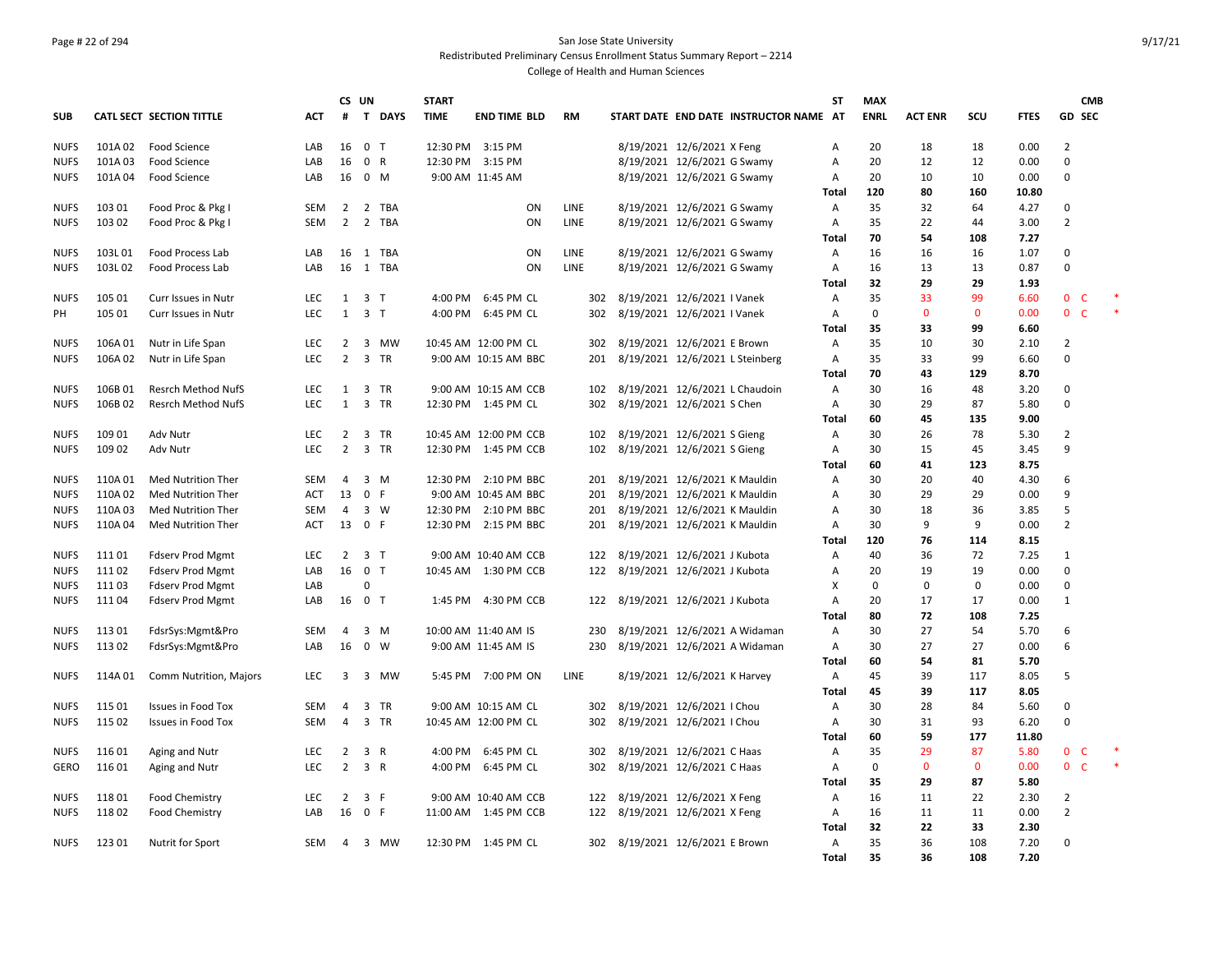#### Page # 23 of 294 San Jose State University Redistributed Preliminary Census Enrollment Status Summary Report – 2214

|             |        |                          |            |                | CS UN                   |              | <b>START</b> |                       |             |     |                                 |                                        | <b>ST</b>    | <b>MAX</b>  |                |      |             | <b>CMB</b>               |  |
|-------------|--------|--------------------------|------------|----------------|-------------------------|--------------|--------------|-----------------------|-------------|-----|---------------------------------|----------------------------------------|--------------|-------------|----------------|------|-------------|--------------------------|--|
| <b>SUB</b>  |        | CATL SECT SECTION TITTLE | ACT        | #              |                         | T DAYS       | <b>TIME</b>  | <b>END TIME BLD</b>   | <b>RM</b>   |     |                                 | START DATE END DATE INSTRUCTOR NAME AT |              | <b>ENRL</b> | <b>ACT ENR</b> | scu  | <b>FTES</b> | GD SEC                   |  |
| <b>NUFS</b> | 13901  | Hunger & Environ Nutr    | SEM        | $\overline{4}$ |                         | 3 TR         |              | 2:15 PM 3:30 PM ON    | <b>LINE</b> |     | 8/19/2021 12/6/2021 G Acker     |                                        | Α            | 30          | 30             | 90   | 6.00        | $\Omega$                 |  |
| <b>NUFS</b> | 139 02 | Hunger & Environ Nutr    | <b>SEM</b> | 4              | 3                       | TR           |              | 4:00 PM 5:15 PM ON    | <b>LINE</b> |     | 8/19/2021 12/6/2021 G Acker     |                                        | A            | 30          | 30             | 90   | 6.00        | 0                        |  |
| <b>NUFS</b> | 13903  | Hunger & Environ Nutr    | SEM        | $\overline{4}$ |                         | 3 TR         |              | 5:45 PM 7:00 PM ON    | LINE        |     | 8/19/2021 12/6/2021 G Acker     |                                        | Α            | 30          | 30             | 90   | 6.00        | 0                        |  |
| <b>NUFS</b> | 139 04 | Hunger & Environ Nutr    | SEM        | 4              | 3                       | TBA          |              | ON                    | <b>LINE</b> |     | 8/19/2021 12/6/2021 D Billings  |                                        | Α            | 30          | 29             | 87   | 5.80        | 0                        |  |
| <b>NUFS</b> | 139 05 | Hunger & Environ Nutr    | SEM        | $\overline{4}$ | $\mathbf{3}$            | MW           |              | 9:00 AM 10:15 AM CCB  |             | 102 | 8/19/2021 12/6/2021 K Cahill    |                                        | Α            | 30          | 10             | 30   | 2.00        | 0                        |  |
| <b>NUFS</b> | 139 06 | Hunger & Environ Nutr    | SEM        | 4              | 3                       | MW           |              | 2:15 PM 3:30 PM CL    |             | 302 | 8/19/2021 12/6/2021 K Cahill    |                                        | Α            | 30          | 18             | 54   | 3.60        | 0                        |  |
| <b>NUFS</b> | 139 07 | Hunger & Environ Nutr    | SEM        | $\overline{4}$ | 3                       | TBA          |              | ON                    | LINE        |     | 8/19/2021 12/6/2021 A Gossard   |                                        | Α            | 30          | 32             | 96   | 6.40        | $\mathbf 0$              |  |
| <b>NUFS</b> | 13908  | Hunger & Environ Nutr    | SEM        | 4              | 3                       | TBA          |              | ON                    | <b>LINE</b> |     |                                 | 8/19/2021 12/6/2021 E MacKusick        | Α            | 30          | 29             | 87   | 5.80        | 0                        |  |
| <b>NUFS</b> | 13909  | Hunger & Environ Nutr    | <b>SEM</b> | $\overline{4}$ | 3                       | TBA          |              | ON                    | <b>LINE</b> |     | 8/19/2021 12/6/2021 K Harvey    |                                        | A            | 30          | 29             | 87   | 5.80        | 0                        |  |
| <b>NUFS</b> | 139 10 | Hunger & Environ Nutr    | SEM        | 4              | 3                       | TBA          |              | ON                    | <b>LINE</b> |     | 8/19/2021 12/6/2021 K Harvey    |                                        | Α            | 30          | 28             | 84   | 5.60        | 0                        |  |
| <b>NUFS</b> | 139 11 | Hunger & Environ Nutr    | <b>SEM</b> |                | 3                       |              |              |                       |             |     |                                 |                                        | X            | $\mathbf 0$ | $\mathbf 0$    | 0    | 0.00        | $\mathbf 0$              |  |
| <b>NUFS</b> | 139 12 | Hunger & Environ Nutr    | SEM        | 4              | $\overline{\mathbf{3}}$ | TBA          |              | ON                    | <b>LINE</b> |     |                                 | 8/19/2021 12/6/2021 E MacKusick        | Α            | 30          | 29             | 87   | 5.80        | $\mathbf 0$              |  |
| <b>NUFS</b> | 139 13 | Hunger & Environ Nutr    | SEM        | $\overline{4}$ | 3                       | <b>TBA</b>   |              | ON                    | LINE        |     |                                 | 8/19/2021 12/6/2021 E MacKusick        | Α            | 30          | 29             | 87   | 5.80        | $\mathbf 0$              |  |
| <b>NUFS</b> | 139 14 | Hunger & Environ Nutr    | SEM        | $\overline{4}$ |                         | 3 TBA        |              | ON                    | LINE        |     | 8/19/2021 12/6/2021 W Smith     |                                        | Α            | 30          | 30             | 90   | 6.00        | 0                        |  |
| <b>NUFS</b> | 139 15 | Hunger & Environ Nutr    | <b>SEM</b> | $\overline{4}$ | 3                       | <b>TBA</b>   |              | ON                    | <b>LINE</b> |     | 8/19/2021 12/6/2021 W Smith     |                                        | A            | 30          | 30             | 90   | 6.00        | 0                        |  |
| <b>NUFS</b> | 139 16 | Hunger & Environ Nutr    | SEM        | $\overline{4}$ | $\overline{3}$          | TR           |              | 2:15 PM 3:30 PM CL    |             | 302 | 8/19/2021 12/6/2021 L Steinberg |                                        | A            | 30          | 30             | 90   | 6.00        | 0                        |  |
| <b>NUFS</b> | 139 17 | Hunger & Environ Nutr    | <b>SEM</b> | $\overline{4}$ | 3                       | TBA          |              | ON                    | LINE        |     | 8/19/2021 12/6/2021 A Whitson   |                                        | A            | 30          | 30             | 90   | 6.00        | 0                        |  |
| <b>NUFS</b> | 139 18 | Hunger & Environ Nutr    | SEM        | $\overline{4}$ |                         | 3 TBA        |              | ON                    | LINE        |     | 8/19/2021 12/6/2021 A Gossard   |                                        | Α            | 30          | 30             | 90   | 6.00        | $\Omega$                 |  |
| <b>NUFS</b> | 139 19 | Hunger & Environ Nutr    | SEM        | $\overline{4}$ | 3                       | TBA          |              | ON                    | <b>LINE</b> |     | 8/19/2021 12/6/2021 W Smith     |                                        | Α            | 30          | 30             | 90   | 6.00        | 0                        |  |
| <b>NUFS</b> | 139 20 | Hunger & Environ Nutr    | SEM        | $\overline{4}$ |                         | 3 TBA        |              | ON                    | LINE        |     |                                 | 8/19/2021 12/6/2021 E MacKusick        | Α            | 30          | 27             | 81   | 5.40        | 0                        |  |
|             |        |                          |            |                |                         |              |              |                       |             |     |                                 |                                        | Total        | 570         | 530            | 1590 | 106.00      |                          |  |
| <b>NUFS</b> | 144 01 | Food Culture             | <b>LEC</b> | $\overline{2}$ | 3                       | TBA          |              | ON                    | LINE        |     | 8/19/2021 12/6/2021 D Billings  |                                        | Α            | 30          | 30             | 90   | 6.00        | 0                        |  |
| <b>NUFS</b> | 144 02 | <b>Food Culture</b>      | <b>LEC</b> | $\overline{2}$ | 3                       | <b>TBA</b>   |              | ON                    | <b>LINE</b> |     | 8/19/2021 12/6/2021 D Billings  |                                        | Α            | 30          | 30             | 90   | 6.00        | 0                        |  |
| <b>NUFS</b> | 144 03 | Food Culture             | <b>LEC</b> | $\overline{2}$ | 3                       | <b>MW</b>    |              | 10:45 AM 12:00 PM CCB |             | 102 | 8/19/2021 12/6/2021 K Cahill    |                                        | Α            | 30          | 19             | 57   | 3.80        | 0                        |  |
| <b>NUFS</b> | 144 04 | <b>Food Culture</b>      | <b>LEC</b> | $\overline{2}$ | $\overline{3}$          | M            |              | 5:45 PM 8:30 PM CL    |             | 302 | 8/19/2021 12/6/2021 K Cahill    |                                        | Α            | 30          | 16             | 48   | 3.20        | 0                        |  |
| <b>NUFS</b> | 144 05 | <b>Food Culture</b>      | <b>LEC</b> | $\overline{2}$ | 3                       | TBA          |              | ON                    | LINE        |     | 8/19/2021 12/6/2021 M Hall      |                                        | Α            | 30          | 30             | 90   | 6.00        | 0                        |  |
| <b>NUFS</b> | 144 06 | <b>Food Culture</b>      | <b>LEC</b> | $\overline{2}$ |                         | 3 TBA        |              | ON                    | LINE        |     | 8/19/2021 12/6/2021 K Harvey    |                                        | Α            | 30          | 29             | 87   | 5.80        | 0                        |  |
| <b>NUFS</b> | 144 07 | Food Culture             | <b>LEC</b> | $\overline{2}$ | $\overline{3}$          | TBA          |              | ON                    | LINE        |     | 8/19/2021 12/6/2021 K Harvey    |                                        | Α            | 30          | 30             | 90   | 6.00        | $\Omega$                 |  |
| <b>NUFS</b> | 144 08 | <b>Food Culture</b>      | <b>LEC</b> | $\overline{2}$ | $\overline{3}$          | $\mathsf{R}$ |              | 5:45 PM 8:30 PM ON    | LINE        |     |                                 | 8/19/2021 12/6/2021 R Ritter Spier     | Α            | 30          | 30             | 90   | 6.00        | 0                        |  |
| <b>NUFS</b> | 144 09 | Food Culture             | LEC        | $\overline{2}$ | 3                       | TBA          |              | ON                    | LINE        |     |                                 | 8/19/2021 12/6/2021 D Singamsetti      | Α            | 30          | 31             | 93   | 6.20        | O                        |  |
| <b>NUFS</b> | 144 10 | <b>Food Culture</b>      | <b>LEC</b> | $\overline{2}$ | $\overline{\mathbf{3}}$ | TBA          |              | ON                    | <b>LINE</b> |     |                                 | 8/19/2021 12/6/2021 D Singamsetti      | Α            | 30          | 30             | 90   | 6.00        | $\Omega$                 |  |
| <b>NUFS</b> | 144 11 | <b>Food Culture</b>      | <b>LEC</b> | $\overline{2}$ | 3                       | TBA          |              | ON                    | LINE        |     |                                 | 8/19/2021 12/6/2021 D Singamsetti      | A            | 30          | 30             | 90   | 6.00        | 0                        |  |
| <b>NUFS</b> | 144 12 | <b>Food Culture</b>      | <b>LEC</b> | $\overline{2}$ |                         | 3 TBA        |              | ON                    | LINE        |     | 8/19/2021 12/6/2021 S Spencer   |                                        | Α            | 30          | 30             | 90   | 6.00        | $\Omega$                 |  |
| <b>NUFS</b> | 144 13 | <b>Food Culture</b>      | <b>LEC</b> | $\overline{2}$ | $\overline{3}$          | TBA          |              | ON                    | <b>LINE</b> |     | 8/19/2021 12/6/2021 L Steinberg |                                        | A            | 30          | 30             | 90   | 6.00        | $\mathbf 0$              |  |
| <b>NUFS</b> | 144 14 | <b>Food Culture</b>      | <b>LEC</b> | $\overline{2}$ |                         | 3 TBA        |              | ON                    | LINE        |     |                                 | 8/19/2021 12/6/2021 L Steinberg        | Α            | 30          | 30             | 90   | 6.00        | 0                        |  |
| <b>NUFS</b> | 144 15 | Food Culture             | LEC        | $\overline{2}$ | 3                       | TBA          |              | ON                    | <b>LINE</b> |     | 8/19/2021 12/6/2021 N Tsuji     |                                        | Α            | 30          | 30             | 90   | 6.00        | $\mathbf 0$              |  |
| <b>NUFS</b> | 144 16 | <b>Food Culture</b>      | <b>LEC</b> | $\overline{2}$ | $\overline{\mathbf{3}}$ | TR           |              | 10:45 AM 12:00 PM ON  | LINE        |     | 8/19/2021 12/6/2021 I Vanek     |                                        | Α            | 30          | 29             | 87   | 5.80        | 0                        |  |
| <b>NUFS</b> | 144 17 | <b>Food Culture</b>      | <b>LEC</b> | $\overline{2}$ | $\overline{3}$          | TBA          |              | ON                    | LINE        |     | 8/19/2021 12/6/2021 A Whitson   |                                        | Α            | 30          | 30             | 90   | 6.00        | $\mathbf 0$              |  |
| <b>NUFS</b> | 144 18 | <b>Food Culture</b>      | <b>LEC</b> | $\overline{2}$ | 3                       | TBA          |              | ON                    | LINE        |     | 8/19/2021 12/6/2021 L Wiley     |                                        | Α            | 30          | 30             | 90   | 6.00        | $\mathbf 0$              |  |
| <b>NUFS</b> | 144 19 | <b>Food Culture</b>      | <b>LEC</b> | $\overline{2}$ |                         | 3 TBA        |              | ON                    | LINE        |     | 8/19/2021 12/6/2021 L Wiley     |                                        | Α            | 30          | 30             | 90   | 6.00        | $\mathbf 0$              |  |
| <b>NUFS</b> | 144 20 | Food Culture             | <b>LEC</b> | $\overline{2}$ | $\overline{3}$          | <b>TBA</b>   |              | ON                    | LINE        |     | 8/19/2021 12/6/2021 L Wiley     |                                        | Α            | 30          | 30             | 90   | 6.00        | $\mathbf 0$              |  |
| <b>NUFS</b> | 144 21 | <b>Food Culture</b>      | <b>LEC</b> | $\overline{2}$ |                         | 3 TBA        |              | ON                    | LINE        |     |                                 | 8/19/2021 12/6/2021 K Knoblaugh        | Α            | 30          | 28             | 84   | 5.60        | 0                        |  |
|             |        |                          |            |                |                         |              |              |                       |             |     |                                 |                                        | <b>Total</b> | 630         | 602            | 1806 | 120.40      |                          |  |
| <b>NUFS</b> | 15001  | Food/Nutr Toxicol        | <b>LEC</b> |                |                         | 2 2 TR       |              | 3:00 PM 3:50 PM BBC   |             | 201 | 8/19/2021 12/6/2021   Chou      |                                        | Α            | 30          | 11             | 22   | 1.47        | 0                        |  |
|             |        |                          |            |                |                         |              |              |                       |             |     |                                 |                                        | <b>Total</b> | 30          | 11             | 22   | 1.47        |                          |  |
| <b>NUFS</b> | 163 01 | Phys Fit + Nutrit        | <b>LEC</b> | $\overline{2}$ |                         | 3 TR         |              | 10:45 AM 12:00 PM ON  | <b>LINE</b> |     | 8/19/2021 12/6/2021 E Brown     |                                        | A            | 32          | 16             | 48   | 3.20        | C                        |  |
| <b>NUFS</b> | 163 02 | Phys Fit + Nutrit        | <b>LEC</b> | $\overline{2}$ |                         | 3 TR         |              | 10:45 AM 12:00 PM ON  | LINE        |     | 8/19/2021 12/6/2021 E Brown     |                                        | Α            | 32          | 16             | 48   | 3.20        | $\mathsf{C}$<br>0        |  |
| <b>NUFS</b> | 16303  | Phys Fit + Nutrit        | <b>LEC</b> | $\overline{2}$ |                         | 3 TR         |              | 12:30 PM 1:45 PM ON   | LINE        |     | 8/19/2021 12/6/2021 L Wilkin    |                                        | A            | 32          | 15             | 45   | 3.00        | $\Omega$<br>$\mathsf{C}$ |  |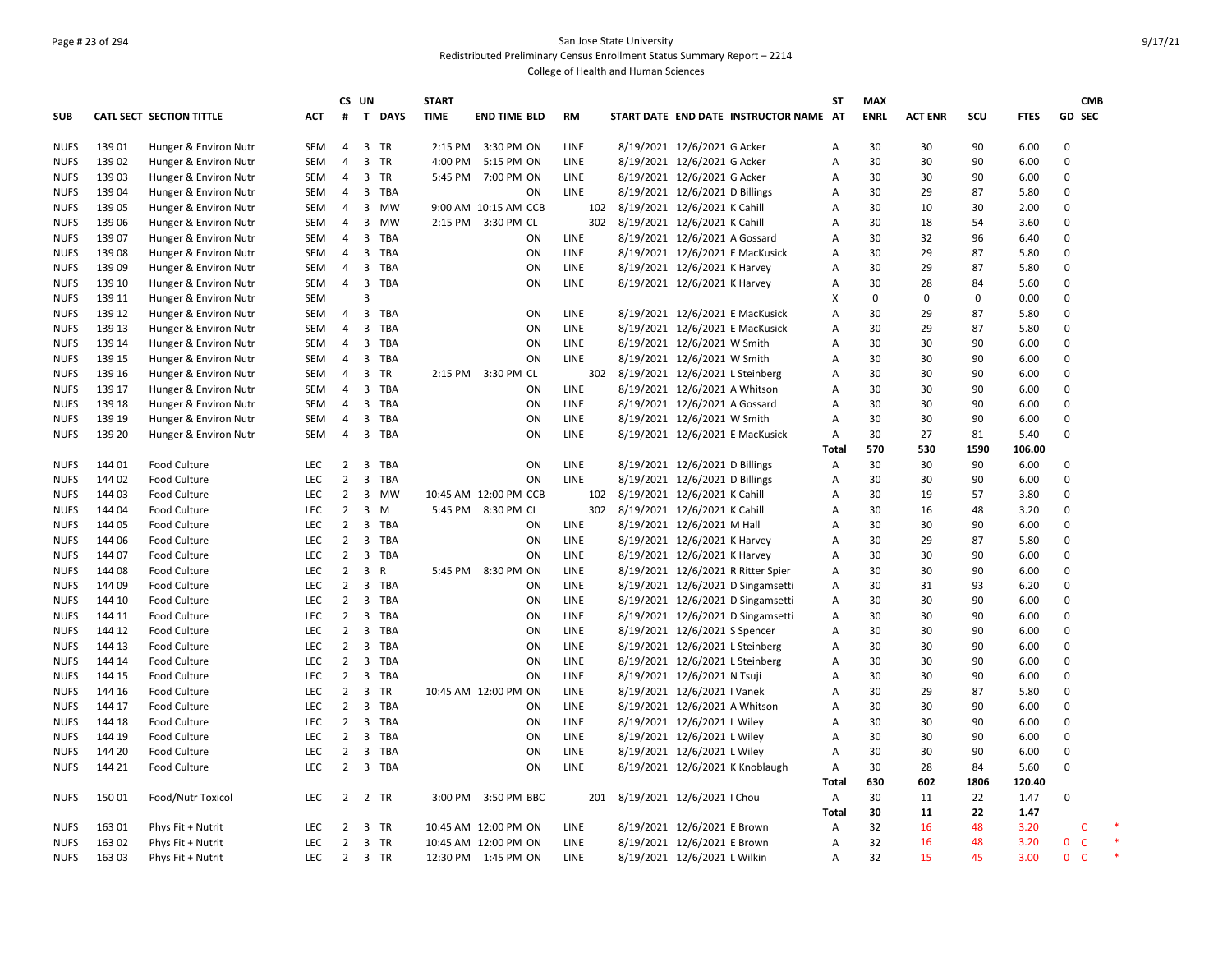#### Page # 24 of 294 San Jose State University Redistributed Preliminary Census Enrollment Status Summary Report – 2214

|             |        |                           |            | CS UN          |                         |             | <b>START</b> |                      |             |                                        | <b>ST</b> | <b>MAX</b>  |                |                |             |                | <b>CMB</b>   |        |
|-------------|--------|---------------------------|------------|----------------|-------------------------|-------------|--------------|----------------------|-------------|----------------------------------------|-----------|-------------|----------------|----------------|-------------|----------------|--------------|--------|
| <b>SUB</b>  |        | CATL SECT SECTION TITTLE  | ACT        | #              | $\mathbf{T}$            | <b>DAYS</b> | <b>TIME</b>  | end time bld         | RM          | START DATE END DATE INSTRUCTOR NAME AT |           | <b>ENRL</b> | <b>ACT ENR</b> | scu            | <b>FTES</b> |                | GD SEC       |        |
| <b>NUFS</b> | 163 04 | Phys Fit + Nutrit         | <b>LEC</b> | $\overline{2}$ | $\overline{\mathbf{3}}$ | <b>TR</b>   |              | 12:30 PM 1:45 PM ON  | LINE        | 8/19/2021 12/6/2021 L Wilkin           | Α         | 32          | 15             | 45             | 3.00        | $\mathbf 0$    | $\mathsf{C}$ |        |
| <b>NUFS</b> | 163 05 | Phys Fit + Nutrit         | LEC        |                | 3                       |             |              |                      |             |                                        | x         | 0           | $\Omega$       | 0              | 0.00        | $\Omega$       |              |        |
| KIN         | 163 05 | Phys Fit + Nutrit         | LEC        |                | 3                       |             |              |                      |             |                                        | X         | 0           | $\Omega$       | $\mathbf 0$    | 0.00        | $\mathbf 0$    |              |        |
| <b>NUFS</b> | 163 06 | Phys Fit + Nutrit         | <b>LEC</b> |                | 3                       |             |              |                      |             |                                        | x         | 0           | $\Omega$       | $\Omega$       | 0.00        | $\Omega$       |              |        |
| KIN         | 163 06 | Phys Fit + Nutrit         | LEC        |                | 3                       |             |              |                      |             |                                        | X         | $\Omega$    | $\Omega$       | $\Omega$       | 0.00        | $\Omega$       |              |        |
| <b>NUFS</b> | 16307  | Phys Fit + Nutrit         | LEC        |                | 3                       |             |              |                      |             |                                        | х         | $\Omega$    | $\Omega$       | $\mathbf{0}$   | 0.00        | $\mathbf 0$    |              |        |
| KIN         | 163 07 | Phys Fit + Nutrit         | <b>LEC</b> |                | 3                       |             |              |                      |             |                                        | x         | $\Omega$    | $\Omega$       | $\Omega$       | 0.00        | $\Omega$       |              |        |
| <b>NUFS</b> | 16308  | Phys Fit + Nutrit         | <b>LEC</b> |                | 3                       |             |              |                      |             |                                        | Χ         | $\Omega$    | $\Omega$       | $\Omega$       | 0.00        | $\mathbf 0$    |              |        |
| KIN         | 163 08 | Phys Fit + Nutrit         | <b>LEC</b> |                | 3                       |             |              |                      |             |                                        | x         | $\Omega$    | $\Omega$       | $\Omega$       | 0.00        | $\Omega$       |              |        |
| <b>NUFS</b> | 163 09 | Phys Fit + Nutrit         | LEC        |                | 3                       |             |              |                      |             |                                        | Χ         | 0           | $\Omega$       | $\mathbf 0$    | 0.00        | $\mathbf 0$    |              |        |
| KIN         | 163 09 | Phys Fit + Nutrit         | LEC        |                | 3                       |             |              |                      |             |                                        | x         | $\Omega$    | $\Omega$       | $\Omega$       | 0.00        | $\mathbf 0$    |              |        |
| <b>NUFS</b> | 163 10 | Phys Fit + Nutrit         | LEC        |                | 3                       |             |              |                      |             |                                        | Χ         | 0           | $\Omega$       | $\Omega$       | 0.00        | $\Omega$       |              |        |
| KIN         | 163 10 | Phys Fit + Nutrit         | <b>LEC</b> |                | 3                       |             |              |                      |             |                                        | х         | $\Omega$    | 0              | $\Omega$       | 0.00        | $\mathbf 0$    |              |        |
| <b>NUFS</b> | 163 11 | Phys Fit + Nutrit         | LEC        |                | 3                       |             |              |                      |             |                                        | Χ         | $\Omega$    | $\Omega$       | $\Omega$       | 0.00        | $\Omega$       |              |        |
| KIN         | 163 11 | Phys Fit + Nutrit         | LEC        |                | 3                       |             |              |                      |             |                                        | X         | $\Omega$    | $\Omega$       | $\Omega$       | 0.00        | $\mathbf 0$    |              |        |
| <b>NUFS</b> | 163 12 | Phys Fit + Nutrit         | <b>LEC</b> |                | 3                       |             |              |                      |             |                                        | x         | $\Omega$    | $\Omega$       | $\Omega$       | 0.00        | $\Omega$       |              |        |
| KIN         | 163 12 | Phys Fit + Nutrit         | LEC        |                | 3                       |             |              |                      |             |                                        | x         | 0           | $\mathbf 0$    | 0              | 0.00        | $\mathbf 0$    |              |        |
| <b>NUFS</b> | 163 13 | Phys Fit + Nutrit         | <b>LEC</b> | 2              | $\overline{\mathbf{3}}$ | <b>MW</b>   |              | 9:00 AM 10:15 AM ON  | LINE        | 8/19/2021 12/6/2021 A Bloom            | Α         | 32          | 16             | 48             | 3.20        | $\mathbf 0$    | C            |        |
| <b>NUFS</b> | 163 14 | Phys Fit + Nutrit         | LEC        | $\overline{2}$ | $\overline{3}$          | MW          |              | 9:00 AM 10:15 AM ON  | LINE        | 8/19/2021 12/6/2021 A Bloom            | Α         | 32          | 16             | 48             | 3.20        | $\mathbf{0}$   | -C           |        |
| <b>NUFS</b> | 163 15 | Phys Fit + Nutrit         | LEC        | $\overline{2}$ | $\overline{\mathbf{3}}$ | MW          |              | 10:45 AM 12:00 PM ON | LINE        | 8/19/2021 12/6/2021 A Bloom            | Α         | 32          | 16             | 48             | 3.20        | 0 <sub>c</sub> |              |        |
| <b>NUFS</b> | 163 16 | Phys Fit + Nutrit         | LEC        | $\overline{2}$ | $\overline{3}$          | MW          |              | 10:45 AM 12:00 PM ON | LINE        | 8/19/2021 12/6/2021 A Bloom            | А         | 32          | 16             | 48             | 3.20        | 0 <sub>c</sub> |              |        |
| <b>NUFS</b> | 163 17 | Phys Fit + Nutrit         | <b>LEC</b> | $\overline{2}$ | $\overline{3}$          | <b>MW</b>   |              | 12:30 PM 1:45 PM ON  | LINE        | 8/19/2021 12/6/2021 A Bloom            | Α         | 32          | 16             | 48             | 3.20        | $\mathbf{0}$   | $\mathsf{C}$ |        |
| <b>NUFS</b> | 163 18 | Phys Fit + Nutrit         | <b>LEC</b> | $\overline{2}$ | $\overline{\mathbf{3}}$ | <b>MW</b>   |              | 12:30 PM 1:45 PM ON  | LINE        | 8/19/2021 12/6/2021 A Bloom            | А         | 32          | 16             | 48             | 3.20        | 0 <sub>c</sub> |              | $\ast$ |
| <b>NUFS</b> | 163 19 | Phys Fit + Nutrit         | LEC        | $\overline{2}$ | $\overline{3}$          | MW          |              | 2:15 PM 3:30 PM ON   | LINE        | 8/19/2021 12/6/2021 A Bloom            | А         | 32          | 16             | 48             | 3.20        | $\mathbf 0$    | <sub>c</sub> | $\ast$ |
| <b>NUFS</b> | 163 20 | Phys Fit + Nutrit         | <b>LEC</b> | $\overline{2}$ | $\overline{\mathbf{3}}$ | MW          |              | 2:15 PM 3:30 PM ON   | LINE        | 8/19/2021 12/6/2021 A Bloom            | А         | 32          | 15             | 45             | 3.00        | 0 <sub>c</sub> |              |        |
|             |        |                           |            |                |                         |             |              |                      |             |                                        | Total     | 384         | 189            | 567            | 37.80       |                |              |        |
| <b>NUFS</b> | 18001  | <b>Individual Studies</b> | SUP        | 36             |                         | 1 TBA       |              | ON                   | LINE        | 8/19/2021 12/6/2021 J Kubota           | Α         | 10          | $\mathbf 0$    | $\mathbf 0$    | 0.00        | $\mathbf 0$    |              |        |
| <b>NUFS</b> | 18002  | <b>Individual Studies</b> | <b>SUP</b> | 36             | $\overline{2}$          | TBA         |              | ON                   | LINE        | 8/19/2021 12/6/2021 J Kubota           | А         | 10          | 2              | $\overline{4}$ | 0.27        | $\mathbf 0$    |              |        |
| <b>NUFS</b> | 18003  | <b>Individual Studies</b> | SUP        | 36             |                         | 3 TBA       |              | ON                   | LINE        | 8/19/2021 12/6/2021 J Kubota           | Α         | 10          | $\mathbf 0$    | $\mathbf 0$    | 0.00        | $\mathbf 0$    |              |        |
| <b>NUFS</b> | 18004  | <b>Individual Studies</b> | SUP        | 36             | $\overline{4}$          | TBA         |              | ON                   | LINE        | 8/19/2021 12/6/2021 J Kubota           | А         | 10          | 1              | $\overline{4}$ | 0.27        | $\mathbf 0$    |              |        |
| <b>NUFS</b> | 18005  | <b>Individual Studies</b> | SUP        | 36             |                         | 5 TBA       |              | ON                   | LINE        | 8/19/2021 12/6/2021 J Kubota           | Α         | 10          | $\mathbf 0$    | $\mathbf 0$    | 0.00        | $\mathbf 0$    |              |        |
| <b>NUFS</b> | 18006  | <b>Individual Studies</b> | SUP        | 36             | 6                       | TBA         |              | ON                   | LINE        | 8/19/2021 12/6/2021 J Kubota           | А         | 10          | $\Omega$       | $\Omega$       | 0.00        | $\Omega$       |              |        |
| <b>NUFS</b> | 18007  | <b>Individual Studies</b> | <b>SUP</b> | 36             | 1                       | TBA         |              | ON                   | LINE        | 8/19/2021 12/6/2021 X Feng             | Α         | 10          | $\overline{2}$ | $\overline{2}$ | 0.13        | $\Omega$       |              |        |
| <b>NUFS</b> | 18008  |                           | SUP        | 36             |                         | 2 TBA       |              | ON                   | LINE        |                                        | А         | 10          | $\Omega$       | $\mathbf 0$    | 0.00        | $\mathbf 0$    |              |        |
| <b>NUFS</b> | 18009  | <b>Individual Studies</b> | <b>SUP</b> | 36             |                         | 1 TBA       |              | ON                   | LINE        | 8/19/2021 12/6/2021 X Feng             |           | 10          | $\overline{2}$ | $\overline{2}$ | 0.13        | $\Omega$       |              |        |
|             |        | <b>Individual Studies</b> |            |                |                         |             |              |                      |             | 8/19/2021 12/6/2021 S Gieng            | А         |             |                |                |             |                |              |        |
| <b>NUFS</b> | 180 10 | <b>Individual Studies</b> | SUP        | 36             |                         | 2 TBA       |              | ON                   | LINE        | 8/19/2021 12/6/2021 S Gieng            | Α         | 10          | $\Omega$       | $\Omega$       | 0.00        | $\mathbf 0$    |              |        |
| <b>NUFS</b> | 180 11 | <b>Individual Studies</b> | SUP        | 36             |                         | 1 TBA       |              | ON                   | LINE        | 8/19/2021 12/6/2021 G Pereira Pignotti | Α         | 10          | $\Omega$       | $\Omega$       | 0.00        | $\Omega$       |              |        |
| <b>NUFS</b> | 180 12 | <b>Individual Studies</b> | SUP        | 36             |                         | 2 TBA       |              | ON                   | LINE        | 8/19/2021 12/6/2021 G Pereira Pignotti | Α         | 10          | $\Omega$       | $\Omega$       | 0.00        | $\Omega$       |              |        |
| <b>NUFS</b> | 180 13 | <b>Individual Studies</b> | SUP        | 36             |                         | 1 TBA       |              | ON                   | LINE        | 8/19/2021 12/6/2021 A Widaman          | А         | 10          | $\Omega$       | $\Omega$       | 0.00        | $\Omega$       |              |        |
| <b>NUFS</b> | 180 14 | <b>Individual Studies</b> | <b>SUP</b> | 36             |                         | 2 TBA       |              | ON                   | <b>LINE</b> | 8/19/2021 12/6/2021 A Widaman          | Α         | 10          | $\Omega$       | $\mathbf 0$    | 0.00        | $\Omega$       |              |        |
|             |        |                           |            |                |                         |             |              |                      |             |                                        | Total     | 140         | $\overline{7}$ | 12             | 0.80        |                |              |        |
| <b>NUFS</b> | 19001  | Nutr Ed & Couns           | <b>LEC</b> | 1              |                         | 3 MW        |              | 4:00 PM 5:15 PM CL   | 302         | 8/19/2021 12/6/2021   Vanek            | А         | 35          | 25             | 75             | 5.15        | 3              |              |        |
|             |        |                           |            |                |                         |             |              |                      |             |                                        | Total     | 35          | 25             | 75             | 5.15        |                |              |        |
| <b>NUFS</b> | 19201  | Fld Exp NufS/Pkg          | SUP        | 36             | 1                       | <b>TBA</b>  |              | ON                   | LINE        | 8/19/2021 12/6/2021 D Billings         | Α         | 20          | $\Omega$       | 0              | 0.00        | $\mathbf 0$    |              |        |
| <b>NUFS</b> | 192 02 | Fld Exp NufS/Pkg          | SUP        | 36             |                         | 2 TBA       |              | ON                   | LINE        | 8/19/2021 12/6/2021 D Billings         | Α         | 10          | $\mathbf{1}$   | $\overline{2}$ | 0.13        | 0              |              |        |
| <b>NUFS</b> | 192 03 | Fld Exp NufS/Pkg          | SUP        | 36             |                         | 3 TBA       |              | ON                   | LINE        | 8/19/2021 12/6/2021 D Billings         | Α         | 10          | $\Omega$       | $\Omega$       | 0.00        | $\mathbf 0$    |              |        |
| <b>NUFS</b> | 192 04 | Fld Exp NufS/Pkg          | SUP        | 36             |                         | 4 TBA       |              | ON                   | LINE        | 8/19/2021 12/6/2021 D Billings         | Α         | 10          | $\Omega$       | $\Omega$       | 0.00        | $\Omega$       |              |        |
| <b>NUFS</b> | 192 05 | Fld Exp NufS/Pkg          | <b>SUP</b> | 36             |                         | 5 TBA       |              | ON                   | LINE        | 8/19/2021 12/6/2021 D Billings         | A         | 10          | $\Omega$       | $\Omega$       | 0.00        | $\Omega$       |              |        |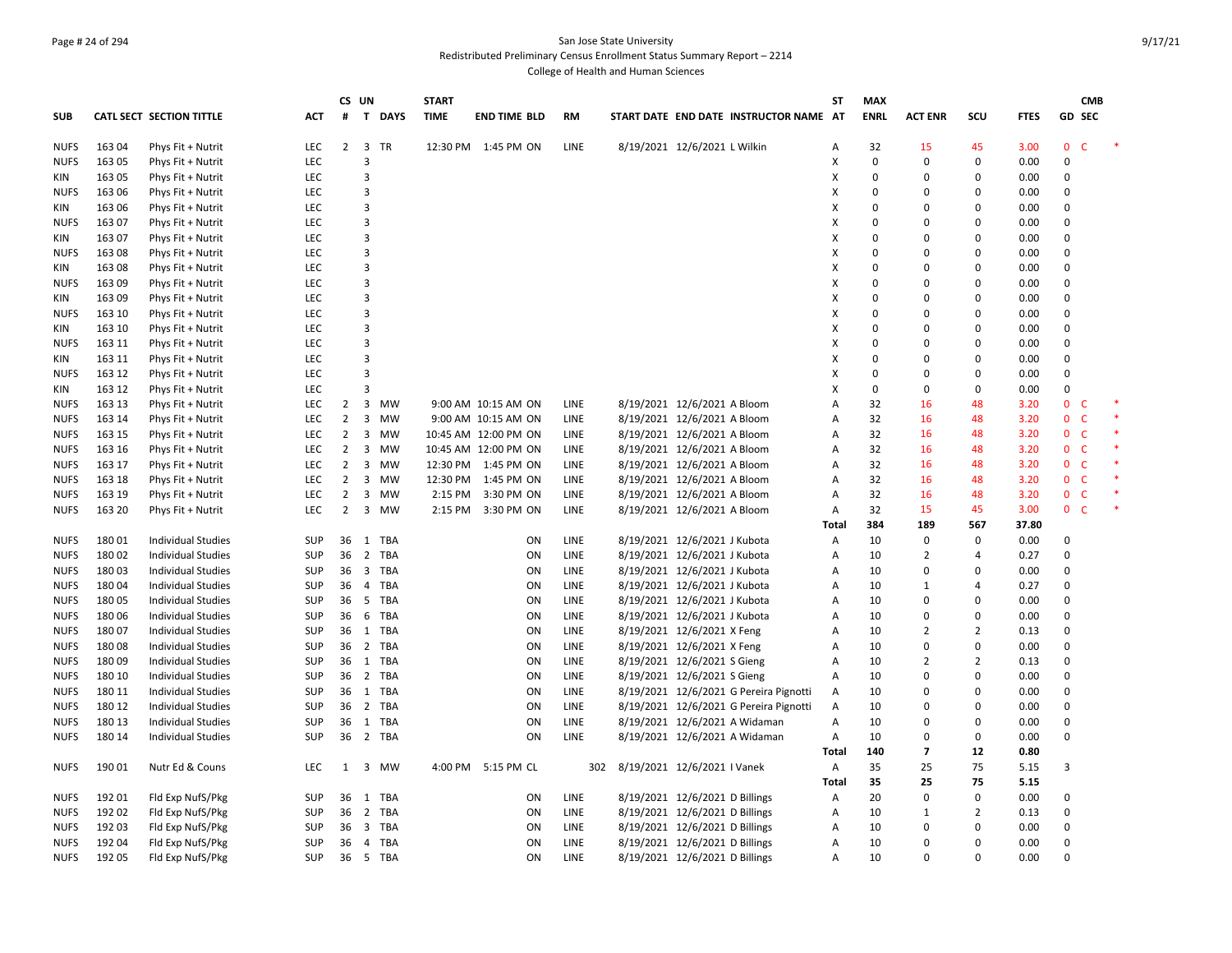#### Page # 25 of 294 San Jose State University Redistributed Preliminary Census Enrollment Status Summary Report – 2214

|             |         |                                            |            |                | CS UN                   |            | <b>START</b> |                     |             |                                |                                                                |                                        | <b>ST</b>      | <b>MAX</b>  |                |                |              |                              | <b>CMB</b> |
|-------------|---------|--------------------------------------------|------------|----------------|-------------------------|------------|--------------|---------------------|-------------|--------------------------------|----------------------------------------------------------------|----------------------------------------|----------------|-------------|----------------|----------------|--------------|------------------------------|------------|
| <b>SUB</b>  |         | <b>CATL SECT SECTION TITTLE</b>            | <b>ACT</b> | #              |                         | T DAYS     | <b>TIME</b>  | <b>END TIME BLD</b> | <b>RM</b>   |                                |                                                                | START DATE END DATE INSTRUCTOR NAME AT |                | <b>ENRL</b> | <b>ACT ENR</b> | SCU            | <b>FTES</b>  | GD SEC                       |            |
| <b>NUFS</b> | 192 06  | Fld Exp NufS/Pkg                           | <b>SUP</b> | 36             |                         | 6 TBA      |              | ON                  | <b>LINE</b> |                                | 8/19/2021 12/6/2021 D Billings                                 |                                        | $\overline{A}$ | 10          | 0              | $\mathbf 0$    | 0.00         | 0                            |            |
| <b>NUFS</b> | 192 07  | Fld Exp NufS/Pkg                           | <b>SUP</b> | 36             | $\overline{2}$          | TBA        |              | ON                  | LINE        |                                | 8/19/2021 12/6/2021 J Kubota                                   |                                        | A              | 10          | 23             | 46             | 3.07         | 0                            |            |
| <b>NUFS</b> | 192 08  | Fld Exp NufS/Pkg                           | <b>SUP</b> | 36             | 2                       | TBA        |              | ON                  | LINE        |                                | 8/19/2021 12/6/2021 E Brown                                    |                                        | A              | 10          | 6              | 12             | 0.80         | $\Omega$                     |            |
| <b>NUFS</b> | 192 09  | Fld Exp NufS/Pkg                           | <b>SUP</b> | 36             | $\overline{2}$          | TBA        |              | ON                  | LINE        |                                | 8/19/2021 12/6/2021 C Haas                                     |                                        | A              | 10          | $\overline{2}$ | 4              | 0.27         | 0                            |            |
| <b>NUFS</b> | 192 10  | Fld Exp NufS/Pkg                           | <b>SUP</b> | 36             | $\overline{4}$          | TBA        |              | ON                  | LINE        |                                |                                                                | 8/19/2021 12/6/2021 F Yambrach         | A              | 10          | 6              | 24             | 1.60         | $\Omega$                     |            |
| <b>NUFS</b> | 192 11  | Fld Exp NufS/Pkg                           | <b>SUP</b> | 36             |                         | 5 TBA      |              | ON                  | LINE        |                                |                                                                | 8/19/2021 12/6/2021 F Yambrach         | A              | 10          | 0              | $\pmb{0}$      | 0.00         | 0                            |            |
| <b>NUFS</b> | 192 12  | Fld Exp NufS/Pkg                           | <b>SUP</b> | 36             |                         | 6 TBA      |              | ON                  | LINE        |                                |                                                                | 8/19/2021 12/6/2021 F Yambrach         | A              | 10          | 0              | $\mathbf 0$    | 0.00         | $\Omega$                     |            |
|             |         |                                            |            |                |                         |            |              |                     |             |                                |                                                                |                                        | <b>Total</b>   | 130         | 38             | 88             | 5.87         |                              |            |
| <b>NUFS</b> | 194 01  | <b>Entrpre Nutrition</b>                   | <b>LEC</b> | $\overline{2}$ |                         | 1 TBA      |              |                     |             |                                |                                                                | 8/19/2021 12/6/2021 K Knoblaugh        | A              | 40          | 16             | 16             | 1.07         | $\Omega$                     |            |
|             |         |                                            |            |                |                         |            |              |                     |             |                                |                                                                |                                        | Total          | 40          | 16             | 16             | 1.07         |                              |            |
| <b>NUFS</b> | 201 01  | Collog Nutr/Fd/Pkg                         | SEM        | 5              | 3 M                     |            |              | 4:00 PM 6:45 PM CCB | 128         | 8/19/2021 12/6/2021 S Chen     |                                                                |                                        | A              | 18          | 10             | 30             | 2.50         | 10                           |            |
|             |         |                                            |            |                |                         |            |              |                     |             |                                |                                                                |                                        | Total          | 18          | 10             | 30             | 2.50         |                              |            |
| <b>NUFS</b> | 21701   | Issues Nutr/Fd/Pkg                         | SEM        | 5              | 3 R                     |            |              | 4:00 PM 6:45 PM CCB | 102         |                                |                                                                | 8/19/2021 12/6/2021 G Pereira Pignotti | $\overline{A}$ | 18          | 14             | 42             | 3.50         | 14                           |            |
|             |         |                                            |            |                |                         |            |              |                     |             |                                |                                                                |                                        | <b>Total</b>   | 18          | 14             | 42             | 3.50         |                              |            |
| <b>NUFS</b> | 219A01  | Adv Nutr and Metab                         | <b>SEM</b> |                | 3                       |            |              |                     |             |                                |                                                                |                                        | X              | $\mathbf 0$ | $\Omega$       | $\mathbf 0$    | 0.00         | 0                            |            |
| <b>NUFS</b> | 219A 02 | Adv Nutr and Metab                         | <b>SEM</b> | 5              | 3 F                     |            |              | 3:00 PM 5:45 PM CCB |             | 102 8/19/2021 12/6/2021 S Chen |                                                                |                                        | $\overline{A}$ | 18          | 11             | 33             | 2.70         | 10                           |            |
|             |         |                                            |            |                |                         |            |              |                     |             |                                |                                                                |                                        | Total          | 18          | 11             | 33             | 2.70         |                              |            |
| <b>NUFS</b> | 220A 01 | Adv Mnt                                    | <b>SEM</b> |                | 3                       |            |              |                     |             |                                |                                                                |                                        | X              | $\mathbf 0$ | 0              | $\mathbf 0$    | 0.00         | 0                            |            |
| <b>NUFS</b> | 220A 02 | Adv Mnt                                    | SEM        | 5              | $3 \, M$                |            |              | 6:00 PM 8:45 PM ON  | LINE        |                                | 8/19/2021 12/6/2021 J Berta                                    |                                        | A              | 18          | 10             | 30             | 2.35         | $\overline{7}$               |            |
|             |         |                                            |            |                |                         |            |              |                     |             |                                |                                                                |                                        | Total          | 18          | 10             | 30             | 2.35         |                              |            |
| <b>NUFS</b> | 260 01  | Mitidis Hith Promo                         | SEM        |                | 3                       |            |              |                     |             |                                |                                                                |                                        | X              | $\mathbf 0$ | 0              | $\pmb{0}$      | 0.00         | 0                            |            |
| <b>HPRF</b> | 260 01  | Mitidis Hith Promo                         | <b>SEM</b> |                | 3                       |            |              |                     |             |                                |                                                                |                                        | X              | $\mathbf 0$ | 0              | 0              | 0.00         | $\Omega$                     |            |
| <b>GERO</b> | 260 01  | <b>Mitidis Hith Promo</b>                  | <b>SEM</b> |                | $\overline{\mathbf{3}}$ |            |              |                     |             |                                |                                                                |                                        | X              | $\mathbf 0$ | 0              | $\mathbf 0$    | 0.00         | 0                            |            |
| <b>NUFS</b> | 260 02  | Mitidis Hith Promo                         | <b>SEM</b> | 5              | 3 <sub>T</sub>          |            |              | 6:00 PM 8:45 PM ON  | LINE        |                                | 8/19/2021 12/6/2021 S Spencer                                  |                                        | A              | 18          | 14             | 42             | 3.10         | 6<br>-C                      |            |
| <b>HPRF</b> | 260 02  | Mitidis Hith Promo                         | SEM        | 5              | 3 <sub>T</sub>          |            | 6:00 PM      | 8:45 PM ON          | LINE        |                                |                                                                |                                        | A              | $\mathsf 0$ | $\mathbf{0}$   | $\mathbf{0}$   | 0.00         | $\mathbf{0}$<br>$\mathsf{C}$ |            |
| <b>GERO</b> | 260 02  | Mitidis Hith Promo                         | SEM        | 5 <sup>5</sup> | 3 <sub>1</sub>          |            |              | 6:00 PM 8:45 PM ON  | LINE        |                                | 8/19/2021 12/6/2021 S Spencer<br>8/19/2021 12/6/2021 S Spencer |                                        | A              | $\mathbf 0$ | $\mathbf{0}$   | $\mathbf 0$    | 0.00         | $\mathbf{0}$<br>-C           |            |
|             |         |                                            |            |                |                         |            |              |                     |             |                                |                                                                |                                        | <b>Total</b>   | 18          | 14             | 42             | 3.10         |                              |            |
| <b>NUFS</b> | 280A01  |                                            | <b>SUP</b> | 25             | 1                       | W          |              | 5:00 PM 5:50 PM ON  | LINE        |                                | 8/19/2021 12/6/2021 K Mauldin                                  |                                        | A              | 18          | 8              | 8              |              | 5                            |            |
|             | 280A02  | Dietetic Internship<br>Dietetic Internship | <b>SUP</b> | 25             |                         | 3 TBA      |              | ON                  | <b>LINE</b> |                                |                                                                |                                        |                | 10          | $\Omega$       | $\Omega$       | 0.62<br>0.00 | $\Omega$                     |            |
| <b>NUFS</b> |         |                                            |            |                | 6                       |            |              | ON                  | LINE        |                                | 8/19/2021 12/6/2021 K Mauldin<br>8/19/2021 12/6/2021 K Mauldin |                                        | A              | 10          | 0              | $\Omega$       |              | 0                            |            |
| <b>NUFS</b> | 280A03  | Dietetic Internship                        | <b>SUP</b> | 25             |                         | TBA        |              | ON                  | <b>LINE</b> |                                |                                                                |                                        | A              | 10          | 0              | $\Omega$       | 0.00         | 0                            |            |
| <b>NUFS</b> | 280A04  | Dietetic Internship                        | <b>SUP</b> | 25             |                         | 9 TBA      |              |                     |             |                                | 8/19/2021 12/6/2021 K Mauldin                                  |                                        | A              |             | $\Omega$       | 0              | 0.00         |                              |            |
| <b>NUFS</b> | 280A05  | Dietetic Internship                        | <b>SUP</b> | 25             | 12                      | <b>TBA</b> |              | ON                  | LINE        |                                | 8/19/2021 12/6/2021 K Mauldin                                  |                                        | A              | 10          |                |                | 0.00         | 0                            |            |
| <b>NUFS</b> | 280A06  | Dietetic Internship                        | <b>SUP</b> | 25             | 6                       | TBA        |              | ON                  | LINE        |                                |                                                                | 8/19/2021 12/6/2021 G Pereira Pignotti | A              | 10          | $\Omega$       | $\mathbf 0$    | 0.00         | $\Omega$                     |            |
| <b>NUFS</b> | 280A 07 | Dietetic Internship                        | <b>SUP</b> | 25             |                         | 12 TBA     |              | ON                  | LINE        |                                |                                                                | 8/19/2021 12/6/2021 G Pereira Pignotti | A              | 10          | 0              | 0              | 0.00         | 0                            |            |
| <b>NUFS</b> | 280A08  | Dietetic Internship                        | <b>SUP</b> | 25             |                         | 6 TBA      |              | ON                  | LINE        |                                |                                                                | 8/19/2021 12/6/2021 A Widaman          | A              | 10          | $\Omega$       | 0              | 0.00         | $\Omega$                     |            |
| <b>NUFS</b> | 280A09  | Dietetic Internship                        | <b>SUP</b> | 25             |                         | 12 TBA     |              | ON                  | LINE        |                                |                                                                | 8/19/2021 12/6/2021 A Widaman          | Α              | 10          | 0              | 0              | 0.00         | 0                            |            |
| <b>NUFS</b> | 280A 10 | Dietetic Internship                        | <b>SUP</b> | 25             |                         | 6 TBA      |              | ON                  | LINE        |                                | 8/19/2021 12/6/2021 A Wagle                                    |                                        | A              | 10          | 0              | 0              | 0.00         | $\Omega$                     |            |
| <b>NUFS</b> | 280A 11 | Dietetic Internship                        | <b>SUP</b> |                |                         | 25 12 TBA  |              | ON                  | LINE        |                                | 8/19/2021 12/6/2021 A Wagle                                    |                                        | A              | 10          | $\Omega$       | $\Omega$       | 0.00         | $\Omega$                     |            |
|             |         |                                            |            |                |                         |            |              |                     |             |                                |                                                                |                                        | Total          | 118         | 8              | 8              | 0.62         |                              |            |
| <b>NUFS</b> | 298 01  | <b>Special Studies</b>                     | <b>SUP</b> | 25             |                         | 1 TBA      |              | ON                  | <b>LINE</b> |                                | 8/19/2021 12/6/2021 E Brown                                    |                                        | Α              | 10          | $\mathbf{1}$   | $\mathbf{1}$   | 0.08         | $\mathbf{1}$                 |            |
| <b>NUFS</b> | 298 02  | <b>Special Studies</b>                     | SUP        | 25             |                         | 2 TBA      |              | ON                  | LINE        |                                | 8/19/2021 12/6/2021 E Brown                                    |                                        | A              | 10          | $\Omega$       | $\pmb{0}$      | 0.00         | 0                            |            |
| <b>NUFS</b> | 298 03  | <b>Special Studies</b>                     | <b>SUP</b> | 25             |                         | 3 TBA      |              | ON                  | <b>LINE</b> |                                | 8/19/2021 12/6/2021 E Brown                                    |                                        | A              | 10          | $\Omega$       | $\mathbf 0$    | 0.00         | $\mathbf 0$                  |            |
| <b>NUFS</b> | 298 04  | <b>Special Studies</b>                     | <b>SUP</b> | 25             |                         | 1 TBA      |              | ON                  | <b>LINE</b> |                                | 8/19/2021 12/6/2021 X Feng                                     |                                        | A              | 10          | 1              | 1              | 0.08         | $\mathbf{1}$                 |            |
| <b>NUFS</b> | 298 05  | <b>Special Studies</b>                     | <b>SUP</b> | 25             |                         | 2 TBA      |              | ON                  | <b>LINE</b> |                                | 8/19/2021 12/6/2021 X Feng                                     |                                        | A              | 10          | $\Omega$       | $\mathbf 0$    | 0.00         | $\mathbf 0$                  |            |
| <b>NUFS</b> | 298 06  | <b>Special Studies</b>                     | SUP        | 25             |                         | 3 TBA      |              | ON                  | <b>LINE</b> |                                | 8/19/2021 12/6/2021 X Feng                                     |                                        | A              | 10          | $\Omega$       | $\Omega$       | 0.00         | $\mathbf 0$                  |            |
| <b>NUFS</b> | 298 07  | <b>Special Studies</b>                     | <b>SUP</b> | 25             |                         | 1 TBA      |              | ON                  | <b>LINE</b> |                                | 8/19/2021 12/6/2021 S Gieng                                    |                                        | $\overline{A}$ | 10          | 0              | $\Omega$       | 0.00         | 0                            |            |
| <b>NUFS</b> | 298 08  | <b>Special Studies</b>                     | <b>SUP</b> | 25             |                         | 2 TBA      |              | ON                  | LINE        |                                | 8/19/2021 12/6/2021 S Gieng                                    |                                        | A              | 10          | $\mathbf{1}$   | $\overline{2}$ | 0.17         | $\mathbf{1}$                 |            |
| <b>NUFS</b> | 298 09  | <b>Special Studies</b>                     | <b>SUP</b> |                |                         | 25 3 TBA   |              | ON                  | LINE        |                                | 8/19/2021 12/6/2021 S Gieng                                    |                                        | $\overline{A}$ | 10          | $\Omega$       | $\Omega$       | 0.00         | $\Omega$                     |            |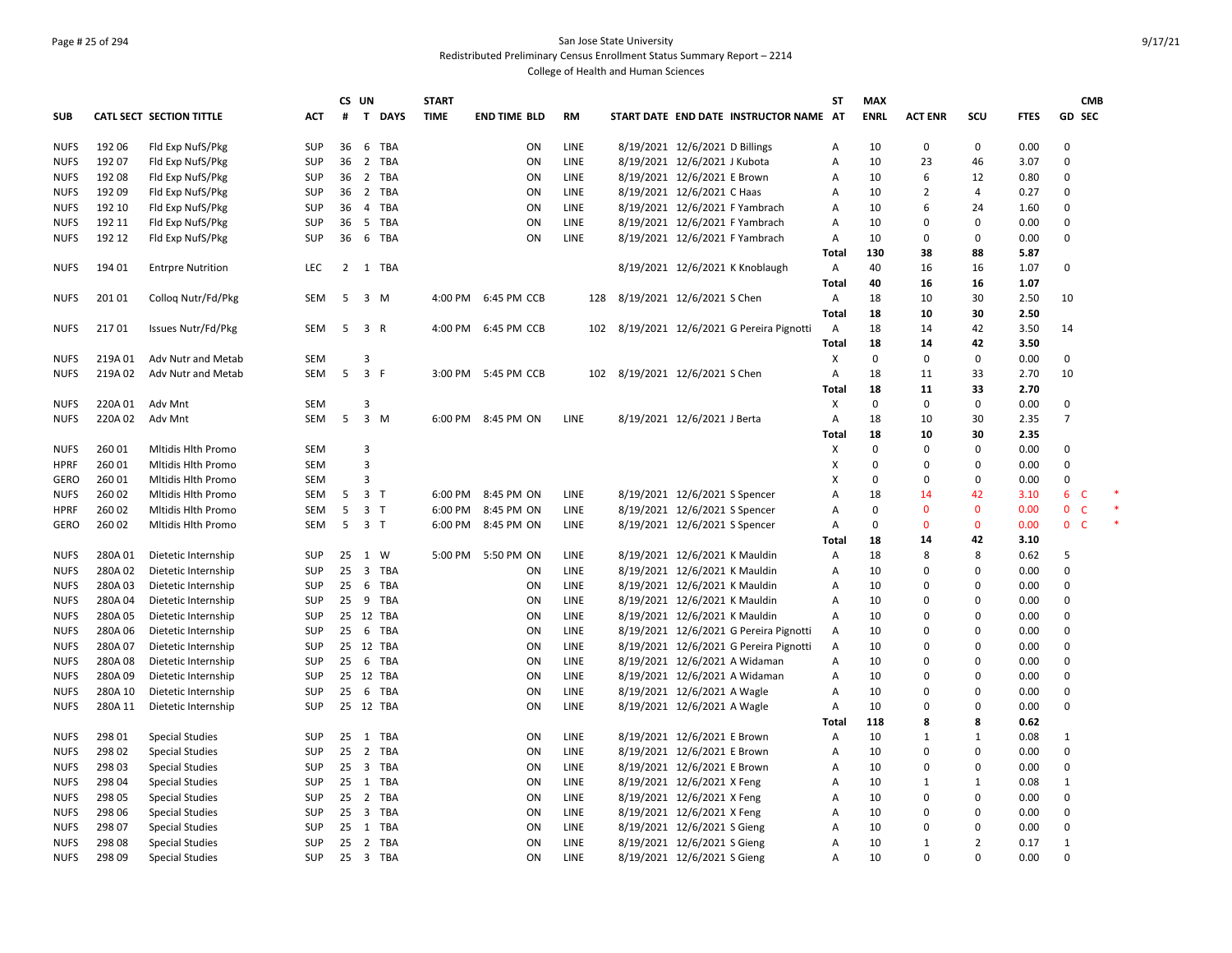#### Page # 26 of 294 San Jose State University Redistributed Preliminary Census Enrollment Status Summary Report – 2214

|             |                  |                          |            | CS UN              |                                       | <b>START</b> |                     |             |                                                             | <b>ST</b>    | <b>MAX</b>  |                      |                         |                | <b>CMB</b>                  |
|-------------|------------------|--------------------------|------------|--------------------|---------------------------------------|--------------|---------------------|-------------|-------------------------------------------------------------|--------------|-------------|----------------------|-------------------------|----------------|-----------------------------|
| <b>SUB</b>  |                  | CATL SECT SECTION TITTLE | <b>ACT</b> |                    | # T DAYS                              | <b>TIME</b>  | <b>END TIME BLD</b> | <b>RM</b>   | START DATE END DATE INSTRUCTOR NAME AT                      |              | <b>ENRL</b> | <b>ACT ENR</b>       | SCU                     | <b>FTES</b>    | GD SEC                      |
| <b>NUFS</b> | 298 10           | <b>Special Studies</b>   | SUP        |                    | 25 1 TBA                              |              | ON                  | LINE        | 8/19/2021 12/6/2021 J Kubota                                | А            | 10          | 1                    | 1                       | 0.08           | 1                           |
| <b>NUFS</b> | 298 11           | <b>Special Studies</b>   | SUP        | 25                 | $\overline{2}$<br><b>TBA</b>          |              | ON                  | LINE        | 8/19/2021 12/6/2021 J Kubota                                | А            | 10          | 0                    | $\Omega$                | 0.00           | $\mathbf 0$                 |
| <b>NUFS</b> | 298 12           | <b>Special Studies</b>   | SUP        |                    | 25 3 TBA                              |              | ON                  | LINE        | 8/19/2021 12/6/2021 J Kubota                                | А            | 10          | 0                    | 0                       | 0.00           | 0                           |
| <b>NUFS</b> | 298 13           | <b>Special Studies</b>   | SUP        | 25                 | 1 TBA                                 |              | ON                  | <b>LINE</b> | 8/19/2021 12/6/2021 K Mauldin                               | A            | 10          | 3                    | 3                       | 0.25           | $\overline{3}$              |
| <b>NUFS</b> | 298 14           | <b>Special Studies</b>   | SUP        |                    | 25 2 TBA                              |              | ON                  | LINE        | 8/19/2021 12/6/2021 K Mauldin                               | A            | 10          | $\Omega$             | 0                       | 0.00           | $\mathbf 0$                 |
| <b>NUFS</b> | 298 15           | <b>Special Studies</b>   | SUP        | 25                 | $\overline{\mathbf{3}}$<br><b>TBA</b> |              | ON                  | <b>LINE</b> | 8/19/2021 12/6/2021 K Mauldin                               | A            | 10          | $\Omega$             | $\Omega$                | 0.00           | $\mathbf 0$                 |
| <b>NUFS</b> | 298 16           | <b>Special Studies</b>   | SUP        |                    | 25 1 TBA                              |              | ON                  | LINE        | 8/19/2021 12/6/2021 G Pereira Pignotti                      | Α            | 10          | $\overline{2}$       | $\overline{2}$          | 0.17           | $\overline{2}$              |
| <b>NUFS</b> | 298 17           | <b>Special Studies</b>   | SUP        |                    | 25 2 TBA                              |              | ON                  | LINE        | 8/19/2021 12/6/2021 G Pereira Pignotti                      | Α            | 10          | 0                    | $\Omega$                | 0.00           | 0                           |
| <b>NUFS</b> | 298 18           | <b>Special Studies</b>   | SUP        | $25 \quad 3$       | TBA                                   |              | ON                  | LINE        | 8/19/2021 12/6/2021 G Pereira Pignotti                      | Α            | 10          | 0                    | $\Omega$                | 0.00           | $\mathbf 0$                 |
| <b>NUFS</b> | 298 19           | <b>Special Studies</b>   | SUP        |                    | 25 1 TBA                              |              | ON                  | LINE        | 8/19/2021 12/6/2021 E Tang                                  | А            | 10          | 0                    | $\Omega$                | 0.00           | 0                           |
| <b>NUFS</b> | 298 20           | <b>Special Studies</b>   | SUP        | 25 <sub>2</sub>    | <b>TBA</b>                            |              | ON                  | LINE        | 8/19/2021 12/6/2021 E Tang                                  | А            | 10          | 0                    | $\Omega$                | 0.00           | $\mathbf 0$                 |
| <b>NUFS</b> | 298 21           | <b>Special Studies</b>   | SUP        |                    | 25 3 TBA                              |              | ON                  | LINE        | 8/19/2021 12/6/2021 E Tang                                  | А            | 10          | $\Omega$             | $\Omega$                | 0.00           | $\mathbf 0$                 |
| <b>NUFS</b> | 298 22           | <b>Special Studies</b>   | SUP        | 25                 | 1 TBA                                 |              | ON                  | <b>LINE</b> | 8/19/2021 12/6/2021 A Widaman                               | A            | 10          | $\Omega$             | $\Omega$                | 0.00           | $\mathbf 0$                 |
| <b>NUFS</b> | 298 23           | <b>Special Studies</b>   | SUP        |                    | 25 2 TBA                              |              | ON                  | LINE        | 8/19/2021 12/6/2021 A Widaman                               | А            | 10          | $\mathbf 0$          | $\Omega$                | 0.00           | $\mathbf 0$                 |
| <b>NUFS</b> | 298 24           | <b>Special Studies</b>   | SUP        | 25                 | $\overline{\mathbf{3}}$<br><b>TBA</b> |              | ON                  | LINE        | 8/19/2021 12/6/2021 A Widaman                               | А            | 10          | $\Omega$             | 0                       | 0.00           | $\mathbf 0$                 |
| <b>NUFS</b> | 298 25           | <b>Special Studies</b>   | SUP        |                    | 25 1 TBA                              |              | ON                  | <b>LINE</b> | 8/19/2021 12/6/2021 A Wagle                                 | A            | 10          | $\Omega$             | $\Omega$                | 0.00           | $\mathbf 0$                 |
| <b>NUFS</b> | 298 26           | <b>Special Studies</b>   | SUP        | 25                 | $\overline{2}$<br>TBA                 |              | ON                  | LINE        | 8/19/2021 12/6/2021 A Wagle                                 | А            | 10          | $\mathbf 0$          | $\Omega$                | 0.00           | 0                           |
| <b>NUFS</b> | 298 27           | <b>Special Studies</b>   | SUP        |                    | 25 3 TBA                              |              | ON                  | LINE        | 8/19/2021 12/6/2021 A Wagle                                 | А            | 10          | 0                    | $\mathbf 0$             | 0.00           | $\mathbf 0$                 |
|             |                  |                          |            |                    |                                       |              |                     |             |                                                             | Total        | 270         | 9                    | 10                      | 0.83           |                             |
| <b>NUFS</b> | 299 01           | Mas Thesis or Proj       | SUP        |                    | 25 1 TBA                              |              | ON                  | LINE        | 8/19/2021 12/6/2021 X Feng                                  | Α            | 10          | $\mathbf{1}$         | 1                       | 0.08           | 1                           |
| <b>NUFS</b> | 299 02           | Mas Thesis or Proj       | SUP        | 25                 | $\overline{2}$<br>TBA                 |              | ON                  | LINE        | 8/19/2021 12/6/2021 X Feng                                  | А            | 10          | $\Omega$             | $\mathbf 0$             | 0.00           | $\mathbf 0$                 |
| <b>NUFS</b> | 299 03           | Mas Thesis or Proj       | SUP        | $25 \quad 3$       | <b>TBA</b>                            |              | ON                  | LINE        | 8/19/2021 12/6/2021 X Feng                                  | А            | 10          | $\Omega$             | 0                       | 0.00           | $\mathbf 0$                 |
| <b>NUFS</b> | 299 04           | Mas Thesis or Proj       | SUP        | 25                 | 1 TBA                                 |              | ON                  | LINE        | 8/19/2021 12/6/2021 S Gieng                                 | А            | 10          | $\overline{2}$       | $\overline{2}$          | 0.17           | $\overline{2}$              |
| <b>NUFS</b> | 299 05           | Mas Thesis or Proj       | SUP        | $25 \quad 2$       | TBA                                   |              | ON                  | LINE        | 8/19/2021 12/6/2021 S Gieng                                 | А            | 10          | 0                    | $\Omega$                | 0.00           | 0                           |
| <b>NUFS</b> | 299 06           | Mas Thesis or Proj       | SUP        |                    | 25 3 TBA                              |              | ON                  | LINE        | 8/19/2021 12/6/2021 S Gieng                                 | A            | 10          | $\mathbf{1}$         | 3                       | 0.25           | $\mathbf{1}$                |
| <b>NUFS</b> | 299 07           | Mas Thesis or Proj       | SUP        | $25 \quad 1$       | TBA                                   |              | ON                  | LINE        | 8/19/2021 12/6/2021 X Liu                                   | А            | 10          | 0                    | $\Omega$                | 0.00           | $\mathbf 0$                 |
| <b>NUFS</b> | 299 08           | Mas Thesis or Proj       | SUP        |                    | 25 2 TBA                              |              | ON                  | LINE        | 8/19/2021 12/6/2021 X Liu                                   | A            | 10          | $\Omega$             | $\Omega$                | 0.00           | $\mathbf 0$                 |
| <b>NUFS</b> | 299 09           | Mas Thesis or Proj       | SUP        | $25 \quad 3$       | <b>TBA</b>                            |              | ON                  | LINE        | 8/19/2021 12/6/2021 X Liu                                   | A            | 10          | $\Omega$             | $\Omega$                | 0.00           | $\mathbf 0$                 |
| <b>NUFS</b> | 299 10           | Mas Thesis or Proj       | SUP        |                    | 25 1 TBA                              |              | ON                  | LINE        | 8/19/2021 12/6/2021 K Mauldin                               | A            | 10          | $\mathbf{1}$         | 1                       | 0.08           | $\mathbf{1}$                |
| <b>NUFS</b> | 299 11           | Mas Thesis or Proj       | SUP        | 25                 | 2<br><b>TBA</b>                       |              | ON                  | <b>LINE</b> | 8/19/2021 12/6/2021 K Mauldin                               | A            | 10          | $\Omega$             | $\Omega$                | 0.00           | $\mathbf 0$                 |
| <b>NUFS</b> | 299 12           | Mas Thesis or Proj       | SUP        | 25                 | $\overline{\mathbf{3}}$<br>TBA        |              | ON                  | LINE        | 8/19/2021 12/6/2021 K Mauldin                               | А            | 10          | 0                    | $\Omega$                | 0.00           | $\mathbf 0$                 |
| <b>NUFS</b> | 299 13           | Mas Thesis or Proj       | SUP        | 25                 | <b>TBA</b><br>1                       |              | ON                  | LINE        | 8/19/2021 12/6/2021 G Pereira Pignotti                      | A            | 10          | 3                    | 3                       | 0.25           | 3                           |
| <b>NUFS</b> | 299 14           | Mas Thesis or Proj       | SUP        | 25                 | 2 TBA                                 |              | ON                  | LINE        | 8/19/2021 12/6/2021 G Pereira Pignotti                      | Α            | 10          | $\mathbf{1}$         | $\overline{2}$          | 0.17           | $\mathbf{1}$                |
| <b>NUFS</b> | 299 15           | Mas Thesis or Proj       | SUP        | 25                 | 3<br><b>TBA</b>                       |              | ON                  | LINE        | 8/19/2021 12/6/2021 G Pereira Pignotti                      | Α            | 10          | $\overline{2}$       | 6                       | 0.50           | $\overline{2}$              |
| <b>NUFS</b> | 299 16           | Mas Thesis or Proj       | SUP        |                    | 25 1 TBA                              |              | ON                  | LINE        | 8/19/2021 12/6/2021 E Tang                                  | А            | 10          | 0                    | $\mathbf 0$<br>$\Omega$ | 0.00           | $\mathbf 0$                 |
| <b>NUFS</b> | 299 17           | Mas Thesis or Proj       | SUP        | 25                 | 2 TBA                                 |              | ON                  | LINE        | 8/19/2021 12/6/2021 E Tang                                  | А            | 10          | $\Omega$<br>$\Omega$ |                         | 0.00           | $\mathbf 0$                 |
| <b>NUFS</b> | 299 18<br>299 19 | Mas Thesis or Proj       | SUP        | $25 \quad 3$<br>25 | TBA<br>1 TBA                          |              | ON                  | LINE        | 8/19/2021 12/6/2021 E Tang<br>8/19/2021 12/6/2021 A Widaman | А            | 10<br>10    | $\mathbf{1}$         | $\Omega$                | 0.00           | $\mathbf 0$<br>$\mathbf{1}$ |
| <b>NUFS</b> | 299 20           | Mas Thesis or Proj       | SUP        |                    | TBA                                   |              | ON                  | LINE        |                                                             | А            |             | $\mathbf{1}$         | 1<br>$\overline{2}$     | 0.08           | $\mathbf{1}$                |
| <b>NUFS</b> | 299 21           | Mas Thesis or Proj       | SUP        | 25                 | $\overline{2}$<br>25 3 TBA            |              | ON                  | LINE        | 8/19/2021 12/6/2021 A Widaman                               | А            | 10<br>10    |                      | $\Omega$                | 0.17           | $\mathbf 0$                 |
| <b>NUFS</b> | 299 22           | Mas Thesis or Proj       | SUP        |                    | <b>TBA</b>                            |              | ON                  | LINE        | 8/19/2021 12/6/2021 A Widaman                               | Α            | 10          | 0                    | $\Omega$                | 0.00           | $\mathbf 0$                 |
| <b>NUFS</b> |                  | Mas Thesis or Proj       | SUP        | $25 \quad 1$       |                                       |              | ON                  | LINE        | 8/19/2021 12/6/2021 A Wagle                                 | А            |             | 0                    | $\Omega$                | 0.00           |                             |
| <b>NUFS</b> | 299 23           | Mas Thesis or Proj       | SUP        | 25 <sub>2</sub>    | <b>TBA</b>                            |              | ON                  | LINE        | 8/19/2021 12/6/2021 A Wagle                                 | А            | 10          | 0                    |                         | 0.00           | $\mathbf 0$                 |
| <b>NUFS</b> | 299 24           | Mas Thesis or Proj       | SUP        |                    | 25 3 TBA                              |              | ON                  | LINE        | 8/19/2021 12/6/2021 A Wagle                                 | Α            | 10          | 0                    | 0                       | 0.00           | $\mathbf 0$                 |
|             |                  |                          |            |                    |                                       |              |                     |             |                                                             | <b>Total</b> | 240         | 13                   | 21                      | 1.75           |                             |
| PKG         | 107 01           | Prin of Packaging        | <b>LEC</b> | 2                  | 3<br>- F                              | 1:30 PM      | 4:15 PM ON          | LINE        | 8/19/2021 12/6/2021 F Yambrach                              | A<br>Total   | 65<br>65    | 71<br>71             | 213<br>213              | 14.20<br>14.20 | $\mathbf 0$                 |
| PKG         | 120 01           | Artios CAD for PKG       | SEM        | $\overline{2}$     | 3 F                                   |              | 9:30 AM 11:10 AM    |             | 8/19/2021 12/6/2021 X Liu                                   | Α            | 15          | 9                    | 18                      | 1.80           | 0                           |
| PKG         | 120 02           |                          | <b>ACT</b> |                    | 13 0 F                                |              |                     |             | 8/19/2021 12/6/2021 X Liu                                   |              | 15          | q                    | $\mathsf{q}$            | 0.00           | $\Omega$                    |
|             |                  | Artios CAD for PKG       |            |                    |                                       |              | 11:15 AM  1:15 PM   |             |                                                             | A            |             |                      |                         |                |                             |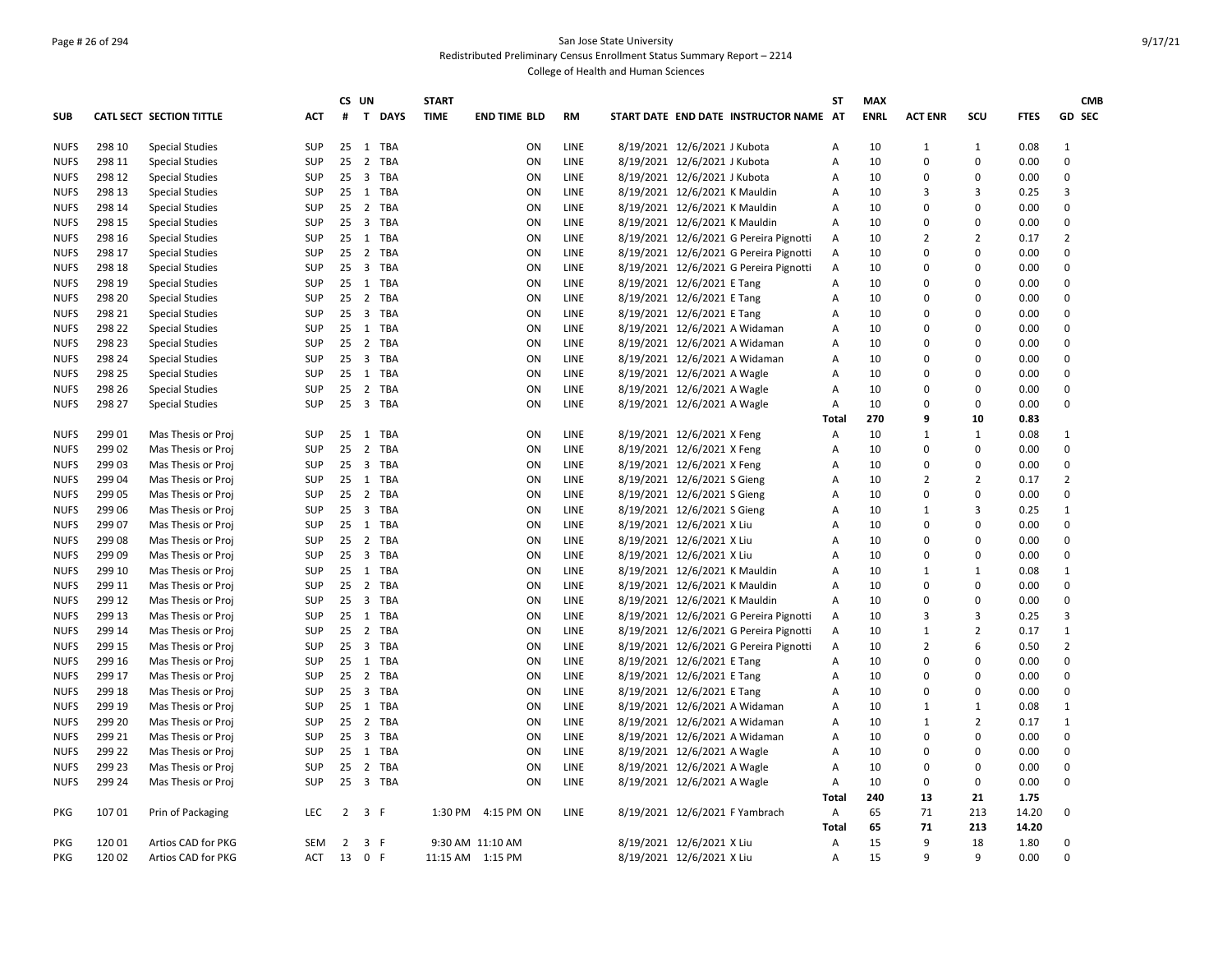#### Page # 27 of 294 San Jose State University Redistributed Preliminary Census Enrollment Status Summary Report – 2214 College of Health and Human Sciences

**SUB CATL SECT SECTION TITTLE ACT CS UN # T DAYS START TIME END TIME BLD RM START DATE END DATE INSTRUCTOR NAME AT ST MAX ENRL ACT ENR SCU FTES GD CMB SEC Total 30 18 27 1.80** PKG 141A 01 Pkg Materials I LEC 2 3 T 2:15 PM 3:55 PM 8/19/2021 12/6/2021 X Liu A 20 10 20 2.00 0 PKG 141A 02 Pkg Materials I ACT 7 0 R 2:15 PM 4:00 PM 8/19/2021 12/6/2021 X Liu A 20 10 10 0.00 0 **Total 40 20 30 2.00** PKG 146 01 Medical Device Pkg LEC 2 3 M 10:45 AM 12:25 PM 8/19/2021 12/6/2021 E Tang A 20 10 20 2.00 0 PKG 14602 Medical Device Pkg ACT 7 0 W 10:45 AM 12:30 PM 8/19/2021 12/6/2021 E Tang A 20 10 10 0.00 0 **Total 40 20 30 2.00** PKG 156 01 Pkg Mchnry Systems LEC 2 3 T 10:45 AM 12:25 PM 8/19/2021 12/6/2021 X Liu A 20 10 20 2.00 0 PKG 15602 Pkg Mchnry Systems ACT 7 0 R 10:45 AM 12:30 PM 8/19/2021 12/6/2021 X Liu A 20 10 10 0.00 0 **Total 40 20 30 2.00** PKG 15901 Pkg Mtrl Hndlng Dist LEC 2 3 MW 2:15 PM 3:30 PM 8/19/2021 12/6/2021 E Tang A 20 9 27 1.80 0 **Total 20 9 27 1.80** PKG 160 01 Haz Mat Packaging LEC 2 3 T 5:00 PM 6:40 PM 8/19/2021 12/6/2021 E Tang A 20 6 12 1.20 0 PKG 16002 Haz Mat Packaging ACT 13 0 R 5:00 PM 6:45 PM 8/19/2021 12/6/2021 E Tang A 20 6 6 0.00 0 **Total 40 12 18 1.20** PKG 18001 Individual Studies 50 SUP 36 1 TBA CON LINE 8/19/2021 12/6/2021 E Tang A 10 0 0 0.00 0 PKG 18002 Individual Studies 50 SUP 36 2 TBA CON LINE 8/19/2021 12/6/2021 E Tang A 10 0 0 0.00 0 PKG 18003 Individual Studies 50 SUP 36 3 TBA 6 00 CON LINE 8/19/2021 12/6/2021 E Tang A 10 0 0 0.00 0 PKG 18004 Individual Studies 50 SUP 36 4 TBA CON LINE 8/19/2021 12/6/2021 E Tang A 10 0 0 0.00 0 PKG 18005 Individual Studies 50 SUP 36 5 TBA CON LINE 8/19/2021 12/6/2021 E Tang A 10 0 0 0.00 0 PKG 180 06 Individual Studies SUP 6 X 0 0 0 0.00 0 **Total 50 0 0 0.00**

**Nutrition, Food Science & Packaging Total 4970 3272 8673 583.40**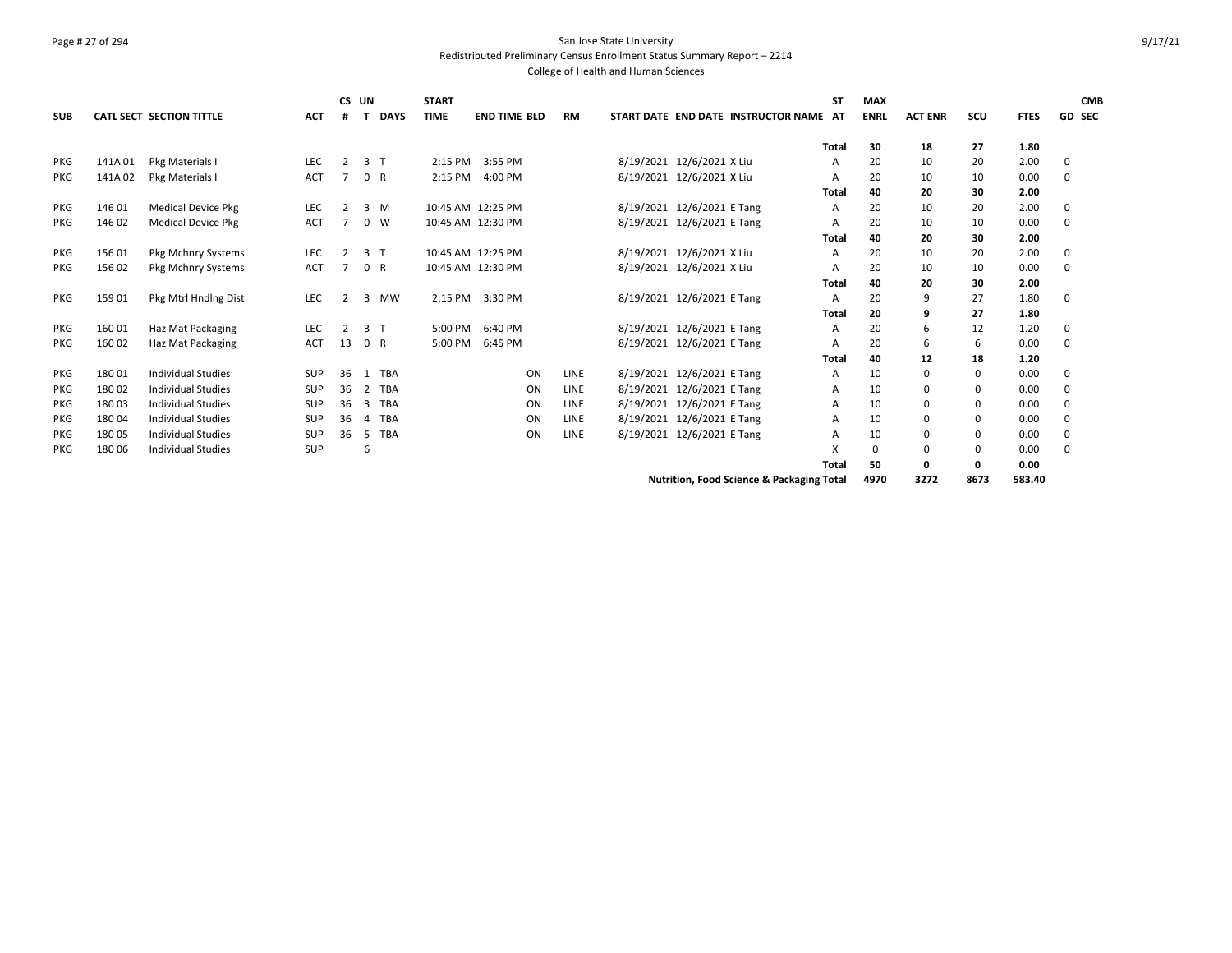# Page # 28 of 294 San Jose State University

Redistributed Preliminary Census Enrollment Status Summary Report – 2214

|             |                             |                          |            |                | CS UN                   |                | <b>START</b> |                       |           |                                        | ST                | <b>MAX</b>  |                |             |                | <b>CMB</b>    |
|-------------|-----------------------------|--------------------------|------------|----------------|-------------------------|----------------|--------------|-----------------------|-----------|----------------------------------------|-------------------|-------------|----------------|-------------|----------------|---------------|
| <b>SUB</b>  |                             | CATL SECT SECTION TITTLE | АСТ        | #              |                         | T DAYS         | <b>TIME</b>  | <b>END TIME BLD</b>   | <b>RM</b> | START DATE END DATE INSTRUCTOR NAME AT |                   | <b>ENRL</b> | <b>ACT ENR</b> | scu         | <b>FTES</b>    | <b>GD SEC</b> |
|             | <b>Occupational Therapy</b> |                          |            |                |                         |                |              |                       |           |                                        |                   |             |                |             |                |               |
| OCTH        |                             | 201A 01 Field Work Exper | <b>SUP</b> | 25             |                         | 6 TBA          |              | ON                    | LINE      | 8/19/2021 12/6/2021 C Arada            | A                 | 20          | 5              | 30          | 2.50           | 5             |
|             |                             |                          |            |                |                         |                |              |                       |           |                                        | <b>Total</b>      | 20          | 5              | 30          | 2.50           |               |
| OCTH        | 201B 01                     | Adv Field Wrk Exp        | <b>SUP</b> | 25             |                         | 6 TBA          |              | ON                    | LINE      | 8/19/2021 12/6/2021 C Arada            | Α<br><b>Total</b> | 78<br>78    | 69<br>69       | 414<br>414  | 34.50<br>34.50 | 69            |
| OCTH        | 210 01                      | Sem in Occup Therapy     | <b>LEC</b> | $\overline{2}$ |                         | 2 M            | 5:00 PM      | 6:45 PM ON            | LINE      | 8/19/2021 12/6/2021 R McLaughlin       | Α                 | 38          | 16             | 32          | 2.67           | 16            |
|             |                             |                          |            |                |                         |                |              |                       |           |                                        | Total             | 38          | 16             | 32          | 2.67           |               |
| OCTH        | 21101                       | Hist Theory OT           | LEC        | $\overline{2}$ |                         | 3 M            | 1:30 PM      | 4:15 PM ON            | LINE      | 8/19/2021 12/6/2021 L Arabit           | Α                 | 28          | 28             | 84          | 7.00           | 28            |
| OCTH        | 21102                       | Hist Theory OT           | <b>LEC</b> | $\overline{2}$ |                         | $3 \, M$       |              | 1:30 PM 4:15 PM ON    | LINE      | 8/19/2021 12/6/2021 C Fang             | A                 | 28          | 26             | 78          | 6.50           | 26            |
| <b>OCTH</b> | 21103                       | Hist Theory OT           | LEC        | $\overline{2}$ |                         | 3 W            |              | 9:00 AM 11:45 AM ON   | LINE      | 8/19/2021 12/6/2021 C Chio             | A                 | 28          | 28             | 84          | 7.00           | 28            |
|             |                             |                          |            |                |                         |                |              |                       |           |                                        | Total             | 84          | 82             | 246         | 20.50          |               |
| OCTH        | 21201                       | Lifespan occupat         | <b>LEC</b> |                | $\overline{3}$          |                |              |                       |           |                                        | X                 | 0           | $\Omega$       | $\mathbf 0$ | 0.00           | 0             |
| <b>OCTH</b> | 21202                       | Lifespan occupat         | <b>LEC</b> | $\overline{2}$ | 3                       | R              |              | 9:00 AM 11:45 AM CCB  | 101       | 8/19/2021 12/6/2021 C Boitano          | A                 | 28          | 27             | 81          | 6.75           | 27            |
| OCTH        | 21203                       | Lifespan occupat         | <b>LEC</b> |                | з                       |                |              |                       |           |                                        | X                 | $\mathbf 0$ | $\mathbf 0$    | $\mathbf 0$ | 0.00           | 0             |
| OCTH        | 21204                       | Lifespan occupat         | <b>LEC</b> | $\overline{2}$ |                         | 3 M            |              | 8:30 AM 11:15 AM HB   | 106       | 8/19/2021 12/6/2021 M Kaye             | A                 | 28          | 28             | 84          | 7.00           | 28            |
| OCTH        | 21205                       | Lifespan occupat         | <b>LEC</b> | $\overline{2}$ |                         | 3 W            |              | 1:30 PM 4:15 PM HB    | 106       | 8/19/2021 12/6/2021 M Kaye             | A                 | 28          | 26             | 78          | 6.50           | 26            |
|             |                             |                          |            |                |                         |                |              |                       |           |                                        | Total             | 84          | 81             | 243         | 20.25          |               |
| OCTH        | 21301                       | Prof Develop I           | <b>LEC</b> |                | 3                       |                |              |                       |           |                                        | X                 | $\mathbf 0$ | 0              | 0           | 0.00           | 0             |
| <b>OCTH</b> | 21302                       | Prof Develop I           | LEC        | $\overline{2}$ | 3 <sub>1</sub>          |                |              | 9:00 AM 11:45 AM CCB  | 101       | 8/19/2021 12/6/2021 C Boitano          | A                 | 28          | 26             | 78          | 6.50           | 26            |
| OCTH        | 21303                       | Prof Develop I           | <b>LEC</b> |                | 3                       |                |              |                       |           |                                        | X                 | $\mathbf 0$ | 0              | $\mathbf 0$ | 0.00           | 0             |
| OCTH        | 213 04                      | Prof Develop I           | LEC        | $\overline{2}$ |                         | 3 M            |              | 3:30 PM 6:15 PM CCB   | 115       | 8/19/2021 12/6/2021 J Koketsu          | A                 | 28          | 28             | 84          | 7.00           | 28            |
| <b>OCTH</b> | 21305                       | Prof Develop I           | <b>LEC</b> | $\overline{2}$ |                         | $3 \quad W$    |              | 9:00 AM 11:45 AM HB   | 106       | 8/19/2021 12/6/2021 M Chang            | А                 | 28          | 27             | 81          | 6.75           | 27            |
|             |                             |                          |            |                |                         |                |              |                       |           |                                        | Total             | 84          | 81             | 243         | 20.25          |               |
| OCTH        | 22101                       | OccupatAnalysis          | SEM        | 6              |                         | 3 W            |              | 9:00 AM 11:45 AM CCB  | 210       | 8/19/2021 12/6/2021 L Andonian         | Α                 | 21          | 19             | 57          | 4.75           | 19            |
| OCTH        | 22102                       | OccupatAnalysis          | <b>SEM</b> | 6              |                         | 3 W            |              | 1:30 PM 4:15 PM CCB   | 210       | 8/19/2021 12/6/2021 K Long             | A                 | 21          | 21             | 63          | 5.25           | 21            |
| <b>OCTH</b> | 22103                       | OccupatAnalysis          | <b>SEM</b> |                | 3                       |                |              |                       |           |                                        | X                 | $\mathbf 0$ | $\mathbf 0$    | $\mathbf 0$ | 0.00           | 0             |
| <b>OCTH</b> | 22104                       | OccupatAnalysis          | <b>SEM</b> |                | $\overline{\mathbf{3}}$ |                |              |                       |           |                                        | X                 | $\mathbf 0$ | $\Omega$       | $\mathbf 0$ | 0.00           | 0             |
| <b>OCTH</b> | 22105                       | OccupatAnalysis          | SEM        | 6              | $\overline{3}$          | F              |              | 9:00 AM 11:45 AM CCB  | 210       | 8/19/2021 12/6/2021 P Bailey           | A                 | 21          | 21             | 63          | 5.25           | 21            |
| OCTH        | 221 06                      | OccupatAnalysis          | <b>SEM</b> | 6              | 3                       | R              |              | 1:30 PM 4:15 PM CCB   | 210       | 8/19/2021 12/6/2021 C Fang             | А                 | 21          | 20             | 60          | 5.00           | 20            |
|             |                             |                          |            |                |                         |                |              |                       |           |                                        | Total             | 84          | 81             | 243         | 20.25          |               |
| OCTH        | 22201                       | <b>Funct Kinesiology</b> | SEM        | 6              |                         | 3 TR           |              | 9:00 AM 10:15 AM CCB  | 209       | 8/19/2021 12/6/2021 A George           | Α                 | 21          | 21             | 63          | 5.25           | 21            |
| <b>OCTH</b> | 22202                       | <b>Funct Kinesiology</b> | SEM        | 6              |                         | 3 TR           |              | 10:45 AM 12:00 PM CCB | 209       | 8/19/2021 12/6/2021 A George           | A                 | 21          | 20             | 60          | 5.00           | 20            |
|             |                             |                          |            |                |                         |                |              |                       |           |                                        | Total             | 42          | 41             | 123         | 10.25          |               |
| <b>OCTH</b> | 226 01                      | OT with Children         | <b>SEM</b> | 5              |                         | 3 <sub>T</sub> |              | 9:00 AM 11:45 AM CCB  | 210       | 8/19/2021 12/6/2021 W Schultz-Krohn    | Α                 | 21          | 16             | 48          | 4.00           | 16            |
| OCTH        | 226 02                      | OT with Children         | <b>SEM</b> | 5              |                         | 3 <sub>1</sub> |              | 1:30 PM 4:15 PM CCB   | 210       | 8/19/2021 12/6/2021 W Schultz-Krohn    | Α                 | 21          | 17             | 51          | 4.25           | 17            |
|             |                             |                          |            |                |                         |                |              |                       |           |                                        | <b>Total</b>      | 42          | 33             | 99          | 8.25           |               |
| <b>OCTH</b> | 23301                       | Prof Develop II          | LEC        | $\overline{2}$ |                         | $3 \, M$       |              | 9:00 AM 11:45 AM ON   | LINE      | 8/19/2021 12/6/2021 L Arabit           | Α                 | 25          | 23             | 69          | 5.75           | 23            |
| OCTH        | 23302                       | Prof Develop II          | LEC        | $\overline{2}$ |                         | 3 R            |              | 9:00 AM 11:45 AM ON   | LINE      | 8/19/2021 12/6/2021 L Arabit           | A                 | 25          | 25             | 75          | 6.25           | 25            |
| OCTH        | 23303                       | Prof Develop II          | LEC        | $2^{\circ}$    | 3 F                     |                |              | 9:00 AM 11:45 AM ON   | LINE      | 8/19/2021 12/6/2021 K Long             | A                 | 25          | 24             | 72          | 6.00           | 24            |
|             |                             |                          |            |                |                         |                |              |                       |           |                                        | Total             | 75          | 72             | 216         | 18.00          |               |
| <b>OCTH</b> | 234 01                      | OT in Community II       | SEM        | 5              |                         | 3 <sub>T</sub> |              | 9:00 AM 11:45 AM HB   | 206       | 8/19/2021 12/6/2021 L Andonian         | Α                 | 21          | 19             | 57          | 4.75           | 19            |
| OCTH        | 234 02                      | OT in Community II       | SEM        | 5              |                         | 3 <sub>T</sub> |              | 1:30 PM 4:15 PM HB    | 206       | 8/19/2021 12/6/2021 L Andonian         | Α                 | 21          | 19             | 57          | 4.75           | 19            |
|             |                             |                          |            |                |                         |                |              |                       |           |                                        | <b>Total</b>      | 42          | 38             | 114         | 9.50           |               |
| <b>OCTH</b> | 236 01                      | OT with Youth            | SEM        |                | $\overline{3}$          |                |              |                       |           |                                        | х                 | 0           | $\Omega$       | $\mathbf 0$ | 0.00           | 0             |
| OCTH        | 23602                       | OT with Youth            | <b>SEM</b> |                | $\overline{3}$          |                |              |                       |           |                                        | X                 | $\mathbf 0$ | 0              | $\mathbf 0$ | 0.00           | 0             |
| ОСТН        | 23603                       | OT with Youth            | SEM        | 5              |                         | 3 M            |              | 8:30 AM 11:15 AM CCB  | 115       | 8/19/2021 12/6/2021 C Haworth          | Α                 | 21          | 19             | 57          | 4.75           | 19            |
| <b>OCTH</b> | 236 04                      | OT with Youth            | <b>SEM</b> | 5              |                         | $3 \, M$       |              | 12:15 PM 3:00 PM CCB  | 115       | 8/19/2021 12/6/2021 M Kaye             | A                 | 21          | 19             | 57          | 4.75           | 19            |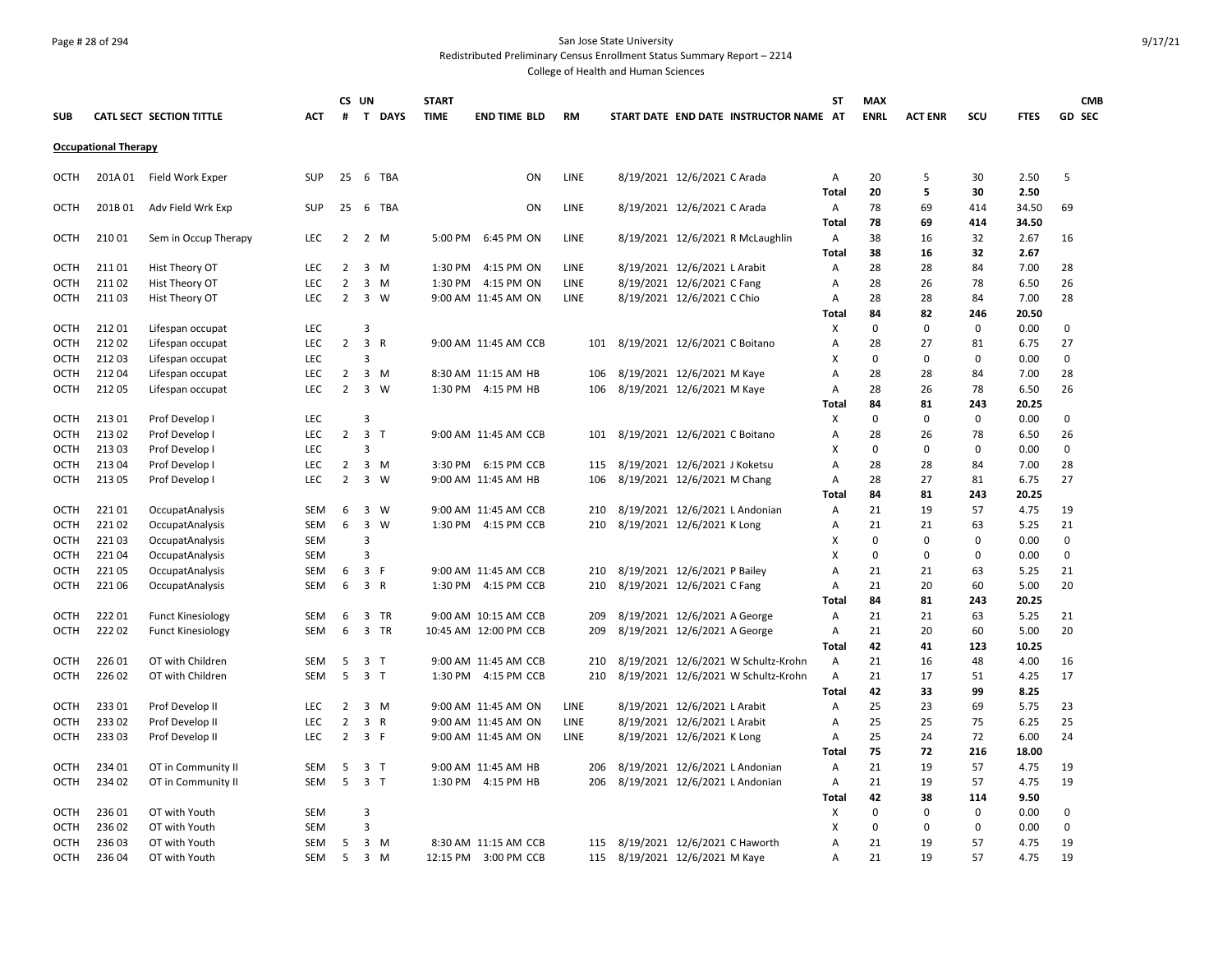# Page # 29 of 294 San Jose State University Redistributed Preliminary Census Enrollment Status Summary Report – 2214

|             |        |                          |            |    | CS UN                   |             | <b>START</b> |                       |           |                                        | <b>ST</b>                 | <b>MAX</b>  |                |              |             | <b>CMB</b>    |
|-------------|--------|--------------------------|------------|----|-------------------------|-------------|--------------|-----------------------|-----------|----------------------------------------|---------------------------|-------------|----------------|--------------|-------------|---------------|
| <b>SUB</b>  |        | CATL SECT SECTION TITTLE | <b>ACT</b> | #  | $\mathbf{T}$            | <b>DAYS</b> | <b>TIME</b>  | <b>END TIME BLD</b>   | <b>RM</b> | START DATE END DATE INSTRUCTOR NAME AT |                           | <b>ENRL</b> | <b>ACT ENR</b> | SCU          | <b>FTES</b> | <b>GD SEC</b> |
|             |        |                          |            |    |                         |             |              |                       |           |                                        | Total                     | 42          | 38             | 114          | 9.50        |               |
| <b>OCTH</b> | 246 01 | OT w Young Adults        | SEM        | 5  |                         | 3 W         |              | 9:00 AM 11:45 AM CCB  | 115       | 8/19/2021 12/6/2021 A George           | Α                         | 21          | 17             | 51           | 4.25        | 17            |
| <b>OCTH</b> | 246 02 | OT w Young Adults        | <b>SEM</b> | 5  |                         | $3 \quad W$ |              | 1:30 PM 4:15 PM CCB   | 115       | 8/19/2021 12/6/2021 Y Golembeski       | A                         | 21          | 16             | 48           | 4.00        | 16            |
|             |        |                          |            |    |                         |             |              |                       |           |                                        | Total                     | 42          | 33             | 99           | 8.25        |               |
| OCTH        | 256 01 | OT Mid Age Adults        | SEM        |    | 3                       |             |              |                       |           |                                        | х                         | 0           | 0              | $\mathbf 0$  | 0.00        | 0             |
| <b>OCTH</b> | 25602  | OT Mid Age Adults        | <b>SEM</b> | 5  |                         | $3 \, M$    |              | 1:30 PM 4:15 PM CCB   | 210       | 8/19/2021 12/6/2021 K Long             | A                         | 21          | 19             | 57           | 4.75        | 19            |
| OCTH        | 256 03 | OT Mid Age Adults        | <b>SEM</b> | 5  |                         | 3 M         |              | 8:30 AM 11:15 AM CCB  | 210       | 8/19/2021 12/6/2021 C Chio             | A                         | 21          | 19             | 57           | 4.75        | 19            |
|             |        |                          |            |    |                         |             |              |                       |           |                                        | Total                     | 42          | 38             | 114          | 9.50        |               |
| <b>OCTH</b> | 275 01 | EBP in OT                | <b>SEM</b> | 5  |                         | $3 \, M$    |              | 1:30 PM 4:15 PM CCB   | 101       | 8/19/2021 12/6/2021 M Chang            | A                         | 25          | 24             | 72           | 6.00        | 24            |
| <b>OCTH</b> | 275 02 | EBP in OT                | <b>SEM</b> | 5  |                         | 3 W         |              | 9:00 AM 11:45 AM CCB  | 101       | 8/19/2021 12/6/2021 C Fang             | A                         | 25          | 24             | 72           | 6.00        | 24            |
| OCTH        | 275 03 | EBP in OT                | <b>SEM</b> | 5  |                         | $3 \quad W$ |              | 1:30 PM 4:15 PM CCB   | 101       | 8/19/2021 12/6/2021 M Chang            | А                         | 21          | 23             | 69           | 5.75        | 23            |
|             |        |                          |            |    |                         |             |              |                       |           |                                        | Total                     | 71          | 71             | 213          | 17.75       |               |
| <b>OCTH</b> | 276 01 | Pract & Seminar 1A       | SEM        | 5  | $\mathbf{0}$            | M           |              | 5:00 PM 7:05 PM CCB   | 210       | 8/19/2021 12/6/2021 G Teaford          | Α                         | 21          | 21             | 52.5         | 0.00        | 21            |
| <b>OCTH</b> | 27602  | Pract & Seminar 1A       | LAB        | 17 |                         | 3 TBA       |              |                       |           | 8/19/2021 12/6/2021 G Teaford          | A                         | 21          | 21             | 10.5         | 5.25        | 21            |
| <b>OCTH</b> | 27603  | Pract & Seminar 1A       | <b>SEM</b> |    | $\Omega$                |             |              |                       |           |                                        | X                         | $\mathbf 0$ | $\mathbf 0$    | $\mathbf{0}$ | 0.00        | 0             |
| <b>OCTH</b> | 27604  | Pract & Seminar 1A       | LAB        |    | 3                       |             |              |                       |           |                                        | $\boldsymbol{\mathsf{x}}$ | 0           | 0              | $\mathbf{0}$ | 0.00        | 0             |
| <b>OCTH</b> | 27605  | Pract & Seminar 1A       | <b>SEM</b> | 5  | $\mathbf 0$             | M           |              | 9:00 AM 11:05 AM CCB  | 101       | 8/19/2021 12/6/2021 W Schultz-Krohn    | A                         | 21          | 19             | 47.5         | 0.00        | 19            |
| <b>OCTH</b> | 276 06 | Pract & Seminar 1A       | LAB        | 17 | $\overline{\mathbf{3}}$ | TBA         |              |                       |           | 8/19/2021 12/6/2021 W Schultz-Krohn    | A                         | 21          | 19             | 9.5          | 4.75        | 19            |
|             |        |                          |            |    |                         |             |              |                       |           |                                        | Total                     | 84          | 80             | 120          | 10.00       |               |
| <b>OCTH</b> | 28601  | Seminar & Pract IB       | <b>SEM</b> | 5  | $\overline{4}$          | TR          |              | 9:00 AM 10:15 AM CCB  | 115       | 8/19/2021 12/6/2021 K Pickett          | A                         | 11          | 9              | 27           | 3.00        | 9             |
| <b>OCTH</b> | 28602  | Seminar & Pract IB       | <b>SUP</b> | 23 | $\mathbf 0$             | TR          |              | 10:30 AM 11:45 AM CCB | 115       | 8/19/2021 12/6/2021 K Pickett          | A                         | 11          | 9              | 36           | 0.00        | 9             |
| OCTH        | 28603  | Seminar & Pract IB       | SEM        |    | 4                       |             |              |                       |           |                                        | X                         | $\mathbf 0$ | $\Omega$       | $\mathbf 0$  | 0.00        | 0             |
| OCTH        | 286 04 | Seminar & Pract IB       | <b>SUP</b> |    | $\mathbf 0$             |             |              |                       |           |                                        | X                         | 0           | 0              | 0            | 0.00        | 0             |
| <b>OCTH</b> | 286 05 | Seminar & Pract IB       | SEM        |    | $\overline{4}$          |             |              |                       |           |                                        | X                         | 0           | 0              | 0            | 0.00        | 0             |
| OCTH        | 286 06 | Seminar & Pract IB       | SUP        |    | $\Omega$                |             |              |                       |           |                                        | X                         | $\mathbf 0$ | $\mathbf 0$    | $\mathbf 0$  | 0.00        | $\mathbf 0$   |
| <b>OCTH</b> | 286 09 | Seminar & Pract IB       | <b>SEM</b> | 5  | 4                       | R           | 12:30 PM     | 3:15 PM HB            | 206       | 8/19/2021 12/6/2021 A George           | A                         | 11          | 8              | 24           | 2.67        | 8             |
| <b>OCTH</b> | 286 10 | Seminar & Pract IB       | <b>SUP</b> | 23 | $\mathbf 0$             | F           |              | 9:00 AM 11:45 AM HB   | 206       | 8/19/2021 12/6/2021 A George           | A                         | 11          | 8              | 32           | 0.00        | 8             |
| <b>OCTH</b> | 286 11 | Seminar & Pract IB       | <b>SEM</b> | 5  |                         | 4 TR        | 1:30 PM      | 2:45 PM CCB           | 115       | 8/19/2021 12/6/2021 M Tipton-Burton    | A                         | 11          | 9              | 27           | 3.00        | 9             |
| OCTH        | 286 12 | Seminar & Pract IB       | <b>SUP</b> | 23 |                         | 0 TR        | 3:00 PM      | 4:15 PM CCB           | 209       | 8/19/2021 12/6/2021 M Tipton-Burton    | A                         | 11          | 9              | 36           | 0.00        | 9             |
| OCTH        | 286 13 | Seminar & Pract IB       | SEM        | 5  | 4 <sub>T</sub>          |             | 3:00 PM      | 5:45 PM CCB           | 115       | 8/19/2021 12/6/2021 C Boitano          | A                         | 11          | 8              | 24           | 2.67        | 8             |
| <b>OCTH</b> | 286 14 | Seminar & Pract IB       | <b>SUP</b> | 23 | 0 R                     |             | 1:00 PM      | 3:45 PM CCB           | 222       | 8/19/2021 12/6/2021 C Boitano          | A                         | 11          | 8              | 32           | 0.00        | 8             |
|             |        |                          |            |    |                         |             |              |                       |           |                                        | Total                     | 88          | 68             | 238          | 11.33       |               |
| OCTH        | 298 01 | Sup Study OT             | SUP        | 25 | 1                       | TBA         |              |                       |           | 8/19/2021 12/6/2021                    | Α                         | 40          | 0              | $\mathbf 0$  | 0.00        | 0             |
| OCTH        | 298 02 | Sup Study OT             | <b>SUP</b> | 25 |                         | 2 TBA       |              |                       |           | 8/19/2021 12/6/2021                    | A                         | 16          | 0              | 0            | 0.00        | 0             |
| <b>OCTH</b> | 298 03 | Sup Study OT             | <b>SUP</b> | 25 | $\overline{\mathbf{3}}$ | TBA         |              |                       |           | 8/19/2021 12/6/2021                    | A                         | 16          | 0              | 0            | 0.00        | 0             |
| <b>OCTH</b> | 298 04 | Sup Study OT             | <b>SUP</b> |    |                         | 25 1 TBA    |              |                       |           | 8/19/2021 12/6/2021                    | A                         | 40          | 0              | $\mathbf 0$  | 0.00        | $\Omega$      |
|             |        |                          |            |    |                         |             |              |                       |           |                                        | Total                     | 112         | 0              | 0            | 0.00        |               |
|             |        |                          |            |    |                         |             |              |                       |           | <b>Occupational Therapy Total</b>      |                           | 1154        | 927            | 2901         | 233.25      |               |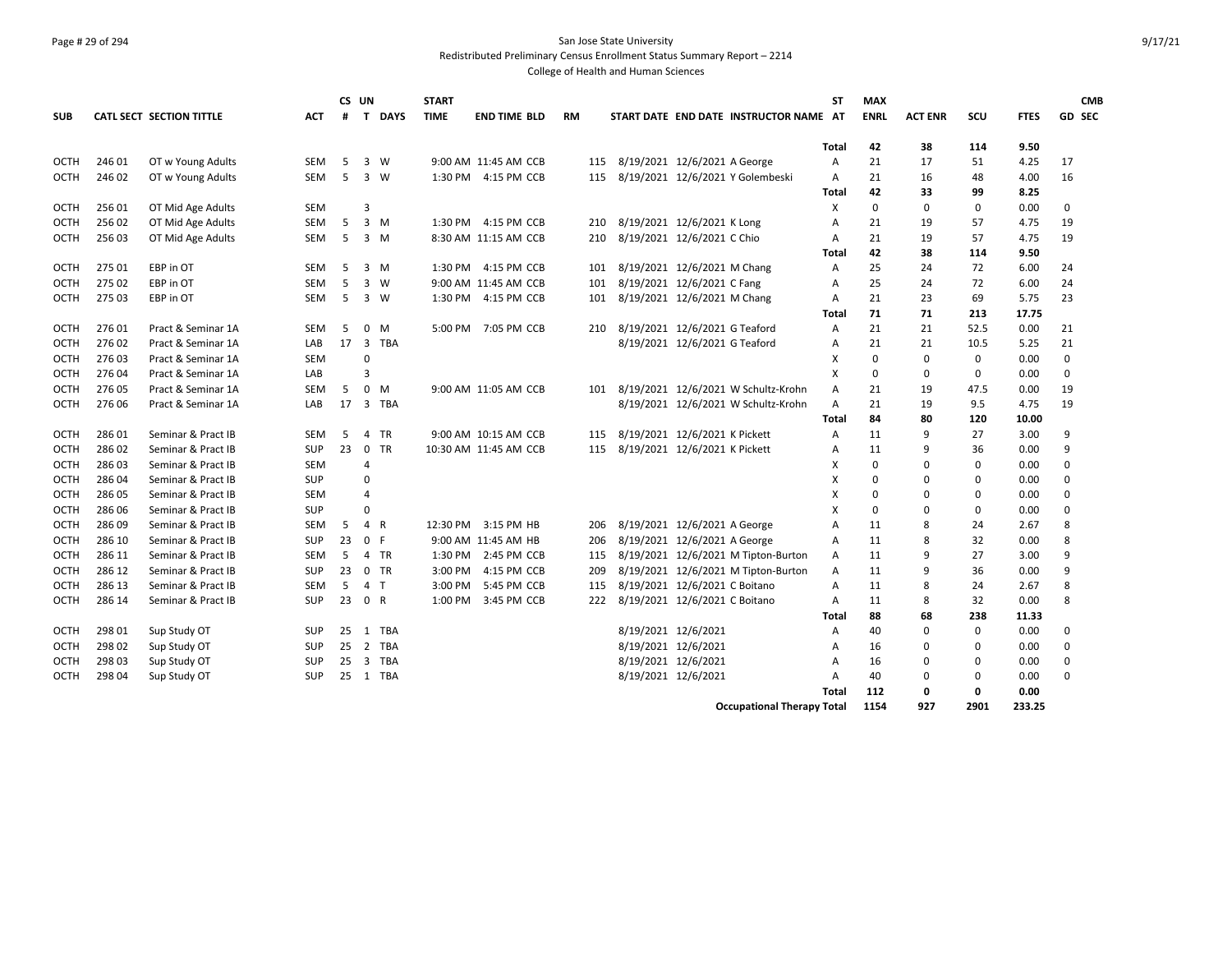#### Page # 30 of 294 San Jose State University Redistributed Preliminary Census Enrollment Status Summary Report – 2214

|                      |         |                                 |            |                | CS UN                   |           | <b>START</b> |                       |             |                                    |                              |                                        | ST           | <b>MAX</b>  |                |              |             |                              | <b>CMB</b> |               |
|----------------------|---------|---------------------------------|------------|----------------|-------------------------|-----------|--------------|-----------------------|-------------|------------------------------------|------------------------------|----------------------------------------|--------------|-------------|----------------|--------------|-------------|------------------------------|------------|---------------|
| <b>SUB</b>           |         | <b>CATL SECT SECTION TITTLE</b> | ACT        | #              |                         | T DAYS    | <b>TIME</b>  | <b>END TIME BLD</b>   | <b>RM</b>   |                                    |                              | START DATE END DATE INSTRUCTOR NAME AT |              | <b>ENRL</b> | <b>ACT ENR</b> | SCU          | <b>FTES</b> | GD SEC                       |            |               |
| <b>Public Health</b> |         |                                 |            |                |                         |           |              |                       |             |                                    |                              |                                        |              |             |                |              |             |                              |            |               |
|                      |         |                                 |            |                |                         |           |              |                       |             |                                    |                              |                                        |              |             |                |              |             |                              |            |               |
| PH                   | 101     | <b>Understand Health</b>        | LEC        | $\overline{2}$ | $\overline{\mathbf{3}}$ | <b>MW</b> |              | 9:00 AM 10:15 AM ON   | LINE        |                                    |                              | 8/19/2021 12/6/2021 M McCarthy         | Α            | 30          | 29             | 87           | 5.80        | $\mathbf 0$                  |            |               |
| PH                   | 102     | <b>Understand Health</b>        | LEC        | $\mathbf 2$    | 3                       | <b>MW</b> |              | 10:45 AM 12:00 PM ON  | LINE        |                                    |                              | 8/19/2021 12/6/2021 M McCarthy         | Α            | 30          | 29             | 87           | 5.80        | 0                            |            |               |
| PH                   | 103     | <b>Understand Health</b>        | LEC        | 2              | 3                       | MW        |              | 12:30 PM 1:45 PM ON   | LINE        |                                    |                              | 8/19/2021 12/6/2021 M McCarthy         | Α            | 30          | 29             | 87           | 5.80        | $\Omega$                     |            |               |
| PH                   | 1 0 4   | <b>Understand Health</b>        | LEC        | $\overline{2}$ | 3                       | MW        |              | 2:15 PM 3:30 PM ON    | LINE        |                                    |                              | 8/19/2021 12/6/2021 M McCarthy         | Α            | 30          | 28             | 84           | 5.60        | 0                            |            |               |
| PH                   | 105     | <b>Understand Health</b>        | <b>LEC</b> | $\overline{2}$ | $\overline{3}$          | <b>TR</b> |              | 10:45 AM 12:00 PM ON  | LINE        |                                    | 8/19/2021 12/6/2021 L Mai    |                                        | Α            | 30          | 30             | 90           | 6.00        | $\mathbf 0$                  |            |               |
| PH                   | 1 0 6   | <b>Understand Health</b>        | <b>LEC</b> | $\overline{2}$ | $\overline{3}$          | <b>TR</b> |              | 12:30 PM 1:45 PM ON   | LINE        |                                    | 8/19/2021 12/6/2021 L Mai    |                                        | Α            | 30          | 30             | 90           | 6.00        | $\Omega$                     |            |               |
|                      |         |                                 |            |                |                         |           |              |                       |             |                                    |                              |                                        | Total        | 180         | 175            | 525          | 35.00       |                              |            |               |
| PH                   | 15 01   | Human Life Span                 | LEC        | $\overline{2}$ |                         | 3 MW      |              | 12:30 PM 1:45 PM ON   | LINE        |                                    | 8/19/2021 12/6/2021 C Doyle  |                                        | Α            | 30          | 30             | 90           | 6.00        | 0 <sub>c</sub>               |            | ×             |
| RECL                 | 15 01   | Human Life Span                 | <b>LEC</b> | $\overline{2}$ | $\overline{3}$          | <b>MW</b> |              | 12:30 PM 1:45 PM ON   | LINE        |                                    | 8/19/2021 12/6/2021 C Doyle  |                                        | Α            | $\mathbf 0$ | $\mathbf{0}$   | $\mathbf 0$  | 0.00        | 0 <sub>c</sub>               |            | $\ast$        |
| PH                   | 15 02   | Human Life Span                 | LEC        | $\overline{2}$ |                         | 3 TR      |              | 10:45 AM 12:00 PM ON  | LINE        |                                    |                              | 8/19/2021 12/6/2021 J DiGiacomo        | Α            | 40          | 38             | 114          | 7.60        | 0 <sub>c</sub>               |            | $\ast$        |
| RECL                 | 15 02   | Human Life Span                 | <b>LEC</b> | $\overline{2}$ | 3                       | <b>TR</b> |              | 10:45 AM 12:00 PM ON  | LINE        |                                    |                              | 8/19/2021 12/6/2021 J DiGiacomo        | Α            | 0           | $\mathbf{0}$   | $\mathbf{0}$ | 0.00        | $\mathbf{0}$<br>- C          |            | $\ast$        |
| PH                   | 15 03   | Human Life Span                 | LEC        | $\overline{2}$ |                         | 3 TR      |              | 12:30 PM 1:45 PM ON   | <b>LINE</b> |                                    |                              | 8/19/2021 12/6/2021 J DiGiacomo        | Α            | 40          | 39             | 117          | 7.80        | 0 <sup>o</sup>               |            | $\ast$        |
| RECL                 | 15 03   | Human Life Span                 | LEC        | $\overline{2}$ | 3                       | <b>TR</b> |              | 12:30 PM 1:45 PM ON   | LINE        |                                    |                              | 8/19/2021 12/6/2021 J DiGiacomo        | Α            | $\mathbf 0$ | $\mathbf{0}$   | $\mathbf{0}$ | 0.00        | $\mathbf 0$<br>$\mathsf{C}$  |            | $\ast$        |
| PH                   | 15 04   | Human Life Span                 | LEC        | $\overline{2}$ | $\overline{3}$          | <b>MW</b> |              | 9:00 AM 10:15 AM ON   | LINE        |                                    | 8/19/2021 12/6/2021 M Bondi  |                                        | Α            | 30          | 29             | 87           | 5.80        | 0 <sup>o</sup>               |            |               |
| <b>RECL</b>          | 15 04   | Human Life Span                 | LEC        | $\overline{2}$ | $\overline{3}$          | <b>MW</b> |              | 9:00 AM 10:15 AM ON   | LINE        |                                    | 8/19/2021 12/6/2021 M Bondi  |                                        | Α            | $\mathsf 0$ | $\mathbf{0}$   | $\mathbf 0$  | 0.00        | $\mathbf{0}$<br>$\mathsf{C}$ |            |               |
| PH                   | 15 05   | Human Life Span                 | LEC        | $\overline{2}$ | $\overline{\mathbf{3}}$ | MW        |              | 10:45 AM 12:00 PM ON  | LINE        |                                    | 8/19/2021 12/6/2021 M Bondi  |                                        | Α            | 30          | 29             | 87           | 5.80        | 0 <sub>c</sub>               |            |               |
| <b>RECL</b>          | 15 05   | Human Life Span                 | LEC        | $\overline{2}$ | $\overline{3}$          | <b>MW</b> |              | 10:45 AM 12:00 PM ON  | LINE        |                                    | 8/19/2021 12/6/2021 M Bondi  |                                        | Α            | $\mathsf 0$ | $\mathbf 0$    | 0            | 0.00        | $\mathbf{0}$<br>$\mathsf{C}$ |            | $\ast$        |
| PH                   | 15 06   | Human Life Span                 | <b>LEC</b> | $\overline{2}$ | 3                       | MW        |              | 4:00 PM 5:15 PM ON    | LINE        |                                    | 8/19/2021 12/6/2021 C Doyle  |                                        | Α            | 30          | 28             | 84           | 5.60        | 0 <sub>c</sub>               |            |               |
| <b>RECL</b>          | 15 06   | Human Life Span                 | <b>LEC</b> | $\overline{2}$ | $\overline{3}$          | MW        |              | 4:00 PM 5:15 PM ON    | LINE        |                                    | 8/19/2021 12/6/2021 C Doyle  |                                        | Α            | $\mathbf 0$ | $\mathbf 0$    | $\mathbf 0$  | 0.00        | 0 <sub>c</sub>               |            | $\ast$        |
|                      |         |                                 |            |                |                         |           |              |                       |             |                                    |                              |                                        | Total        | 200         | 193            | 579          | 38.60       |                              |            |               |
| PH                   | 6701    | Intro Health Stat               | LEC        | $\mathbf{1}$   |                         | 3 TR      |              | 9:00 AM 10:15 AM CL   | 324         | 8/19/2021 12/6/2021 C Park         |                              |                                        | Α            | 25          | 21             | 63           | 4.20        | 0                            |            |               |
| PH                   | 6702    | Intro Health Stat               | LEC        | $\mathbf{1}$   | 3                       | <b>TR</b> |              | 10:45 AM 12:00 PM CL  | 324         | 8/19/2021 12/6/2021 C Park         |                              |                                        | Α            | 25          | 9              | 27           | 1.80        | $\Omega$                     |            |               |
| PH                   | 6703    | Intro Health Stat               | LEC        | $\mathbf{1}$   |                         | 3 TBA     |              | ON                    | LINE        |                                    | 8/19/2021 12/6/2021 R Knight |                                        | Α            | 25          | 24             | 72           | 4.80        | $\Omega$                     |            |               |
| PH                   | 6704    | Intro Health Stat               | <b>LEC</b> | 1              | $\overline{\mathbf{3}}$ | TBA       |              | ON                    | LINE        |                                    | 8/19/2021 12/6/2021 R Knight |                                        | Α            | 25          | 23             | 69           | 4.60        | 0                            |            |               |
|                      |         |                                 |            |                |                         |           |              |                       |             |                                    |                              |                                        | <b>Total</b> | 100         | 77             | 231          | 15.40       |                              |            |               |
| PH                   | 99 01   | Intro Public Health             | LEC        | $\overline{2}$ | $\overline{3}$          | MW        |              | 12:30 PM 1:45 PM ON   | LINE        |                                    |                              | 8/19/2021 12/6/2021 R Berkowitz        | Α            | 40          | 39             | 117          | 7.80        | $\Omega$                     |            |               |
| PH                   | 99 02   | Intro Public Health             | <b>LEC</b> |                | $\overline{3}$          |           |              |                       |             |                                    |                              |                                        | x            | $\mathbf 0$ | 0              | $\mathbf 0$  | 0.00        | $\Omega$                     |            |               |
| PH                   | 99 03   | Intro Public Health             | LEC        | $\overline{2}$ | $\overline{3}$          | <b>TR</b> |              | 9:00 AM 10:15 AM ON   | <b>LINE</b> |                                    | 8/19/2021 12/6/2021 B White  |                                        | Α            | 40          | 38             | 114          | 7.60        | 0                            |            |               |
| PH                   | 99 04   | Intro Public Health             | <b>LEC</b> | $\overline{2}$ | $\overline{3}$          | <b>TR</b> |              | 4:00 PM 5:15 PM ON    | <b>LINE</b> |                                    |                              | 8/19/2021 12/6/2021 K Rosenquist       | Α            | 40          | 36             | 108          | 7.20        | $\Omega$                     |            |               |
| PH                   | 99 05   | Intro Public Health             | LEC        |                | $\overline{3}$          |           |              |                       |             |                                    |                              |                                        | X            | $\mathbf 0$ | 0              | 0            | 0.00        | 0                            |            |               |
| PH                   | 99 06   | Intro Public Health             | LEC        | 2              | $\overline{3}$          | MW        |              | 10:45 AM 12:00 PM BBC | 225         | 8/19/2021 12/6/2021 F Noonis       |                              |                                        | Α            | 40          | 19             | 57           | 3.80        | $\Omega$                     |            |               |
| PH                   | 99 07   | Intro Public Health             | LEC        | $\overline{2}$ | $\overline{3}$          | <b>MW</b> |              | 9:00 AM 10:15 AM ON   | LINE        |                                    | 8/19/2021 12/6/2021 M Moore  |                                        | A            | 40          | 36             | 108          | 7.20        | $\Omega$                     |            |               |
|                      |         |                                 |            |                |                         |           |              |                       |             |                                    |                              |                                        | Total        | 200         | 168            | 504          | 33.60       |                              |            |               |
| PH                   | 100W 01 | Writing Workshop                | SEM        |                | 3                       |           |              |                       |             |                                    |                              |                                        | X            | $\mathbf 0$ | 0              | 0            | 0.00        | 0                            |            |               |
| <b>NUFS</b>          | 100W 01 | <b>Writing Workshop</b>         | SEM        |                | 3                       |           |              |                       |             |                                    |                              |                                        | X            | $\mathbf 0$ | $\Omega$       | 0            | 0.00        | $\mathbf 0$                  |            |               |
| <b>NURS</b>          | 100W 01 | Writing Workshop                | <b>SEM</b> |                | $\overline{3}$          |           |              |                       |             |                                    |                              |                                        | Χ            | 0           | $\Omega$       | 0            | 0.00        | 0                            |            |               |
| PH                   | 100W 02 | <b>Writing Workshop</b>         | SEM        | 4              | 3                       | MW        |              | 9:00 AM 10:15 AM SH   | 346         |                                    |                              | 8/19/2021 12/6/2021 N Williams         | Α            | 25          | 15             | 45           | 3.00        | $\mathbf{0}$<br>-C           |            |               |
| <b>NUFS</b>          | 100W 02 | Writing Workshop                | SEM        | $\overline{4}$ | 3                       | <b>MW</b> |              | 9:00 AM 10:15 AM SH   | 346         | 8/19/2021 12/6/2021 N Williams     |                              |                                        | Α            | $\mathbf 0$ | $\mathbf{0}$   | $\mathbf{0}$ | 0.00        | $\mathsf{C}$<br>$\mathbf{0}$ |            |               |
| <b>NURS</b>          | 100W 02 | <b>Writing Workshop</b>         | SEM        | 4              | 3                       | <b>MW</b> |              | 9:00 AM 10:15 AM SH   | 346         | 8/19/2021 12/6/2021 N Williams     |                              |                                        | Α            | $\mathbf 0$ | $\mathbf{0}$   | $\mathbf 0$  | 0.00        | 0 <sup>o</sup>               |            | $\ast$        |
| PH                   | 100W 03 | Writing Workshop                | SEM        | $\overline{4}$ | $\overline{3}$          | <b>MW</b> |              | 10:45 AM 12:00 PM SH  | 311         | 8/19/2021 12/6/2021 N Williams     |                              |                                        | Α            | 25          | 20             | 60           | 4.00        | 0 <sup>o</sup>               |            |               |
| <b>NUFS</b>          | 100W 03 | <b>Writing Workshop</b>         | SEM        | 4              | 3                       | <b>MW</b> |              | 10:45 AM 12:00 PM SH  |             | 311 8/19/2021 12/6/2021 N Williams |                              |                                        | Α            | $\mathbf 0$ | $\Omega$       | $\mathbf{0}$ | 0.00        | $\mathbf 0$<br>$\mathsf{C}$  |            | $\ast$        |
| <b>NURS</b>          | 100W 03 | <b>Writing Workshop</b>         | SEM        | $\overline{4}$ | 3                       | <b>MW</b> |              | 10:45 AM 12:00 PM SH  |             | 311 8/19/2021 12/6/2021 N Williams |                              |                                        | Α            | $\Omega$    | $\mathbf{0}$   | $\mathbf{0}$ | 0.00        | 0 <sub>c</sub>               |            | $\ast$        |
| PH                   | 100W 04 | <b>Writing Workshop</b>         | SEM        | $\overline{4}$ | 3                       | <b>MW</b> |              | 2:15 PM 3:30 PM SH    | 346         |                                    |                              | 8/19/2021 12/6/2021 N Williams         | Α            | 25          | 15             | 45           | 3.00        | $\mathbf{0}$<br>$\mathsf{C}$ |            | $\ast$        |
| <b>NUFS</b>          | 100W 04 | Writing Workshop                | SEM        | $\overline{4}$ | 3                       | <b>MW</b> |              | 2:15 PM 3:30 PM SH    | 346         |                                    |                              | 8/19/2021 12/6/2021 N Williams         | Α            | $\mathbf 0$ | $\mathbf{0}$   | $\mathbf 0$  | 0.00        | 0 <sub>c</sub>               |            | ×             |
| <b>NURS</b>          | 100W 04 | <b>Writing Workshop</b>         | SEM        | $\overline{4}$ | $\overline{3}$          | MW        |              | 2:15 PM 3:30 PM SH    | 346         | 8/19/2021 12/6/2021 N Williams     |                              |                                        | Α            | $\mathbf 0$ | $\mathbf{0}$   | $\mathbf 0$  | 0.00        | $\mathbf{0}$<br>$\mathsf{C}$ |            | $\frac{1}{2}$ |
| PH                   | 100W 05 | Writing Workshop                | SEM        | $\overline{4}$ |                         | 3 TR      |              | 9:00 AM 10:15 AM ON   | LINE        |                                    | 8/19/2021 12/6/2021 C Jones  |                                        | A            | 25          | 23             | 69           | 4.60        | $0 \quad C$                  |            | $\ast$        |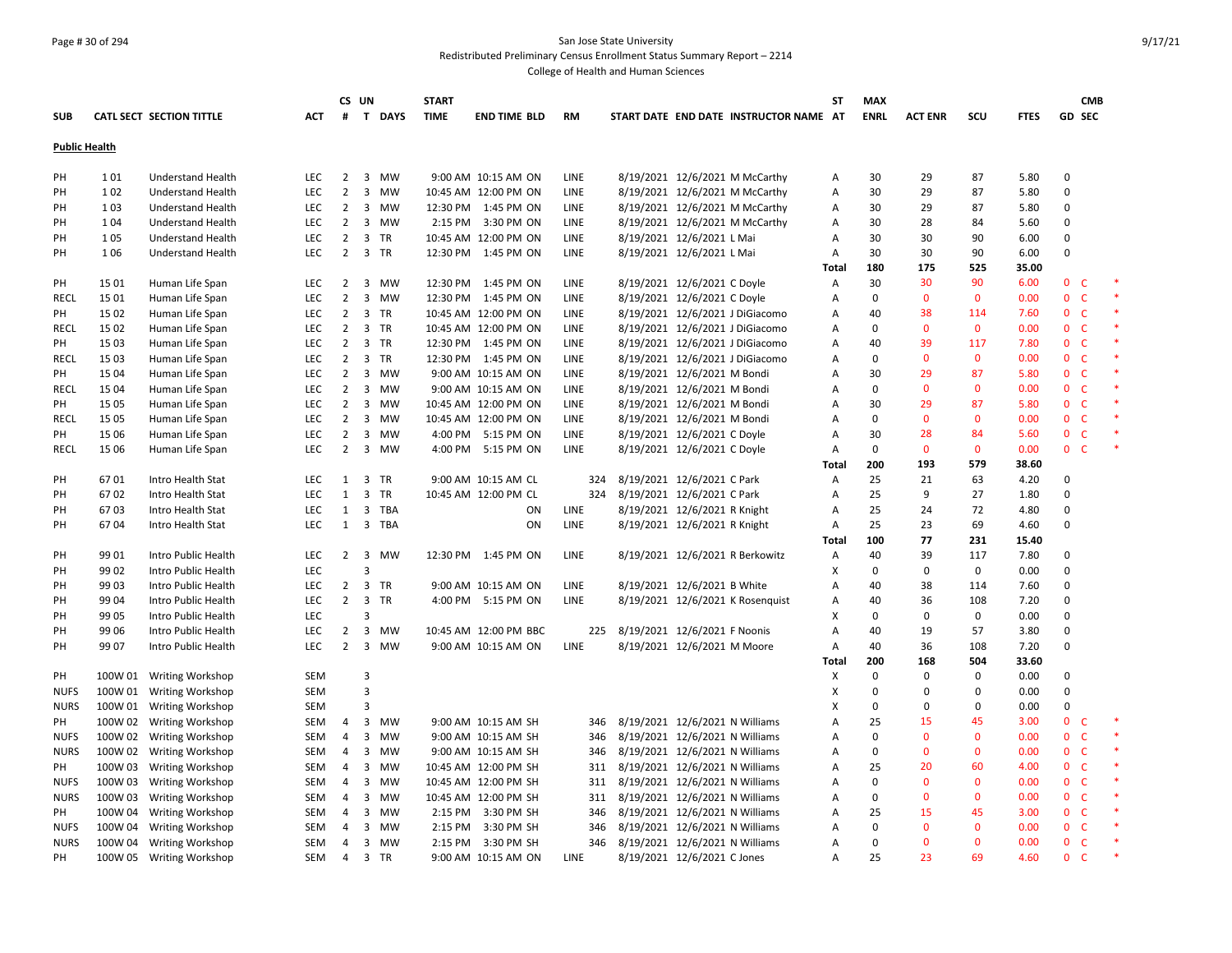# Page # 31 of 294 San Jose State University Redistributed Preliminary Census Enrollment Status Summary Report – 2214

|             |         |                             |            | CS UN          |                |             | <b>START</b> |                      |             |                                        | <b>ST</b>      | <b>MAX</b>   |                |              |             |                | <b>CMB</b>   |        |
|-------------|---------|-----------------------------|------------|----------------|----------------|-------------|--------------|----------------------|-------------|----------------------------------------|----------------|--------------|----------------|--------------|-------------|----------------|--------------|--------|
| <b>SUB</b>  |         | CATL SECT SECTION TITTLE    | <b>ACT</b> | #              |                | T DAYS      | <b>TIME</b>  | <b>END TIME BLD</b>  | <b>RM</b>   | START DATE END DATE INSTRUCTOR NAME AT |                | <b>ENRL</b>  | <b>ACT ENR</b> | scu          | <b>FTES</b> | GD SEC         |              |        |
| <b>NUFS</b> |         | 100W 05 Writing Workshop    | SEM        | $\overline{4}$ |                | 3 TR        |              | 9:00 AM 10:15 AM ON  | LINE        | 8/19/2021 12/6/2021 C Jones            | A              | $\mathbf 0$  | $\mathbf{0}$   | $\mathbf{0}$ | 0.00        | 0 <sup>o</sup> |              |        |
| <b>NURS</b> | 100W 05 | <b>Writing Workshop</b>     | <b>SEM</b> | 4              | $\overline{3}$ | <b>TR</b>   |              | 9:00 AM 10:15 AM ON  | <b>LINE</b> | 8/19/2021 12/6/2021 C Jones            | $\overline{A}$ | $\mathbf 0$  | $\overline{0}$ | $\mathbf{0}$ | 0.00        | $\mathbf{0}$   | $\mathsf{C}$ | $\ast$ |
| PH          | 100W 06 | <b>Writing Workshop</b>     | SEM        | 4              |                | 3 TR        |              | 10:45 AM 12:00 PM ON | LINE        | 8/19/2021 12/6/2021 C Jones            | A              | 25           | 25             | 75           | 5.00        | 0 <sub>c</sub> |              | $\ast$ |
| <b>NUFS</b> | 100W 06 | <b>Writing Workshop</b>     | SEM        | 4              | $\overline{3}$ | TR          |              | 10:45 AM 12:00 PM ON | LINE        | 8/19/2021 12/6/2021 C Jones            | A              | $\mathsf 0$  | $\mathbf 0$    | $\mathbf 0$  | 0.00        | $\mathbf{0}$   | $\mathsf{C}$ | $\ast$ |
| <b>NURS</b> | 100W 06 | <b>Writing Workshop</b>     | SEM        | 4              |                | 3 TR        |              | 10:45 AM 12:00 PM ON | LINE        | 8/19/2021 12/6/2021 C Jones            | A              | $\mathbf 0$  | $\mathbf{0}$   | $\mathbf 0$  | 0.00        | 0 <sub>c</sub> |              | $\ast$ |
| PH          | 100W 07 | <b>Writing Workshop</b>     | SEM        | 4              |                | 3 TR        |              | 12:30 PM 1:45 PM ON  | LINE        | 8/19/2021 12/6/2021 C Jones            | A              | 25           | 20             | 60           | 4.00        | $\mathbf 0$    | $\mathsf{C}$ | $\ast$ |
| <b>NUFS</b> | 100W 07 | Writing Workshop            | <b>SEM</b> | $\overline{4}$ |                | 3 TR        |              | 12:30 PM 1:45 PM ON  | <b>LINE</b> | 8/19/2021 12/6/2021 C Jones            | A              | $\mathbf{0}$ | $\mathbf{0}$   | $\mathbf{0}$ | 0.00        | 0 <sub>c</sub> |              | $\ast$ |
| <b>NURS</b> | 100W 07 | <b>Writing Workshop</b>     | SEM        | 4              |                | 3 TR        |              | 12:30 PM 1:45 PM ON  | LINE        | 8/19/2021 12/6/2021 C Jones            | A              | $\mathbf 0$  | $\mathbf{0}$   | $\mathbf 0$  | 0.00        | $\mathbf{0}$   | $\mathsf{C}$ | $\ast$ |
| PH          | 100W 08 | <b>Writing Workshop</b>     | SEM        | 4              | 3 F            |             |              | 9:00 AM 11:45 AM ON  | LINE        | 8/19/2021 12/6/2021 S Rivera           | A              | 25           | 25             | 75           | 5.00        | 0 <sub>c</sub> |              |        |
| <b>NUFS</b> | 100W 08 | <b>Writing Workshop</b>     | SEM        | 4              | 3 F            |             |              | 9:00 AM 11:45 AM ON  | <b>LINE</b> | 8/19/2021 12/6/2021 S Rivera           | A              | $\mathbf 0$  | $\mathbf{0}$   | $\mathbf 0$  | 0.00        | 0 <sub>c</sub> |              |        |
| <b>NURS</b> | 100W 08 | <b>Writing Workshop</b>     | SEM        | $\overline{4}$ | 3 F            |             |              | 9:00 AM 11:45 AM ON  | LINE        | 8/19/2021 12/6/2021 S Rivera           | A              | $\mathbf 0$  | $\Omega$       | $\mathbf 0$  | 0.00        | $\mathbf{0}$   | $\mathsf{C}$ |        |
| PH          | 100W 09 | <b>Writing Workshop</b>     | <b>SEM</b> | $\overline{4}$ |                | 3 TBA       |              | ON                   | <b>LINE</b> | 8/19/2021 12/6/2021 M Duphily          | A              | 25           | 24             | 72           | 4.80        | 0 <sub>c</sub> |              | $\ast$ |
| <b>NUFS</b> | 100W 09 | Writing Workshop            | <b>SEM</b> | $\overline{4}$ | 3              | TBA         |              | ON                   | <b>LINE</b> | 8/19/2021 12/6/2021 M Duphily          | A              | $\mathbf{0}$ | $\Omega$       | $\mathbf{0}$ | 0.00        | $\mathbf 0$    | C            | $\ast$ |
| <b>NURS</b> | 100W 09 | Writing Workshop            | <b>SEM</b> | $\overline{4}$ | 3              | <b>TBA</b>  |              | ON                   | <b>LINE</b> | 8/19/2021 12/6/2021 M Duphily          | $\overline{A}$ | $\mathbf 0$  | $\mathbf{0}$   | $\mathbf{0}$ | 0.00        | $\mathbf{0}$   | $\mathsf{C}$ |        |
| PH          | 100W 10 | Writing Workshop            | SEM        | $\overline{4}$ | 3              | TBA         |              | ON                   | LINE        | 8/19/2021 12/6/2021 M McClure Fuller   | A              | 25           | 25             | 75           | 5.00        | $\mathbf{0}$   | $\mathsf{C}$ | $\ast$ |
| <b>NUFS</b> | 100W 10 | Writing Workshop            | SEM        | $\overline{4}$ | 3              | <b>TBA</b>  |              | ON                   | <b>LINE</b> | 8/19/2021 12/6/2021 M McClure Fuller   | A              | $\mathbf 0$  | $\mathbf{0}$   | $\mathbf{0}$ | 0.00        | 0 <sup>o</sup> |              |        |
| <b>NURS</b> | 100W 10 | <b>Writing Workshop</b>     | SEM        | $\overline{4}$ | $\overline{3}$ | TBA         |              | ON                   | LINE        | 8/19/2021 12/6/2021 M McClure Fuller   | A              | $\mathbf{0}$ | $\mathbf{0}$   | $\mathbf 0$  | 0.00        | 0 <sup>o</sup> |              | $\ast$ |
|             |         |                             |            |                |                |             |              |                      |             |                                        | Total          | 225          | 192            | 576          | 38.40       |                |              |        |
| PH          | 102 01  | <b>Health Team Building</b> | LEC        | $\overline{2}$ |                | $3 \, M$    |              | 9:00 AM 11:45 AM ON  | <b>LINE</b> | 8/19/2021 12/6/2021 K Roe              | A              | 25           | 25             | 75           | 5.00        | 0              |              |        |
| PH          | 102 02  | <b>Health Team Building</b> | LEC        | $\overline{2}$ | $3 \, M$       |             |              | 12:30 PM 3:15 PM ON  | LINE        | 8/19/2021 12/6/2021 A Santiago         | A              | 25           | 21             | 63           | 4.20        | $\Omega$       |              |        |
| PH          | 102 03  | <b>Health Team Building</b> | <b>LEC</b> | $\overline{2}$ | 3 <sub>1</sub> |             |              | 6:00 PM 8:45 PM ON   | <b>LINE</b> | 8/19/2021 12/6/2021 M Bondi            | A              | 25           | 24             | 72           | 4.80        | $\Omega$       |              |        |
| PH          | 102 04  | <b>Health Team Building</b> | <b>LEC</b> | $\overline{2}$ |                | $3 \quad W$ |              | 9:00 AM 11:45 AM ON  | LINE        | 8/19/2021 12/6/2021 S Paterson         | A              | 25           | 23             | 69           | 4.60        | 0              |              |        |
| PH          | 102 05  | <b>Health Team Building</b> | <b>LEC</b> | $\overline{2}$ | 3 R            |             |              | 12:30 PM 3:15 PM ON  | <b>LINE</b> | 8/19/2021 12/6/2021 R Rinck            | A              | 25           | 23             | 69           | 4.60        | 0              |              |        |
| PH          | 102 06  | <b>Health Team Building</b> | LEC        | $\overline{2}$ | 3 R            |             |              | 6:00 PM 8:45 PM ON   | <b>LINE</b> | 8/19/2021 12/6/2021 R Rinck            | A              | 25           | 23             | 69           | 4.60        | $\Omega$       |              |        |
|             |         |                             |            |                |                |             |              |                      |             |                                        | <b>Total</b>   | 150          | 139            | 417          | 27.80       |                |              |        |
| PH          | 103 02  | Intr Health Policy          | <b>LEC</b> | 1              | 3              | W           |              | 12:30 PM 3:15 PM ON  | <b>LINE</b> | 8/19/2021 12/6/2021 A Shaw             | $\overline{A}$ | 75           | 76             | 228          | 15.20       | 0              |              |        |
| PH          | 103 03  | Intr Health Policy          | LEC        | $\mathbf{1}$   | 3 <sub>T</sub> |             |              | 9:00 AM 11:45 AM ON  | <b>LINE</b> | 8/19/2021 12/6/2021 A Shaw             | A              | 75           | 76             | 228          | 15.20       | $\Omega$       |              |        |
|             |         |                             |            |                |                |             |              |                      |             |                                        | Total          | 150          | 152            | 456          | 30.40       |                |              |        |
| PH          | 104 01  | Com Hlth Promo              | LEC        | $\mathbf{1}$   | $\overline{4}$ | <b>MW</b>   |              | 12:30 PM 1:45 PM ON  | LINE        | 8/19/2021 12/6/2021 V Gomez            | A              | 75           | 74             | 296          | 19.73       | 0              |              |        |
| PH          | 104 02  | Com Hlth Promo              | LEC        | $\mathbf{1}$   | $\overline{4}$ | <b>MW</b>   |              | 2:15 PM 3:30 PM ON   | <b>LINE</b> | 8/19/2021 12/6/2021 M McClure Fuller   | Α              | 75           | 39             | 156          | 10.40       | 0              |              |        |
|             |         |                             |            |                |                |             |              |                      |             |                                        | Total          | 150          | 113            | 452          | 30.13       |                |              |        |
| PH          | 135 02  | <b>Hlth Multiculture</b>    | LEC        |                | 3              |             |              |                      |             |                                        | X              | $\Omega$     | $\Omega$       | $\pmb{0}$    | 0.00        | 0              |              |        |
| <b>NUFS</b> | 135 02  | <b>Hith Multiculture</b>    | <b>LEC</b> |                | $\overline{3}$ |             |              |                      |             |                                        | X              | $\mathbf 0$  | 0              | $\mathbf 0$  | 0.00        | $\Omega$       |              |        |
| <b>NURS</b> | 135 02  | <b>Hith Multiculture</b>    | LEC        |                | $\overline{3}$ |             |              |                      |             |                                        | X              | $\mathbf 0$  | 0              | $\pmb{0}$    | 0.00        | 0              |              |        |
| PH          | 135 03  | <b>Hith Multiculture</b>    | <b>LEC</b> | 3              | $\overline{3}$ | W           |              | 12:30 PM 3:15 PM ON  | LINE        | 8/19/2021 12/6/2021 N West             | A              | 35           | 35             | 105          | 7.00        | $\mathbf{0}$   | <b>C</b>     | 米      |
| <b>NUFS</b> | 135 03  | <b>Hith Multiculture</b>    | LEC        | 3              |                | $3 \quad W$ |              | 12:30 PM 3:15 PM ON  | LINE        | 8/19/2021 12/6/2021 N West             | A              | $\mathbf 0$  | $\mathbf{0}$   | $\mathbf 0$  | 0.00        | $\mathbf 0$    | $\mathsf{C}$ |        |
| <b>NURS</b> | 135 03  | <b>Hlth Multiculture</b>    | LEC        | 3              | $\overline{3}$ | W           |              | 12:30 PM 3:15 PM ON  | <b>LINE</b> | 8/19/2021 12/6/2021 N West             | A              | $\Omega$     | $\Omega$       | $\mathbf{0}$ | 0.00        | $\mathbf{0}$   | $\mathsf{C}$ | $\ast$ |
| PH          | 135 04  | <b>Hith Multiculture</b>    | LEC        | 3              | 3 <sub>1</sub> |             | 4:00 PM      | 6:45 PM ON           | LINE        | 8/19/2021 12/6/2021 C Jones            | A              | 35           | 34             | 102          | 6.80        | $\mathbf{0}$   | $\mathsf{C}$ | $\ast$ |
| <b>NUFS</b> | 135 04  | <b>Hith Multiculture</b>    | LEC        | 3              | 3 <sub>T</sub> |             | 4:00 PM      | 6:45 PM ON           | <b>LINE</b> | 8/19/2021 12/6/2021 C Jones            | A              | $\mathbf 0$  | $\Omega$       | $\mathbf 0$  | 0.00        | $\mathbf 0$    | $\mathsf{C}$ | $\ast$ |
| <b>NURS</b> | 135 04  | <b>Hith Multiculture</b>    | LEC        | 3              | 3 <sub>T</sub> |             | 4:00 PM      | 6:45 PM ON           | LINE        | 8/19/2021 12/6/2021 C Jones            | A              | $\mathbf 0$  | $\mathbf{0}$   | $\mathbf 0$  | 0.00        | 0 <sub>c</sub> |              |        |
| PH          | 135 05  | <b>Hith Multiculture</b>    | LEC        | 3              | 3 <sub>1</sub> |             | 6:00 PM      | 8:45 PM ON           | LINE        | 8/19/2021 12/6/2021 Q Sawyer           | A              | 35           | 33             | 99           | 6.60        | $\mathbf{0}$   | $\mathsf{C}$ | *      |
| <b>NUFS</b> | 135 05  | <b>Hith Multiculture</b>    | LEC        | 3              | 3 <sub>T</sub> |             | 6:00 PM      | 8:45 PM ON           | LINE        | 8/19/2021 12/6/2021 Q Sawyer           | A              | $\mathbf 0$  | $\mathbf{0}$   | $\mathbf 0$  | 0.00        | 0 <sub>c</sub> |              |        |
| <b>NURS</b> | 135 05  | <b>Hlth Multiculture</b>    | LEC        | 3              | 3 <sub>1</sub> |             | 6:00 PM      | 8:45 PM ON           | LINE        | 8/19/2021 12/6/2021 Q Sawyer           | Α              | $\mathbf 0$  | $\mathbf{0}$   | $\mathbf 0$  | 0.00        | $\mathbf 0$    | $\mathsf{C}$ | $\ast$ |
| PH          | 135 06  | <b>Hith Multiculture</b>    | <b>LEC</b> | 3              | $3 \quad W$    |             | 4:00 PM      | 6:45 PM ON           | <b>LINE</b> | 8/19/2021 12/6/2021 N West             | Α              | 35           | 35             | 105          | 7.00        | 0 <sub>c</sub> |              | $\ast$ |
| <b>NUFS</b> | 135 06  | <b>Hith Multiculture</b>    | <b>LEC</b> | 3              |                | $3 \quad W$ | 4:00 PM      | 6:45 PM ON           | LINE        | 8/19/2021 12/6/2021 N West             | A              | $\mathbf 0$  | $\mathbf{0}$   | $\mathbf 0$  | 0.00        | $\mathbf{0}$   | $\mathsf{C}$ | $\ast$ |
| <b>NURS</b> | 135 06  | <b>Hith Multiculture</b>    | LEC        | 3              |                | $3 \quad W$ | 4:00 PM      | 6:45 PM ON           | LINE        | 8/19/2021 12/6/2021 N West             | A              | $\mathbf 0$  | $\mathbf{0}$   | $\mathbf{0}$ | 0.00        | 0 <sub>c</sub> |              |        |
| PH          | 135 07  | <b>Hith Multiculture</b>    | <b>LEC</b> | 3              | 3 R            |             | 4:00 PM      | 6:45 PM ON           | LINE        | 8/19/2021 12/6/2021 J Angeles          | A              | 35           | 33             | 99           | 6.60        | $\mathbf{0}$   | $\mathsf{C}$ |        |
| <b>NUFS</b> | 135 07  | <b>Hlth Multiculture</b>    | LEC        | $\overline{3}$ | 3 R            |             |              | 4:00 PM 6:45 PM ON   | LINE        | 8/19/2021 12/6/2021 J Angeles          | $\overline{A}$ | $\Omega$     | $\Omega$       | $\mathbf{0}$ | 0.00        | $\mathbf{0}$   | $\mathsf{C}$ |        |
|             |         |                             |            |                |                |             |              |                      |             |                                        |                |              |                |              |             |                |              |        |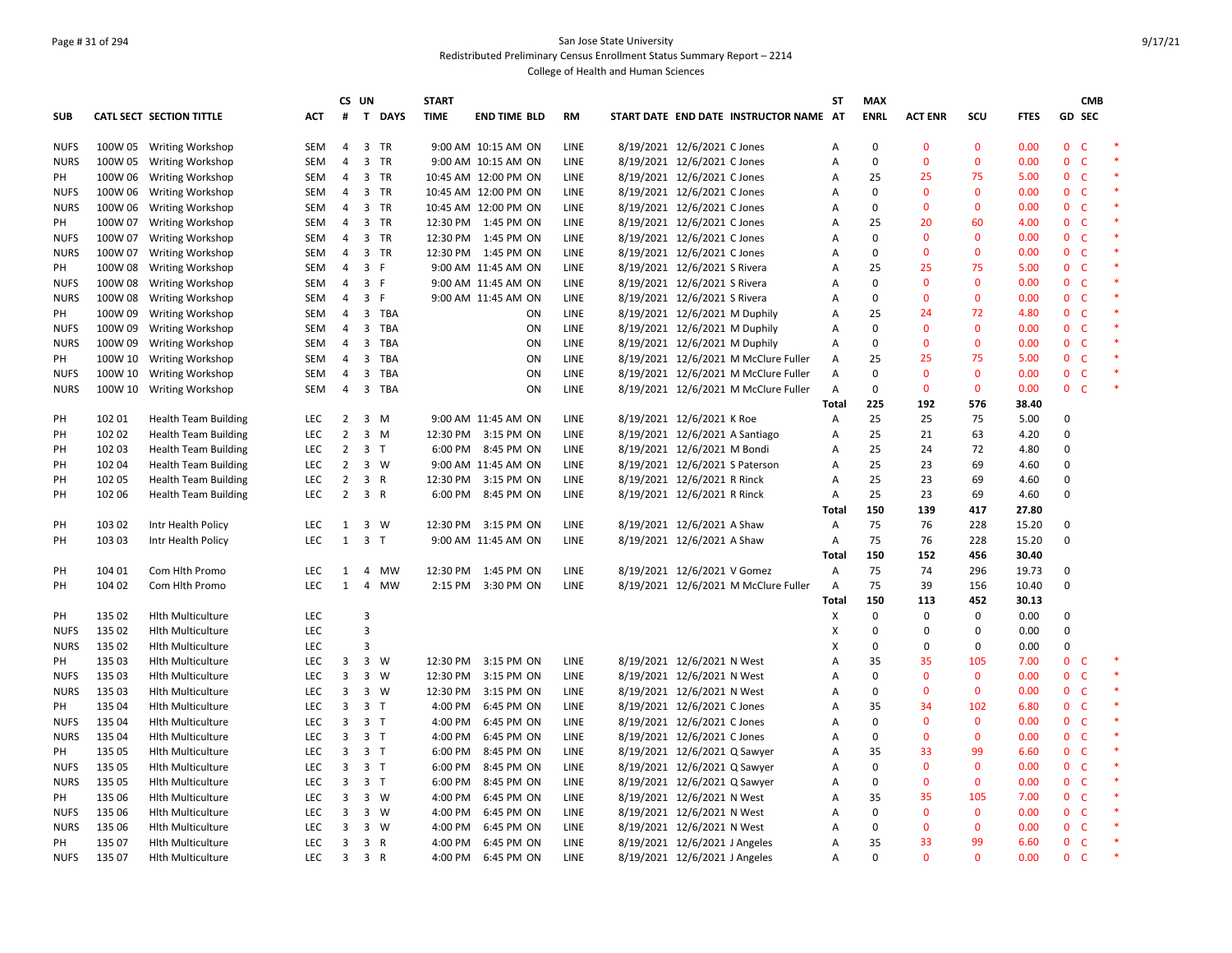# Page # 32 of 294 San Jose State University Redistributed Preliminary Census Enrollment Status Summary Report – 2214

|             |                  |                                 |            | CS UN               |                              |             | <b>START</b> |                      |             |                              |                                |                                        | <b>ST</b>    | <b>MAX</b>              |                            |                   |              |                                | <b>CMB</b> |        |
|-------------|------------------|---------------------------------|------------|---------------------|------------------------------|-------------|--------------|----------------------|-------------|------------------------------|--------------------------------|----------------------------------------|--------------|-------------------------|----------------------------|-------------------|--------------|--------------------------------|------------|--------|
| <b>SUB</b>  |                  | <b>CATL SECT SECTION TITTLE</b> | <b>ACT</b> | #                   |                              | T DAYS      | <b>TIME</b>  | <b>END TIME BLD</b>  | <b>RM</b>   |                              |                                | START DATE END DATE INSTRUCTOR NAME AT |              | <b>ENRL</b>             | <b>ACT ENR</b>             | SCU               | <b>FTES</b>  | <b>GD SEC</b>                  |            |        |
| <b>NURS</b> | 135 07           | <b>Hith Multiculture</b>        | LEC        | $\overline{3}$      | 3 R                          |             |              | 4:00 PM 6:45 PM ON   | LINE        |                              | 8/19/2021 12/6/2021 J Angeles  |                                        | A            | $\mathbf 0$             | $\mathbf{0}$               | $\mathbf{0}$      | 0.00         | $\overline{0}$<br>$\mathsf{C}$ |            |        |
| PH          | 135 08           | <b>Hith Multiculture</b>        | LEC        | 3                   |                              | 3 W         | 6:00 PM      | 8:45 PM ON           | LINE        | 8/19/2021 12/6/2021   Garcia |                                |                                        | Α            | 35                      | 34                         | 102               | 6.80         | $\mathsf{C}$<br>$\mathbf{0}$   |            | $\ast$ |
| <b>NUFS</b> | 135 08           | <b>Hith Multiculture</b>        | LEC        | 3                   |                              | 3 W         | 6:00 PM      | 8:45 PM ON           | LINE        | 8/19/2021 12/6/2021   Garcia |                                |                                        | Α            | $\mathbf 0$             | $\mathbf{0}$               | $\mathbf{0}$      | 0.00         | 0 <sup>o</sup>                 |            |        |
| <b>NURS</b> | 135 08           | <b>Hith Multiculture</b>        | <b>LEC</b> | 3                   |                              | 3 W         | 6:00 PM      | 8:45 PM ON           | <b>LINE</b> | 8/19/2021 12/6/2021   Garcia |                                |                                        | Α            | $\mathbf 0$             | $\mathbf{0}$               | $\mathbf 0$       | 0.00         | 0 <sup>o</sup>                 |            | $\ast$ |
|             |                  |                                 |            |                     |                              |             |              |                      |             |                              |                                |                                        | Total        | 210                     | 204                        | 612               | 40.80        |                                |            |        |
| PH          | 158 01           | <b>Hlth Comm</b>                | LEC        | 1                   | $\overline{3}$               | M           | 4:00 PM      | 5:50 PM ON           | LINE        | 8/19/2021 12/6/2021 N Zhang  |                                |                                        | Α            | 40                      | 36                         | 72                | 7.20         | 0                              |            |        |
| PH          | 158 02           | <b>Hlth Comm</b>                | <b>SEM</b> | 5                   | $\mathbf 0$                  | M           | 6:00 PM      | 6:50 PM ON           | LINE        |                              | 8/19/2021 12/6/2021 N Zhang    |                                        | Α            | 40                      | 36                         | 36                | 0.00         | $\Omega$                       |            |        |
| PH          | 158 03           | <b>Hlth Comm</b>                | LEC        | $\mathbf{1}$        | 3 R                          |             | 4:00 PM      | 5:50 PM ON           | LINE        | 8/19/2021 12/6/2021 N Zhang  |                                |                                        | Α            | 40                      | 27                         | 54                | 5.40         | 0                              |            |        |
| PH          | 158 04           | <b>Hlth Comm</b>                | <b>SEM</b> | 5                   | 0 R                          |             | 6:00 PM      | 6:50 PM ON           | LINE        |                              | 8/19/2021 12/6/2021 N Zhang    |                                        | Α            | 40                      | 27                         | 27                | 0.00         | $\Omega$                       |            |        |
| PH          | 158 05           | <b>Hith Comm</b>                | LEC        | $\mathbf{1}$        | 3 <sub>1</sub>               |             | 4:00 PM      | 5:50 PM ON           | LINE        | 8/19/2021 12/6/2021 N Zhang  |                                |                                        | Α            | 40                      | 33                         | 66                | 6.60         | 0                              |            |        |
| PH          | 158 06           | <b>Hlth Comm</b>                | <b>SEM</b> | 5                   | 0 <sub>T</sub>               |             | 6:00 PM      | 6:50 PM ON           | LINE        | 8/19/2021 12/6/2021 N Zhang  |                                |                                        | Α            | 40                      | 33                         | 33                | 0.00         | 0                              |            |        |
| PH          | 158 07           | <b>Hlth Comm</b>                | <b>LEC</b> | $\mathbf{1}$        |                              | 3 W         | 12:30 PM     | 2:20 PM ON           | LINE        | 8/19/2021 12/6/2021 A Murray |                                |                                        | Α            | 40                      | 40                         | 80                | 8.00         | 0                              |            |        |
| PH          | 15808            | <b>Hlth Comm</b>                | <b>SEM</b> | 5                   | $\mathbf 0$                  | W           | 2:30 PM      | 3:20 PM ON           | LINE        |                              | 8/19/2021 12/6/2021 A Murray   |                                        | Α            | 40                      | 40                         | 40                | 0.00         | $\Omega$                       |            |        |
|             |                  |                                 |            |                     |                              |             |              |                      |             |                              |                                |                                        | <b>Total</b> | 320                     | 272                        | 408               | 27.20        |                                |            |        |
| PH          | 16101            | Epidemiology                    | <b>LEC</b> | 1                   | 3                            | M           | 4:00 PM      | 5:45 PM ON           | LINE        |                              |                                | 8/19/2021 12/6/2021 R Berkowitz        | A            | 25                      | 26                         | 52                | 5.20         | $\Omega$                       |            |        |
| PH          | 161 02           | Epidemiology                    | <b>SEM</b> | 5                   |                              | $0 \quad M$ | 6:00 PM      | 6:45 PM ON           | LINE        |                              |                                | 8/19/2021 12/6/2021 R Berkowitz        | Α            | 30                      | 26                         | 26                | 0.00         | 0                              |            |        |
| PH          | 16103            | Epidemiology                    | LEC        | 1                   |                              | 3 W         | 4:00 PM      | 5:45 PM ON           | LINE        |                              |                                | 8/19/2021 12/6/2021 R Berkowitz        | Α            | 25                      | 25                         | 50                | 5.00         | $\Omega$                       |            |        |
| PH          | 16104            | Epidemiology                    | SEM        | 5                   | $\mathbf 0$                  | W           | 6:00 PM      | 6:45 PM ON           | LINE        |                              |                                | 8/19/2021 12/6/2021 R Berkowitz        | Α            | 25                      | 25                         | 25                | 0.00         | 0                              |            |        |
| PH          | 16107            | Epidemiology                    | LEC        | $\mathbf{1}$        | 3 <sub>T</sub>               |             | 4:00 PM      | 5:45 PM ON           | LINE        | 8/19/2021 12/6/2021 S Martin |                                |                                        | А            | 25                      | 27                         | 54                | 5.40         | 0                              |            |        |
| PH          | 16108            | Epidemiology                    | SEM        | 5                   | 0 <sub>T</sub>               |             | 6:00 PM      | 6:45 PM ON           | LINE        | 8/19/2021 12/6/2021 S Martin |                                |                                        | Α            | 25                      | 27                         | 27                | 0.00         | 0                              |            |        |
| PH          | 16109            | Epidemiology                    | LEC        | $\mathbf{1}$        |                              | 3 TR        | 9:00 AM      | 9:50 AM ON           | <b>LINE</b> | 8/19/2021 12/6/2021 L Mai    |                                |                                        | Α            | 25                      | 27                         | 54                | 5.40         | 0                              |            |        |
| PH          | 161 10           | Epidemiology                    | SEM        | 5                   | $\mathsf 0$                  | TR          |              | 9:55 AM 10:20 AM ON  | LINE        | 8/19/2021 12/6/2021 L Mai    |                                |                                        | Α            | 25                      | 27                         | 27                | 0.00         | $\Omega$                       |            |        |
| PH          | 161 11           | Epidemiology                    | <b>LEC</b> | $\mathbf{1}$        | $\overline{\mathbf{3}}$      | MW          |              | 10:45 AM 11:30 AM ON | <b>LINE</b> |                              |                                | 8/19/2021 12/6/2021 M Worthen          | Α            | 25                      | 25                         | 50                | 5.00         | 0                              |            |        |
| PH          | 161 12           | Epidemiology                    | <b>SEM</b> | 5                   | $\mathsf 0$                  | MW          |              | 11:35 AM 12:00 PM ON | LINE        |                              |                                | 8/19/2021 12/6/2021 M Worthen          | Α            | 25                      | 25                         | 25                | 0.00         | 0                              |            |        |
| PH          | 161 13           | Epidemiology                    | LEC        |                     | 3                            |             |              |                      |             |                              |                                |                                        | X            | $\mathbf 0$             | $\mathbf 0$                | 0                 | 0.00         | 0                              |            |        |
| PH          | 161 14           | Epidemiology                    | SEM        |                     | $\mathbf 0$                  |             |              |                      |             |                              |                                |                                        | X            | $\mathbf 0$             | $\Omega$                   | 0                 | 0.00         | 0                              |            |        |
|             |                  |                                 |            |                     |                              |             |              |                      |             |                              |                                |                                        | <b>Total</b> | 255                     | 260                        | 390               | 26.00        |                                |            |        |
| PH          | 162 01           | Health Org & Admin              | LEC        | $\overline{2}$      | $\overline{3}$               | M           | 6:00 PM      | 8:45 PM ON           | <b>LINE</b> |                              | 8/19/2021 12/6/2021 M Moore    |                                        | A            | 75                      | 74                         | 222               | 14.80        | 0                              |            |        |
| PH          | 162 02           | Health Org & Admin              | <b>LEC</b> | $\overline{2}$      | $\overline{\mathbf{3}}$      | W           |              | 6:00 PM 8:45 PM ON   | LINE        |                              | 8/19/2021 12/6/2021 A Santiago |                                        | Α            | 75                      | 46                         | 138               | 9.20         | $\Omega$                       |            |        |
|             |                  |                                 |            |                     |                              |             |              |                      |             |                              |                                |                                        | Total        | 150                     | 120                        | 360               | 24.00        |                                |            |        |
| PH          | 165 01           | <b>Hith Professional</b>        | LEC        | $\mathbf{1}$        |                              | $3 \, M$    |              | 6:00 PM 7:50 PM ON   | LINE        |                              | 8/19/2021 12/6/2021 K Roe      |                                        | Α            | 175                     | 119                        | 238               | 23.80        | 0                              |            |        |
| PH          | 165 02           | <b>Hlth Professional</b>        | <b>SEM</b> | 5                   | $\mathbf 0$                  | M           | 8:00 PM      | 8:50 PM ON           | LINE        | 8/19/2021 12/6/2021 K Roe    |                                |                                        | Α            | 175                     | 119                        | 119               | 0.00         | 0                              |            |        |
|             |                  |                                 |            |                     |                              |             |              |                      |             |                              |                                |                                        | Total        | 350                     | 238                        | 357               | 23.80        |                                |            |        |
| PH          | 165A01           | Leadership Series I             | LEC        | $\overline{2}$      |                              | 1 W         | 4:00 PM      | 5:00 PM ON           | LINE        |                              |                                | 8/19/2021 12/6/2021 A Buckner-Capone   | A            | 175                     | 155                        | 155               | 10.33        | 0                              |            |        |
|             |                  |                                 |            |                     |                              |             |              |                      |             |                              |                                |                                        | Total        | 175                     | 155                        | 155               | 10.33        |                                |            |        |
| PH          | 165B01           | Leadership Series II            | LEC        |                     | $\mathbf{1}$                 |             |              |                      |             |                              |                                |                                        | Х            | $\mathbf 0$<br>$\Omega$ | $\mathbf 0$                | $\mathbf 0$       | 0.00         | $\Omega$<br>$\Omega$           |            |        |
| PH          | 165B02           | Leadership Series II            | LEC<br>LEC |                     | $\mathbf{1}$<br>$1\,$        |             |              |                      |             |                              |                                |                                        | X<br>X       | $\Omega$                | $\mathbf 0$<br>$\mathbf 0$ | 0<br>0            | 0.00<br>0.00 | 0                              |            |        |
| PH          | 165B03           | Leadership Series II            | LEC        |                     | $1\,$                        |             |              |                      |             |                              |                                |                                        | X            | $\mathbf 0$             | $\mathbf 0$                | 0                 | 0.00         | 0                              |            |        |
| PH          | 165B04<br>165B05 | Leadership Series II            | LEC        |                     | $\mathbf{1}$                 |             |              |                      |             |                              |                                |                                        |              | 0                       | $\Omega$                   | 0                 | 0.00         | $\Omega$                       |            |        |
| PH<br>PH    |                  | Leadership Series II            | LEC        |                     | $1\,$                        |             |              |                      |             |                              |                                |                                        | х<br>X       | $\Omega$                | $\mathbf 0$                | 0                 | 0.00         | 0                              |            |        |
|             | 165B06           | Leadership Series II            | <b>LEC</b> | $\overline{2}$      |                              | $1 \, M$    |              | 4:00 PM 5:00 PM ON   | LINE        |                              |                                |                                        |              | 25                      | 24                         | 24                |              | $\Omega$                       |            |        |
| PH          | 165B07           | Leadership Series II            |            |                     | $\overline{1}$               |             |              |                      |             |                              | 8/19/2021 12/6/2021 R Rinck    |                                        | A            | $\Omega$                | $\Omega$                   |                   | 1.60         | 0                              |            |        |
| PH<br>PH    | 165B08           | Leadership Series II            | LEC<br>LEC |                     | $\mathbf{1}$                 |             |              |                      |             |                              |                                |                                        | x<br>X       | $\Omega$                | $\mathbf 0$                | 0<br>0            | 0.00         | $\Omega$                       |            |        |
|             | 165B09           | Leadership Series II            |            |                     |                              |             |              |                      |             |                              |                                |                                        |              | 25                      |                            |                   | 0.00         | 0                              |            |        |
| PH          | 165B 10          | Leadership Series II            | LEC        | $\overline{2}$      | $\mathbf{1}$<br>$\mathbf{1}$ | W           | 4:00 PM      | 5:00 PM ON           | LINE        |                              | 8/19/2021 12/6/2021 K Miller   |                                        | Α            | $\Omega$                | 16<br>$\mathbf 0$          | 16<br>$\mathbf 0$ | 1.07         | $\Omega$                       |            |        |
| PH          | 165B 11          | <b>Leadership Series II</b>     | LEC<br>LEC |                     | $1\,$                        |             |              |                      |             |                              |                                |                                        | х<br>Χ       | $\Omega$                | $\mathbf 0$                |                   | 0.00<br>0.00 | 0                              |            |        |
| PH          | 165B 12          | Leadership Series II            |            |                     |                              |             |              |                      |             |                              |                                |                                        |              |                         |                            | 0                 |              | $\Omega$                       |            |        |
| PH          | 165B 13          | Leadership Series II            | <b>LEC</b> | $2 \quad 1 \quad M$ |                              |             |              | 5:15 PM 6:15 PM ON   | LINE        |                              | 8/19/2021 12/6/2021 R Rinck    |                                        | A            | 25                      | 17                         | 17                | 1.13         |                                |            |        |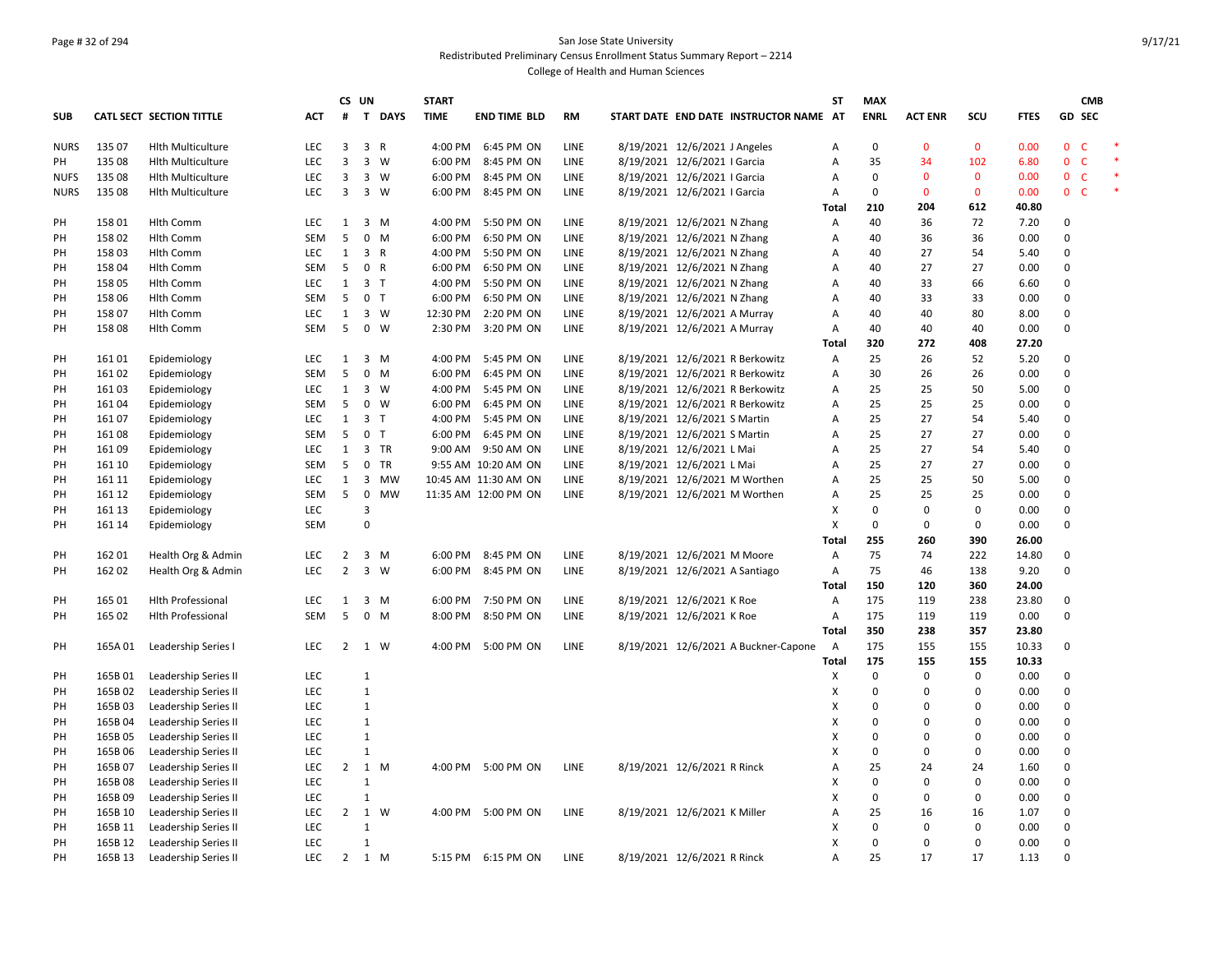#### Page # 33 of 294 San Jose State University Redistributed Preliminary Census Enrollment Status Summary Report – 2214

|            |         |                            |            | CS UN          |                         |                | <b>START</b> |                       |             |                                        | <b>ST</b>      | <b>MAX</b>  |                |             |             | <b>CMB</b>  |
|------------|---------|----------------------------|------------|----------------|-------------------------|----------------|--------------|-----------------------|-------------|----------------------------------------|----------------|-------------|----------------|-------------|-------------|-------------|
| <b>SUB</b> |         | CATL SECT SECTION TITTLE   | <b>ACT</b> | #              |                         | T DAYS         | <b>TIME</b>  | <b>END TIME BLD</b>   | <b>RM</b>   | START DATE END DATE INSTRUCTOR NAME AT |                | <b>ENRL</b> | <b>ACT ENR</b> | scu         | <b>FTES</b> | GD SEC      |
| PH         | 165B 14 | Leadership Series II       | LEC        | $2^{\circ}$    |                         | 1 M            | 6:30 PM      | 7:30 PM ON            | LINE        | 8/19/2021 12/6/2021 R Rinck            | Α              | 25          | 14             | 14          | 0.93        | $\Omega$    |
| PH         | 165B 15 | Leadership Series II       | LEC        | $\overline{2}$ |                         | 1 W            | 5:15 PM      | 6:15 PM ON            | LINE        | 8/19/2021 12/6/2021 K Miller           | $\overline{A}$ | 25          | 17             | 17          | 1.13        | $\Omega$    |
| PH         | 165B 16 | Leadership Series II       | LEC        |                | 1                       |                |              |                       |             |                                        | X              | $\mathsf 0$ | $\pmb{0}$      | $\mathsf 0$ | 0.00        | $\Omega$    |
|            |         |                            |            |                |                         |                |              |                       |             |                                        | Total          | 125         | 88             | 88          | 5.87        |             |
| PH         | 165C01  | Leadership III             | <b>FLD</b> | $\overline{2}$ |                         | 2 TBA          |              |                       |             | 8/19/2021 12/6/2021 R Rinck            | A              | 45          | 44             | 88          | 5.87        | $\Omega$    |
| PH         | 165C02  | Leadership III             | <b>FLD</b> | $\overline{2}$ |                         | 2 TBA          |              |                       |             | 8/19/2021 12/6/2021 K Miller           | A              | 45          | 34             | 68          | 4.53        | $\mathbf 0$ |
| PH         | 165C03  | Leadership III             | <b>FLD</b> |                | $\overline{2}$          |                |              |                       |             |                                        | Χ              | $\mathbf 0$ | $\mathbf 0$    | $\mathbf 0$ | 0.00        | $\Omega$    |
| PH         | 165C 04 | Leadership III             | <b>FLD</b> |                | $\overline{2}$          |                |              |                       |             |                                        | X              | 0           | $\mathbf 0$    | 0           | 0.00        | 0           |
|            |         |                            |            |                |                         |                |              |                       |             |                                        | Total          | 90          | 78             | 156         | 10.40       |             |
| PH         | 166A01  | Field Exp Sem              | SEM        | 5              | 3 F                     |                |              | 9:00 AM 11:45 AM ON   | LINE        | 8/19/2021 12/6/2021 J Jones            | Α              | 75          | 27             | 81          | 5.40        | 0           |
|            |         |                            |            |                |                         |                |              |                       |             |                                        | Total          | 75          | 27             | 81          | 5.40        |             |
| PH         | 166B01  | Fieldwk Experience         | <b>SUP</b> | 36             |                         | 3 TBA          |              | ON                    | LINE        | 8/19/2021 12/6/2021 J Jones            | A              | 75          | 27             | 81          | 5.40        | $\mathbf 0$ |
|            |         |                            |            |                |                         |                |              |                       |             |                                        | Total          | 75          | 27             | 81          | 5.40        |             |
| PH         | 16701   | <b>Biostatistics</b>       | LEC        | $\mathbf{1}$   |                         | 3 TR           | 12:30 PM     | 1:45 PM ON            | LINE        | 8/19/2021 12/6/2021 F Hijazi           | Α              | 156         | 139            | 278         | 27.80       | $\mathbf 0$ |
| PH         | 16702   | <b>Biostatistics</b>       | <b>SEM</b> | 5              |                         | 0 R            | 2:15 PM      | 3:00 PM ON            | LINE        | 8/19/2021 12/6/2021 F Hijazi           | A              | 30          | 31             | 31          | 0.00        | $\Omega$    |
| PH         | 16703   | <b>Biostatistics</b>       | SEM        | 5              |                         | 0 <sub>T</sub> | 2:30 PM      | 3:15 PM ON            | LINE        | 8/19/2021 12/6/2021 F Hijazi           | A              | 30          | 30             | 30          | 0.00        | $\Omega$    |
| PH         | 16704   | <b>Biostatistics</b>       | <b>SEM</b> | 5              |                         | 0 <sub>T</sub> | 2:15 PM      | 3:00 PM ON            | <b>LINE</b> | 8/19/2021 12/6/2021 F Hijazi           | $\overline{A}$ | 30          | 30             | 30          | 0.00        | $\Omega$    |
| PH         | 16705   | <b>Biostatistics</b>       | <b>SEM</b> |                | 0                       |                |              |                       |             |                                        | X              | $\mathsf 0$ | $\mathbf 0$    | $\mathsf 0$ | 0.00        | $\mathbf 0$ |
| PH         | 16706   | <b>Biostatistics</b>       | <b>SEM</b> | 5              |                         | 0 <sub>T</sub> | 3:15 PM      | 4:00 PM ON            | <b>LINE</b> | 8/19/2021 12/6/2021 F Hijazi           | A              | 35          | 37             | 37          | 0.00        | $\mathbf 0$ |
| PH         | 16707   | <b>Biostatistics</b>       | SEM        |                | $\Omega$                |                |              |                       |             |                                        | Χ              | $\mathsf 0$ | $\pmb{0}$      | $\mathsf 0$ | 0.00        | $\mathbf 0$ |
| PH         | 16708   | <b>Biostatistics</b>       | SEM        | 5              |                         | 0 R            | 3:15 PM      | 4:00 PM ON            | LINE        | 8/19/2021 12/6/2021 F Hijazi           | A              | 30          | 11             | 11          | 0.00        | $\mathbf 0$ |
|            |         |                            |            |                |                         |                |              |                       |             |                                        | Total          | 311         | 278            | 417         | 27.80       |             |
| PH         | 168 01  | Theoretical Fdn CHE        | <b>SEM</b> | 5              |                         | $3 \, M$       | 4:00 PM      | 6:45 PM MH            | 322         | 8/19/2021 12/6/2021 E Romero           | Α              | 23          | 8              | 24          | 1.60        | 0           |
|            |         |                            |            |                |                         |                |              |                       |             |                                        | Total          | 23          | 8              | 24          | 1.60        |             |
| PH         | 17001   | <b>Hith Care Econ</b>      | LEC        | $\overline{2}$ | 3 <sub>T</sub>          |                | 6:00 PM      | 8:45 PM ON            | LINE        | 8/19/2021 12/6/2021 C Cherney          | Α              | 50          | 23             | 69          | 4.60        | $\mathbf 0$ |
|            |         |                            |            |                |                         |                |              |                       |             |                                        | Total          | 50          | 23             | 69          | 4.60        |             |
| PH         | 17201   | Contemp Env Hith           | LEC        | $\overline{2}$ |                         | 3 MW           |              | 9:00 AM 10:15 AM ON   | LINE        | 8/19/2021 12/6/2021 C Doyle            | Α              | 30          | 30             | 90          | 6.00        | $\mathbf 0$ |
| PH         | 172 02  | Contemp Env Hlth           | LEC        | $\overline{2}$ | $\mathbf{3}$            | <b>MW</b>      |              | 10:45 AM 12:00 PM SH  | 346         | 8/19/2021 12/6/2021 J Hartle           | Α              | 30          | 30             | 90          | 6.00        | $\Omega$    |
| PH         | 17203   | Contemp Env Hith           | LEC        | $\overline{2}$ | $\overline{\mathbf{3}}$ | MW             |              | 2:15 PM 3:30 PM SH    | 313         | 8/19/2021 12/6/2021 J Hartle           | Α              | 30          | 30             | 90          | 6.00        | $\Omega$    |
|            |         |                            |            |                |                         |                |              |                       |             |                                        | <b>Total</b>   | 90          | 90             | 270         | 18.00       |             |
| PH         | 174 01  | Health IT                  | <b>LEC</b> | $\overline{2}$ |                         | 3 W            | 6:00 PM      | 8:45 PM ON            | <b>LINE</b> | 8/19/2021 12/6/2021 H Martin           | Α              | 40          | 25             | 75          | 5.00        | $\Omega$    |
|            |         |                            |            |                |                         |                |              |                       |             |                                        | Total          | 40          | 25             | 75          | 5.00        |             |
| PH         | 176 01  | Global Health              | LEC        | $\overline{2}$ |                         | 3 M            |              | 10:45 AM  1:30 PM ENG | 303         | 8/19/2021 12/6/2021 C Park             | Α              | 30          | 21             | 63          | 4.20        | $\mathbf 0$ |
|            |         |                            |            |                |                         |                |              |                       |             |                                        | <b>Total</b>   | 30          | 21             | 63          | 4.20        |             |
| PH         | 179 01  | Pub Health Capstone        | <b>SEM</b> |                | 3                       |                |              |                       |             |                                        | X              | 0           | $\mathbf 0$    | 0           | 0.00        | $\mathbf 0$ |
| PH         | 179 02  | Pub Health Capstone        | SEM        | 5              | $\mathbf{3}$            | <b>MW</b>      | 2:15 PM      | 3:35 PM ON            | LINE        | 8/19/2021 12/6/2021 C Doyle            | A              | 20          | 23             | 69          | 4.60        | $\mathbf 0$ |
| PH         | 179 03  | <b>Pub Health Capstone</b> | SEM        |                | 3                       |                |              |                       |             |                                        | X              | $\mathbf 0$ | $\mathbf 0$    | 0           | 0.00        | $\mathbf 0$ |
| PH         | 17904   | Pub Health Capstone        | <b>SEM</b> | 5              | $\overline{3}$          | <b>MW</b>      | 2:15 PM      | 3:35 PM ON            | LINE        | 8/19/2021 12/6/2021   Garcia           | $\overline{A}$ | 20          | 20             | 60          | 4.00        | $\Omega$    |
| PH         | 179 05  | Pub Health Capstone        | <b>SEM</b> | 5              | $\mathbf{3}$            | <b>MW</b>      | 2:15 PM      | 3:35 PM ON            | LINE        | 8/19/2021 12/6/2021 K Roe              | A              | 20          | 22             | 66          | 4.40        | $\mathbf 0$ |
| PH         | 179 06  | Pub Health Capstone        | SEM        | 5              | $\overline{3}$          | <b>MW</b>      | 2:15 PM      | 3:35 PM ON            | <b>LINE</b> | 8/19/2021 12/6/2021                    | $\overline{A}$ | 20          | $\mathbf 0$    | $\mathbf 0$ | 0.00        | $\mathbf 0$ |
|            |         |                            |            |                |                         |                |              |                       |             |                                        | Total          | 80          | 65             | 195         | 13.00       |             |
| PH         | 18001   | <b>Indiv Studies</b>       | SUP        | 36             |                         | 1 TBA          |              | ON                    | LINE        | 8/19/2021 12/6/2021 M Dougan           | Α              | 10          | $\Omega$       | $\mathbf 0$ | 0.00        | 0           |
| PH         | 18002   | <b>Indiv Studies</b>       | <b>SUP</b> | 36             |                         | 2 TBA          |              | ON                    | LINE        | 8/19/2021 12/6/2021 M Dougan           | A              | 10          | $\mathbf 0$    | 0           | 0.00        | $\mathbf 0$ |
| PH         | 18003   | <b>Indiv Studies</b>       | <b>SUP</b> | 36             |                         | 3 TBA          |              | ON                    | LINE        | 8/19/2021 12/6/2021 M Dougan           | A              | 10          | $\Omega$       | 0           | 0.00        | $\Omega$    |
| PH         | 18004   | <b>Indiv Studies</b>       | <b>SUP</b> | 36             |                         | 2 TBA          |              | ON                    | LINE        | 8/19/2021 12/6/2021 N Zhang            | A              | 10          | $\Omega$       | $\Omega$    | 0.00        | $\mathbf 0$ |
| PH         | 18005   | <b>Indiv Studies</b>       | SUP        | 36             |                         | 1 TBA          |              | ON                    | <b>LINE</b> | 8/19/2021 12/6/2021 A Buckner-Capone   | $\overline{A}$ | 10          | $\Omega$       | $\Omega$    | 0.00        | $\Omega$    |
| PH         | 180 06  | <b>Indiv Studies</b>       | SUP        | 36             |                         | 1 TBA          |              | ON                    | LINE        | 8/19/2021 12/6/2021 A Buckner-Capone   | A              | 10          | $\Omega$       | $\Omega$    | 0.00        | $\mathbf 0$ |
| PH         | 18007   | <b>Indiv Studies</b>       | <b>SUP</b> | 36             |                         | 2 TBA          |              | ON                    | LINE        | 8/19/2021 12/6/2021 A Buckner-Capone   | $\overline{A}$ | 10          | $\Omega$       | $\Omega$    | 0.00        | $\Omega$    |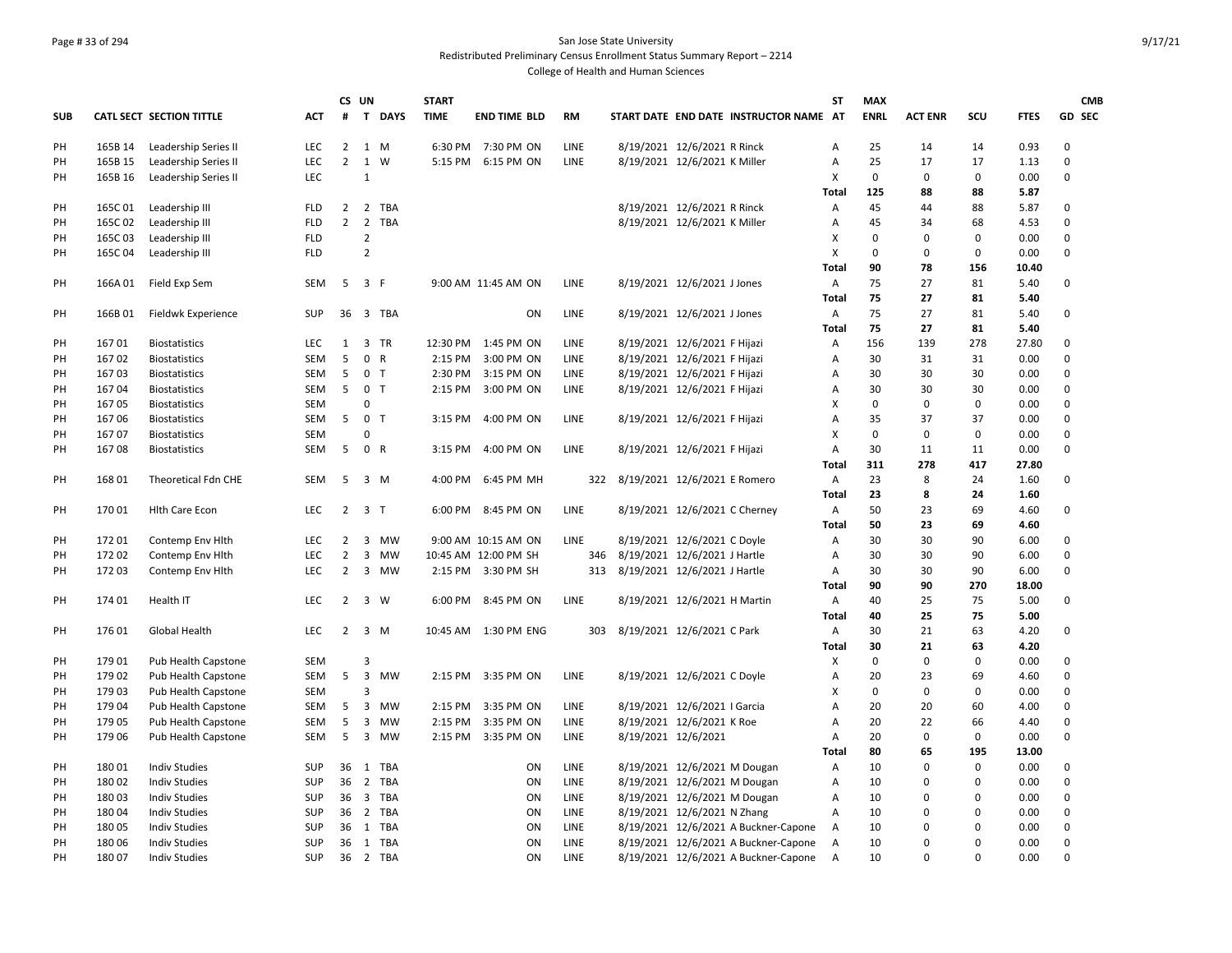# Page # 34 of 294 San Jose State University Redistributed Preliminary Census Enrollment Status Summary Report – 2214

|            |         |                              |            | CS UN          |                |             | <b>START</b> |                     |             |     |                     |                                        | <b>ST</b>                 | <b>MAX</b>  |                |                |             | <b>CMB</b>    |
|------------|---------|------------------------------|------------|----------------|----------------|-------------|--------------|---------------------|-------------|-----|---------------------|----------------------------------------|---------------------------|-------------|----------------|----------------|-------------|---------------|
| <b>SUB</b> |         | CATL SECT SECTION TITTLE     | <b>ACT</b> | #              | $\mathbf{T}$   | <b>DAYS</b> | <b>TIME</b>  | <b>END TIME BLD</b> | <b>RM</b>   |     |                     | START DATE END DATE INSTRUCTOR NAME AT |                           | <b>ENRL</b> | <b>ACT ENR</b> | SCU            | <b>FTES</b> | <b>GD SEC</b> |
| PH         | 18008   | <b>Indiv Studies</b>         | <b>SUP</b> | 36             | $\overline{2}$ | <b>TBA</b>  |              | ON                  | LINE        |     |                     | 8/19/2021 12/6/2021 A Buckner-Capone   | A                         | 10          | $\mathbf 0$    | $\mathbf 0$    | 0.00        | 0             |
| PH         | 18009   | <b>Indiv Studies</b>         | <b>SUP</b> | 36             | $\overline{3}$ | <b>TBA</b>  |              | ON                  | LINE        |     |                     | 8/19/2021 12/6/2021 V Gomez            | $\overline{A}$            | 10          | $\mathbf 0$    | $\mathbf 0$    | 0.00        | 0             |
| PH         | 180 10  | <b>Indiv Studies</b>         | SUP        |                | $\overline{2}$ |             |              |                     |             |     |                     |                                        | X                         | $\mathbf 0$ | 0              | 0              | 0.00        | 0             |
|            |         |                              |            |                |                |             |              |                     |             |     |                     |                                        | Total                     | 90          | 0              | 0              | 0.00        |               |
| PH         | 18301   | Topics Comm Hlth Ed          | SEM        | 5              | 3 <sub>1</sub> |             | 4:00 PM      | 6:56 PM ON          | <b>LINE</b> |     |                     | 8/19/2021 12/6/2021 J Hartle           | Α                         | 23          | 12             | 36             | 2.40        | 0             |
|            |         |                              |            |                |                |             |              |                     |             |     |                     |                                        | <b>Total</b>              | 23          | 12             | 36             | 2.40        |               |
| PH         | 18801   | Comm Hith Assessment         | <b>SEM</b> | 5              | 3 W            |             | 12:30 PM     | 3:15 PM SPXC        |             | 152 |                     | 8/19/2021 12/6/2021 A Buckner-Capone   | A                         | 23          | 18             | 54             | 3.60        | 0             |
|            |         |                              |            |                |                |             |              |                     |             |     |                     |                                        | Total                     | 23          | 18             | 54             | 3.60        |               |
| PH         | 19101   | Applied Epidemiology         | LEC        | $\overline{2}$ | 3 <sub>T</sub> |             | 4:00 PM      | 6:45 PM ON          | LINE        |     |                     | 8/19/2021 12/6/2021 M Worthen          | Α                         | 23          | 16             | 48             | 3.20        | 0             |
|            |         |                              |            |                |                |             |              |                     |             |     |                     |                                        | <b>Total</b>              | 23          | 16             | 48             | 3.20        |               |
| PH         | 19701   | <b>Quant Analysis</b>        | <b>LEC</b> | $\overline{2}$ |                | $3 \, M$    | 12:30 PM     | 3:15 PM SPXC        |             | 152 |                     | 8/19/2021 12/6/2021 K Dang             | Α                         | 23          | 14             | 42             | 2.80        | 0             |
|            |         |                              |            |                |                |             |              |                     |             |     |                     |                                        | <b>Total</b>              | 23          | 14             | 42             | 2.80        |               |
| PH         | 198 01  | <b>Qualitative Methods</b>   | <b>SEM</b> |                | 3              |             |              |                     |             |     |                     |                                        | X                         | $\mathbf 0$ | $\mathbf 0$    | $\mathbf 0$    | 0.00        | 0             |
| PH         | 198 02  | <b>Qualitative Methods</b>   | <b>SEM</b> |                | $\overline{3}$ |             |              |                     |             |     |                     |                                        | X                         | $\Omega$    | $\mathbf 0$    | $\mathbf 0$    | 0.00        | 0             |
|            |         |                              |            |                |                |             |              |                     |             |     |                     |                                        | <b>Total</b>              | $\mathbf 0$ | $\mathbf{0}$   | $\mathbf 0$    | 0.00        |               |
| PH         | 200 01  | <b>Contemporary Practice</b> | <b>LEC</b> | $\overline{2}$ | 2 M            |             |              | 3:00 PM 5:45 PM ON  | <b>LINE</b> |     |                     | 8/19/2021 12/6/2021 A Buckner-Capone   | A                         | 30          | 15             | 30             | 2.50        | 15            |
|            |         |                              |            |                |                |             |              |                     |             |     |                     |                                        | <b>Total</b>              | 30          | 15             | 30             | 2.50        |               |
| PH         | 201 01  | Groups                       | <b>LEC</b> | $\overline{2}$ | 2 <sub>T</sub> |             | 6:00 PM      | 8:45 PM ON          | <b>LINE</b> |     |                     | 8/19/2021 12/6/2021 V Gomez            | Α                         | 30          | 16             | 32             | 2.67        | 16            |
| PH         | 201 02  | Groups                       | LEC        |                | $\overline{2}$ |             |              |                     |             |     |                     |                                        | X                         | $\mathbf 0$ | 0              | $\mathbf 0$    | 0.00        | 0             |
|            |         |                              |            |                |                |             |              |                     |             |     |                     |                                        | Total                     | 30          | 16             | 32             | 2.67        |               |
| PH         | 205A01  | Quant Methods                | <b>LEC</b> | $\overline{2}$ |                | $3 \quad W$ | 3:00 PM      | 5:45 PM ON          | LINE        |     |                     | 8/19/2021 12/6/2021 M Dougan           | Α                         | 30          | 18             | 54             | 4.50        | 18            |
|            |         |                              |            |                |                |             |              |                     |             |     |                     |                                        | <b>Total</b>              | 30          | 18             | 54             | 4.50        |               |
| PH         | 215 01  | <b>Qualitative Method</b>    | <b>LEC</b> | $\mathbf{1}$   |                | $3 \quad W$ | 6:00 PM      | 8:45 PM ON          | <b>LINE</b> |     |                     | 8/19/2021 12/6/2021 A Carter           | Α                         | 30          | 17             | 51             | 4.25        | 17            |
|            |         |                              |            |                |                |             |              |                     |             |     |                     |                                        | Total                     | 30          | 17             | 51             | 4.25        |               |
| PH         | 265 01  | Env Health                   | LEC        | $\mathbf{1}$   | 3 <sub>1</sub> |             | 6:00 PM      | 8:45 PM ON          | <b>LINE</b> |     |                     | 8/19/2021 12/6/2021 R Bartlett         | Α                         | 30          | 18             | 54             | 4.50        | 18            |
| PH         | 265 02  | Env Health                   | <b>LEC</b> |                | 3              |             |              |                     |             |     |                     |                                        | X                         | $\mathbf 0$ | 0              | $\mathbf{0}$   | 0.00        | 0             |
|            |         |                              |            |                |                |             |              |                     |             |     |                     |                                        | <b>Total</b>              | 30          | 18             | 54             | 4.50        |               |
| PH         | 27101   | Theory of Pub Hith           | SEM        |                | $\overline{3}$ |             |              |                     |             |     |                     |                                        | X                         | $\mathbf 0$ | 0              | 0              | 0.00        | 0             |
| PH         | 27102   | Theory of Pub Hith           | <b>SEM</b> |                | 3              |             |              |                     |             |     |                     |                                        | $\boldsymbol{\mathsf{X}}$ | $\mathbf 0$ | 0              | $\mathsf 0$    | 0.00        | 0             |
| PH         | 27103   | Theory of Pub Hith           | <b>SEM</b> | 5              | 3 R            |             |              | 6:00 PM 8:45 PM ON  | LINE        |     |                     | 8/19/2021 12/6/2021 H Agroia           | A                         | 30          | 15             | 45             | 3.75        | 15            |
|            |         |                              |            |                |                |             |              |                     |             |     |                     |                                        | <b>Total</b>              | 30          | 15             | 45             | 3.75        |               |
| PH         | 27601   | Com Org Health Pro           | SEM        | 5              |                | 3 M         | 6:00 PM      | 8:45 PM ON          | LINE        |     |                     | 8/19/2021 12/6/2021 J Ward             | Α                         | 30          | 20             | 60             | 5.00        | 20            |
|            |         |                              |            |                |                |             |              |                     |             |     |                     |                                        | <b>Total</b>              | 30          | 20             | 60             | 5.00        |               |
| PH         | 291B01  | Fieldwork                    | <b>SUP</b> | 25             |                | 1 TBA       |              | ON                  | LINE        |     |                     | 8/19/2021 12/6/2021 R Rinck            | Α                         | 30          | 10             | 10             | 0.83        | 10            |
| PH         | 291B02  | Fieldwork                    | <b>SUP</b> | 25             | $\overline{2}$ |             |              |                     |             |     | 8/19/2021 12/6/2021 |                                        | X                         | $\Omega$    | $\Omega$       | $\mathbf 0$    | 0.00        | 0             |
|            |         |                              |            |                |                |             |              |                     |             |     |                     |                                        | <b>Total</b>              | 30          | 10             | 10             | 0.83        |               |
| PH         | 291C01  | <b>Professional Skills</b>   | <b>SEM</b> | 5              |                | 1 TBA       |              | ON                  | <b>LINE</b> |     |                     | 8/19/2021 12/6/2021 D Sherrod          | Α                         | 30          | 17             | 17             | 1.42        | 17            |
|            |         |                              |            |                |                |             |              |                     |             |     |                     |                                        | Total                     | 30          | 17             | 17             | 1.42        |               |
| PH         | 291P 01 | Prof Dev                     | <b>SUP</b> | 23             |                | 1 TBA       |              | ON                  | LINE        |     |                     | 8/19/2021 12/6/2021 R Rinck            | Α                         | 30          | 4              | $\overline{4}$ | 0.33        | 4             |
|            |         |                              |            |                |                |             |              |                     |             |     |                     |                                        | <b>Total</b>              | 30          | 4              | $\overline{4}$ | 0.33        |               |
|            |         |                              |            |                |                |             |              |                     |             |     |                     | <b>Public Health Total</b>             |                           | 4286        | 3398           | 8078           | 544.48      |               |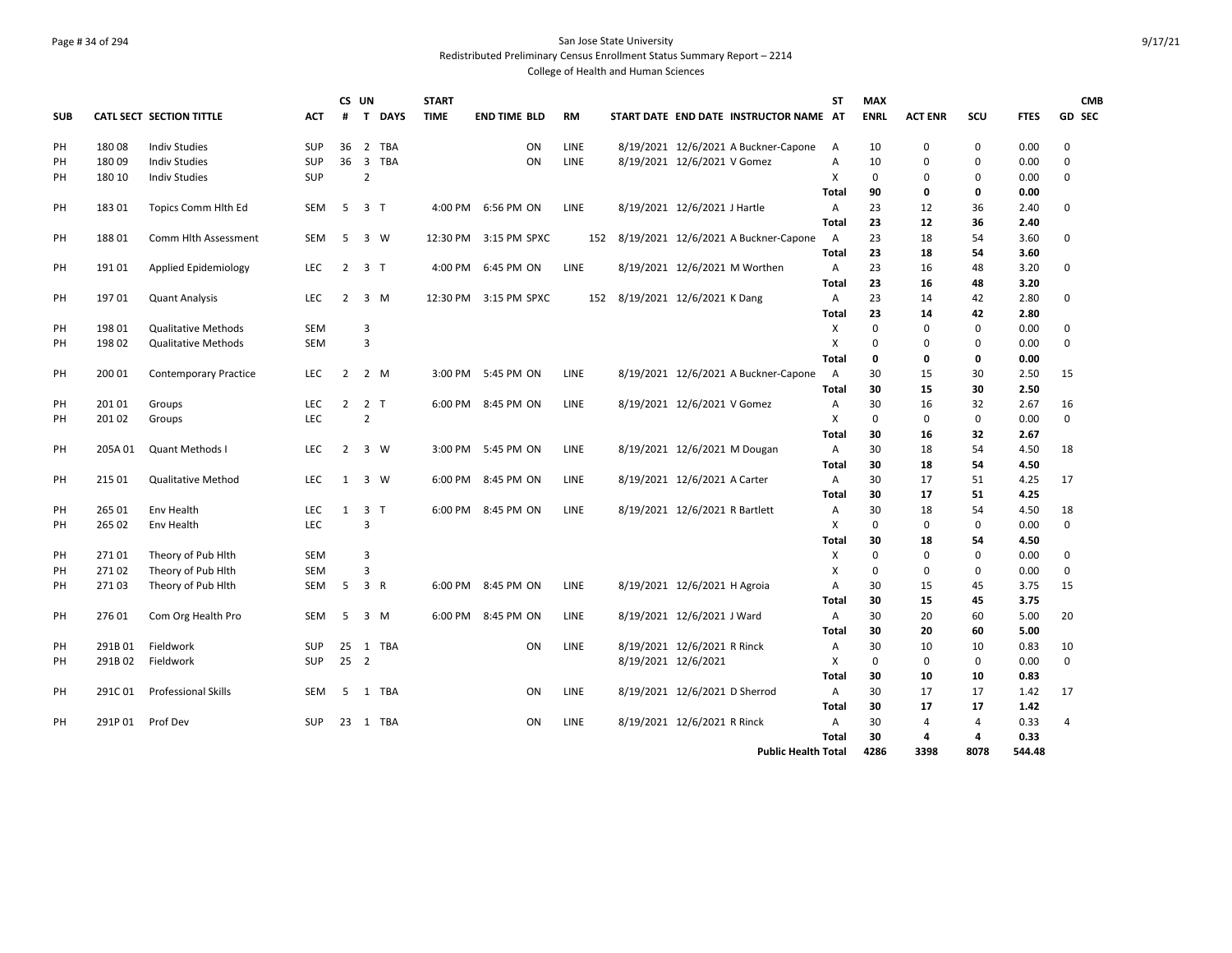#### Page # 35 of 294 San Jose State University Redistributed Preliminary Census Enrollment Status Summary Report – 2214

|             |                                         |                                 |            | CS UN          |                                | <b>START</b> |                       |           |                                     |                               |                                        | ST           | <b>MAX</b>  |                |             |             | <b>CMB</b>    |
|-------------|-----------------------------------------|---------------------------------|------------|----------------|--------------------------------|--------------|-----------------------|-----------|-------------------------------------|-------------------------------|----------------------------------------|--------------|-------------|----------------|-------------|-------------|---------------|
| <b>SUB</b>  |                                         | <b>CATL SECT SECTION TITTLE</b> | АСТ        | #              | T DAYS                         | <b>TIME</b>  | <b>END TIME BLD</b>   | <b>RM</b> |                                     |                               | START DATE END DATE INSTRUCTOR NAME AT |              | <b>ENRL</b> | <b>ACT ENR</b> | SCU         | <b>FTES</b> | <b>GD SEC</b> |
|             | <b>Recreation &amp; Leisure Studies</b> |                                 |            |                |                                |              |                       |           |                                     |                               |                                        |              |             |                |             |             |               |
| <b>RECL</b> | 1001                                    | <b>Creat Meaning Life</b>       | <b>LEC</b> | $\overline{2}$ | 3<br>MW                        |              | 10:45 AM 12:00 PM YUH | 243       | 8/19/2021 12/6/2021 P Toney         |                               |                                        | Α            | 30          | 30             | 90          | 6.00        | $\mathbf 0$   |
| RECL        | 1002                                    | <b>Creat Meaning Life</b>       | LEC        | $\overline{2}$ | $\overline{3}$<br><b>MW</b>    |              | 12:30 PM 1:45 PM HB   | 407       | 8/19/2021 12/6/2021 H Duplaisir     |                               |                                        | Α            | 30          | 28             | 84          | 5.60        | $\pmb{0}$     |
| <b>RECL</b> | 1003                                    | <b>Creat Meaning Life</b>       | LEC        |                | 3                              |              |                       |           |                                     |                               |                                        | х            | 0           | 0              | 0           | 0.00        | 0             |
| RECL        | 1004                                    | <b>Creat Meaning Life</b>       | LEC        | $\overline{2}$ | $\overline{3}$<br>TR           |              | 10:45 AM 12:00 PM YUH | 243       | 8/19/2021 12/6/2021 P Toney         |                               |                                        | Α            | 30          | 29             | 87          | 5.80        | $\pmb{0}$     |
| <b>RECL</b> | 1005                                    | <b>Creat Meaning Life</b>       | <b>LEC</b> |                | $\overline{3}$                 |              |                       |           |                                     |                               |                                        | х            | 0           | 0              | $\mathbf 0$ | 0.00        | $\Omega$      |
| <b>RECL</b> | 1006                                    | <b>Creat Meaning Life</b>       | <b>LEC</b> | $\overline{2}$ | $\overline{3}$<br>$\mathsf{T}$ |              | 10:45 AM 12:00 PM SH  | 100       | 8/19/2021 12/6/2021 M Duphily       |                               |                                        | Α            | 30          | 29             | 87          | 5.80        | 0             |
| <b>RECL</b> | 1007                                    | <b>Creat Meaning Life</b>       | <b>LEC</b> | $\overline{2}$ | $\overline{3}$<br>$\mathsf{T}$ |              | 2:15 PM 3:30 PM SH    | 100       | 8/19/2021 12/6/2021 M Duphily       |                               |                                        | A            | 30          | 30             | 90          | 6.00        | $\mathbf 0$   |
| RECL        | 1008                                    | <b>Creat Meaning Life</b>       | <b>LEC</b> | 2              | 3 TBA                          |              | ON                    | LINE      |                                     | 8/19/2021 12/6/2021 M Duphily |                                        | Α            | 30          | 28             | 84          | 5.60        | $\pmb{0}$     |
| RECL        | 1080                                    |                                 | <b>LEC</b> | $\overline{2}$ | 3<br><b>TBA</b>                |              | ON                    | LINE      | 8/19/2021 12/6/2021 H Duplaisir     |                               |                                        | Α            | 30          | 30             | 90          | 6.00        | $\mathbf 0$   |
| <b>RECL</b> | 1081                                    | <b>Creat Meaning Life</b>       | LEC        | $\overline{2}$ | 3 TBA                          |              | ON                    | LINE      | 8/19/2021 12/6/2021 W Spain         |                               |                                        |              | 30          | 29             | 87          | 5.80        | $\pmb{0}$     |
|             |                                         | <b>Creat Meaning Life</b>       |            |                |                                |              |                       |           |                                     |                               |                                        | Α<br>Total   | 240         | 233            | 699         | 46.60       |               |
| RECL        | 90 01                                   | <b>Rec Parks Tourism</b>        | LEC        | $\overline{2}$ | $\mathbf{3}$<br>TR             |              | 9:00 AM 10:15 AM YUH  | 243       | 8/19/2021 12/6/2021 P Toney         |                               |                                        | Α            | 30          | 15             | 45          | 3.00        | 0             |
| RECL        | 90 02                                   | Rec Parks Tourism               | <b>LEC</b> |                | $\overline{3}$                 |              |                       |           |                                     |                               |                                        | X            | $\mathbf 0$ | 0              | $\mathbf 0$ | 0.00        | $\Omega$      |
|             |                                         |                                 |            |                |                                |              |                       |           |                                     |                               |                                        | Total        | 30          | 15             | 45          | 3.00        |               |
| RECL        | 9701                                    | <b>Event Planning</b>           | <b>LEC</b> |                | 3                              |              |                       |           |                                     |                               |                                        | X            | $\mathbf 0$ | $\Omega$       | $\Omega$    | 0.00        | $\mathbf 0$   |
| <b>RECL</b> | 9702                                    | <b>Event Planning</b>           | <b>ACT</b> |                | $\pmb{0}$                      |              |                       |           |                                     |                               |                                        | X            | $\pmb{0}$   | 0              | 0           | 0.00        | $\pmb{0}$     |
| RECL        | 9703                                    | <b>Event Planning</b>           | LEC        |                | 3                              |              |                       |           |                                     |                               |                                        | x            | $\mathbf 0$ | $\Omega$       | 0           | 0.00        | 0             |
| <b>RECL</b> | 9704                                    |                                 | <b>ACT</b> |                | $\mathbf 0$                    |              |                       |           |                                     |                               |                                        | х            | 0           | $\Omega$       | 0           | 0.00        | $\pmb{0}$     |
|             |                                         | <b>Event Planning</b>           |            |                |                                |              |                       |           |                                     |                               |                                        | Total        | 0           | 0              | 0           | 0.00        |               |
| RECL        | 100W 80                                 | Writing Workshop                | SEM        | 4              | 3<br><b>TBA</b>                |              | ON                    | LINE      |                                     | 8/19/2021 12/6/2021 M Duphily |                                        | Α            | 25          | 16             | 48          | 3.20        | 0             |
|             |                                         |                                 |            |                |                                |              |                       |           |                                     |                               |                                        | Total        | 25          | 16             | 48          | 3.20        |               |
| RECL        | 11001                                   | Leisure, Life                   | <b>LEC</b> | $\overline{2}$ | 3<br>MW                        |              | 9:00 AM 10:15 AM MH   |           | 322 8/19/2021 12/6/2021 H Duplaisir |                               |                                        | Α            | 26          | 14             | 42          | 2.85        | 1             |
| RECL        | 110 02                                  | Leisure, Life                   | LEC        |                | $\overline{3}$                 |              |                       |           |                                     |                               |                                        | X            | $\pmb{0}$   | 0              | 0           | 0.00        | $\pmb{0}$     |
|             |                                         |                                 |            |                |                                |              |                       |           |                                     |                               |                                        | <b>Total</b> | 26          | 14             | 42          | 2.85        |               |
| <b>RECL</b> | 11101                                   | Leis Cult & Ident               | LEC        | $\overline{2}$ | 3 MW                           |              | 9:00 AM 10:15 AM ON   | LINE      |                                     | 8/19/2021 12/6/2021 P Toney   |                                        | Α            | 35          | 35             | 105         | 7.00        | 0             |
|             |                                         |                                 |            |                |                                |              |                       |           |                                     |                               |                                        | <b>Total</b> | 35          | 35             | 105         | 7.00        |               |
| RECL        | 11201                                   | Intro to RT                     | LEC        |                | $\overline{3}$                 |              |                       |           |                                     |                               |                                        | х            | $\pmb{0}$   | $\mathbf 0$    | $\mathsf 0$ | 0.00        | 0             |
| <b>RECL</b> | 11202                                   | Intro to RT                     | <b>LEC</b> |                | $\overline{3}$                 |              |                       |           |                                     |                               |                                        | X            | $\mathbf 0$ | $\Omega$       | 0           | 0.00        | $\mathbf 0$   |
| RECL        | 112 03                                  | Intro to RT                     | <b>LEC</b> | 2              | $\overline{3}$<br>TR           | 2:15 PM      | 3:30 PM ON            | LINE      |                                     | 8/19/2021 12/6/2021 T Hooker  |                                        | Α            | 30          | 20             | 60          | 4.00        | $\pmb{0}$     |
| RECL        | 11204                                   | Intro to RT                     | <b>LEC</b> | $\overline{2}$ | 3 TR                           | 7:15 AM      | 8:30 AM ON            | LINE      | 8/19/2021 12/6/2021 S McCool        |                               |                                        | Α            | 30          | 14             | 42          | 2.80        | $\mathbf 0$   |
|             |                                         |                                 |            |                |                                |              |                       |           |                                     |                               |                                        | Total        | 60          | 34             | 102         | 6.80        |               |
| RECL        | 13201                                   | Rec Program Plan                | <b>LEC</b> | 1              | 3 M                            | 12:30 PM     | 3:15 PM HB            | 106       | 8/19/2021 12/6/2021 C Ghione        |                               |                                        | Α            | 35          | 18             | 54          | 3.65        | $\mathbf{1}$  |
|             |                                         |                                 |            |                |                                |              |                       |           |                                     |                               |                                        | Total        | 35          | 18             | 54          | 3.65        |               |
| RECL        | 135 01                                  | Rec Areas & Facilit             | <b>LEC</b> |                | 3                              |              |                       |           |                                     |                               |                                        | Χ            | $\pmb{0}$   | $\mathbf 0$    | $\mathbf 0$ | 0.00        | 0             |
|             |                                         |                                 |            |                |                                |              |                       |           |                                     |                               |                                        | Total        | 0           | 0              | 0           | 0.00        |               |
| <b>RECL</b> | 136 01                                  | Rec & Park Admin                | <b>LEC</b> |                | 3                              |              |                       |           |                                     |                               |                                        | х            | $\mathbf 0$ | 0              | $\mathbf 0$ | 0.00        | 0             |
| RECL        | 136 02                                  | Rec & Park Admin                | LEC        | $\mathbf{1}$   | 3 TR                           |              | 10:45 AM 12:00 PM MH  |           | 322 8/19/2021 12/6/2021 L Gonzalez  |                               |                                        | Α            | 35          | 17             | 51          | 3.40        | $\pmb{0}$     |
|             |                                         |                                 |            |                |                                |              |                       |           |                                     |                               |                                        | Total        | 35          | 17             | 51          | 3.40        |               |
| RECL        | 148 01                                  | <b>Biofdbck Princ/Prac</b>      | LEC        |                | 3                              |              |                       |           |                                     |                               |                                        | х            | $\mathbf 0$ | 0              | $\mathbf 0$ | 0.00        | 0             |
| RECL        | 14802                                   | <b>Biofdbck Princ/Prac</b>      | <b>ACT</b> |                | $\Omega$                       |              |                       |           |                                     |                               |                                        | X            | $\mathbf 0$ | 0              | 0           | 0.00        | $\mathbf 0$   |
|             |                                         |                                 |            |                |                                |              |                       |           |                                     |                               |                                        | <b>Total</b> | 0           | 0              | 0           | 0.00        |               |
| RECL        | 15001                                   | <b>Rec Enterprises</b>          | LEC        |                | 2 3 TR                         |              | 2:15 PM 3:30 PM MH    |           | 322 8/19/2021 12/6/2021 H Duplaisir |                               |                                        | Α            | 25          | 15             | 45          | 3.00        | $\mathbf 0$   |
|             |                                         |                                 |            |                |                                |              |                       |           |                                     |                               |                                        | Total        | 25          | 15             | 45          | 3.00        |               |
| RECL        | 153 01                                  | Youth Development               | <b>LEC</b> |                | $\overline{3}$                 |              |                       |           |                                     |                               |                                        | X            | 0           | 0              | $\mathbf 0$ | 0.00        | 0             |
|             |                                         |                                 |            |                |                                |              |                       |           |                                     |                               |                                        | Total        | 0           | 0              | 0           | 0.00        |               |
| <b>RECL</b> | 155 01                                  | Outdoor Rec System              | <b>LEC</b> |                | $2 \quad 3 \quad M$            |              | 4:00 PM 6:45 PM SPXC  |           | 152 8/19/2021 12/6/2021 A Bielecki  |                               |                                        | Α            | 18          | 13             | 39          | 2.65        | 1             |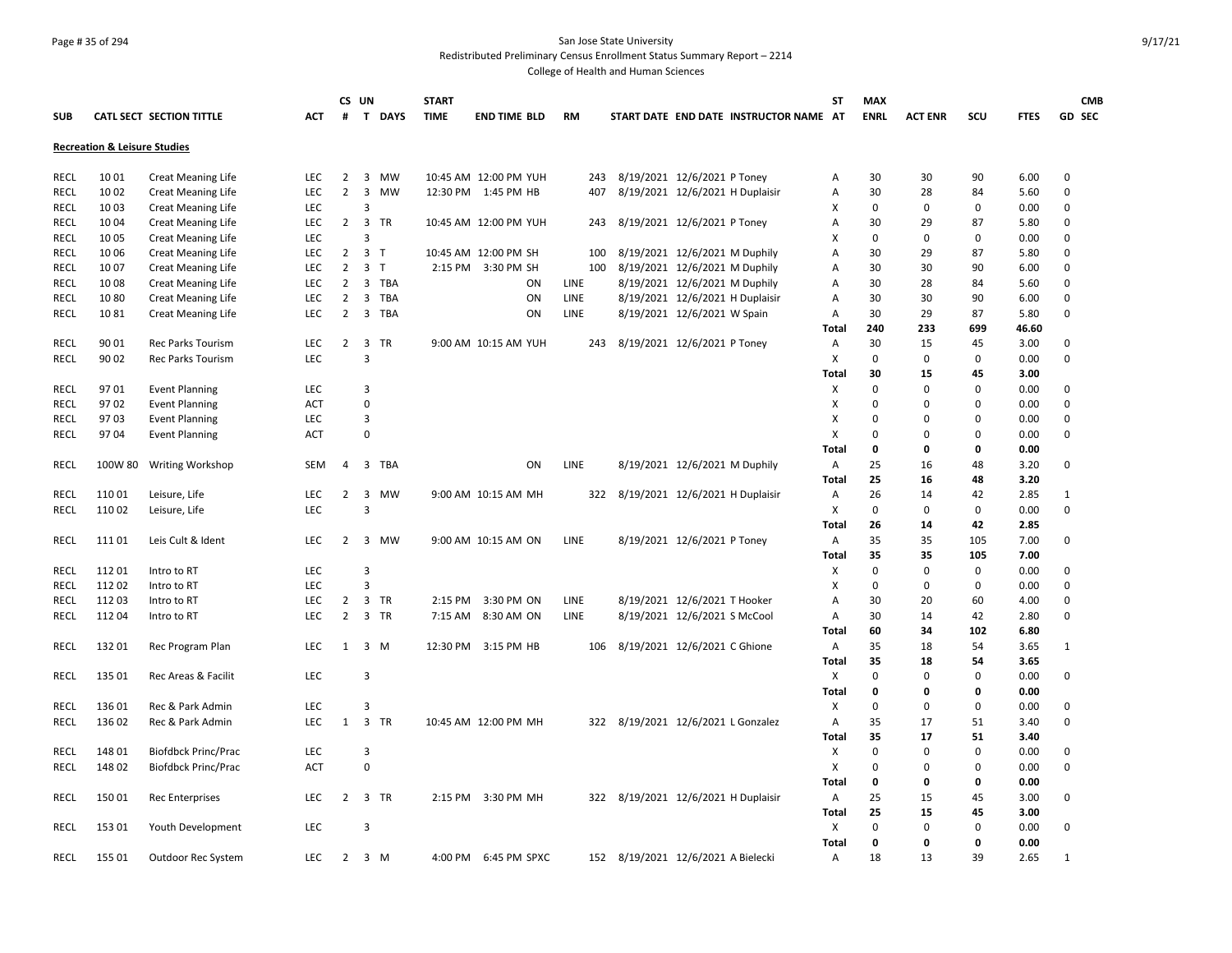# Page # 36 of 294 San Jose State University Redistributed Preliminary Census Enrollment Status Summary Report – 2214

| <b>SUB</b> |         | <b>CATL SECT SECTION TITTLE</b> | <b>ACT</b> |    | CS UN | <b>DAYS</b> | <b>START</b><br><b>TIME</b> | <b>END TIME BLD</b> |    | <b>RM</b>   | START DATE END DATE INSTRUCTOR NAME AT        | <b>ST</b>    | <b>MAX</b><br><b>ENRL</b> | <b>ACT ENR</b> | scu  | <b>FTES</b> | <b>CMB</b><br><b>GD SEC</b> |
|------------|---------|---------------------------------|------------|----|-------|-------------|-----------------------------|---------------------|----|-------------|-----------------------------------------------|--------------|---------------------------|----------------|------|-------------|-----------------------------|
|            |         |                                 |            |    |       |             |                             |                     |    |             |                                               | Total        | 18                        | 13             | 39   | 2.65        |                             |
| RECL       | 16001   | Eval & Res in Rec               | LEC        | 3  | 3     | <b>MW</b>   | 10:45 AM 12:00 PM MH        |                     |    | 322         | 8/19/2021 12/6/2021 J Baur                    | A            | 26                        | 28             | 84   | 5.60        | 0                           |
|            |         |                                 |            |    |       |             |                             |                     |    |             |                                               | Total        | 26                        | 28             | 84   | 5.60        |                             |
| RECL       | 169 01  | Practicum in RT                 | <b>SUP</b> | 36 |       | 1 TBA       |                             |                     | ON | LINE        | 8/19/2021 12/6/2021 B Grosvenor               | A            | 30                        | 14             | 14   | 0.93        | 0                           |
|            |         |                                 |            |    |       |             |                             |                     |    |             |                                               | Total        | 30                        | 14             | 14   | 0.93        |                             |
| RECL       | 170A 80 | Pre-Intern Workshp              | <b>SUP</b> | 36 |       | 1 TBA       |                             |                     | ON | <b>LINE</b> | 8/19/2021 12/6/2021 J Baur                    | A            | 15                        | 22             | 22   | 1.47        | 0                           |
|            |         |                                 |            |    |       |             |                             |                     |    |             |                                               | <b>Total</b> | 15                        | 22             | 22   | 1.47        |                             |
| RECL       | 170B 80 | Intern in Rec                   | SUP        | 48 |       | 10 TBA      |                             |                     | ON | LINE        | 8/19/2021 12/6/2021 J Baur                    | A            | 15                        | 6              | 60   | 4.00        | 0                           |
|            |         |                                 |            |    |       |             |                             |                     |    |             |                                               | Total        | 15                        | 6              | 60   | 4.00        |                             |
| RECL       | 170C 80 | Intern Rec Therapy              | SUP        | 36 |       | 10 TBA      |                             |                     | ON | LINE        | 8/19/2021 12/6/2021 J Radmilovic              | A            | 15                        | 10             | 100  | 6.67        | 0                           |
|            |         |                                 |            |    |       |             |                             |                     |    |             |                                               | <b>Total</b> | 15                        | 10             | 100  | 6.67        |                             |
| RECL       | 18001   | Indiv Study                     | <b>SUP</b> | 36 | 3     | <b>TBA</b>  |                             |                     | ON | <b>LINE</b> | 8/19/2021 12/6/2021 J Baur                    | A            | 30                        | 0              | 0    | 0.00        | 0                           |
|            |         |                                 |            |    |       |             |                             |                     |    |             |                                               | Total        | 30                        | 0              | 0    | 0.00        |                             |
| RECL       | 184 01  | <b>Directed Reading</b>         | <b>SUP</b> | 36 |       | 3 TBA       |                             |                     | ON | LINE        | 8/19/2021 12/6/2021 J Baur                    | A            | 30                        | 0              | 0    | 0.00        | 0                           |
|            |         |                                 |            |    |       |             |                             |                     |    |             |                                               | Total        | 30                        | 0              | 0    | 0.00        |                             |
| RECL       | 18701   | Leisure Education RT            | <b>LEC</b> | 2  | 3     | <b>MW</b>   | 10:45 AM 12:00 PM HB        |                     |    | 407         | 8/19/2021 12/6/2021 B Grosvenor               | Α            | 25                        | 20             | 60   | 4.00        | 0                           |
| RECL       | 18702   | Leisure Education RT            | <b>LEC</b> | 2  | 3     | <b>MW</b>   | 2:15 PM                     | 3:30 PM YUH         |    | 243         | 8/19/2021 12/6/2021 B Grosvenor               | A            | 25                        | 15             | 45   | 3.00        | 0                           |
|            |         |                                 |            |    |       |             |                             |                     |    |             |                                               | Total        | 50                        | 35             | 105  | 7.00        |                             |
| RECL       | 193 01  | RT for Phys Cond                | LEC        | 2  | 3 R   |             | 4:00 PM                     | 6:45 PM YUH         |    | 243         | 8/19/2021 12/6/2021 B Grosvenor               | Α            | 25                        | 16             | 48   | 3.20        | 0                           |
| RECL       | 193 02  | RT for Phys Cond                | LEC        | 2  | 3     | <b>MW</b>   | 7:15 AM                     | 8:30 AM YUH         |    | 243         | 8/19/2021 12/6/2021 B Grosvenor               | A            | 25                        | 18             | 54   | 3.60        | 0                           |
|            |         |                                 |            |    |       |             |                             |                     |    |             |                                               | Total        | 50                        | 34             | 102  | 6.80        |                             |
| RECL       | 198 01  | RT Assess and Doc               | LEC        | 2  |       | $3 \, M$    | 4:00 PM                     | 6:45 PM ON          |    | LINE        | 8/19/2021 12/6/2021 K Pham                    | A            | 40                        | 40             | 120  | 8.00        | 0                           |
|            |         |                                 |            |    |       |             |                             |                     |    |             |                                               | Total        | 40                        | 40             | 120  | 8.00        |                             |
|            |         |                                 |            |    |       |             |                             |                     |    |             | <b>Recreation &amp; Leisure Studies Total</b> |              | 830                       | 599            | 1837 | 122.62      |                             |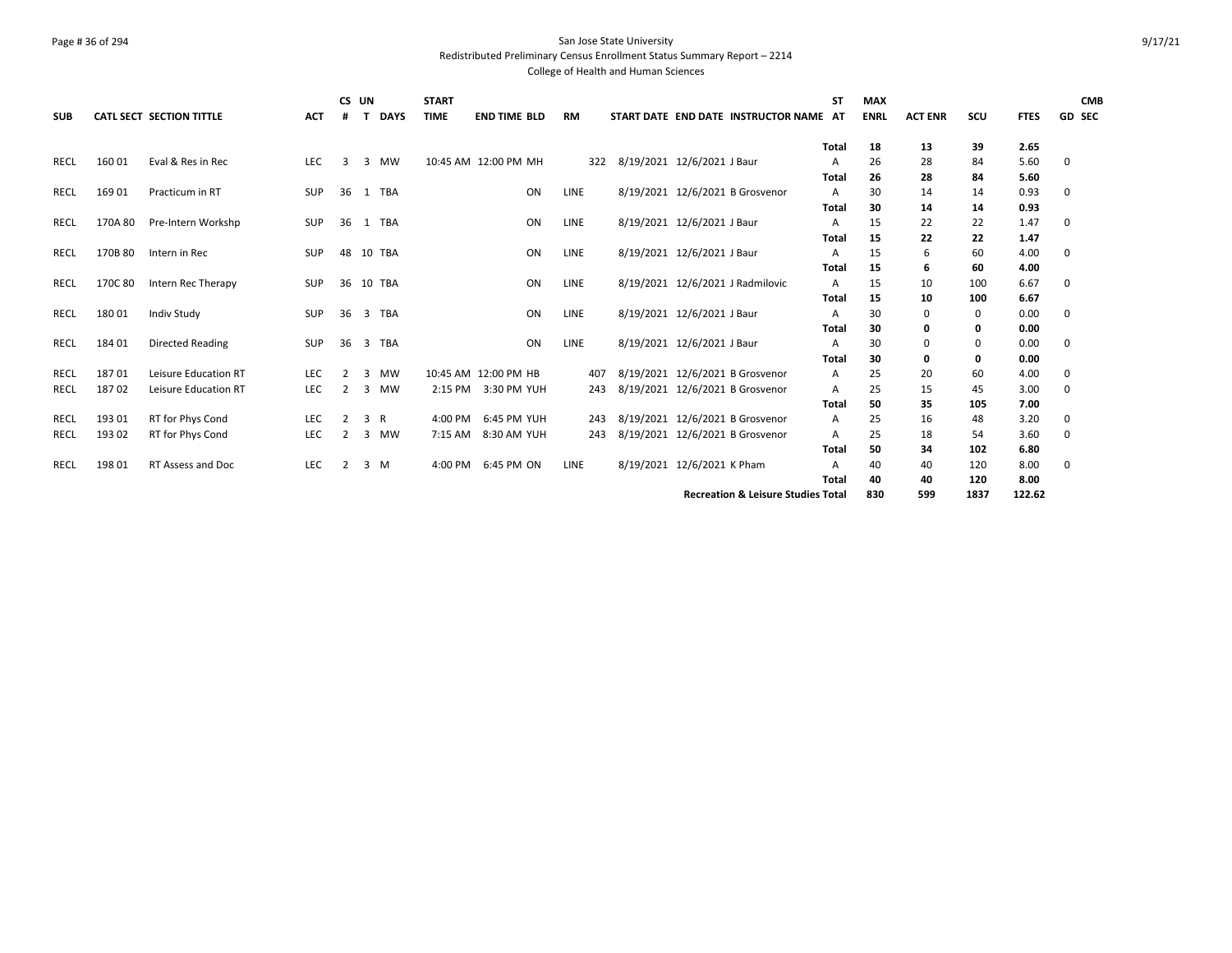# Page # 37 of 294 San Jose State University Redistributed Preliminary Census Enrollment Status Summary Report – 2214

|                            |                 |                                          |                   |                                  | CS UN                          | <b>START</b> |                                            |              |                     |                                 |                                        | ST           | <b>MAX</b>  |                |             |              |                         | <b>CMB</b>   |  |
|----------------------------|-----------------|------------------------------------------|-------------------|----------------------------------|--------------------------------|--------------|--------------------------------------------|--------------|---------------------|---------------------------------|----------------------------------------|--------------|-------------|----------------|-------------|--------------|-------------------------|--------------|--|
| <b>SUB</b>                 |                 | CATL SECT SECTION TITTLE                 | АСТ               | #                                | $\mathbf{T}$<br><b>DAYS</b>    | <b>TIME</b>  | <b>END TIME BLD</b>                        | <b>RM</b>    |                     |                                 | START DATE END DATE INSTRUCTOR NAME AT |              | <b>ENRL</b> | <b>ACT ENR</b> | scu         | <b>FTES</b>  | <b>GD SEC</b>           |              |  |
|                            |                 |                                          |                   |                                  |                                |              |                                            |              |                     |                                 |                                        |              |             |                |             |              |                         |              |  |
| <b>Social Work</b>         |                 |                                          |                   |                                  |                                |              |                                            |              |                     |                                 |                                        |              |             |                |             |              |                         |              |  |
| GERO                       | 10701           | Aging and Society                        | LEC               | $\overline{2}$                   | 3<br>M                         |              | 6:00 PM 8:45 PM ON                         | <b>LINE</b>  |                     | 8/19/2021 12/6/2021 V Silva     |                                        | Α            | 35          | 37             | 111         | 7.40         | $0-$                    |              |  |
| PH                         | 10701           | Aging and Society                        | LEC               | $\overline{2}$                   | 3<br>M                         | 6:00 PM      | 8:45 PM ON                                 | LINE         |                     | 8/19/2021 12/6/2021 V Silva     |                                        | Α            | $\mathbf 0$ | $\mathbf{0}$   | $\mathbf 0$ | 0.00         | $\mathbf 0$             | $\mathsf{C}$ |  |
| <b>SCWK</b>                | 10701           | Aging and Society                        | LEC               | $\overline{2}$                   | 3 M                            |              | 6:00 PM 8:45 PM ON                         | <b>LINE</b>  |                     | 8/19/2021 12/6/2021 V Silva     |                                        | Α            | $\mathbf 0$ | $\mathbf{0}$   | 0           | 0.00         | $\mathbf{0}$            | $\mathsf{C}$ |  |
| GERO                       | 10702           | Aging and Society                        | LEC               |                                  | $\overline{3}$                 |              |                                            |              |                     |                                 |                                        | х            | $\Omega$    | $\Omega$       | 0           | 0.00         | 0                       |              |  |
| PН                         | 107 02          | Aging and Society                        | <b>LEC</b>        |                                  | 3                              |              |                                            |              |                     |                                 |                                        | x            | $\mathbf 0$ | $\Omega$       | 0           | 0.00         | $\Omega$                |              |  |
| <b>SCWK</b>                | 10702           | Aging and Society                        | <b>LEC</b>        |                                  | $\overline{3}$                 |              |                                            |              |                     |                                 |                                        | X            | $\mathbf 0$ | 0              | 0           | 0.00         | $\Omega$                |              |  |
|                            |                 |                                          |                   |                                  |                                |              |                                            |              |                     |                                 |                                        | Total        | 35          | 37             | 111         | 7.40         |                         |              |  |
| <b>SCWK</b>                | 11001           | Fnd Sw Practice                          | SEM               | 4                                | $3 \, M$                       |              | 9:00 AM 11:45 AM ON                        | LINE         |                     | 8/19/2021 12/6/2021 S Lee       |                                        | Α            | 22          | 22             | 66          | 4.40         | 0                       |              |  |
| <b>SCWK</b>                | 11002           | Fnd Sw Practice                          | SEM               | 4                                | 3<br>M                         |              | 4:00 PM 6:45 PM ON                         | LINE         |                     | 8/19/2021 12/6/2021 S Lee       |                                        | Α            | 22          | 22             | 66          | 4.40         | $\Omega$                |              |  |
| <b>SCWK</b>                | 11003           | Fnd Sw Practice                          | <b>SEM</b>        | $\overline{4}$                   | 3 <sub>1</sub>                 |              | 9:00 AM 11:45 AM ON                        | LINE         |                     | 8/19/2021 12/6/2021 E Ostergren |                                        | Α            | 22          | 21             | 63          | 4.20         | $\Omega$                |              |  |
|                            |                 |                                          |                   |                                  |                                |              |                                            |              |                     |                                 |                                        | Total        | 66          | 65             | 195         | 13.00        |                         |              |  |
| <b>SCWK</b>                | 111 01          | Gen SW Practice I                        | SEM               | 4                                | 3<br>M                         |              | 9:00 AM 11:45 AM SH                        | 345          |                     | 8/19/2021 12/6/2021 G Thomas    |                                        | Α            | 24          | 26             | 78          | 5.20         | 0                       |              |  |
| <b>SCWK</b>                | 11102           | Gen SW Practice I                        | SEM               | 4                                | 3<br>W                         |              | 12:30 PM 3:15 PM SH                        | 312          |                     | 8/19/2021 12/6/2021 G Thomas    |                                        | Α            | 24          | 23             | 69          | 4.60         | 0                       |              |  |
| <b>SCWK</b>                | 11103           | Gen SW Practice I                        | SEM               | 4                                | 3<br>w                         |              | 4:00 PM 6:45 PM SH                         | 312          |                     | 8/19/2021 12/6/2021 C Powell    |                                        | Α            | 24          | 15             | 45          | 3.00         | $\Omega$                |              |  |
| <b>SCWK</b>                | 11104           | Gen SW Practice I                        | SEM               | 4                                | $3 \, M$                       |              | 6:00 PM 8:45 PM SH                         | 345          |                     | 8/19/2021 12/6/2021 E Ostergren |                                        | Α            | 24          | 13             | 39          | 2.60         | $\Omega$                |              |  |
|                            |                 |                                          |                   |                                  |                                |              |                                            |              |                     |                                 |                                        | Total        | 96          | 77             | 231         | 15.40        |                         |              |  |
| <b>SCWK</b>                | 12001           | Soc Wk Inst Policy I                     | LEC               | 5                                | $\overline{3}$<br>M            |              | 12:30 PM 3:15 PM ON                        | LINE         |                     | 8/19/2021 12/6/2021 E Bruce     |                                        | Α            | 22          | 22             | 66          | 4.40         | 0                       |              |  |
| <b>SCWK</b>                | 120 02          | Soc Wk Inst Policy I                     | <b>LEC</b>        | 5                                | 3<br>$\top$                    |              | 12:30 PM 3:15 PM ON                        | LINE         |                     | 8/19/2021 12/6/2021 E Bruce     |                                        | Α            | 22          | 21             | 63          | 4.20         | $\Omega$                |              |  |
| SCWK                       | 12003           | Soc Wk Inst Policy I                     | LEC               | 5                                | 3                              |              |                                            |              | 8/19/2021 12/6/2021 |                                 |                                        | X            | 0           | 0              | 0           | 0.00         | $\Omega$                |              |  |
| <b>SCWK</b>                | 12004           | Soc Wk Inst Policy I                     | <b>LEC</b>        | 5                                | $\overline{\mathbf{3}}$<br>W   |              | 12:30 PM 3:15 PM ON                        | LINE         |                     | 8/19/2021 12/6/2021 E Bruce     |                                        | Α            | 22          | 20             | 60          | 4.00         | $\Omega$                |              |  |
|                            |                 |                                          |                   |                                  |                                |              |                                            |              |                     |                                 |                                        |              | 66          | 63             | 189         | 12.60        |                         |              |  |
|                            | 13001           |                                          | LEC               |                                  | 3 <sub>1</sub>                 |              |                                            | LINE         |                     | 8/19/2021 12/6/2021 Y Maxwell   |                                        | Total        | 22          |                |             |              |                         |              |  |
| <b>SCWK</b>                |                 | Hm Bhvr Soc Envt I                       |                   | 2                                |                                |              | 4:00 PM 6:45 PM ON                         |              |                     |                                 |                                        | Α            |             | 23             | 69          | 4.60         | 0                       |              |  |
| <b>SCWK</b><br><b>SCWK</b> | 130 02<br>13003 | Hm Bhvr Soc Envt I<br>Hm Bhvr Soc Envt I | LEC<br><b>LEC</b> | $\overline{2}$<br>$\overline{2}$ | 3 R<br>3 R                     |              | 9:00 AM 11:45 AM ON<br>12:30 PM 3:15 PM ON | LINE<br>LINE |                     | 8/19/2021 12/6/2021 S House     |                                        | Α<br>Α       | 22<br>22    | 22<br>23       | 66<br>69    | 4.40<br>4.60 | $\Omega$<br>$\mathbf 0$ |              |  |
|                            |                 |                                          |                   |                                  |                                |              |                                            |              |                     | 8/19/2021 12/6/2021 S House     |                                        |              | 66          | 68             |             |              |                         |              |  |
|                            |                 |                                          |                   |                                  |                                |              |                                            |              |                     |                                 |                                        | Total        |             |                | 204         | 13.60        |                         |              |  |
| <b>SCWK</b>                | 13101           | Hm Bhvr Soc Env II                       | LEC               | $\overline{2}$                   | $\overline{3}$<br>$\mathsf{T}$ |              | 12:30 PM 3:15 PM ON                        | LINE         |                     | 8/19/2021 12/6/2021 S Diwan     |                                        | Α            | 22          | 22             | 66          | 4.40         | 0                       |              |  |
| <b>SCWK</b>                | 13102           | Hm Bhvr Soc Env II                       | <b>LEC</b>        | $\overline{2}$                   | $\overline{\mathbf{3}}$<br>F.  |              | 9:30 AM 12:15 PM ON                        | LINE         |                     | 8/19/2021 12/6/2021 R Fonseka   |                                        | Α            | 22          | 21             | 63          | 4.20         | $\Omega$                |              |  |
| <b>SCWK</b>                | 13103           | Hm Bhvr Soc Env II                       | LEC               | $\overline{2}$                   | 3 F                            |              | 12:30 PM 3:15 PM ON                        | LINE         |                     | 8/19/2021 12/6/2021 Y Maxwell   |                                        | Α            | 22          | 22             | 66          | 4.40         | 0                       |              |  |
|                            |                 |                                          |                   |                                  |                                |              |                                            |              |                     |                                 |                                        | Total        | 66          | 65             | 195         | 13.00        |                         |              |  |
| <b>SCWK</b>                | 14101           | Field Practicum I                        | SUP               | 36                               | 4 TBA                          |              |                                            |              |                     | 8/19/2021 12/6/2021 L Chin      |                                        | Α            | 30          | 14             | 56          | 3.73         | 0                       |              |  |
| <b>SCWK</b>                | 14102           | Field Practicum I                        | <b>SUP</b>        | 36                               | 4 TBA                          |              |                                            |              |                     | 8/19/2021 12/6/2021 M Blandino  |                                        | Α            | 30          | 13             | 52          | 3.47         | 0                       |              |  |
| <b>SCWK</b>                | 14103           | Field Practicum I                        | <b>SUP</b>        | 36                               | 4 TBA                          |              |                                            |              |                     | 8/19/2021 12/6/2021 L Chin      |                                        | Α            | 30          | 13             | 52          | 3.47         | $\Omega$                |              |  |
| SCWK                       | 14104           | Field Practicum I                        | <b>SUP</b>        | 36                               | 4 TBA                          |              |                                            |              |                     | 8/19/2021 12/6/2021 M Curry     |                                        | Α            | 30          | 13             | 52          | 3.47         | $\Omega$                |              |  |
| SCWK                       | 14105           | Field Practicum I                        | <b>SUP</b>        | 36                               | 4 TBA                          |              |                                            |              |                     | 8/19/2021 12/6/2021 R Bhader    |                                        | A            | 30          | 13             | 52          | 3.47         | $\Omega$                |              |  |
| <b>SCWK</b>                | 14106           | Field Practicum I                        | <b>SUP</b>        | 36                               | 4 TBA                          |              |                                            |              |                     | 8/19/2021 12/6/2021 R Bhader    |                                        | Α            | 30          | 13             | 52          | 3.47         | 0                       |              |  |
|                            |                 |                                          |                   |                                  |                                |              |                                            |              |                     |                                 |                                        | Total        | 180         | 79             | 316         | 21.07        |                         |              |  |
| <b>SCWK</b>                | 18001           | <b>Individual Studies</b>                | SUP               | 36                               | 1 TBA                          |              |                                            |              | 8/19/2021 12/6/2021 |                                 |                                        | A            | 5           | 0              | 0           | 0.00         | $\mathbf 0$             |              |  |
|                            |                 |                                          |                   |                                  |                                |              |                                            |              |                     |                                 |                                        | Total        | 5           | 0              | 0           | 0.00         |                         |              |  |
| <b>SCWK</b>                | 200W 01         | Social Work GWAR                         | <b>SEM</b>        | 5                                | 3<br>F                         |              | 9:30 AM 12:15 PM ON                        | <b>LINE</b>  |                     | 8/19/2021 12/6/2021 C Gil       |                                        | Α            | 30          | 30             | 90          | 7.50         | 30                      |              |  |
| <b>SCWK</b>                |                 | 200W 02 Social Work GWAR                 | SEM               | -5                               | 3 F                            |              | 9:30 AM 12:15 PM ON                        | <b>LINE</b>  |                     | 8/19/2021 12/6/2021 J Barnum    |                                        | Α            | 30          | 30             | 90          | 7.50         | 30                      |              |  |
| <b>SCWK</b>                | 200W 03         | Social Work GWAR                         | SEM               | 5                                | $\overline{3}$<br>-F           |              | 12:30 PM 3:15 PM ON                        | LINE         |                     | 8/19/2021 12/6/2021 B Barr      |                                        | Α            | 30          | 29             | 87          | 7.25         | 29                      |              |  |
| <b>SCWK</b>                | 200W 04         | Social Work GWAR                         | SEM               | 5                                | 3 W                            |              | 6:00 PM 8:45 PM ON                         | LINE         |                     |                                 | 8/19/2021 12/6/2021 M McNay-Beilmann A |              | 30          | 30             | 90          | 7.50         | 30                      |              |  |
|                            |                 |                                          |                   |                                  |                                |              |                                            |              |                     |                                 |                                        | <b>Total</b> | 120         | 119            | 357         | 29.75        |                         |              |  |
| <b>SCWK</b>                | 202 01          | Soc Policy and Services                  | SEM               | 5                                | $\overline{3}$<br>F            |              | 12:30 PM 3:15 PM ON                        | LINE         |                     | 8/19/2021 12/6/2021 J Wolf      |                                        | Α            | 30          | 30             | 90          | 7.50         | 30                      |              |  |
| <b>SCWK</b>                | 202 02          | Soc Policy and Services                  | SEM               | 5                                | $\overline{3}$<br>-F           |              | 12:30 PM 3:15 PM ON                        | LINE         |                     | 8/19/2021 12/6/2021 R Fonseka   |                                        | A            | 30          | 30             | 90          | 7.50         | 30                      |              |  |
| SCWK                       | 202 03          | Soc Policy and Services                  | SEM               | 5                                | 3 F                            |              | 9:30 AM 12:15 PM ON                        | LINE         |                     | 8/19/2021 12/6/2021 J Wolf      |                                        | A            | 30          | 29             | 87          | 7.25         | 29                      |              |  |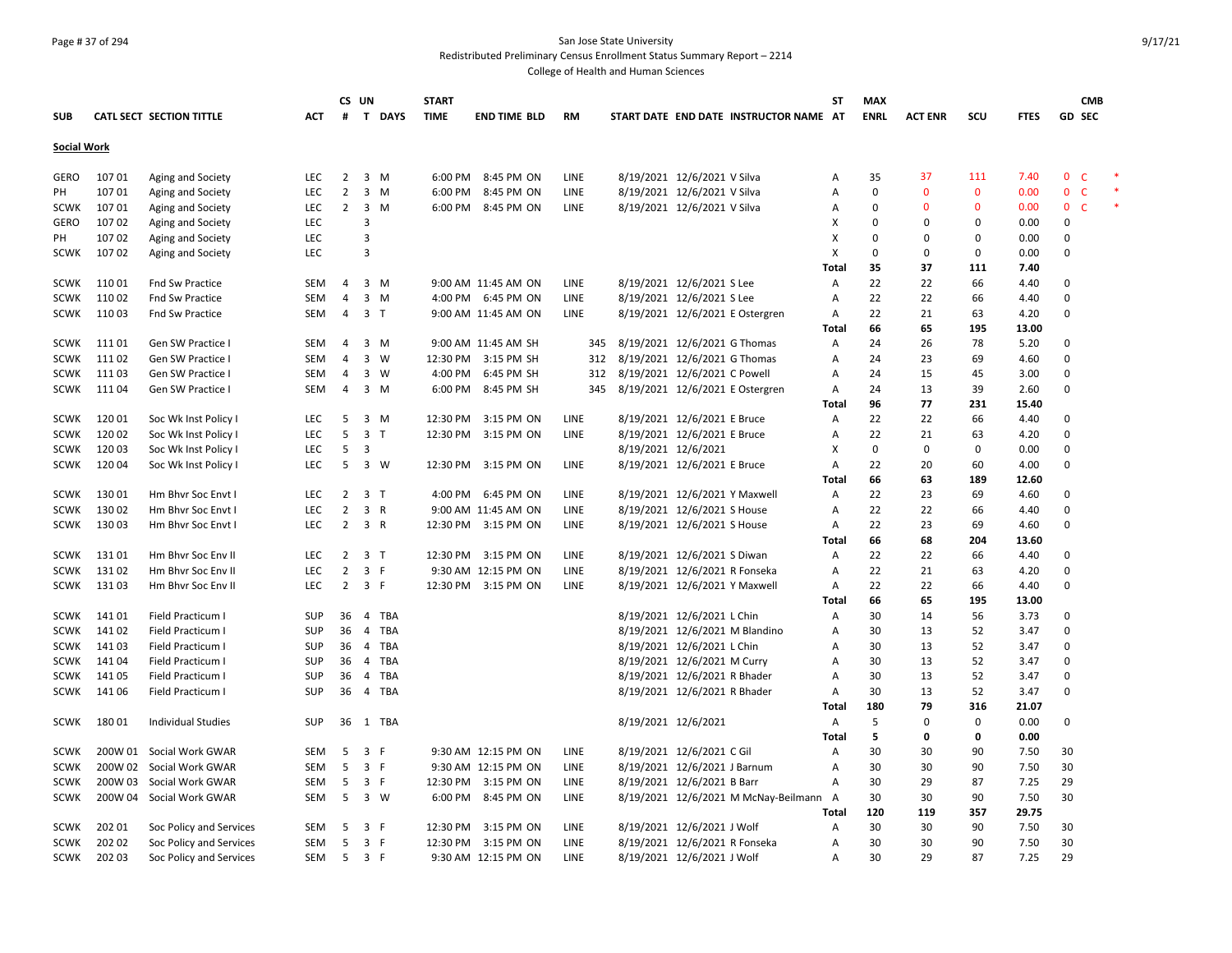# Page # 38 of 294 San Jose State University Redistributed Preliminary Census Enrollment Status Summary Report – 2214

|             |        |                               |            | CS UN          |                         |          | <b>START</b> |                     |             |                                 |                                 |                                        | ST             | <b>MAX</b>  |                |              |             | <b>CMB</b>        |  |
|-------------|--------|-------------------------------|------------|----------------|-------------------------|----------|--------------|---------------------|-------------|---------------------------------|---------------------------------|----------------------------------------|----------------|-------------|----------------|--------------|-------------|-------------------|--|
| <b>SUB</b>  |        | CATL SECT SECTION TITTLE      | ACT        | #              |                         | T DAYS   | <b>TIME</b>  | <b>END TIME BLD</b> | <b>RM</b>   |                                 |                                 | START DATE END DATE INSTRUCTOR NAME AT |                | <b>ENRL</b> | <b>ACT ENR</b> | SCU          | <b>FTES</b> | <b>GD SEC</b>     |  |
| <b>SCWK</b> | 202 04 | Soc Policy and Services       | SEM        | 5              | 3 M                     |          |              | 6:00 PM 8:45 PM ON  | <b>LINE</b> |                                 | 8/19/2021 12/6/2021 R Fonseka   |                                        | Α              | 30          | 29             | 87           | 7.25        | 29                |  |
|             |        |                               |            |                |                         |          |              |                     |             |                                 |                                 |                                        | <b>Total</b>   | 120         | 118            | 354          | 29.50       |                   |  |
| <b>SCWK</b> | 21201  | Human Behavior I              | <b>SEM</b> | 5              | 3                       | M        |              | 9:00 AM 11:45 AM ON | LINE        |                                 | 8/19/2021 12/6/2021 C Nadal     |                                        | Α              | 30          | 30             | 90           | 7.50        | 30                |  |
| <b>SCWK</b> | 21202  | Human Behavior I              | <b>SEM</b> | 5              | $\overline{\mathbf{3}}$ | <b>W</b> |              | 12:30 PM 3:15 PM ON | <b>LINE</b> |                                 | 8/19/2021 12/6/2021 D Cabral    |                                        | Α              | 30          | 30             | 90           | 7.50        | 30                |  |
| SCWK        | 21203  | Human Behavior I              | <b>SEM</b> | 5              | 3 W                     |          |              | 9:00 AM 11:45 AM ON | LINE        |                                 | 8/19/2021 12/6/2021 C Nadal     |                                        | $\overline{A}$ | 30          | 29             | 87           | 7.25        | 29                |  |
|             |        |                               |            |                |                         |          |              |                     |             |                                 |                                 |                                        | Total          | 90          | 89             | 267          | 22.25       |                   |  |
| SCWK        | 214 04 | Human Behavior II             | SEM        | 5              | 3 W                     |          |              | 6:00 PM 8:45 PM ON  | LINE        |                                 | 8/19/2021 12/6/2021 J Carpenter |                                        | Α              | 30          | 27             | 81           | 6.75        | 27                |  |
|             |        |                               |            |                |                         |          |              |                     |             |                                 |                                 |                                        | Total          | 30          | 27             | 81           | 6.75        |                   |  |
| <b>SCWK</b> | 220 01 | Trans Gen Prac I              | SEM        | 5              | $3 \, M$                |          |              | 12:30 PM 3:15 PM ON | LINE        |                                 | 8/19/2021 12/6/2021 M Reyes     |                                        | Α              | 30          | 30             | 90           | 7.50        | 30                |  |
| <b>SCWK</b> | 220 02 | Trans Gen Prac I              | SEM        | 5              | $3 \quad W$             |          |              | 9:00 AM 11:45 AM ON | LINE        |                                 | 8/19/2021 12/6/2021 M Reyes     |                                        | Α              | 30          | 30             | 90           | 7.50        | 30                |  |
| <b>SCWK</b> | 22003  | Trans Gen Prac I              | <b>SEM</b> | 5              | $\overline{\mathbf{3}}$ | W        |              | 12:30 PM 3:15 PM ON | LINE        |                                 | 8/19/2021 12/6/2021 M Garcia    |                                        | $\overline{A}$ | 30          | 29             | 87           | 7.25        | 29                |  |
| <b>SCWK</b> | 220 04 | Trans Gen Prac I              | SEM        | 5              | 3 M                     |          |              | 6:00 PM 8:45 PM ON  | LINE        |                                 | 8/19/2021 12/6/2021 M Garcia    |                                        | Α              | 30          | 30             | 90           | 7.50        | 30                |  |
|             |        |                               |            |                |                         |          |              |                     |             |                                 |                                 |                                        | Total          | 120         | 119            | 357          | 29.75       |                   |  |
| <b>SCWK</b> | 22201  | Trans Adv Gen I               | SEM        |                | 5 3 T                   |          |              | 12:30 PM 3:15 PM SH | 312         | 8/19/2021 12/6/2021 C Gil       |                                 |                                        | Α              | 30          | 30             | 90           | 7.50        | 30                |  |
|             |        |                               |            |                |                         |          |              |                     |             |                                 |                                 |                                        | Total          | 30          | 30             | 90           | 7.50        |                   |  |
| <b>SCWK</b> | 223 01 | Trans Adv Gen II              | SEM        |                | $\overline{\mathbf{3}}$ |          |              |                     |             |                                 |                                 |                                        | X              | $\mathbf 0$ | $\Omega$       | $\mathbf{0}$ | 0.00        | $\mathbf 0$       |  |
|             |        |                               |            |                |                         |          |              |                     |             |                                 |                                 |                                        | Total          | 0           | 0              | 0            | 0.00        |                   |  |
| <b>SCWK</b> | 224 01 | Pract with Sp Sp              | <b>SEM</b> | 5              | 3 <sub>T</sub>          |          |              | 6:00 PM 8:45 PM HB  | 407         |                                 |                                 | 8/19/2021 12/6/2021 L Moore-Guerra     | Α              | 30          | 23             | 69           | 5.75        | 23                |  |
|             |        |                               |            |                |                         |          |              |                     |             |                                 |                                 |                                        | Total          | 30          | 23             | 69           | 5.75        |                   |  |
| <b>SCWK</b> | 23001  | Soc W Pract I                 | <b>SUP</b> | 23             | $\overline{4}$          | TBA      |              |                     |             |                                 |                                 | 8/19/2021 12/6/2021 A Fimbres-Windley  | $\overline{A}$ | 30          | 12             | 48           | 4.00        | 12                |  |
| <b>SCWK</b> | 230 02 | Soc W Pract I                 | <b>SUP</b> | 23             | 4                       | TBA      |              |                     |             |                                 | 8/19/2021 12/6/2021 B Watkins   |                                        | Α              | 30          | 14             | 56           | 4.67        | 14                |  |
| <b>SCWK</b> | 23003  | Soc W Pract I                 | <b>SUP</b> | 23             |                         | 4 TBA    |              |                     |             |                                 | 8/19/2021 12/6/2021 B Tavera    |                                        | A              | 30          | 13             | 52           | 4.33        | 13                |  |
| <b>SCWK</b> | 230 04 | Soc W Pract I                 | <b>SUP</b> | 23             |                         | 4 TBA    |              |                     |             |                                 | 8/19/2021 12/6/2021 B Tavera    |                                        | Α              | 30          | 11             | 44           | 3.67        | 11                |  |
| <b>SCWK</b> | 230 05 | Soc W Pract I                 | SUP        | 23             |                         | 4 TBA    |              |                     |             |                                 | 8/19/2021 12/6/2021 J Jackson   |                                        | A              | 30          | 15             | 60           | 5.00        | 15                |  |
| <b>SCWK</b> | 230 06 | Soc W Pract I                 | <b>SUP</b> | 23             |                         | 4 TBA    |              |                     |             |                                 | 8/19/2021 12/6/2021 J Rose      |                                        | Α              | 30          | 16             | 64           | 5.33        | 16                |  |
| <b>SCWK</b> | 23007  | Soc W Pract I                 | <b>SUP</b> | 23             |                         | 4 TBA    |              |                     |             |                                 | 8/19/2021 12/6/2021 M Blandino  |                                        | $\overline{A}$ | 30          | 11             | 44           | 3.67        | 11                |  |
| <b>SCWK</b> | 230 08 | Soc W Pract I                 | <b>SUP</b> | 23             |                         | 4 TBA    |              |                     |             |                                 | 8/19/2021 12/6/2021 M Curry     |                                        | А              | 30          | 13             | 52           | 4.33        | 13                |  |
| <b>SCWK</b> | 230 09 | Soc W Pract I                 | <b>SUP</b> | 23             |                         | 4 TBA    |              |                     |             |                                 | 8/19/2021 12/6/2021 V Smith     |                                        | Α              | 30          | 13             | 52           | 4.33        | 13                |  |
|             |        |                               |            |                |                         |          |              |                     |             |                                 |                                 |                                        | Total          | 270         | 118            | 472          | 39.33       |                   |  |
| <b>SCWK</b> | 23201  | Soc W Pract III               | <b>SUP</b> | 23             | 5                       | TBA      |              |                     |             |                                 |                                 | 8/19/2021 12/6/2021 A Fimbres-Windley  | A              | 30          | 11             | 55           | 4.58        | 11                |  |
| <b>SCWK</b> | 23202  | Soc W Pract III               | SUP        | 23             |                         | 5 TBA    |              |                     |             |                                 | 8/19/2021 12/6/2021 B Watkins   |                                        | Α              | 30          | 12             | 60           | 5.00        | 12                |  |
| <b>SCWK</b> | 23203  | Soc W Pract III               | <b>SUP</b> | 23             |                         | 5 TBA    |              |                     |             |                                 | 8/19/2021 12/6/2021 B Tavera    |                                        | Α              | 30          | 11             | 55           | 4.58        | 11                |  |
| <b>SCWK</b> | 232 04 | Soc W Pract III               | <b>SUP</b> | 23             |                         | 5 TBA    |              |                     |             |                                 | 8/19/2021 12/6/2021 B Tavera    |                                        | А              | 30          | 12             | 60           | 5.00        | 12                |  |
| <b>SCWK</b> | 23205  | Soc W Pract III               | <b>SUP</b> | 23             | 5                       | TBA      |              |                     |             |                                 | 8/19/2021 12/6/2021 J Jackson   |                                        | A              | 30          | 10             | 50           | 4.17        | 10                |  |
| <b>SCWK</b> | 232 06 | Soc W Pract III               | <b>SUP</b> | 23             |                         | 5 TBA    |              |                     |             |                                 | 8/19/2021 12/6/2021 J Rose      |                                        | Α              | 30          | 12             | 60           | 5.00        | 12                |  |
| <b>SCWK</b> | 232 07 | Soc W Pract III               | <b>SUP</b> | 23             |                         | 5 TBA    |              |                     |             |                                 | 8/19/2021 12/6/2021 V Gregory   |                                        | Α              | 30          | 13             | 65           | 5.42        | 13                |  |
| <b>SCWK</b> | 23208  | Soc W Pract III               | <b>SUP</b> | 23             |                         | 5 TBA    |              |                     |             |                                 | 8/19/2021 12/6/2021 V Smith     |                                        | Α              | 30          | 12             | 60           | 5.00        | 12                |  |
| <b>SCWK</b> | 23209  | Soc W Pract III               | <b>SUP</b> | 23             |                         | 5 TBA    |              |                     |             |                                 | 8/19/2021 12/6/2021 V Gregory   |                                        | Α              | 30          | 13             | 65           | 5.42        | 13                |  |
| <b>SCWK</b> | 232 10 | Soc W Pract III               | <b>SUP</b> |                |                         | 23 5 TBA |              |                     |             |                                 | 8/19/2021 12/6/2021             |                                        | Α              | 30          | $\Omega$       | $\Omega$     | 0.00        | $\Omega$          |  |
|             |        |                               |            |                |                         |          |              |                     |             |                                 |                                 |                                        | Total          | 300         | 106            | 530          | 44.17       |                   |  |
| <b>SCWK</b> | 25101  | SW in Health, Aging           | SEM        | 5              | 3                       | $\top$   |              | 12:30 PM 3:15 PM SH | 345         |                                 |                                 | 8/19/2021 12/6/2021 E Vladimirov       | Α              | 30          | 24             | 72           | 6.00        | 24 C              |  |
| GERO        | 25101  | SW in Health, Aging           | SEM        | 5 <sub>5</sub> | 3 <sub>T</sub>          |          |              | 12:30 PM 3:15 PM SH | 345         |                                 |                                 | 8/19/2021 12/6/2021 E Vladimirov       | Α              | $\mathbf 0$ | $\mathbf{0}$   | $\mathbf 0$  | 0.00        | $\mathbf{0}$<br>C |  |
|             |        |                               |            |                |                         |          |              |                     |             |                                 |                                 |                                        | Total          | 30          | 24             | 72           | 6.00        |                   |  |
| <b>SCWK</b> | 26101  | Dir Pract Children            | SEM        | 5              | 3 M                     |          |              | 9:00 AM 11:45 AM SH | 312         |                                 | 8/19/2021 12/6/2021 S Ruiz      |                                        | A              | 30          | 21             | 63           | 5.25        | 21                |  |
|             |        |                               |            |                |                         |          |              |                     |             |                                 |                                 |                                        | Total          | 30          | 21             |              | 5.25        |                   |  |
|             | 26201  |                               | SEM        | 5              | 3 M                     |          |              | 6:00 PM 8:45 PM HB  | 407         |                                 |                                 | 8/19/2021 12/6/2021 L Arieta Hayes     | A              | 30          | 21             | 63<br>63     | 5.25        | 21                |  |
| <b>SCWK</b> |        | Soc W Prac Addles             |            |                |                         |          |              |                     |             |                                 |                                 |                                        | Total          | 30          | 21             | 63           | 5.25        |                   |  |
|             |        |                               |            |                |                         |          |              |                     |             |                                 |                                 |                                        |                | 30          |                | 48           |             |                   |  |
| SCWK        | 265 01 | <b>Child Welfare Practice</b> | <b>SEM</b> | 5              | 3 <sub>T</sub>          |          |              | 9:00 AM 11:45 AM SH |             | 345 8/19/2021 12/6/2021 R Huezo |                                 |                                        | $\overline{A}$ |             | 16             |              | 4.00        | 16                |  |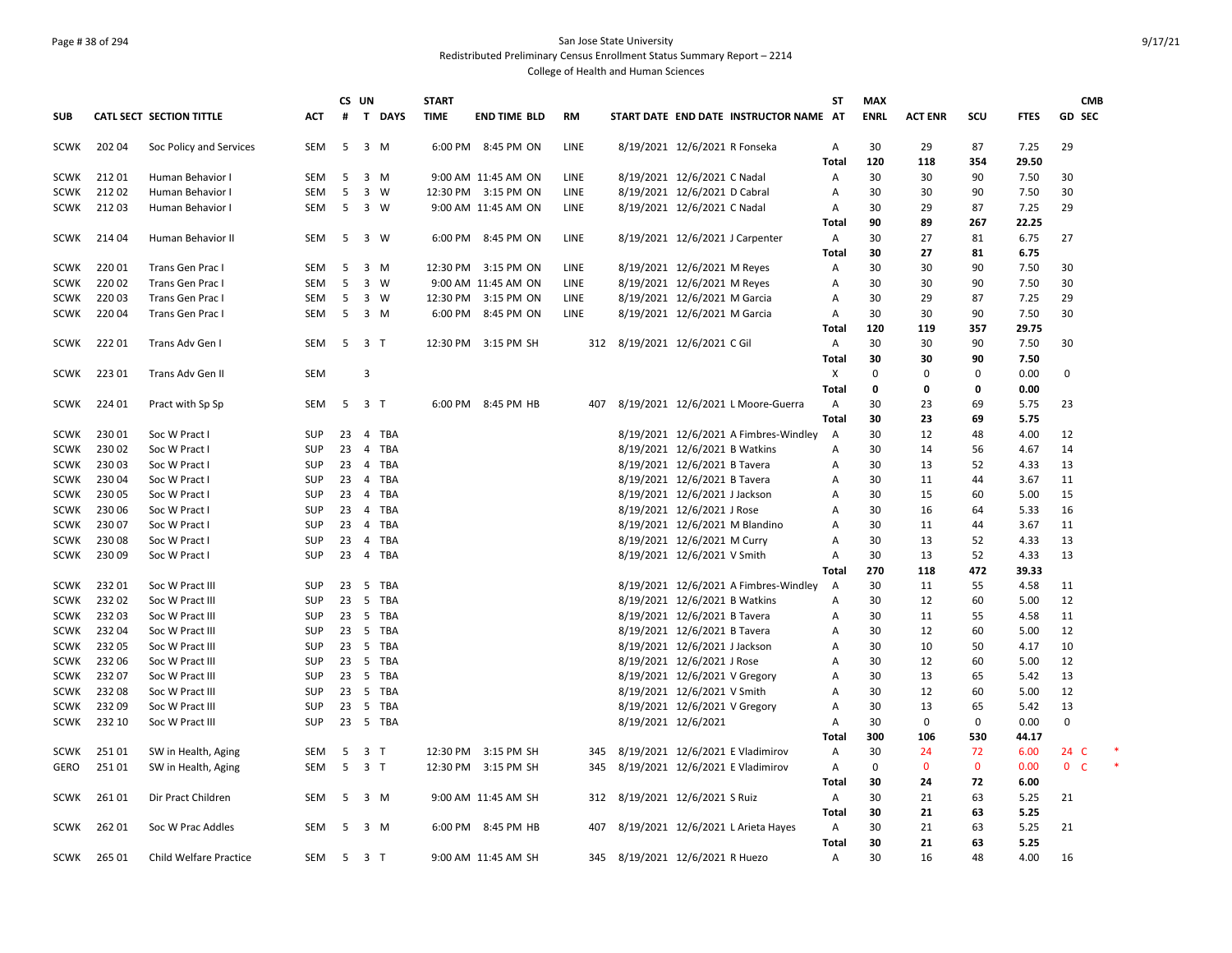# Page # 39 of 294 San Jose State University Redistributed Preliminary Census Enrollment Status Summary Report – 2214

|             |        |                           |            |    | CS UN          |                | <b>START</b> |                     |             |                                        | ST           | <b>MAX</b>  |                |      |             | <b>CMB</b>    |
|-------------|--------|---------------------------|------------|----|----------------|----------------|--------------|---------------------|-------------|----------------------------------------|--------------|-------------|----------------|------|-------------|---------------|
| <b>SUB</b>  |        | CATL SECT SECTION TITTLE  | <b>ACT</b> | #  |                | <b>DAYS</b>    | TIME         | <b>END TIME BLD</b> | <b>RM</b>   | START DATE END DATE INSTRUCTOR NAME AT |              | <b>ENRL</b> | <b>ACT ENR</b> | scu  | <b>FTES</b> | <b>GD SEC</b> |
|             |        |                           |            |    |                |                |              |                     |             |                                        |              |             |                |      |             |               |
|             |        |                           |            |    |                |                |              |                     |             |                                        | Total        | 30          | 16             | 48   | 4.00        |               |
| <b>SCWK</b> | 27201  | <b>School Social Work</b> | <b>LEC</b> | 2  |                | 3 <sub>1</sub> |              | 9:00 AM 11:45 AM SH | 312         | 8/19/2021 12/6/2021 D Cabral           | А            | 30          | 27             | 81   | 6.75        | 27            |
|             |        |                           |            |    |                |                |              |                     |             |                                        | <b>Total</b> | 30          | 27             | 81   | 6.75        |               |
| <b>SCWK</b> | 28101  | Social Work in MH         | SEM        | .5 |                | 3 M            | 12:30 PM     | 3:15 PM CL          | 310         | 8/19/2021 12/6/2021 E Ostergren        | A            | 30          | 25             | 75   | 6.25        | 25            |
| <b>SCWK</b> | 28102  | Social Work in MH         | SEM        | -5 | 3 <sub>T</sub> |                | 6:00 PM      | 8:45 PM HB          | 106         | 8/19/2021 12/6/2021 E Ostergren        | A            | 30          | 27             | 81   | 6.75        | 27            |
|             |        |                           |            |    |                |                |              |                     |             |                                        | Total        | 60          | 52             | 156  | 13.00       |               |
| <b>SCWK</b> | 298A01 | Special Study A           | <b>SUP</b> | 23 |                | 3 W            | 6:00 PM      | 8:45 PM ON          | LINE        | 8/19/2021 12/6/2021 E Bruce            | A            | 30          | 16             | 48   | 4.00        | 16            |
| <b>SCWK</b> | 298A02 | Special Study A           | <b>SUP</b> | 23 |                | 3 W            | 6:00 PM      | 8:45 PM ON          | LINE        | 8/19/2021 12/6/2021 J Wolf             | А            | 30          | 13             | 39   | 3.25        | 13            |
| <b>SCWK</b> | 298A03 | Special Study A           | <b>SUP</b> | 23 |                | 3 W            | 6:00 PM      | 8:45 PM ON          | <b>LINE</b> | 8/19/2021 12/6/2021 Y Anyon            | A            | 30          | 13             | 39   | 3.25        | 13            |
| <b>SCWK</b> | 298A04 | Special Study A           | <b>SUP</b> | 23 |                | 3 W            | 6:00 PM      | 8:45 PM ON          | LINE        | 8/19/2021 12/6/2021 A D'Andrade        | A            | 30          | 14             | 42   | 3.50        | 14            |
| <b>SCWK</b> | 298A05 | Special Study A           | <b>SUP</b> | 23 | 3 R            |                | 6:00 PM      | 8:45 PM ON          | LINE        | 8/19/2021 12/6/2021 S Sen              | A            | 30          | 14             | 42   | 3.50        | 14            |
| <b>SCWK</b> | 298A06 | Special Study A           | <b>SUP</b> | 23 | 3 R            |                | 6:00 PM      | 8:45 PM ON          | LINE        | 8/19/2021 12/6/2021 E Cohen            | A            | 30          | 14             | 42   | 3.50        | 14            |
| <b>SCWK</b> | 298A07 | Special Study A           | <b>SUP</b> | 23 | 3 R            |                | 6:00 PM      | 8:45 PM ON          | LINE        | 8/19/2021 12/6/2021 B Mathias          | A            | 30          | 12             | 36   | 3.00        | 12            |
| <b>SCWK</b> | 298A08 | Special Study A           | <b>SUP</b> | 23 | 3 R            |                | 6:00 PM      | 8:45 PM ON          | <b>LINE</b> | 8/19/2021 12/6/2021 H Song             | A            | 30          | 13             | 39   | 3.25        | 13            |
|             |        |                           |            |    |                |                |              |                     |             |                                        | Total        | 240         | 109            | 327  | 27.25       |               |
|             |        |                           |            |    |                |                |              |                     |             | <b>Social Work Total</b>               |              | 2140        | 1473           | 4828 | 378.32      |               |